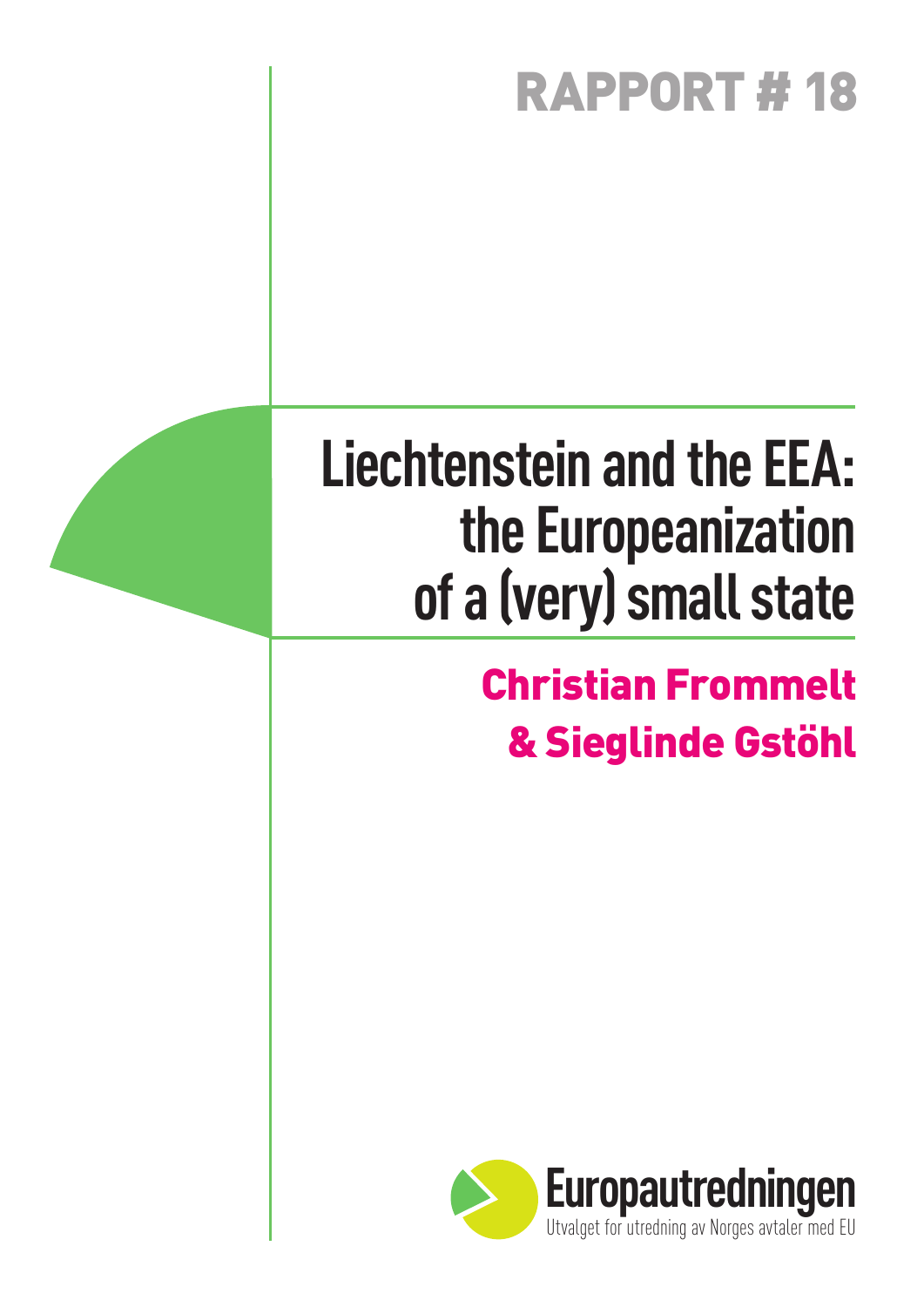

Rapporten er skrevet på oppdrag for Europautredningen. Innholdet i rapporten er forfatternes ansvar. Rapportene er å betrakte som et innspill til utredningen og reflekterer ikke Europautredningens synspunkter.

© Utvalget for utredning av Norges avtaler med EU, september 2011 Ved bruk av materiale fra denne publikasjonen, skal Europautredningen oppgis som kilde. ISBN 978-82-93145-34-9 (trykt) • ISBN 978-82-93145-35-6 (nett) Layout: Gladesigner (gladesigner.no)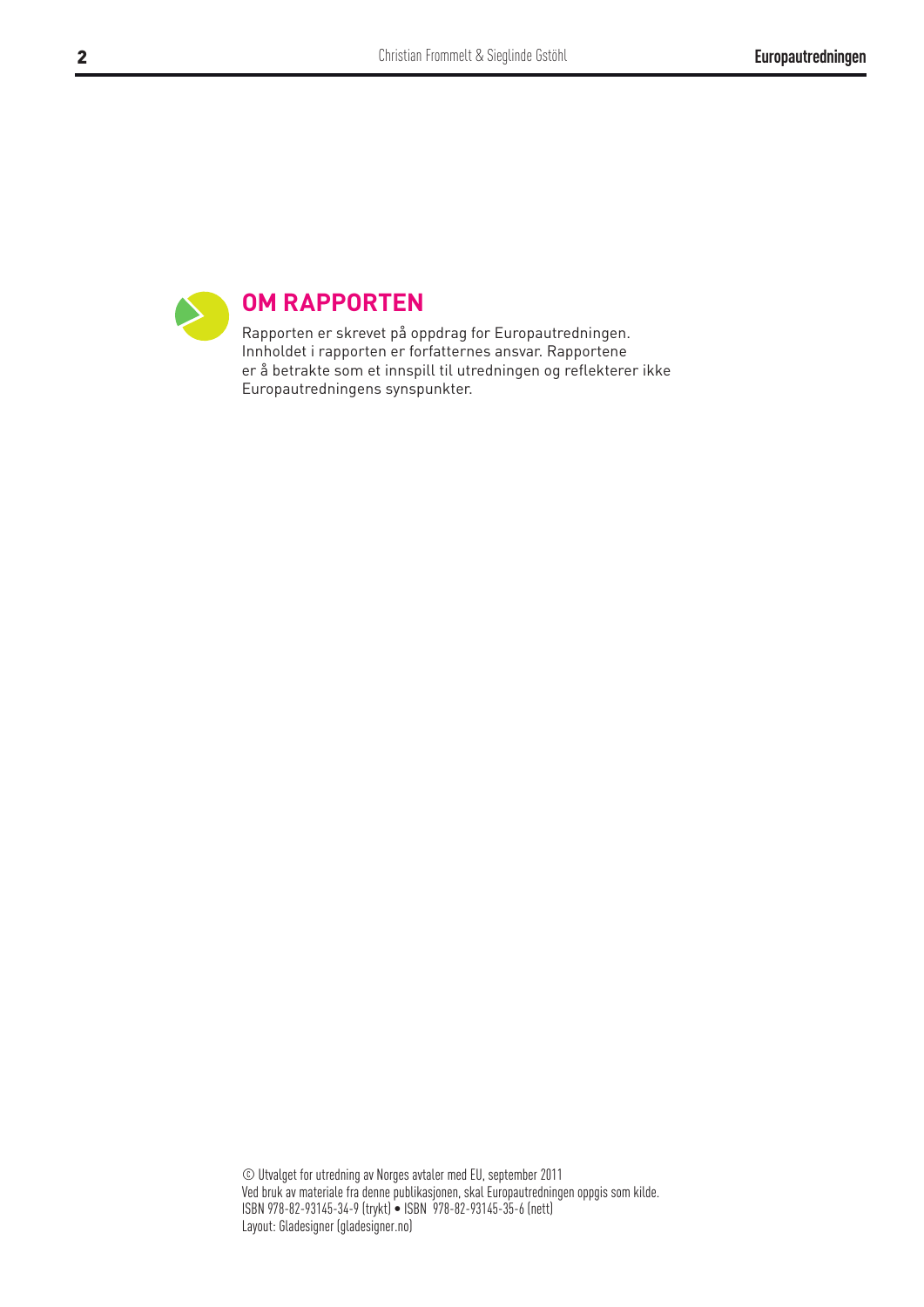

## **OM FORFATTERNE**

#### **Christian Frommelt**

Christian Frommelt is Researcher at the Liechtenstein-Institut in Bendern, Liechtenstein, and PhD candidate in political science at the Swiss Federal Institute of Technology (ETH) in Zürich, Switzerland.



#### **Sieglinde Gstöhl**

Sieglinde Gstöhl is Professor and Director of EU International Relations and Diplomacy Studies at the College of Europe in Bruges, Belgium. She is a member of the Scientific Council of the Liechtenstein-Institut.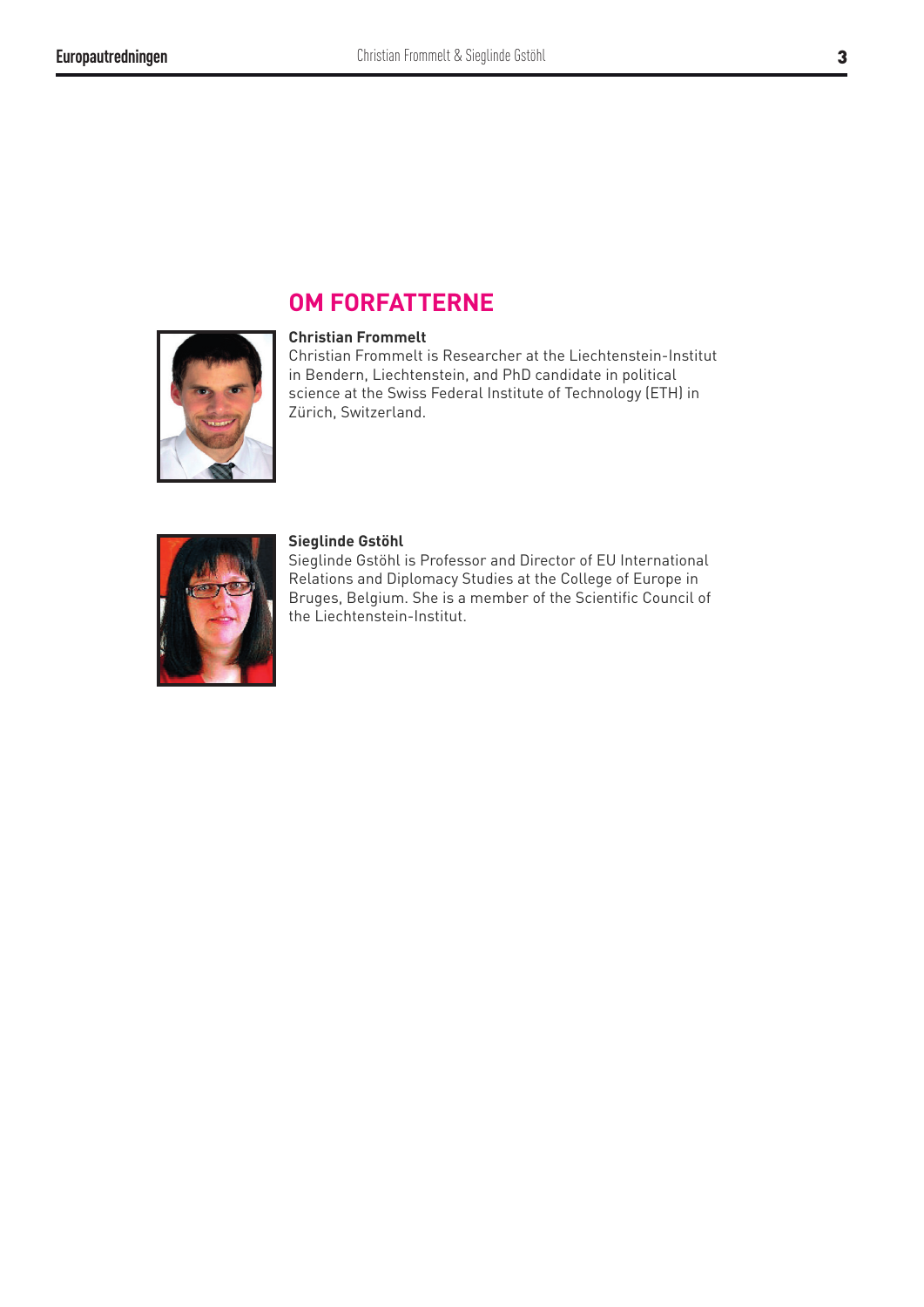## **Content**

| 4.3.4 Additional Agreement to the Swiss-EU Agreement on Agriculture 42<br>4.4 Further derogations due to Liechtenstein's close relations with Switzerland 43 |  |
|--------------------------------------------------------------------------------------------------------------------------------------------------------------|--|
|                                                                                                                                                              |  |
|                                                                                                                                                              |  |
|                                                                                                                                                              |  |
|                                                                                                                                                              |  |
|                                                                                                                                                              |  |
|                                                                                                                                                              |  |
|                                                                                                                                                              |  |
|                                                                                                                                                              |  |
|                                                                                                                                                              |  |
|                                                                                                                                                              |  |
|                                                                                                                                                              |  |
|                                                                                                                                                              |  |
|                                                                                                                                                              |  |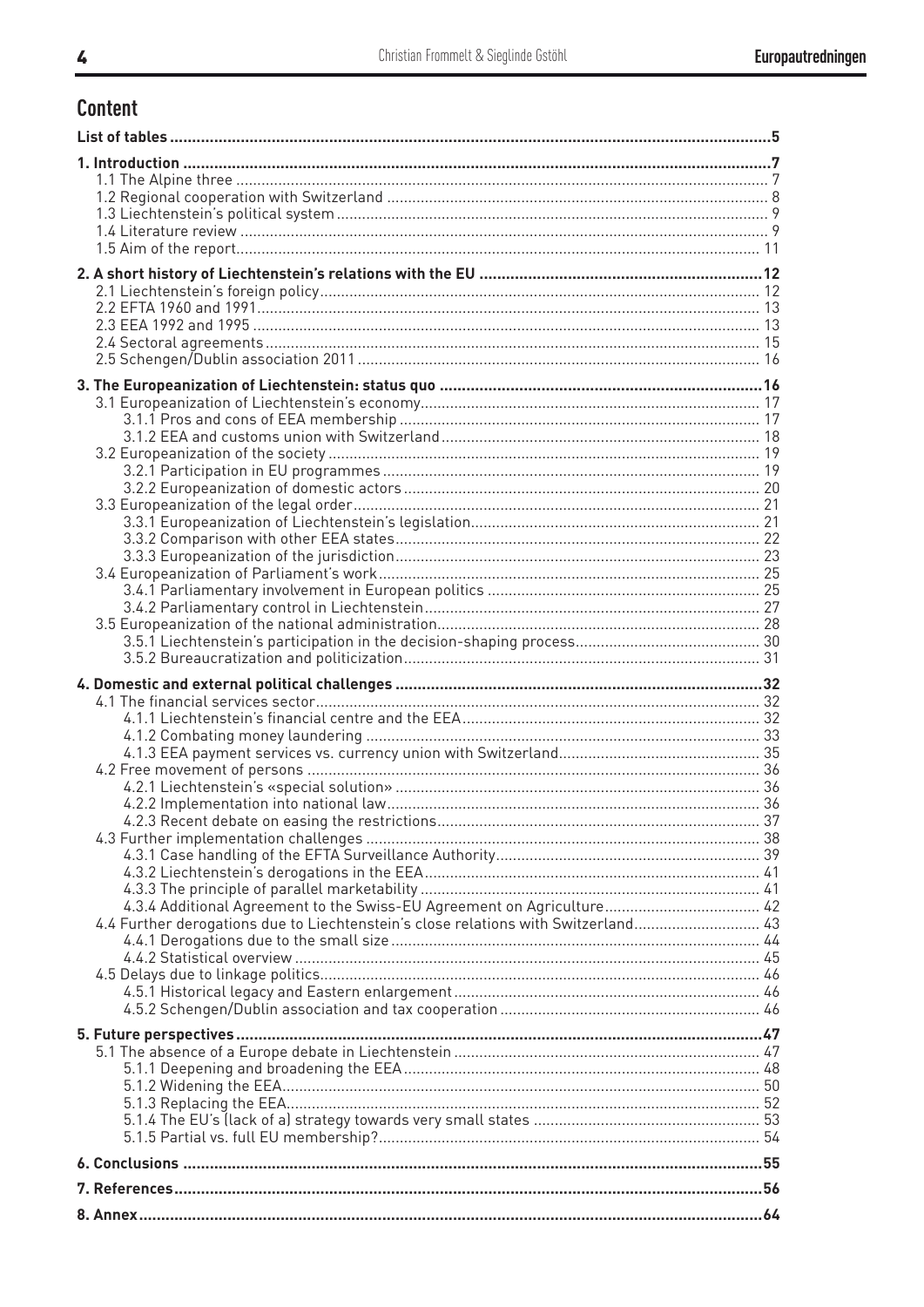#### **List of tables**

- Table 1: CORDA FP7 country profiles (June 2011)
- Table 2: Liechtenstein Law Gazettes (LGBl.) classified by impulse and type of legal acts (2001-2009)
- Table 3: EU impact on the legal order (legal acts with an EU impulse)
- Table 4: Ratification of EEA acts with constitutional requirements
- Table 5: Constitutional requirements by EEA EFTA state and policy field (1995 to June 2011)
- Table 6: Parliamentary debate on bills of different impulse (2007)
- Table 7: References in parliamentary instruments to Switzerland or EU/EFTA (2007, in percent)
- Table 8: Reference of identification for Liechtenstein's EEA experts in EU committees
- Table 9: Importance of committee work for Liechtenstein's EEA experts
- Table 10: Key data on the free movement of persons in Liechtenstein
- Table 11: Cases of the EFTA Surveillance Authority by policy field (2004-2010)
- Table 12: Cases of the EFTA Surveillance Authority by case type (2004-2010)
- Table 13: Cases at the EFTA Court by case type (1994-2011)
- Table 14: Legal acts involving derogations by policy field (June 2011)
- Table 15: Different speed in the EU and the EEA
- Table 16: Liechtenstein's most important derogations by policy fields (June 2011)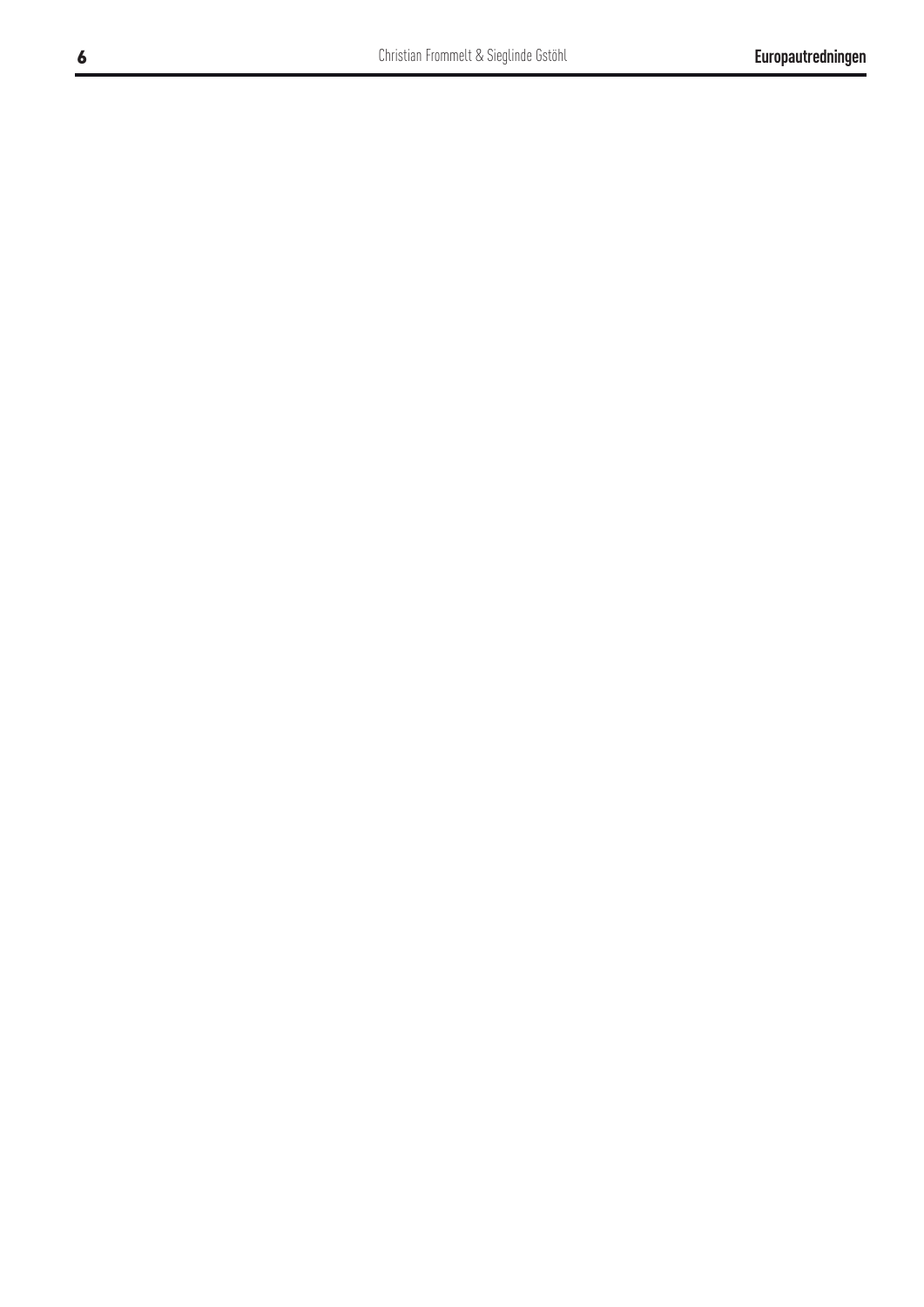# **Liechtenstein and the EEA: the Europeanization of a (very) small state**

Christian Frommelt & Sieglinde Gstöhl

### **1. Introduction**

The principality of Liechtenstein, embedded between Austria and Switzerland, is Europe's fourth smallest country with a longstanding sovereign history. For almost seventy years Liechtenstein was in a customs and currency union with the Austrian monarchy, which ended with World War I. As a substitute, Liechtenstein has since the interwar period built up an even closer regional union with Switzerland. After World War II the three neighbours pursued similar integration policies in Europe as members of the European Free Trade Association (EFTA) – until their paths finally separated in the mid-1990s. Today, Liechtenstein finds itself as a member of the European Economic Area (EEA) half-way between Austria, a member of the European Union (EU), and Switzerland, which has stayed out of both the EEA and the EU.

This introduction presents some specific characteristics of Liechtenstein's regional context and its political system before it turns to a short review of the relevant literature on Liechtenstein and the EEA.

#### **1.1 The Alpine three**

The three Alpine neighbouring countries Austria, Switzerland and Liechtenstein share many common features such as language, culture, geography or history. In the post-War era they have enjoyed stable domestic situations to which their neo-corporatist systems and consensus democracies have contributed. Like Switzerland, the principality of Liechtenstein cherishes a tradition of direct democracy, while Austria and Switzerland are both federal states. All three countries have been pursuing neutral foreign policies, Switzerland since the 16<sup>th</sup> century, Liechtenstein since the late 19<sup>th</sup> century and Austria since 1955.

As small states in the heart of Europe the Alpine three have economically been closely integrated with the surrounding countries of the European Communities (EC). Despite their export dependence on the EC, however, they opted in the late 1950s for the European Free Trade Association. Among the three, Austria has traditionally been the most integrationist. The Austrian government had considered joining the European Coal and Steel Community as well as the European Economic Community but such aspirations met with fierce opposition from the Soviet Union. In the 1960s the neutral EFTA countries considered an association with the Communities in the wake of the British, Danish and Norwegian membership applications that finally failed as a result of the French vetoes. In 1973, the UK, Denmark and Ireland joined the EC, whereas Norway failed to ratify the accession treaty after a negative referendum. At the same time, bilateral Free Trade Agreements (FTAs) entered into force between the enlarged European Communities and the remaining EFTA countries.

On the basis of these FTAs, bilateral cooperation with the EC was in the following years extended through several sectoral agreements. In 1984, the last tariffs and almost all quantitative restrictions on trade in industrial goods were removed. On this occasion and in an attempt to keep up with the "deepening" of integration in the European Communities, the "Luxembourg Process" – named after the place of the first joint EC-EFTA ministerial meeting – was launched. It consisted of a pragmatic sector-by-sector approach for cooperation in new fields such as technical barriers to trade, education, research and environmental protection as well as the transition from a bilateral to an increasingly multilateral relationship. In light of the new dynamics towards the completion of the EC's internal market, the "Luxembourg Process" soon proved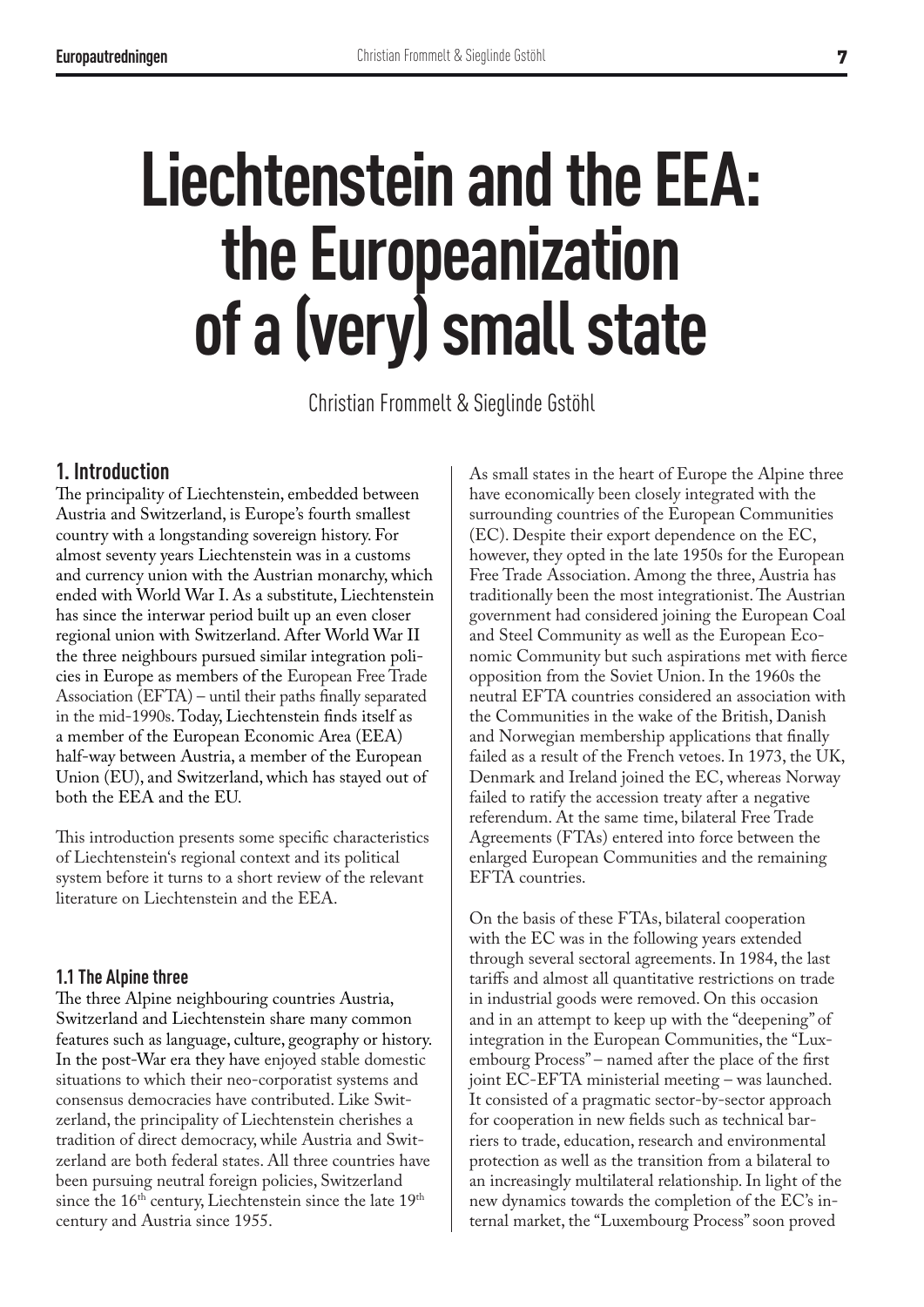to be too cumbersome. The Austrian government began to conceive a "global approach" for participation in the internal market already in 1986 and one year later, in view of the East-West détente, discussed the possibility of membership with a neutrality reservation. As of 1988, most EFTA governments embarked upon voluntary harmonization between national and EC legislation in order to secure an adequate parallelism with the internal market. The Swiss government – and thus indirectly also Liechtenstein – opted for a strategy of "parallel legal development" in terms of a unilateral adaptation to internal market rules.

In 1989, Commission President Delors introduced the idea to switch from a sectoral to a global and truly multilateral approach towards cooperation. At the outset, neither the EC nor the EFTA side had a clear concept of the envisaged European Economic Area. The Community hoped to be able to focus on its own deepening by offering an alternative to EC membership, while the EFTA countries hoped to escape economic discrimination and political satellization by gaining access to the internal market and its decisionmaking process. For Norway and the neutral EFTA countries, the EEA seemed to offer a depoliticized version of EC membership. However, the final institutional set-up of the EEA with its "participatory deficit" was a source of frustration (Gstöhl 1994). With the end of the Cold War being near, Austria applied for EC membership in 1989. Within three years, Sweden, Finland, Switzerland and Norway had joined the applicants' queue. Switzerland failed to ratify the EEA Agreement in 1992 and decided to suspend its application for EC membership. In 1995, Austria, Finland and Sweden joined the EU while Norway, for the second time, failed to accede due to a negative referendum.

Instead of joining the EEA or the EU, the Swiss government asked the European Union to negotiate further bilateral sectoral agreements on the basis of the 1972 Free Trade Agreement. In 1999 the first seven agreements ("Bilaterals I"), which mainly aimed at liberalization and market opening (technical barriers to trade, public procurement, agriculture, research, civil aviation and overland transport), were signed. Five years later, an additional nine agreements ("Bilaterals II") were signed, strengthening economic cooperation and extending cooperation (Schengen/Dublin, taxation of savings, processed agricultural products, media, environment, statistics, fight against fraud, pensions as well as education, vocational training and youth).

Hence, in the 1990s the Alpine three have opted for very different integration policies: Austria became a member of the EU, Liechtenstein joined the EEA, and Switzerland contented itself with a bilateral approach. Since 16 years Liechtenstein has thus positioned itself – not only geographically – in-between its two neighbours.

#### **1.2 Regional cooperation with Switzerland**

The Princely House of Liechtenstein, of Austrian origin, acquired the fiefs of Vaduz and Schellenberg in 1699 and 1713 respectively. In 1719 the country gained the status of an immediate ("reichsunmittelbar") principality of the Holy Roman Empire under the name Liechtenstein, directly under the Emperor. It became a sovereign state in 1806 when Napoleon established the Confederation of the Rhine. At the Congress of Vienna in 1815 the country was accepted into the German Confederation, of which Liechtenstein over time was the only small German state able to maintain its independence. The Houses of Habsburg and Liechtenstein were closely connected, and from 1852 to 1919 a customs and currency union with Austria-Hungary was in place. When the Danube monarchy collapsed, Liechtenstein reoriented itself from Austria to its Western neighbour Switzerland in search for economic assistance and stability. With an exchange of notes Switzerland assumed in 1919 representation of Liechtenstein's diplomatic and consular interests in countries where Switzerland maintains representation and Liechtenstein does not. One year later, the treaty on postal, telegraph, and telephone (PTT) services followed. In 1923 the Customs Treaty was concluded which still forms the basis for a close partnership. This customs union and the introduction of the Swiss Franc as the national currency supplied two cornerstones for the principality's economic boom after World War II. Within a few decades, Liechtenstein developed from a poor agricultural state into a modern society with a diversified economy.

An increasing number of treaties (*inter alia* on the treatment of foreigners, the enforcement of civil judgments, the control of medicines, on air traffic, patent protection and the currency) was concluded with the Swiss federal government and cantons over the following decades, and the customs union was extended to an economic and monetary union. From Liechtenstein's perspective, this regional union was a genuine success story as its economic actors gained access to the Swiss market and to the export markets that Switzerland had opened up through trade agreements. Today, the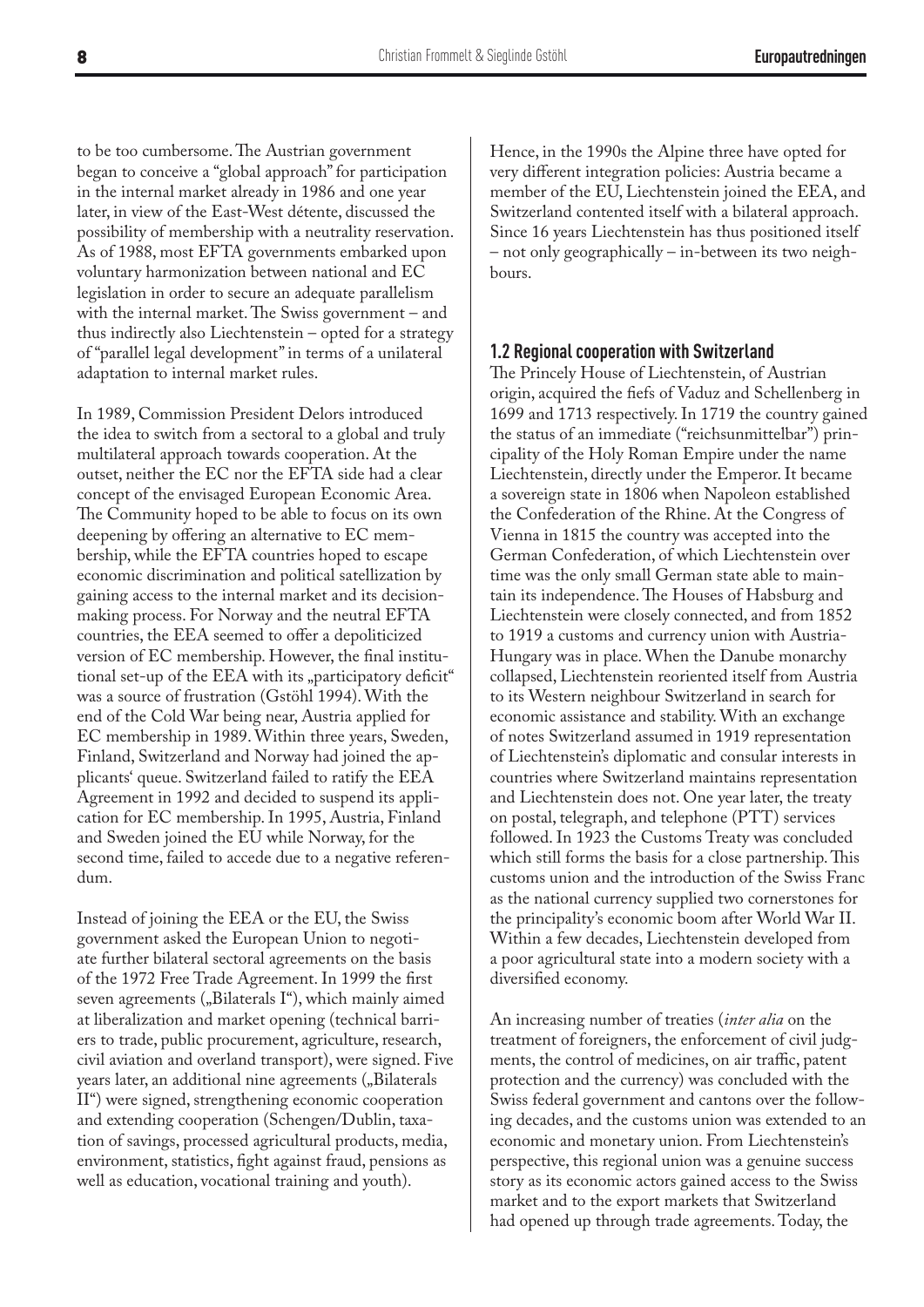two countries have close to 60 bilateral international agreements in place of which ca. 25 are related to the European integration process (Frommelt 2011a). As a result, Liechtenstein's integration policy has been closely intertwined with the Swiss integration policy.

#### **1.3 Liechtenstein's political system**

According to Art. 2 of the Liechtenstein Constitution, "the Principality is a constitutional hereditary monarchy on a democratic and parliamentary basis; the power of the State is inherent in and issues from the Reigning Prince and the people". The political system is thus characterized by a dualism of the monarchic and the democratic principles (Friese 2011: 180-193). The current Constitution dates back to 1921 but was several times amended, and it reflects the historical compromise between Parliament and the ruling monarch. Unlike in the other European monarchies (except for Monaco), the Prince has real powers and is not confined to a mere representational role. Marxer and Pállinger (2009: 915) therefore classify the principality as a "semi-presidential" political system, if the role of the Prince, as head of state, is equated with that of a president. Another specific characteristic of Liechtenstein's political system is the tradition of direct democracy with the instruments of initiative and referendum (Waschkuhn 1994: chs. 9-10).

Liechtenstein's unicameral Parliament (the Diet or "Landtag") is every four years directly elected by the people according to a system of proportional representation. It has 25 members who meet eight to ten times per year for one to three days. The meetings are usually public and most items are dealt with in plenary sessions. The Prince has to sanction each law within six months before it enters into force. The government is collegial and consists of the Prime Minister and four additional Ministers appointed by the Prince following a proposal by Parliament. Each of the two electoral districts – which correspond to the two historical fiefs – must be represented by at least two Ministers. There are only three political parties in Liechtenstein: the Patriotic Union ("Vaterländische Union" VU), the Progressive Citizens' Party ("Fortschrittliche Bürgerpartei" FBP) and the smaller and younger Free List ("Freie Liste" FL). VU and FBP are both of a Christian-Democratic orientation and often form coalition governments. The Free List usually takes a more social democratic and green attitude in the opposition. Voter volatility is relatively low. As a result of the high number of potential veto players in the legislative process (Landtag, Prince, people), the pressure to reach compromises is quite strong (Marxer and Pállinger 2009: 915).

Given its size, Liechtenstein has an impressive number of associations representing various economic and societal interests. They participate in the consultation processes organized by the government on new legislation as well as in referendum campaigns (Waschkuhn 1994: ch. 7). The early involvement of interest representations in the legislative process increases the acceptance of political decisions and facilitates their implementation (Marxer and Pállinger 2009: 919). Liechtenstein's civil society is thus well developed and many private institutions assume public tasks, for example the Social Partnership between the business chambers and the labour union (ibid.: 919-920). Such a neo-corporatist structure as well as the "**militia**" political **system**, whereby many public offices are held by part-time politicians, are rather typical features of small states. The liberal orientation of Liechtenstein's economy is *inter alia* reflected in the fact that the labour union is much weaker and less organized than industry and commerce.

Moreover, Liechtenstein's political structure is rather decentralized and comprises the state level and the communal level. The 11 political communes enjoy a high level of autonomy. The citizens in each commune elect a Council, headed by a chairperson, and they can appeal the decisions of the Council by means of a referendum. The communal authorities are independent in the conduct of their business and administer their own budgets.

When it comes to the relationship between international and national law, Liechtenstein follows a monist approach. Questions of the primacy and direct effect of EU/EEA law are thus handled in the same way as in the EU which makes compliance easier. The principality has traditionally been a "policy taker" regarding the reception of foreign law (see below). This tradition has facilitated compliance with international law. "Liechtenstein's status as a very small EEA member does not seem to have adversely affected its global commitments towards and implementation record for the EEA *acquis*" (Maresceau 2011: 508).

#### **1.4 Literature review**

Most academic studies on Liechtenstein's integration policy in the past two decades have been carried out at the Liechtenstein-Institut in Bendern, Liechtenstein. In addition, a few relevant PhD theses have been com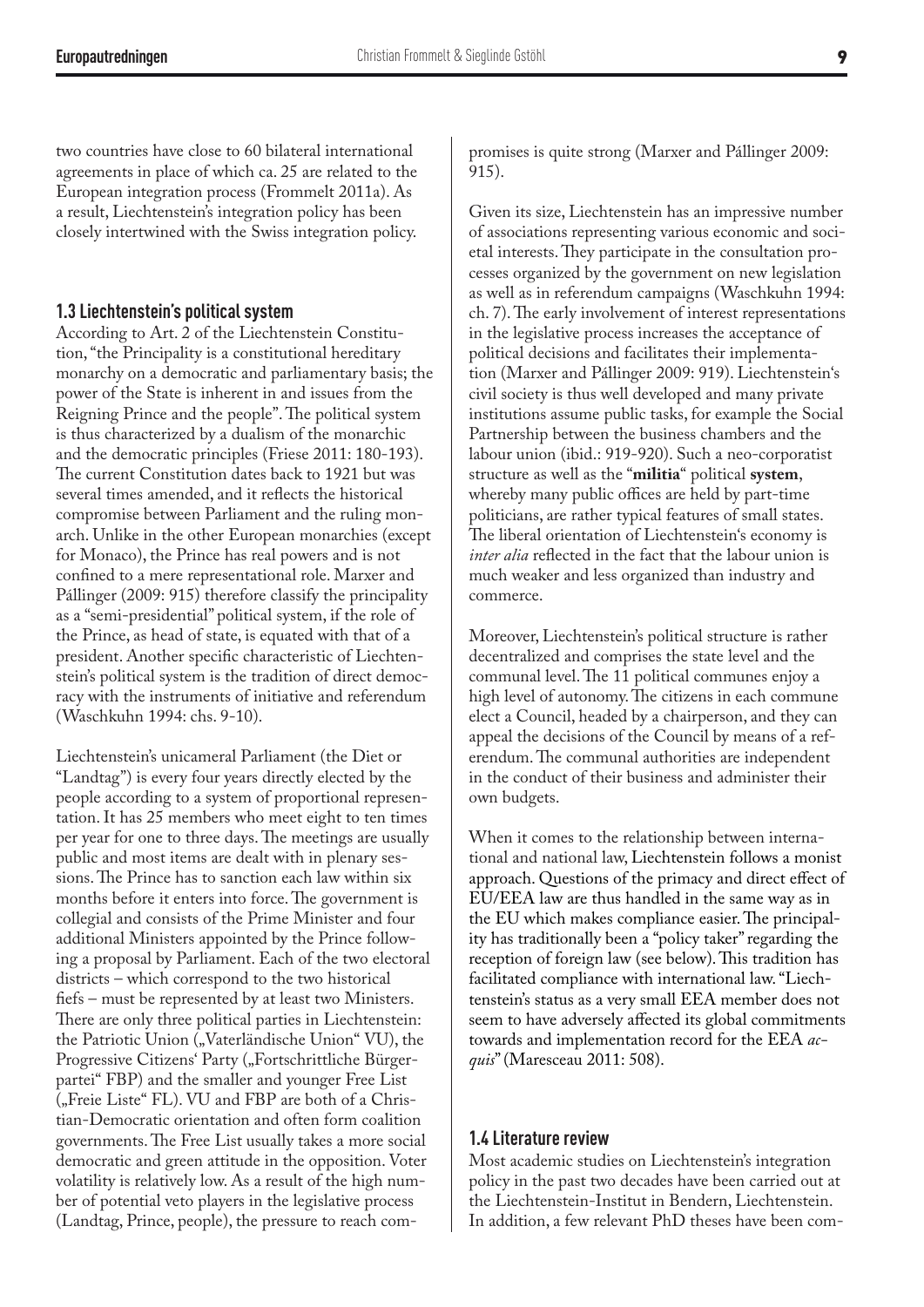pleted at various universities in Austria, Switzerland and Germany. The Liechtenstein-Institut is a private institution, founded in 1986 and dedicated to research on Liechtenstein in the fields of history, law, political science and economics. By contrast, research and teaching at the University of Liechtenstein, founded in 1961 as a school of engineering, are focused on architecture and planning as well as business administration, including financial services.

In 1991-92 the first legal expert opinions were elaborated at the Liechtenstein-Institut on the country's possible participation in the emerging EEA (Bruha 1990a, 1992a and b; Leibfried 1991). It dawned upon the elite that "in the long run the international recognition of a state will depend on whether it is willing and able to work together with other states and the increasingly important international organizations in the management of the world's problems which can only be solved together through various forms of cooperation and integration" (Bruha 1990b: 205, authors' translation). Demonstrating its willingness to integrate and cooperate in areas of concern to its European partners, Liechtenstein could hope to defend its own legitimate interests owing to its smallness. Frick (1993) examined in her thesis possible scenarios in case of a liberalization of capital movements and financial services.

In the late 1990s, Prange (1999; 2000) investigated for the first time the economic consequences of Liechtenstein's EEA membership. Even though the transposition of the *acquis* was not yet completed and a number of transitional periods were still in place, the economic actors noticed an overall positive impact despite more competition. Integration also opened new business opportunities, for instance in the insurance sector, and mitigated the chronic shortages on the labour market. Moreover, it reinforced the awareness of the need for structural reforms and a further diversification of the economy (ibid.: 154). At the same time, Gstöhl (2001a) analyzed how a small state like Liechtenstein can assert itself in the context of a further deepening and widening of European integration and to what extent differentiation might offer new perspectives. Both from an economic and political perspective, the EEA membership was considered "a good starting point" for future, and even additional, options of integration.

At a conference assessing ten years of EEA membership, Gstöhl (2005) examined alternatives of integration after the potential end of the European Economic Area. She identified in particular two relevant scenarios: an association with the EU ("bilateral EEA") or a bid for a kind of EU membership. The EEA Agreement states in its preamble that it would not prejudge in any way the possibility of any EFTA state – hence also of Liechtenstein – to accede to the EU. Bruha and Alsen (2005) argued that, if the accession criteria were fulfilled, the European Union had to accept any European state that applied to become a member. These conditions encompassed both the ability to accede and the ability to enlarge. In case an accession was not possible, "the principle of best possible participation" required a solution as close as possible to full membership (ibid.: 176). Also Breuss (2010: 181) came in her thesis to the conclusion that the small size of states like Andorra, Liechtenstein, Monaco or San Marino could not serve as a legal reason to reject a membership application. Flexible solutions would have to be found for the representation of these countries in the Union's organs and for their specific problems with the implementation of the *acquis*.

Friese (2011) provided in her thesis an in-depth comparative study of the five European "microstates" and their relationships with the European Union. She observed a development from an indirect integration based on historical relations with neighbouring countries to direct agreements between the EU and these states. Among them, Liechtenstein enjoys a special position in terms of being the only member of the EEA and the only one with close relations with a non-EU neighbouring country (ibid.: 520). Although an EU membership of these small states is not on the agenda, "it cannot be excluded in the longer run" (ibid.: 502). Alternatively, Friese (2011: 530-531) sees the possibility "to create a special form of EU membership with alleviated rights and obligations", accession to the EEA or the conclusion of association agreements.

Maresceau (2011) also looked closer into Liechtenstein's complex relations with the European Union, following up on his earlier work on the relations between the EU and Andorra, San Marino and Monaco (Maresceau 2008). He concluded that "its status as a very small state in the heart of the European Union, its very close relationship with another non-EU member, Switzerland, also encircled by the EU, its EEA membership and exemplary integration in this very demanding structure, and its additional commitments far beyond the strict EEA *acquis* make Liechtenstein a very special neighbouring partner of the EU" (Maresceau 2011: 525-526).

Finally, Frommelt (2011a-d) has conducted several recent studies on the Europeanization of Liechtenstein. This report incorporates many of his empirical findings which will also be part of a PhD thesis on differenti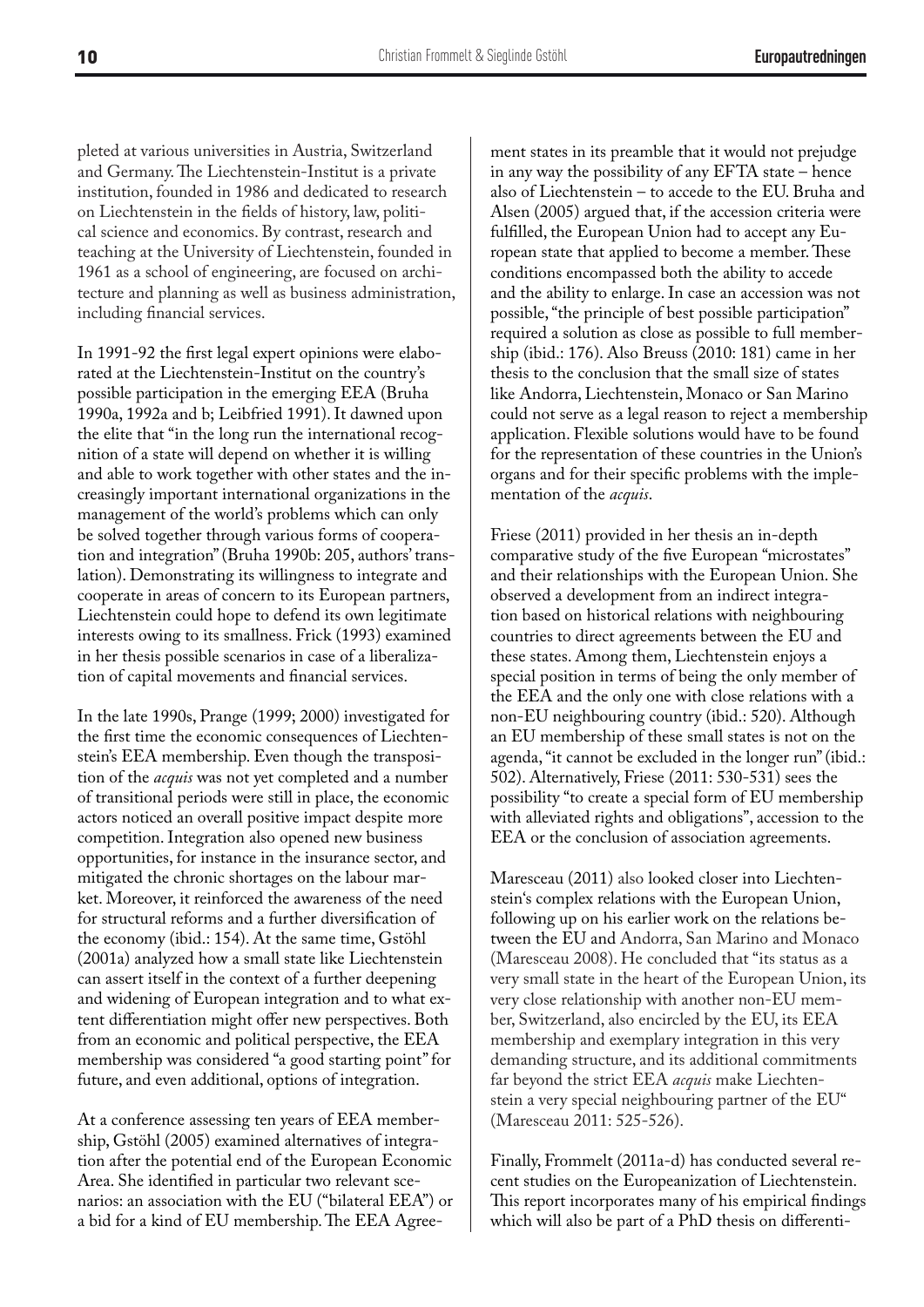ated integration. The thesis analyzes to what extent a homogeneous and dynamic economic area has been implemented between the EU and the EFTA countries and which conditions affect its performance.

#### **1.5 Aim of the report**

In December 2010 the Council of the EU, while acknowledging "the positive relationship with the EFTA countries" and their "excellent record of proper and regular incorporation of the *acquis* into their own legislation", announced a review of the functioning of the EEA Agreement (Council of the European Union 2010: para 1 and 3). This assessment, inspired by Norway's EEA review process, *inter alia* examines whether the existing framework should be replaced "by a more comprehensive approach, encompassing all fields of cooperation and ensuring a horizontal coherence" as well as "possible developments in the membership of the EEA" and a simplification of certain procedures (ibid.: para 35 and 36).

At the same time, the Council has launched a review of the Union's relations with European countries of small territorial dimension, based on Art. 8 TEU and the Declaration attached to it. This evaluation aims at an analysis of the progressive integration of Andorra, San Marino and Monaco into the internal market, possibly in a common framework which would take into account their particularities (Council of the European Union 2011). Whereas Liechtenstein is an EEA EFTA state, and therefore already to a large extent integrated into the internal market, its size and population are comparable to those of the three other very small European countries. Yet, given the different nature and level of integration achieved and the different economic structures, it is not in Liechtenstein's interest to join this group of heterogeneous small states. Moreover, its regional union with non-EU/EEA member Switzerland make Liechtenstein stand out as well. The principality's integration policy has in the past and will in the future to a great extent depend on the Swiss integration policy. In its report on the assessment of Swiss European policy in 2010, the Federal Council concluded that the bilateral way was still the most suitable choice for Switzerland (Switzerland 2010a). The Swiss government wishes to conclude new agreements with the EU and to review the institutional questions that have arisen in the framework of the existing bilateral agreements. These questions include in particular the modalities for adjusting existing agreements to new developments in EU law, the interpretation of the agreements and the settlement of disputes.

In 2010 the government of Liechtenstein issued an extensive report on "15 years EEA Membership of the Principality of Liechtenstein" which, confirmed by the statements of various national professional bodies and organizations, stroke a positive balance (Liechtenstein 2010a). Prime Minister Klaus Tschütscher (2010) considered that EEA membership has been "an extremely positive success story" for Liechtenstein. This appraisal is impressive given that the two referendum campaigns on joining the EEA in the early 1990s were very controversial (see below).

Nevertheless, in light of the EU's reviews of the EEA and of its relations with the smallest European states as well as the uncertainty about Iceland's accession to the EU or Switzerland's search for a new institutional framework with the EU, Liechtenstein must have a strong interest in assessing not only the status quo of its integration policy but also its future perspectives. This report studies the impact that the European Economic Area and other agreements with the European Union have so far had on Liechtenstein. To what extent have Liechtenstein's economy, society, legal order, Parliament and national administration been Europeanized? What challenges does the principality face with regard to the domestic implementation of the *acquis* and the integration process more generally? And what are the future perspectives for the EEA and Liechtenstein's relationship with the European Union?

The sources that this report draws upon are secondary literature as the one reviewed above as well as official documents, recent surveys in Liechtenstein and interviews with policymakers in Vaduz and Brussels. The authors are grateful to all interviewees in Brussels and Vaduz for sharing their time and insights, yet all interpretations, errors and omissions remain the sole responsibility of the authors.

Before analyzing the status quo of Liechtenstein's Europeanization, the history of its relations with the European Union will briefly be recalled.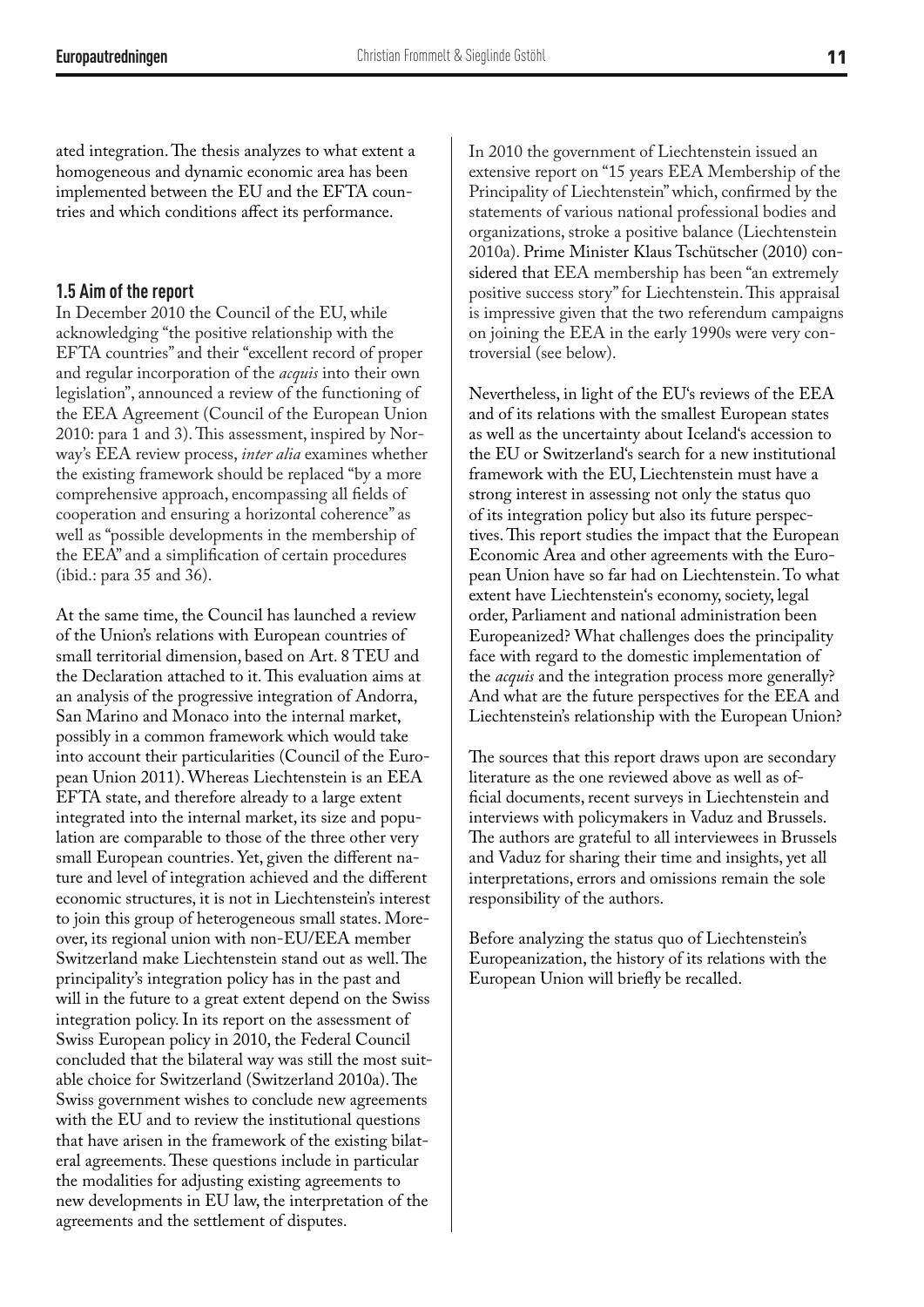#### **2. A short history of Liechtenstein's relations with the EU**

As a very small country, Liechtenstein's foreign policy had to deal with regional integration in a broad sense throughout its history. While joining the newly founded European Communities was not an issue, the principality intended to participate in European integration. Although indirectly an associated member of EFTA since 1960, via its customs union with Switzerland, Liechtenstein could only formally join the organization in its own right in 1991. This achievement was closely connected to the negotiations on an EEA Agreement. Two national referenda were required to become a contracting party to this ambitious internal market association in 1992 and 1995. The second vote was necessary after Switzerland had rejected EEA membership. Today, Liechtenstein can look back on 16 years of EEA membership. In addition, it has concluded bilateral agreements with the EU beyond the EEA Agreement and is about to join the Schengen area.

#### **2.1 Liechtenstein's foreign policy**

Historically, Liechtenstein has participated in various forms of integration, ranging from the Roman Empire to Napoleon's Confederation of the Rhine and from the German Confederation to the Austrian-Hungarian and Swiss customs unions to the present EEA membership. Due to its smallness, Liechtenstein's foreign policy "has to a large extent always been integration policy as well" (Liechtenstein 1996a: 5, authors' translation). Moreover, the principality has handled features such as direct democracy and neutrality much more pragmatically than Switzerland. In fact, the Liechtenstein government has often taken the view that integration does not automatically mean a loss of sovereignty but may actually serve as a means to strengthen the sovereign statehood (ibid.: 7). Liechtenstein has since 1866 developed a *de facto* unarmed neutrality. Together with Switzerland it had managed to remain neutral during World War II.

Until the 1970s Liechtenstein's foreign policy has been rather passive and reactive; the principality had only joined the International Court of Justice and a few specialized UN agencies. The country still strongly relied on Switzerland, even for its representation at international organizations. In 1975, however, Liechtenstein seized the opportunity to sign the Helsinki Final Act of the Conference on Security and Cooperation in Europe (CSCE, now OSCE). Its increasing activities and memberships enabled the principality to build up

an international reputation as a constructive partner (Friese 2011: 206-223). In 1974 it obtained observer status at the Council of Europe and four years later joined as the first very small European state. This was considered a historical milestone for Liechtenstein's foreign policy since the desire to adhere to international organizations had in the past met with strong scepticism. Liechtenstein's application in 1920 to join the League of Nations was rejected due to its small size, the delegation of some aspects of its sovereignty and the lack of an army (Gstöhl 2001b). Similar obstacles had to be overcome later on when joining the International Court of Justice in 1950, the Council of Europe and the United Nations (ibid.; Beattie 2007: 26-35). UN membership was strongly supported by the Prince, Parliament and the government although the population was rather sceptical. Switzerland itself was at the time not a member of the UN and only joined in 2002. Nevertheless, Liechtenstein joined the United Nations in 1990. In 1992 the people approved an initiative under which any assent by the Landtag to an international treaty must be submitted to a popular vote if either Parliament so decides or if a certain number of citizens or communes submit a petition to that effect. In 1991 the principality joined EFTA and four years later the EEA (see below) as well as the World Trade Organization (WTO). Hence, the principality could assert its international legal personality and paved the way for other very small states to join international organizations. The EEA Agreement gave Liechtenstein the first own treaty-based relationship with the European Union. Liechtenstein's EEA membership also allows it to gather information for its work in international fora such as the United Nations since candidate and associated countries are invited to regular consultations and to align themselves with EU declarations.

The overarching goal of Liechtenstein's foreign policy is to safeguard the country's independence and welfare (sovereignty policy), followed by the subordinate goals of a peace policy, solidarity policy, human rights policy as well as the safeguarding of Liechtenstein's economic interests and the protection of the natural environment (Liechtenstein 2008a: 9-10). Accordingly, the Liechtenstein government has drawn the following concentric circles of activities: first, close bilateral relations in Europe with neighbouring Switzerland and Austria as well as with Germany; second, European policy with a focus on integration and participation in European institutions (Council of Europe, OSCE, EFTA, EEA), supplemented by the cultivation of bilateral relations, in accordance with existing capacities and interests); and third a global presence, especially through multilateral cooperation and, to a limited extent, bilaterally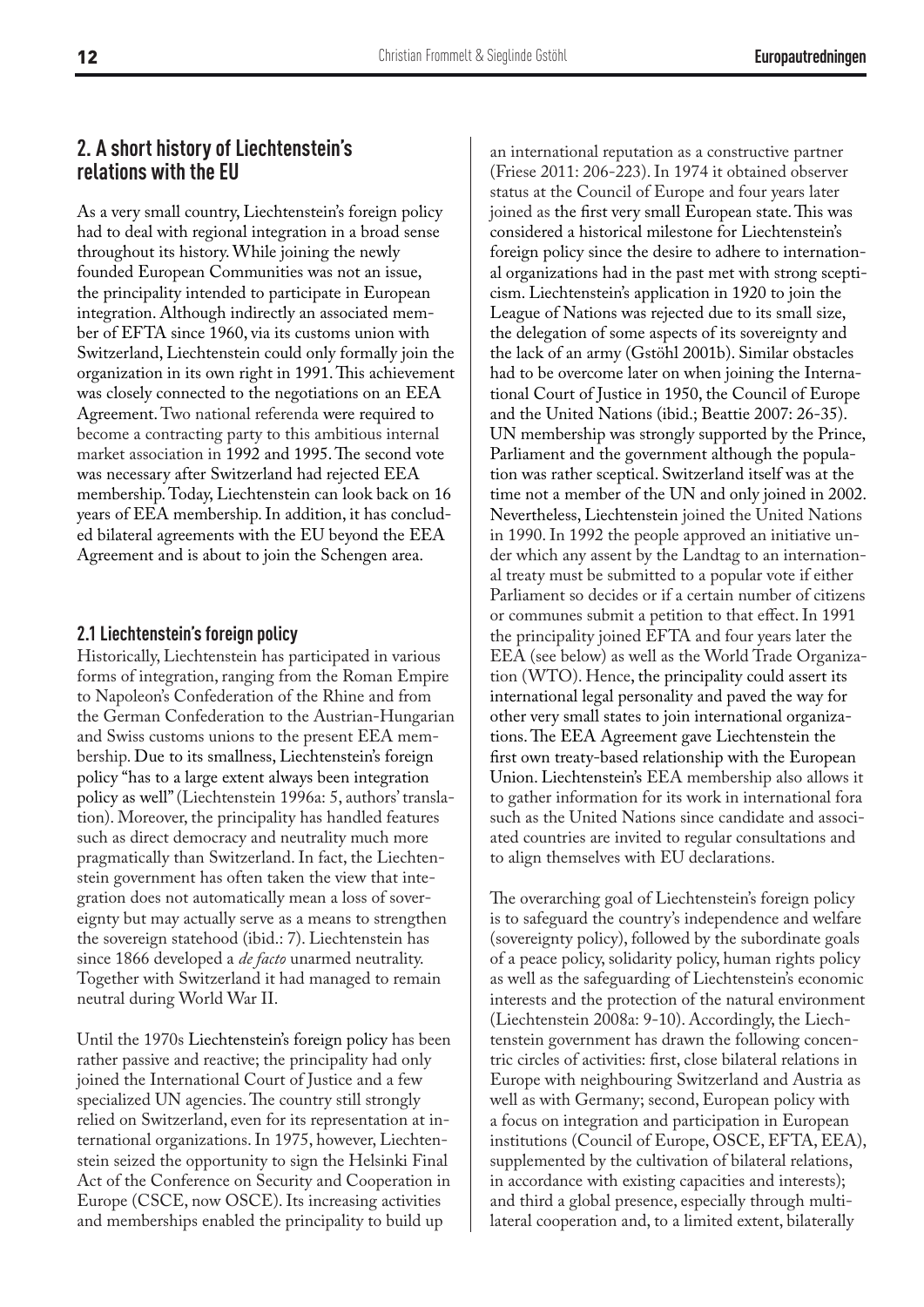(United States) (ibid.: 10). This pattern corresponds to the selective representations abroad. The principality currently only has embassies or missions in Berlin, Bern, Brussels, Geneva, New York, Strasbourg, the Vatican (non-resident), Vienna and Washington.

Building up an active and independent foreign policy obviously required more human and financial resources. However, investing in bi- and multilateral diplomacy was increasingly considered essential for a small state. "Since Liechtenstein lacks the political and military means to enforce its interests, it is much more dependent than other States on the existence and application of international law that helps it protect its interests" (Liechtenstein 2008a: 11).

#### **2.2 EFTA 1960 and 1991**

After the failure of the negotiations on a Pan-European free trade area in the framework of the Organization for European Economic Cooperation (OEEC, now OECD) in 1958, seven of the non-EEC countries (Austria, Denmark, Norway, Portugal, Sweden, Switzerland, and the United Kingdom) presented a plan for an industrial free trade area among themselves. Liechtenstein, which was not an OEEC member, was not admitted to the European Free Trade Association as an independent contracting party – even without voting rights (Batliner 1989: 12). Instead, a special protocol of the Stockholm Convention provided that the EFTA provisions applied also to Liechtenstein as long as the customs union with Switzerland persisted. The principality was formally represented by the Swiss delegation to EFTA.

The same applied to the 1972 Free Trade Agreement between the EC and Switzerland, yet Liechtenstein was allowed to have a representative in the Mixed Committee. For the few areas not covered by the Customs Treaty the principality authorized its neighbour to represent it. Since in the 1980s many of the new fields of the "Luxembourg Process" fell outside the scope of representation, Liechtenstein was invited to the annual meetings of the High-Level Contact Group consisting of representatives of the EFTA countries and the European Commission. It thus participated independently in this pragmatic sectoral approach. Subsequently, the principality also took part in the informal exploratory talks about closer cooperation following Commission President Delors' 1989 initiative for an EEA. In the so-called "Brussels Process" Liechtenstein was present with an own delegation in the Joint High-Level Steering Group and working groups

(Liechtenstein 1989: 38-48, 62-64). The envisaged European Economic Area with its four freedoms went well beyond the Swiss competence in the framework of the Customs Treaty and the sectoral cooperation in the "Luxembourg Process".

This development together with the completion of the EU's internal market and the establishment of the World Trade Organization made it increasingly difficult to separate trade in goods from other matters of international negotiations which the treaty-making power delegated to Switzerland did not cover. In 1991 the Customs Treaty was modified to allow the principality its own membership of international organizations and agreements, provided that Switzerland was also a contracting party. Liechtenstein joined EFTA as well as the WTO and participated in its own right in the EEA negotiations. Hence, in the context of the new dynamics in European integration and the end of the Cold War, Liechtenstein within a few years emancipated itself from Switzerland and developed an own integration policy vis-à-vis the European Union. Today, it has positioned itself at the intersection of two important economic and legal areas: Switzerland and the EEA.

#### **2.3 EEA 1992 and 1995**

In the run up to the referenda on the EEA Agreement the sequence of the votes in Switzerland and Liechtenstein turned into a contentious issue. The principality worried about the possibility of diverging outcomes in the two countries and the consequences this might imply. This debate led to a fierce controversy about the interpretation of the 1921 Constitution regarding the role of the Reigning Prince in Liechtenstein's foreign policy.

In September 1992 the Landtag approved the EEA Agreement and decided to hold a national referendum. In March 1992 a popular initiative had introduced the optional referendum on international treaties into the Constitution. The goal of this amendment successfully requested by citizens was to make sure that there would be a public vote on the EEA Agreement – especially since there had been no referendum on UN membership. The government set the date for Liechtenstein's vote on the EEA Agreement one week after the Swiss referendum. Prince Hans Adam II, a fervent proponent of the EEA, disagreed with this decision and demanded to hold the referendum before Switzerland, threatening to dismiss the government and dissolve the Landtag. In the ensuing compromise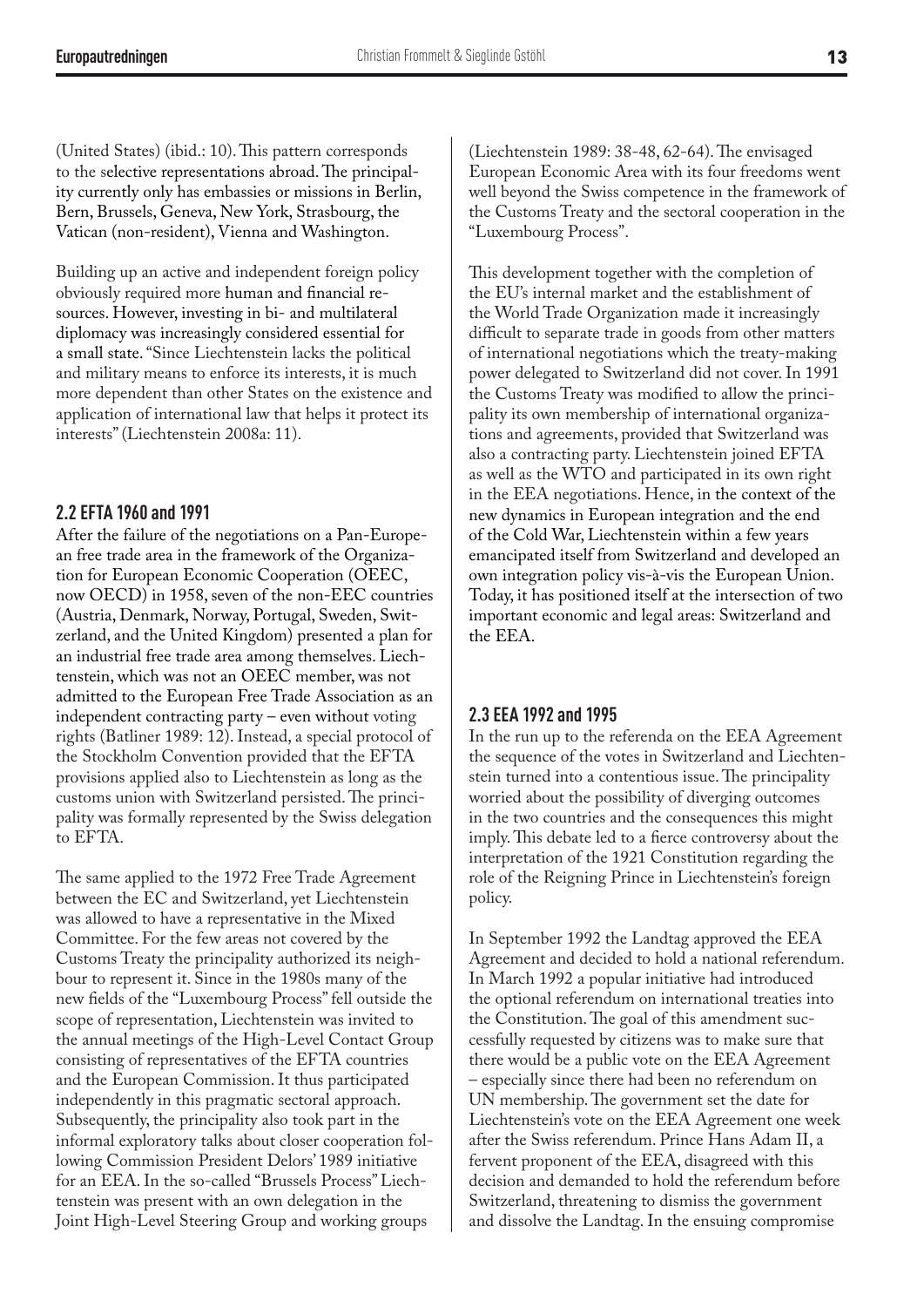the later date was kept but it was clarified that a positive referendum outcome would be considered valid independent of the Swiss vote.

This crisis is often seen as the trigger for the constitutional reform of 2003. The controversy during the 1990s covered not only the Prince's role in foreign policy but also his right to dismiss members of the government, to dissolve Parliament or to nominate judges. Prince Hans Adam II and Parliament floated various proposals but no compromise was found. In 2002 the Prince and his eldest son launched a popular initiative to put their proposals to a vote. A group of Liechtensteiners brought the dispute before the Parliamentary Assembly of the Council of Europe which asked the Venice Commission to assess the proposed constitutional reforms. In its 2002 opinion the Venice Commission considered the Prince's proposals as a step backwards for democracy in Liechtenstein since the monarch would – against the European trend – acquire more rights (Maresceau 2011: 504-507). At the same time, the people would obtain the possibility of a vote of no confidence towards the monarch and the right to abolish the monarchy in a referendum. Since the Reigning Prince basically turned the campaign into a vote in favour of or against monarchy, a large majority of Liechtenstein's citizens (64%) in March 2003 sanctioned the constitutional changes (see Marcinkowski and Marxer 2010). This outcome made it difficult for the Council of Europe to pursue the matter further. Instead of a monitoring procedure it opened a "constructive dialogue" to study the constitutional and political practices in Liechtenstein. Three years later this dialogue was concluded without any consequences. Liechtenstein's bilateral relations with the European Union have not been affected by this constitutional controversy.

In December 1992, the Swiss people and cantons rejected EEA membership by a very narrow margin. Against all odds, the Liechtensteiners approved the EEA Agreement in a national referendum only one week later. Of all possible "yes/no" combinations between the two countries, this scenario was the most unexpected one as the two economies seemed too tightly interwoven to permit a different policy choice. For many "yes" voters the official reassurance that this ballot could not be the final word but that another referendum was to be held on the necessary adaptations of the bilateral agreements with Switzerland was crucial. The disappointment in Switzerland in the aftermath of the negative referendum there and the readiness of the Swiss government to discuss a modification of the Customs Treaty contributed to Liechtenstein's choice of keeping the "window of opportunity" towards Europe open.

As a result, the Liechtenstein government had to first renegotiate relations with Switzerland, then have the solution approved by the EEA partners and finally overcome the domestic ratification hurdle. Several factors allowed to "square the circle" of participating in the EEA's enhanced free trade area while maintaining the bilateral customs union with a non-member (Gstöhl 1997: 164-166): the small size of Liechtenstein made it quite easy to observe the trade flows, the need to adapt the bilateral relations was mainly restricted to the free movement of goods and the differences between EU and Swiss rules that could potentially lead to conflict were relatively small. The political will on all sides to honour the Liechtensteiners' wish to join the EEA despite Switzerland's opt-out was strong – the Swiss had no interest in complicating their future bilateral negotiations with the EU, while the Union was keen to demonstrate its understanding for the concerns of small states after the Danish "no" to the Maastricht Treaty. Finally, Art. 121(b) of the EEA Agreement already recognized the regional union between Liechtenstein and Switzerland as being in conformity with the EEA Agreement to the extent that it did not impair its functioning. It would indeed have been paradoxical to force these two countries to reintroduce border controls after seventy years. Moreover, an additional EEA EFTA country was most welcome in view of the EU accession negotiations of Austria, Finland, Norway and Sweden.

The Customs Treaty now allowed Liechtenstein to join international organizations or agreements without Switzerland but such an act required a special bilateral understanding. The solution of the "Gordian knot" was based on the innovative principle of parallel marketability which allows products meeting *either* EEA *or* Swiss requirements to circulate in Liechtenstein (Baur 1996). The principality created a market surveillance and control system to prevent the circumvention of Swiss import restrictions for EEA goods, adapted its customs procedures for the import of EEA goods and was granted certain transitional periods for areas where legal discrepancies between the Swiss and the EEA *acquis* persisted. These discrepancies have to a large extent faded away over time as Switzerland has been aligning its legislation to the EU or other solutions were implemented.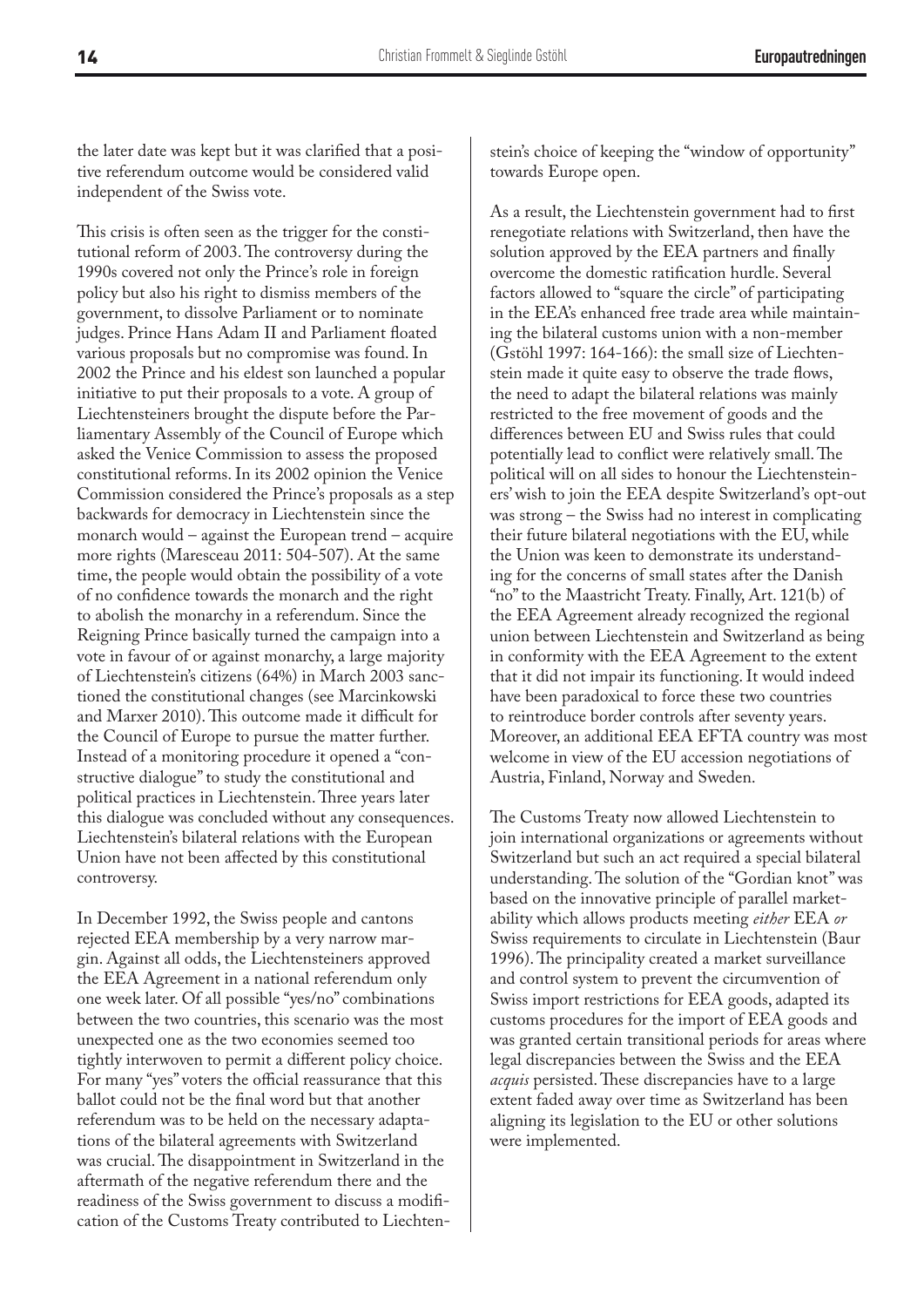Regarding the politically most sensitive issue of the free movement of persons, Liechtenstein obtained in addition to the transitional period and the review clause a joint declaration with the EEA Council. This declaration recognized the very small inhabitable area of rural character and the unusually high percentage of non-national residents and employees and acknowledged Liechtenstein's vital interest in maintaining its own national identity (EEA Council 1995: 80). While the principality must ensure equal treatment for EEA nationals living on its territory, it may take safeguards against an extraordinary further influx. In order not to discriminate against Swiss citizens compared to EEA nationals, Liechtenstein agreed to liberalize the free movement of persons also with Switzerland. The other bilateral agreements (e.g. PTT services, air traffic) were only marginally affected or not at all (e.g. currency treaty).

Although the EEA offers only limited decision-making powers, in the regional union with Switzerland the principality's influence is even weaker and its position is similar to that of a canton. Swiss customs legislation and, to the extent that the customs union calls for its application, other federal legislation is automatically applicable in Liechtenstein. Whereas the original Customs Treaty did not even foresee any joint body, the 1995 revision established a Joint Commission for the implementation of the agreement.

The second referendum took place in April 1995 after the approval by Parliament and vivid campaigns in favour and against EEA membership. In a remarkable show of independence, Liechtensteiners voted again in favour of European integration. With close to 56% "yes" votes the support was about the same as in 1992. On 1 May 1995 the principality became of full member of the European Economic Area and ever since has demonstrated its ability to cope with the obligations this entails. "Given its limited human resources, the swiftness shown by Liechtenstein in most areas in adopting European Union legislation and regularly updating its legislation in accordance with the evolving EU *acquis* is to be commended" (Council of the European Union 2010: para 17).

In order to reflect the more ambitious level of integration in the EEA and in the EU-Swiss bilateral agreements, the EFTA Convention was updated accordingly. The so-called Vaduz Convention entered into force in 2002 and ensures that the EFTA states benefit from virtually the same privileged relationship among themselves as they do with the EU. It is regularly updated by the EFTA Council to take into account

developments under the EEA Agreement and the Swiss bilateral agreements.

#### **2.4 Sectoral agreements**

Liechtenstein, like the other EFTA states, has concluded bilateral agreements with the European Union beyond the EEA Agreement. For example, the principality has negotiated an agreement with the EU on the taxation of savings income (2004) and on security procedures for exchanging classified information (2010). Still pending is a bilateral anti-fraud and tax information exchange agreement with the EU (see below). In addition, the EU-Swiss agreements on processed agricultural products (2004), on the carriage of goods (2009) and on the protection of geographical indications of agricultural products (2011) apply in Liechtenstein as long as the principality is in a customs union with Switzerland. Both countries have entered an arrangement with the EU on their participation in the activities of the FRONTEX Agency (2009).

An important sector for Liechtenstein's economy are financial services. The conclusion of bilateral agreements on the taxation of savings income with Switzerland, Liechtenstein, Andorra, San Marino and Monaco was a condition for the entry into force of the Council Directive on the taxation of savings interest within the EU. The agreements provide for a withholding tax on payments of interest similar to what Austria, Belgium and Luxembourg were allowed to apply as a transitional measure, derogating from the principle of automatic exchange of information. Bank secrecy has thereby largely been left intact for the third countries. Yet this limitation has in recent years, especially in light of the worldwide fight against terrorism and the financial crisis, increasingly been challenged by various multilateral initiatives such as from the Organization for Economic Cooperation and Development (OECD) or the G20. The principality found itself until 2009 blacklisted as uncooperative tax haven by the OECD but it also faced bilateral clampdowns, in particular from Germany (Maresceau 2011: 520-525).

These political pressures had a profound impact on Liechtenstein's approach to international tax cooperation. It made substantive concessions in the negotiations of an Anti-Fraud and Tax Information Exchange Agreement with the EU which covers assistance regarding illegal activities in connection with trade, including VAT evasion, but also fraud affecting direct taxes. This goes well beyond the 2004 savings tax agreement. Assistance in the form of an exchange of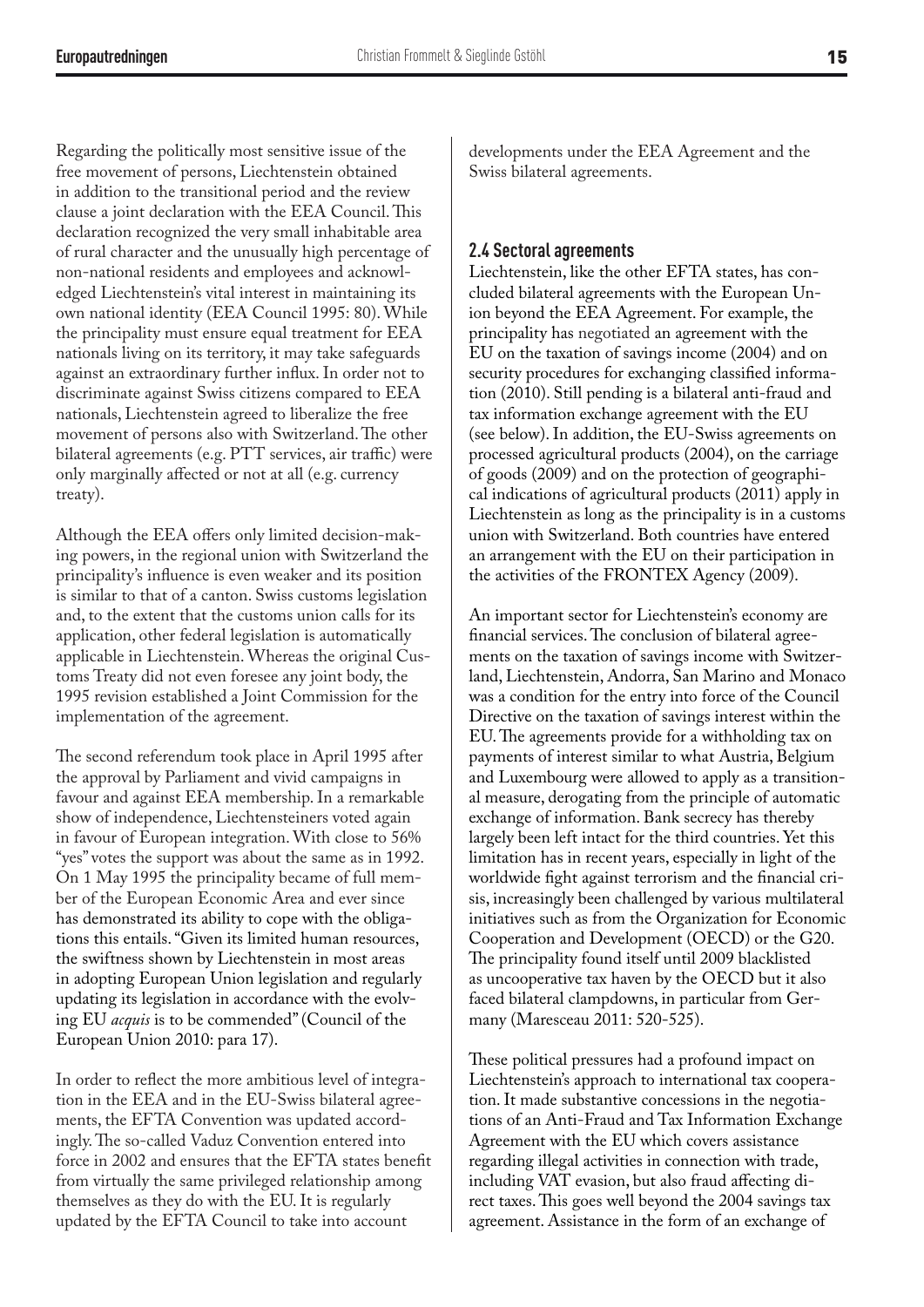information also covers funds controlled by a fiduciary where the owner is not publicly registered such as private-use foundations ("Stiftungen").

Although the Commission, supported by the European Parliament, called for the signature of the agreement, the Council of Ministers in February 2009 refused to accept the draft at the instigation of the German Minister of Finance. The Council wanted further negotiations to obtain at least a similar scope of obligations as Liechtenstein had in December 2008 agreed with the United States. The agreement with the US provides for information exchange upon request in case of a suspicion, under US law, concerning tax offences by US taxpayers with assets in Liechtenstein. It thus goes beyond combating fraud, and requests for cooperation are easier to initiate. As a result, Liechtenstein made additional concessions to ensure effective exchange of information on tax matters. Due to internal EU problems, conclusion of this agreement is still pending (see below).

#### **2.5 Schengen/Dublin association 2011**

Another important integration step for Liechtenstein – like for Norway, Iceland and Switzerland – is the association with the Schengen area and Dublin convention. It requires the principality to adopt the relevant *acquis* and includes it in the European information and consultation mechanisms in the fields of border controls, international justice and police cooperation, visa and asylum policy. Similar to the EEA, the EFTA countries have the right to participate in decision-shaping but not a formal right to participate in decision-making in the further development of Schengen/Dublin law (cf. Filliez 2008).

Switzerland has been integrated into the Schengen area since late 2008, and its only external borders are the airports – and for a transitional period the border with Liechtenstein. The principality should have become involved as soon as possible after the Swiss entry. For this purpose, two protocols were signed in early 2008 but for technical and political reasons the entry into force was delayed (see below). In spring 2011 the European Parliament and the Council of Ministers finally proceeded with the ratification. Following an evaluation process, passport controls at the Austrian-Liechtenstein border are expected to disappear by the end of 2011.

Although Liechtenstein's association is not based on a separate agreement with the EU but linked to the Swiss bilateral agreements via protocols, the principality is to become an independent contracting party (Liechtenstein 2008b). It enjoys the same rights and obligations as the Swiss Confederation. Specific provisions are laid down for Liechtenstein concerning the time period required to implement new *acquis*, in case constitutional requirements need to be fulfilled (18 months). Liechtenstein is a member of the Mixed Committee, in which it has the right to express its opinion and which it may preside over.

The principality is surrounded by Schengen states and has no airport. To keep the open border with Switzerland during the transitional period, roads between the two countries are, as a pragmatic interim solution, subject to video surveillance instead of border controls. A trilateral police liaison office was set up at the main border crossing to Austria and a bilateral treaty with Switzerland regulates cooperation in the areas of visa, entry, residence and police cooperation in the border region. Liechtenstein has also arranged for Schengen visas to be issued free of charge to resident foreigners.

Overall, the principality of Liechtenstein has reached an unprecedented level of participation in European integration. The next section will examine the increasing Europeanization that this policy has brought about in the country.

#### **3. The Europeanization of Liechtenstein: status quo**

The understanding of "Europeanization" in this report includes a wide array of domestic effects that can be ascribed to the European integration process (Goetz 2006: 473). First, the changing conditions for economic actors are addressed. Second, Europeanization of society is explored by means of the media coverage on EEA matters as well as Liechtenstein's participation in EU programmes. Third, the Europeanization of the legal order, parliamentary work and national administration are analyzed which allows to draw conclusions regarding the impact on sovereignty and the legitimacy of the political system. As the government's regular reports on the EEA show, the challenges and benefits of Europeanization have been remarkably constant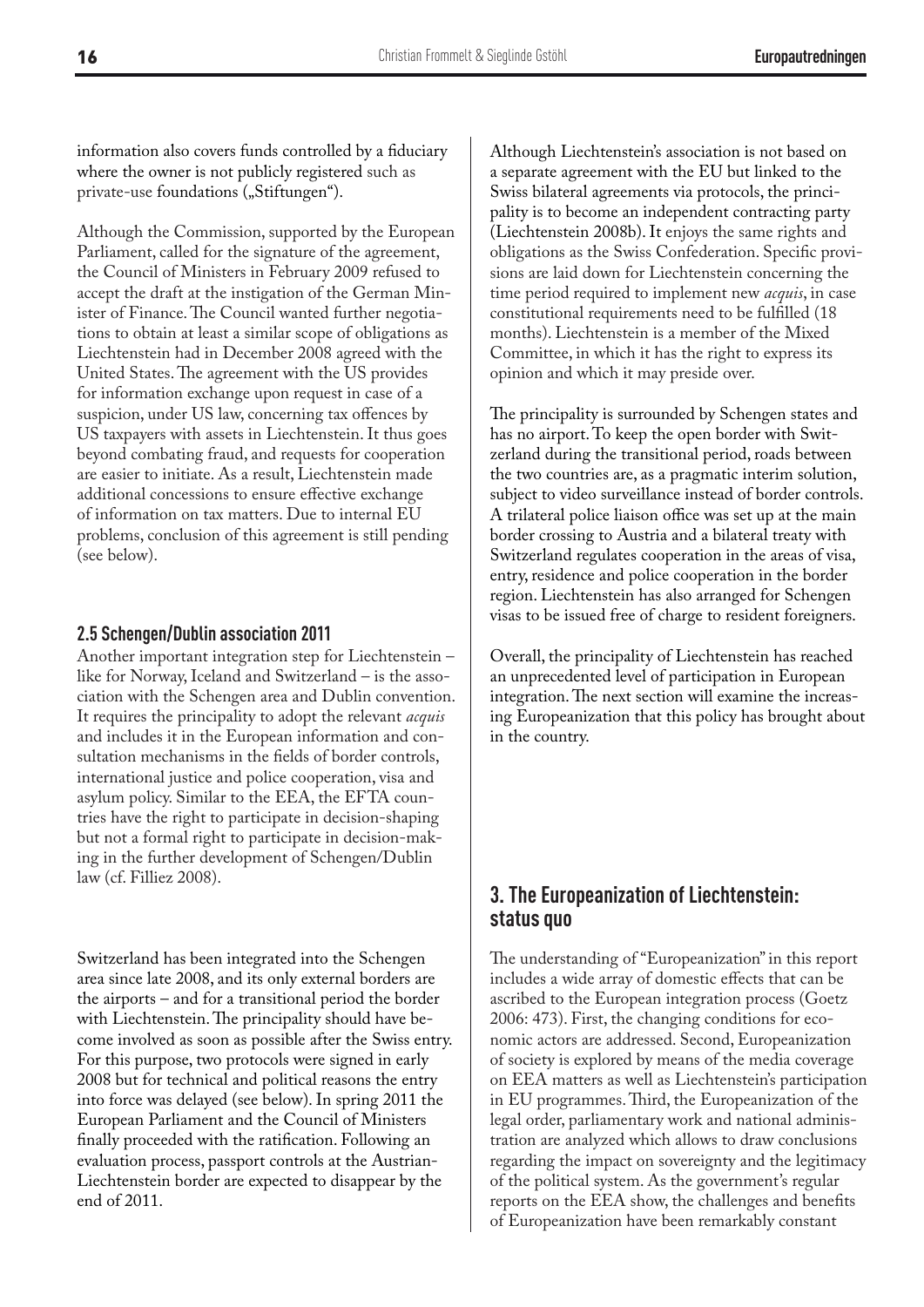(Liechtenstein 1996b, 2000, 2005a, 2010a). On the one hand, the strong increase of legal provisions has raised the administrative costs and reduced the scope of action for both economic and political actors. On the other hand, the EEA membership guarantees the access to the internal market of the EU as well as the participation in the EU's policy-making process and has reduced Liechtenstein's legal and political dependence on Switzerland.

#### **3.1 Europeanization of Liechtenstein's economy**

Liechtenstein's economy is characterized by four main features: it is highly diversified, highly export-dependent, with a high ratio of small and medium-sized enterprises (SMEs) and a liberal economic policy. The largest share of the labour force works in the services sector (58%), followed by industry (41%) and agriculture (1%). The most important industrial branches are mechanical engineering, electrical machinery, vehicle components, dental technology and food products, with an emphasis on the development of high quality, high-tech products (Liechtenstein 2011a). The EU/ EEA is Liechtenstein's main export (86%) and import (98%) market, whereas due to the customs union with Switzerland there is no reliable data regarding the exports to and imports from Switzerland. The total employment almost equals the number of inhabitants, and in 2009 more than half of the 32'877 employees commuted to Liechtenstein from the neighbouring countries Switzerland (51%), Austria (45%) or Germany (3%). Less than fifteen percent of the 3'600 companies settled in Liechtenstein have more than ten employees. The low public sector share of GDP (21%) underlines the very liberal economic policy (Liechtenstein 2010a: 25).

#### 3.1.1 Pros and cons of EEA membership

Overall, Liechtenstein's economy has greatly benefited from EEA membership. In its report on "15 years EEA Membership of the Principality of Liechtenstein", the government concluded that Liechtenstein had successfully maintained, if not improved, its location attractiveness (ibid.: 5). Due to its relatively small size, access to the EU's internal market, diversification and internationalization are essential conditions for Liechtenstein's prosperity. Criticism of the EEA mainly concerns the high regulatory density as a limitation of entrepreneurial freedom as well as the public procurement procedure which disallows preferential treatment of the local business.

An empirical analysis of the impact of EEA membership on Liechtenstein's national economy is constrained by several factors. The effects of the EEA can hardly be isolated from the effects of globalization or regional cooperation with Switzerland. Furthermore, Liechtenstein lacks important statistical data as the collection of independent statistics began only a few years ago. A systematic comparison of current data to the period before EEA accession is therefore not possible. The available data do illustrate, however, that after joining the EEA the annual increase in the number of work places, exports of goods and bank balance sheets has been stable and approximately at the same rate as during the 1980s (ibid.: 24).

Alternative methods for measuring the Europeanization of Liechtenstein's national economy include surveys of economic actors. In 1998, an initial study showed great satisfaction with EEA membership in all economic sectors, and in particular in industry, whereas the independent professions were the most critical respondents (Prange 1999: 154-157). A 2007 study focusing on SMEs confirmed these results with more than 70% of all companies assessing EEA membership as advantageous (Sander, Hartmann and Morellon 2007: 24). Nonetheless, 62% of the surveyed SMEs viewed the customs and currency union with Switzerland as more important than EEA membership (ibid.).

A further confirmation of the high approval of EEA membership resulted from the consultation of all professional associations as part of the report on "15 years EEA Membership of the Principality of Liechtenstein" in 2010. According to this survey, engineers and architects were the only professions which negatively assessed EEA membership due to increasing competitive pressures, the strong legal regulation and the complex procedures of public procurement (Liechtenstein 2010a: 224-299). Another increasingly critical actor is the Liechtenstein Chamber of Trade and Commerce ("Gewerbe- und Wirtschaftskammer" GWK) which represents the interests of the services sector, trades and crafts, commerce, industry, transport, consulting and tourism. In addition to the public procurement process, its criticism is directed mainly at the high density of EEA rules in labour law, equal treatment and environmental protection. For instance, the Liechtenstein government faced some opposition from the local trade and commerce when it introduced parental leave (Liechtenstein 2003a: 9-25) or strengthened the equal treatment of men and women (Liechtenstein 2010b: 29-50). The domestic opposition was enhanced by the fact that these issue areas are not part of Swiss-EU relations and many enterprises in Liechtenstein feared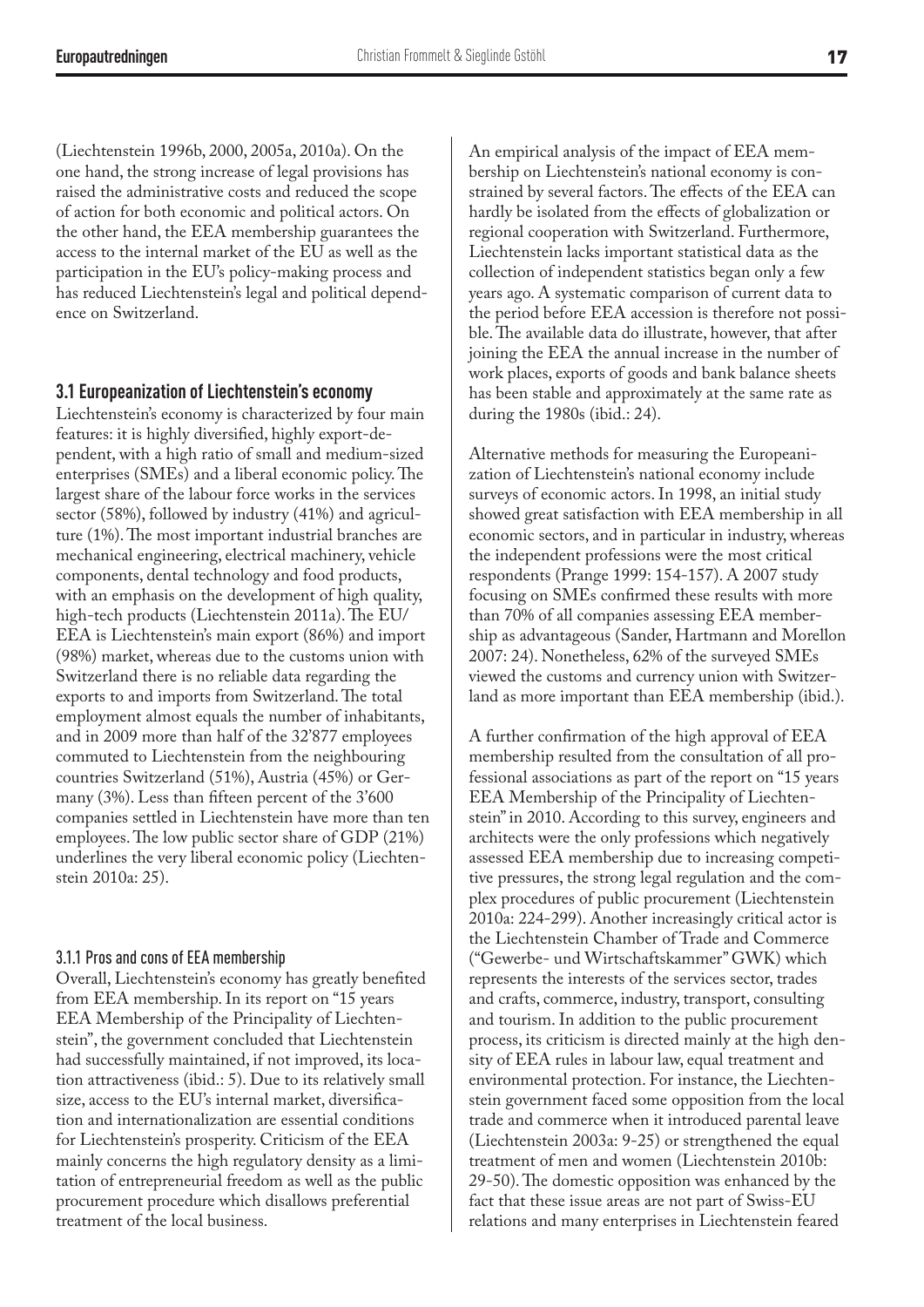a loss of competitiveness in the common economic area with Switzerland. As a result, various actors demand regularly an examination of the compatibility of EEA rules with the high share of SMEs in Liechtenstein before implementing them into national law. Against this background, the Liechtenstein government limits the implementation measures of EEA rules, at least within the horizontal and flanking policies (except for company law), to the minimum level required. The high share of contracts to enterprises in Liechtenstein (61.2%) and Switzerland (32.2%) shows that EEA public procurement provisions have not affected local business as feared (Liechtenstein 2009a).

In contrast to local business, the regulatory density is of low importance for the larger export-orientated companies. Thanks to the EEA membership, they have equal access to the internal market with over 500 million consumers, legal certainty and planning stability. Additional positive aspects include intensive competition and access to the European research area, which have increased innovation and productivity. EEA membership has also led to the establishment of new lines of business in the financial services sector, such as investment funds and life insurances, taking advantage of the different levels of integration of Liechtenstein and Switzerland.

The export-orientated companies are concerned about the shortage of skilled workers which they see as a result of Liechtenstein's restrictions on the free movements of persons in the EEA (see below). Other criticism is aimed at customs formalities and the current weakness of the Euro. Especially small companies without an establishment in the Euro area are suffering from the unfavourable exchange rate. Due to the weakness of the Euro some enterprises have even started to pay their employees in Euros instead of Swiss Francs, although the legal basis for such payments remains unclear (Liechtensteiner Vaterland 2011a: 29). Outside of the EEA the export industry wishes to ensure better access to Asian markets by free trade agreements.

#### 3.1.2 EEA and customs union with Switzerland

Beyond the great number of SMEs and the liberal economic policy tradition the close relations to the nonmember Switzerland occasionally lead to frictions with the EEA. Generally, the Swiss-Liechtenstein relations function well despite their different levels of integration with the EU. Switzerland has signed numerous bilateral agreements with the EU and continuously adopts new EU law through the so-called "autonomous adaptation" ("autonomer Nachvollzug"). Nevertheless, Liechtenstein has been obliged to negotiate several bilateral agreements with Switzerland in order to ensure the correct implementation of EEA rules on the one hand as well as to prevent discrimination of Liechtenstein's companies within the Swiss-Liechtenstein economic area on the other hand. A prominent example is the "agreement on environmental charges" (LGBl. 2010 No. 13) that ensures the compatibility of Swiss and EEA environmental rules in Liechtenstein, in particular the emissions trading directive (Directive 2003/87/EC). It prevents a double charging of Liechtenstein's enterprises by Swiss and EEA regulation. Additional controversial issues are the increase of transaction charges for credit cards or restrictions of the business opportunities of Swiss Post in Liechtenstein due to the division of Switzerland and Liechtenstein into two different payments areas by a decision of the European Commission and the Payment Service Directive (Liechtenstein 2009b).

Switzerland applies the same flanking measures to Liechtenstein as it does to the EU member states to protect the incomes and working conditions of Swiss companies. These Swiss measures force Liechtenstein's entrepreneurs to pay a deposit before they can provide their cross-border services in Switzerland and the right to provide cross-border services is limited to 90 days. Although these measures aim at the EU states, they strongly affect Liechtenstein's local trade and commerce which considers them inappropriate for a common economic area and not compatible with the EFTA Convention (Wirtschaft Regional 2011: 2). In spring 2011, bilateral negotiations began, but a solution is not to be expected as long as the Swiss measures towards the EU continue. Therefore, Liechtenstein's economic associations in cooperation with the government try to find domestic solutions to ease the access of Liechtenstein's local trade and commerce to the Swiss market. Switzerland's flanking measures illustrate that its relations with the EU influence Liechtenstein's relations with Switzerland as well as Liechtenstein's benefits from the EEA Agreement.

Liechtenstein's economy has benefited from both economic areas, however, due to the close cooperation with Switzerland, the EEA has not yet displayed its full economic potential in particular in the field of competition policy (Interviews 2011). It is also still unclear how Switzerland's autonomous introduction of the "*Cassis de Dijon*" principle in June 2010 affects the price level in Liechtenstein, where the principle has applied without noticeable effects since its EEA accession (Interviews 2011). The same holds for paral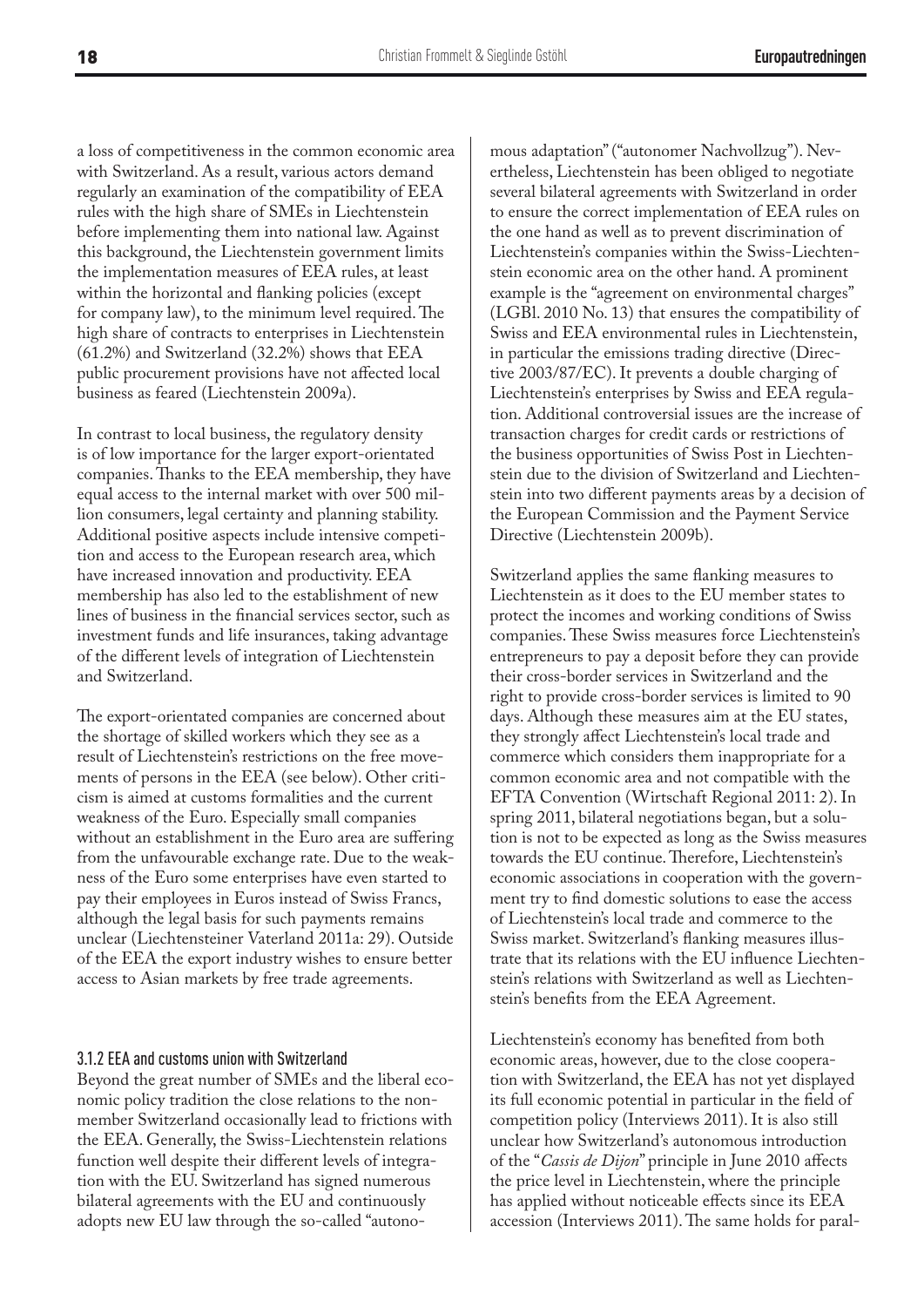lel imports of medicinal products which are legally allowed but hardly used by Liechtenstein's pharmaceutical actors (Liechtenstein 2005b: 90) although the price level diverges strongly between the Swiss and the EEA market.

#### **3.2 Europeanization of the society**

Assessing public opinion in Liechtenstein on the EEA or the European integration process in general is a difficult task. No specific surveys have so far been fielded. A more general survey carried out in 2006 showed a relatively higher cosmopolitanism in Liechtenstein than in Germany or Switzerland, and the concern about a possible transfer of power from the national government to international organizations was less significant (Marxer 2006: 217-218). There are mainly positive statements on the EEA from the various economic and societal associations in Liechtenstein. Yet there is no public debate which would allow to estimate society's support. One reason for this lacuna might be the absence of a political party arguing against the EEA membership or in favour of an EU membership. Also the media coverage on the EEA is very limited. In comparison with national bills the reporting in the print media on EEA bills is shorter and less prominently positioned. Additionally, reports on the functioning of the EEA or further integration steps appear mostly in the form of official statements from the governments or its representatives, and there is little reporting about developments in the other EEA EFTA states. For instance, Liechtenstein's newspaper have so far not included any comments on the reservations of Norway towards the third postal directive (Directive 2008/06/EC) and the possible consequences they might have for the EEA Agreement.

#### 3.2.1 Participation in EU programmes

Based on its EEA membership Liechtenstein participates in about twenty EU programmes, of which only the Lifelong Learning Programme (LLP), the programme Youth in Action and the Seventh Framework Programme for Research (FP7) are well known in Liechtenstein. In the remaining programmes Liechtenstein participates as a "passive contributor" (Liechtenstein 2010a: 222).

The national agency of international education matters ("Agentur für internationale Bildungsangelegenheiten" AIBA) is responsible for the management of Liechtenstein's participation in the LLP. According to an interim report for 2010, the LLP is very successful and provides a substantial contribution to the idea of a common Europe in Liechtenstein (Weiß, Mogg and Lachmayr 2010). The positive experiences of LLP participants had been passed on from one person to the next and therefore boosted the popularity of LLP despite the AIBA's small administrative capacity. The reflow of Liechtenstein's payments to the EU has increased from 70% in 2006 to over 90% in 2010 (Liechtenstein 2006: 16-21; Prange-Gstöhl 2011). Compared to Liechtenstein's participation in other EU programmes, this is a very high value. The only criticism of the LLP concerns the relatively high administrative costs, especially regarding the reporting duties (Interviews 2011). The programme management would prefer a selective adjustment of the EU programme structure taking into account the limited capacities of a very small state like Liechtenstein (Weiß, Mogg and Lachmayr 2010: 23-28). Finally, Liechtenstein hopes to limit the administrative costs in the course of an extended LLP participation of Switzerland.

The success rate of Liechtenstein's participation in the FP7 has fluctuated strongly over the past 15 years. Whereas Liechtenstein had regained 114% of its contribution in the fifth framework programme (FP5) the reflow from the sixth framework programme (FP6) was just 30% and also in the latest release (FP7) Liechtenstein's benefit has been very small with a reflow of only 14% and a success rate of applicants of less than 15% so far (see Table 1). The low success rates of FP6 and FP7 are surprising since research is vital for Liechtenstein's high-tech economy and the investment in research and development (R&D) as a share of GNP is above the OECD average (in 2008: 6.8% compared to 2.1% in the EU). However, R&D expenditure comes mainly from the private sector and Liechtenstein's public R&D expenditure is very low (in 2009: 0.1% compared to 0.6% in the EU). Due to the EU-wide above-average success rate of applicants from the public sector in the FP7, the low public R&D expenditure might be a reason for the small reflows of FP7 to Liechtenstein. In the case of Switzerland, private actors benefit only from 33.6% of the total grants of the FP7 to Switzerland although they are responsible for more than 65% of the R&D expenditures (Switzerland 2010b: 15). Additional reasons for the low reflow of the FP7 to Liechtenstein might be the lack of administrative capacity and the high share of SMEs. Finally, interviews with potential FP7 applicants showed a certain restraint towards the FP7 since unsuccessful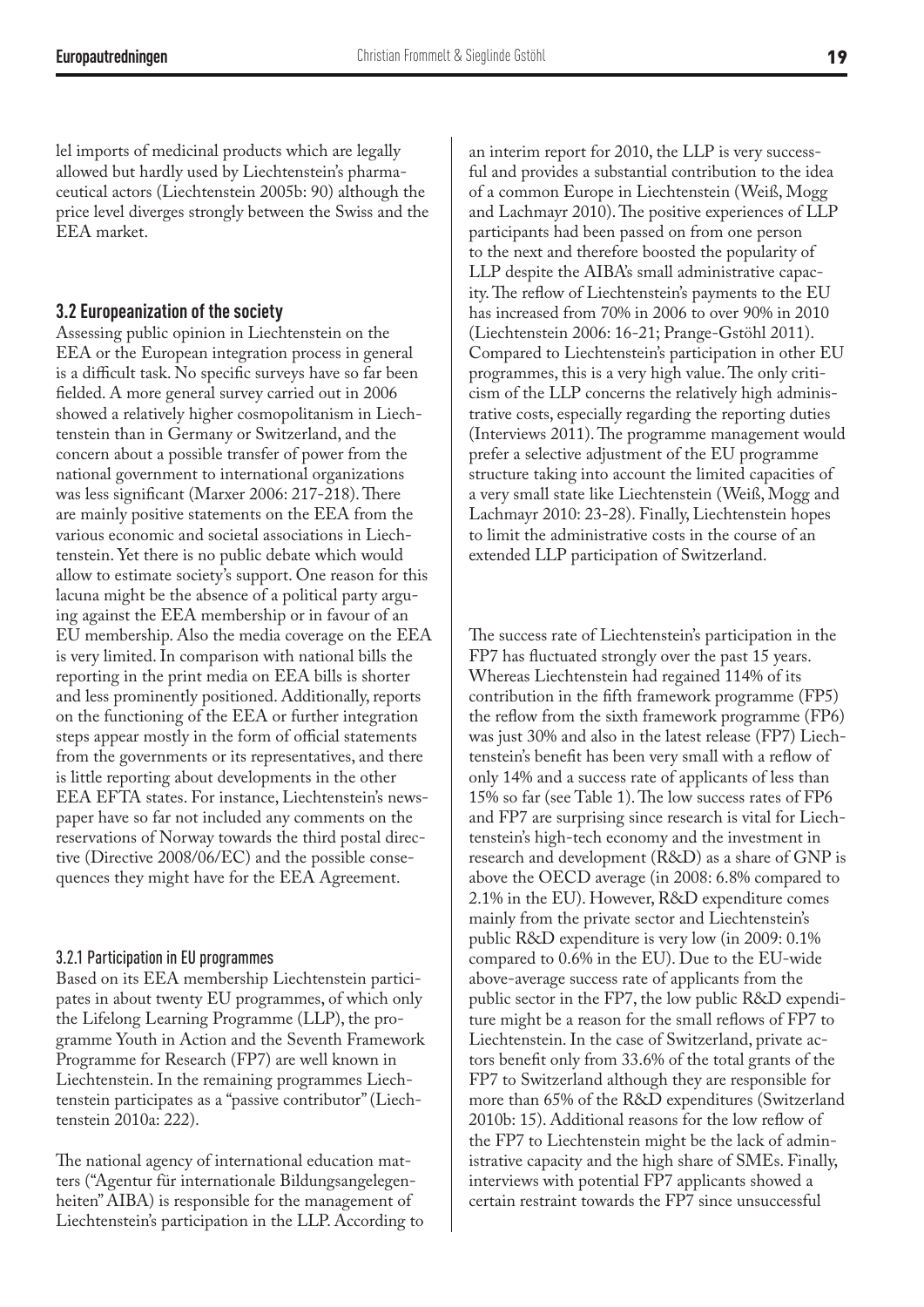applicants spread their negative experience (Interviews 2011).

Recently, the government has undertaken strong efforts to improve Liechtenstein's participation in FP7. It has established a National Contact Point which promotes the programme and contacts Liechtenstein's companies directly if there is a suitable call for proposals. Additionally, the government has concluded an agreement with Eureseach (the contractor of the Swiss government within FP7) to support actors from Liechtenstein when submitting a project proposal. Furthermore, the principality has introduced supportive measures on the national level to improve the cooperation between companies and the administration. This intensified cooperation shall prevent the dissemination of "frustration" (Liechtensteiner Volksblatt 2011a: 19) among potential applicants since Liechtenstein's successful participation in the LLP has shown how important the transmission of positive experiences is for the popularity of a programme in Liechtenstein. The latest data indicate a slight increase in the success rate of Liechtenstein's projects proposals (Liechtensteiner Volksblatt 2011b: 17). Nevertheless, considering the smallness, the low share of public R&D expenditures and the high number of SMEs, a successful participation in FP7 will remain a big challenge for Liechtenstein.

Table 1 compares Liechtenstein's participation in FP7 with the other EFTA members as well as with the smallest EU country Malta and the EU average. Liechtenstein's success rate of applications is very low (12%), whereas the success rate in terms of financial reflow is higher (17.8%) which means that the success rate of applications increases with the project budget. Liechtenstein's low success rates of applications surprises because Swiss applications – which are also supervised by Euresearch – reach a very high success rate. Since a country's national contribution to the EU is recalculated every year the reflow can only be estimated. Based on figures of the EFTA Secretariat (2010: 55-56) and the Swiss government (2010b: 5), the reflow for Liechtenstein would be approximately 14% in 2010 compared to 45% for Norway, 96% for Iceland and 109% for Switzerland.

## **Table 1:** CORDA FP7 country profiles (June 2011)

|               | Success rate<br>in terms of<br>applications<br>(in %) | Success rate<br>in terms of<br>financial<br>reflow (in %) | <b>Reflow from EU</b><br>(in mio EUR,<br>1/2007-6/2011) | National<br>contribution<br>to FP7 (in mio<br><b>EUR 2010)</b> |
|---------------|-------------------------------------------------------|-----------------------------------------------------------|---------------------------------------------------------|----------------------------------------------------------------|
| Liechtenstein | 12                                                    | 17.8                                                      | 1.18                                                    | 1.87                                                           |
| Norway        | 24.5                                                  | 20.9                                                      | 338.59                                                  | 167.32                                                         |
| Iceland       | 23.5                                                  | 18.0                                                      | 24.01                                                   | 5.52                                                           |
| Switzerland   | 25.4                                                  | 26.3                                                      | 915.36                                                  | 194.12                                                         |
| Malta         | 19.4                                                  | 11.4                                                      | 8.61                                                    | ۰                                                              |
| $EU-27$       | 21.5                                                  | 21.0                                                      | 17'563.00                                               | ٠                                                              |

Source: European Commission, CORDA database.

#### 3.2.2 Europeanization of domestic actors

European politics in Liechtenstein follows a very pragmatic approach. After two emotional referendum campaigns on EEA accession in the 1990s the issue has not figured prominently in any public debate again. At the same time, the government has stated its pride about the good functioning of the EEA Agreement and the gain of sovereignty and prosperity. From this perspective one can assume that the EEA Agreement enjoys strong support within Liechtenstein's society, even though support for EEA membership has to be seen in the context of the strong scepticism towards an EU membership among Liechtenstein's political elite and probably among the people as well (Liechtensteiner Volksblatt 2011c: 4-5). Overall, Liechtenstein's society seems to pay little attention to European politics and regarding the EU, reluctance and rejection dominate. Nonetheless, due to the pragmatic approach in Liechtenstein's European politics this could change rapidly.

Despite its smallness Liechtenstein has a considerable number of public and private actors in all policy fields. These associations as well as the eleven communities can shape domestic policy-making by advocating their specific interests in the public consultation procedure. They do so especially in the fields of social policy and education. By contrast, there are only a few actors participating in the consultation on EEA-related bills. These are mainly the Liechtenstein Bankers Association ("Liechtensteinische Bankenverband"), an association of the banks operating in Liechtenstein, the Liechtenstein Chamber of Commerce and Industry ("Liechtensteinische Industrie- und Handelskammer" LIHK), a private association of larger industrial companies, major banks and various service companies, and the different associations in the financial services sector. Also Liechtenstein's only labour union ("Liech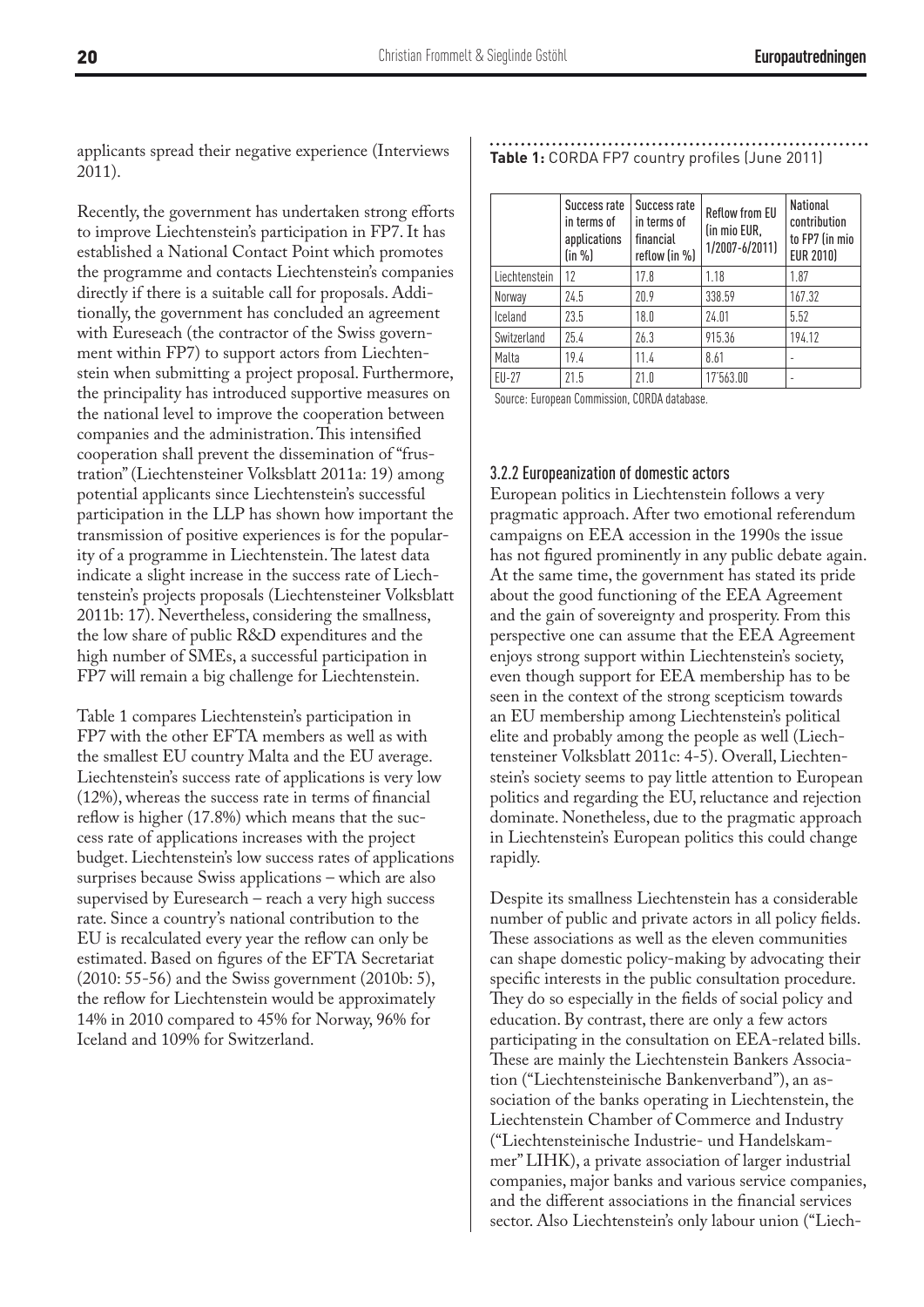tensteinischer Arbeitnehmerverband" LANV) and the numerous professional associations participate actively in the consultation process on EEA-related bills. Unlike the economic actors, the involvement of civil society actors and the communities is rather rare.

Most associations have an EEA expert who can be called upon. Their involvement starts at an early stage. In most important cases, the government's EEA Coordination Unit ("Stabsstelle EWR") contacts the EEA experts of the associations when the national experts of the administration evaluate the EEA relevance of a proposed EU act. However, most of the associations do not seize the opportunity to comment and participate only when the domestic implementation process starts. The main reason for this delay is the small administrative staff of all associations. Additional reasons are poor European networking and knowledge as well as a certain indifference towards the EEA due to the strong focus on Switzerland. After all, expert interviews confirmed that many associations have little confidence in the ability of Liechtenstein's government to contribute to the policy-making process of the EEA and concentrate therefore their activity on the domestic implementation process (Interviews 2011).

In the last ten years various associations, especially in the financial services sector, succeeded in linking themselves with the corresponding European umbrella association and established direct contacts with decision-makers in the different EU institutions. Through this network the associations become more and more independent from the engagement of the Liechtenstein government. Nevertheless, the government strongly supports the international network of the domestic associations since cooperation in the European umbrella associations increases knowledge about the policy-making process of the EU as well as the preferences of other states and non-state actors. This knowledge enables Liechtenstein's associations to establish strategic alliances with actors from other countries.

Liechtenstein's associations perceive no discrimination within the European umbrella association due to the EEA membership of Liechtenstein, but similar to Norwegian actors (Eliassen and Peneva 2011) EEA membership is perceived as a disadvantage in relation to the European Commission, the European Parliament or other EU actors. As a result, Liechtenstein's associations face more restrictions in the access to information than their counterparts in the EU (Interviews 2011). Overall, even though some associations have managed to establish a European network, it seems that the Europeanization of Liechtenstein's

associations has just started and is mainly restricted to the financial services sector. It remains to be seen whether other associations can benefit from the experiences made by the financial services sector and improve their European knowledge and engagement.

#### **3.3 Europeanization of the legal order**

Considering its close relations with neighbouring countries, its small size and the lack of a faculty of law, Liechtenstein is to some extent dependent on the legal education, the legislation and the jurisdiction of its neighbouring countries (Berger 2004: 2). For these reasons, the legal order of Liechtenstein is strongly influenced by Austria and Switzerland. Until World War I, the reception of foreign law by Liechtenstein was focused on Austria but the influence of Switzerland has increased rapidly after signing the Customs Treaty in 1923. In the course of EEA membership some experts observed again a change of direction towards the Austrian legal order (Interviews 2011). In sum, the legal order of Liechtenstein remains a mixture of legal reception of Swiss and Austrian law with some independent adaptations to the specific needs of Liechtenstein.

3.3.1 Europeanization of Liechtenstein's legislation The impact of EEA membership on the legal order of Liechtenstein was subject to a study at the Liechtenstein-Institut in 2010, measuring the share of EU-related rules within the legal order of Liechtenstein (Frommelt 2011b). The study includes both an examination of all Liechtenstein Law Gazettes ("Landesgesetzblatt" LGBl.) published between 2001 and 2009 ("chronological analysis") as well as an examination of the whole national law ("Landesrecht" LR) at a specific date  $(31 \text{ March } 2010, \text{, inventory}^{\omega})$ . The distinction between a chronological analysis and an inventory checks for the fast increase in the number of Law Gazettes published per year from 86 in 1994 to 470 in 2010. In Liechtenstein, 41% of all legal acts published between 2001 and 2009 were EU-related, with a peak of 47% in 2007. By contrast, the share of legal acts with a national impulse was only 33% in the evaluation period (see Table 2). Furthermore, the analysis differentiates between policy fields, types of legal acts and staffing implications for the government, showing that Europeanization is extraordinarily high for laws (49%) and laws with additional staffing costs (56%). The inventory of the national law in force on 31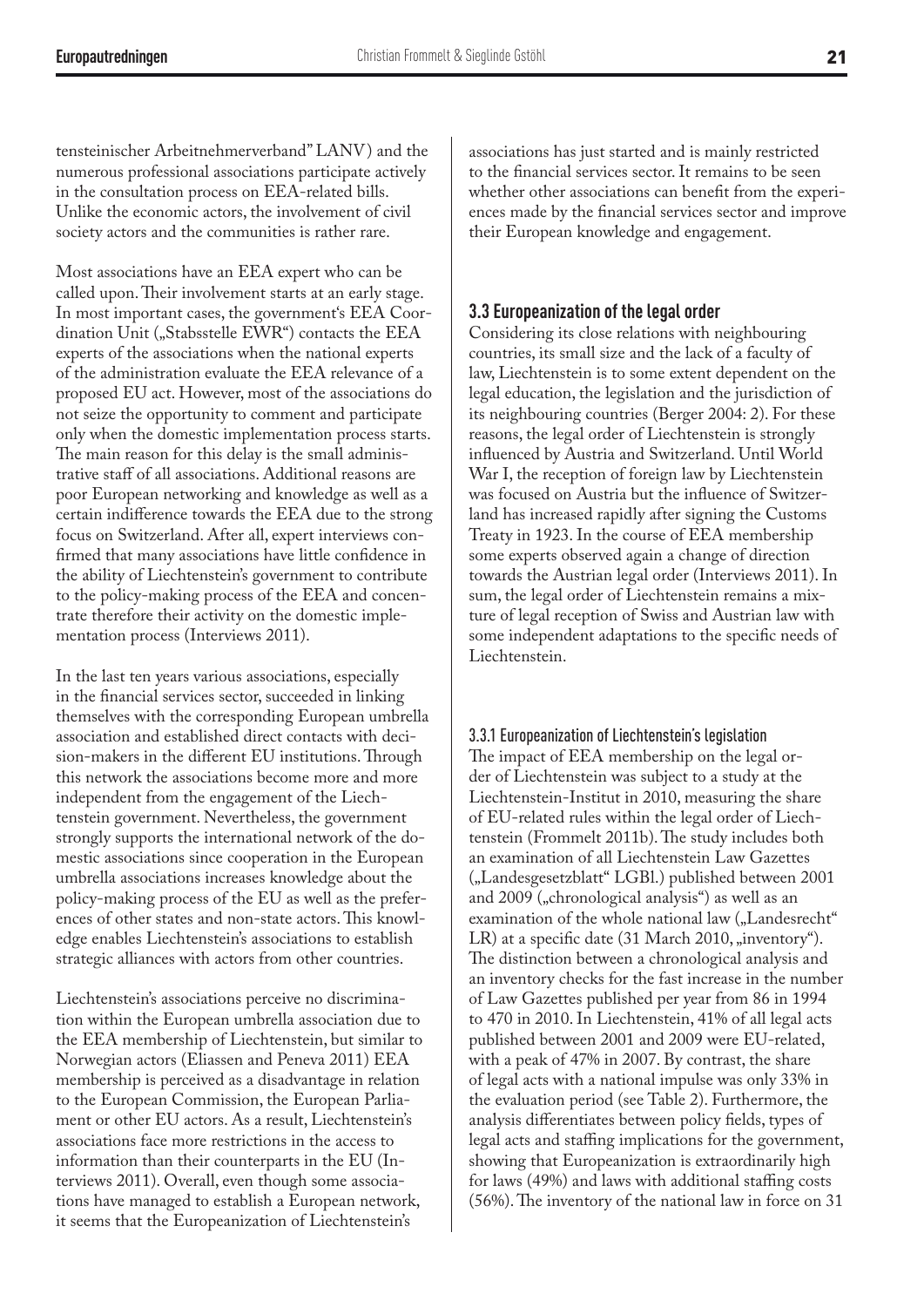March 2010 confirms these results with a share of 39% EU-related rules.

The findings confirm the EU's substantial influence on Liechtenstein's legal order. The fact that the share of EU-related rules culminates in laws with additional costs for administrative staff enhances the EU impact. However, the above mentioned increase in the number of Law Gazettes published per year is not just driven by the EU/EFTA. Instead the share of EUrelated Law Gazettes remains nearly constant over time. Consequently, there is also an annual increase of Law Gazettes with a national, international or Swiss impulse as a result of the growing need for more legal certainty and transparency in a globalized world as well as a consequence of the increased independence of Liechtenstein from Switzerland.

**Table 2:** Liechtenstein Law Gazettes (LGBl.) classified by impulse and type of legal acts (2001-2009, in percent)

| Type of legal act      | EU/<br>EFTA | Inter-<br>national | Natio-<br>nal | Switzer-<br>land | Cumu-<br>lated |
|------------------------|-------------|--------------------|---------------|------------------|----------------|
| Laws                   | 49.3        | 8.7                | 39.2          | 3.3              | 100            |
| Government decrees     | 34.1        | 23.5               | 36.7          | 5.7              | 100            |
| Financial decrees      | 5.3         | 122                | 80.2          | 24               | 100            |
| Announcements          | 64.6        | 5.6                | 8.8           | 211              | 100            |
| International treaties | 31.5        | 56.4               | 0             | 121              | 100            |
| <b>TOTAL</b>           | 41.2        | 171                | 33.3          | 8.5              | 100            |

Source: Frommelt 2011b.

The most Europeanized policy fields concern the four freedoms, in particular trade in goods, financial services, telecommunication services and free movement of persons (Frommelt 2011b: 25). Given the specific structure of Liechtenstein's economy, the high shares of EU-related rules in financial services (70%) and the free movement of persons (95%) is remarkable. These policy fields are crucial for the economy and national identity. By contrast, Europeanization is low in social policy or sport and culture, where the EU has very little competences, too. Compared with similar studies on EU member states, the level of Europeanization in Liechtenstein is low in agriculture and fisheries which can be explained by the limited scope of the EEA Agreement and the direct application of Swiss legislation due to the Customs Treaty. In sum, the classification by policy fields mirrors the substantial impact of the EU within the four freedoms but also the varying

EU competences in different policy fields and the less comprehensive coverage of the EEA Agreement.

The close links between Switzerland and Liechtenstein are not fully reflected in Table 2. Although the biannual announcement of relevant Swiss legislation includes several binding acts for Liechtenstein, it just requires two Law Gazettes every year. Furthermore, the mere number of rules says little about their relevance in the daily application. While over the last 16 years the majority of Law Gazettes related to company law had an EU impulse, most companies in Liechtenstein still operate on the basis of law which had been adapted from Swiss law. Despite such shortcomings, there is no doubt about the substantial impact that the European integration process has on Liechtenstein's legal order.

#### 3.3.2 Comparison with other EEA states

The impact of the EU on the legal order of Liechtenstein is surprisingly high compared to EU member states (Töller 2010; Müller *et al.* 2010). Nonetheless, a comparison has to consider the methods used since there is little consensus in political science on how to define an EU-related rule. For some authors, classification as an EU-related rule requires a direct reference to an EU act in the legal act itself, whereas other authors consider also references to an EU act within the corresponding documents of the government. In the case of Liechtenstein the share of laws with a direct reference to the EU is 27% (2010) and therefore significantly higher than in the Netherlands (12.6%, 2003), Denmark (19.7%, 2003), and Austria (10.6%, 2003) (see Table 3). Including documents of the government, the share of EU-related laws is in Liechtenstein again comparatively higher with 49.3% in Liechtenstein (2001-2009) and 35.7% in Germany (2002-2005, König and Mäder 2008: 449).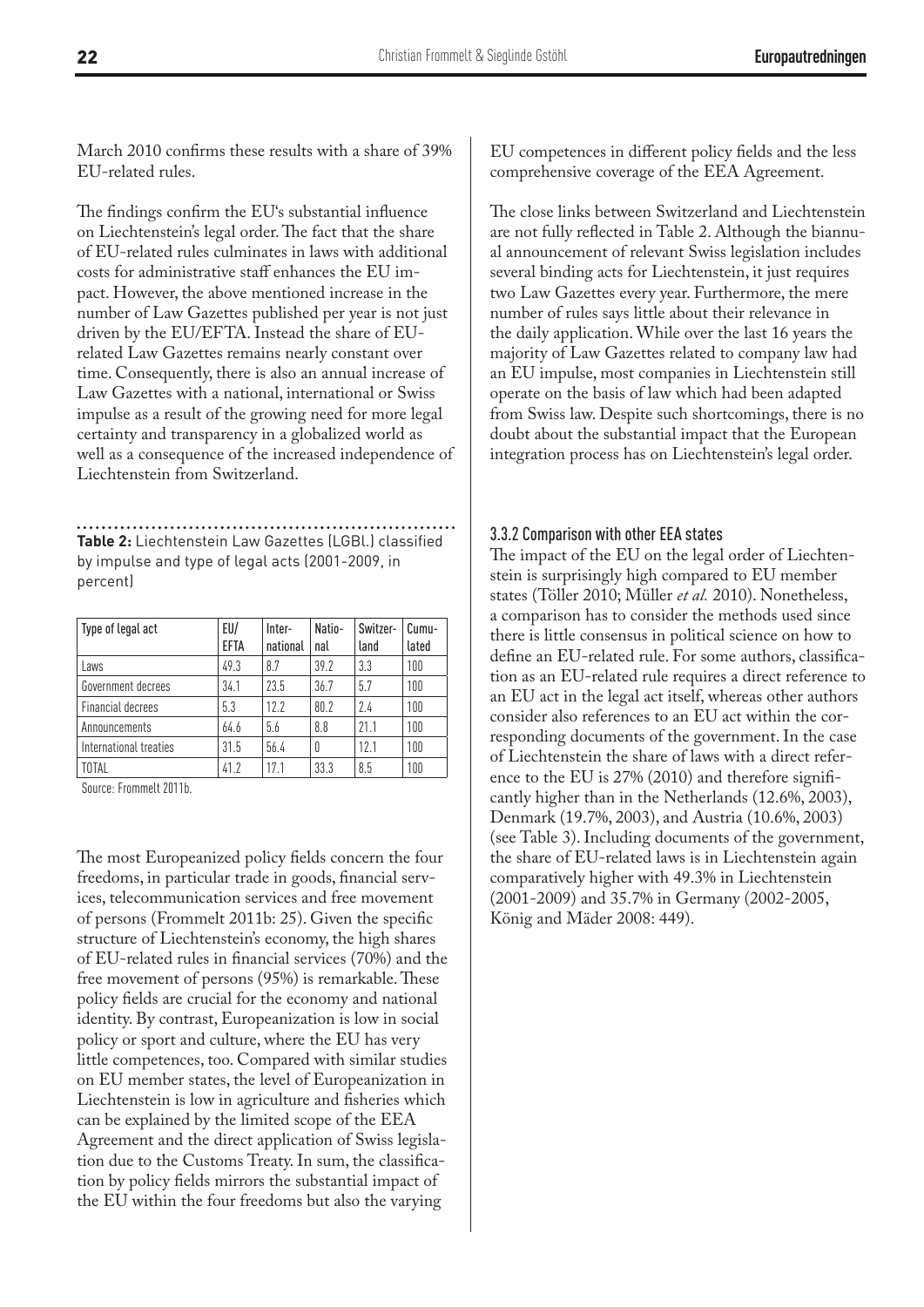|                             | <b>Netherlands</b><br>(2003) | Denmark<br>(2003) | Austria<br>(2003) | Liechtenstein<br>(2010) |
|-----------------------------|------------------------------|-------------------|-------------------|-------------------------|
| Laws                        | 1781                         | 1344              | 4110              | 343                     |
|                             | 12.6%                        | 19.7%             | 10.6%             | 27.0%                   |
| Government decrees          | 10169                        | 7513              | 4416              | 509                     |
|                             | 12.5%                        | 13.2%             | 14.1%             | 28.0%                   |
| TOTAL                       | 11950                        | 8857              | 8526              | 852                     |
|                             | 12.6%                        | 14.2%             | 12.4%             | 27.0%                   |
| Ratio of laws<br>to decrees | 0.18                         | 0.24              | 0.70              | 0.67                    |

**Table 3:** EU impact on the legal order (legal acts with an EU impulse)

Notes: Laws and government decrees transposing EU directives and other EU rules which were in force in 2003 (NL, DK, AT) or 2010 (LI). The data collection uses a very narrow understanding of an EU impulse (see Frommelt 2011b).

Sources: adapted from Müller et al. 2010: 76; Frommelt 2011b.

A comparison of the Europeanization of Liechtenstein's legal order with EU member states has to consider several country-specific factors. According to Müller *et al.* (2010), the Europeanization of the legal order increases with the level of integration, the duration of membership and the degree of centralization. With regard to Liechtenstein these factors have little relevance as the late and selective participation in the European integration process as well as the lack a federal level would predict a low level of Europeanization in Liechtenstein. Hence, the legal tradition, in particular the low number of rules, offers a better explanation for the high share of EU-related rules in Liechtenstein.

Many issue areas are not regulated in Liechtenstein due to its small size and the direct application of Swiss law. In 2010, the legal order of Liechtenstein comprised only 343 laws and 509 government decrees, whereas countries like Denmark and Netherland have more than one thousand laws and more than eight thousand government decrees (ibid.). As a result, Liechtenstein's share of EU-related rules is relatively higher when implementing a similar number of European provisions. However, since many issue areas have been regulated for the first time by EEA rules, Liechtenstein was also able to combine several EEA rules in a single law which has limited both the total number of rules and the share of EU-related rules. In addition, unlike the dualist systems in Iceland and Norway which require international law to be translated into national legislation, Liechtenstein follows a monist approach and EU regulations gain direct effect without a national legal act.

#### 3.3.3 Europeanization of the jurisdiction

Jurisdiction in civil and criminal matters is exercised in the first instance by the Court of Justice ("Landgericht"), in the second instance by the Court of Appeal ("Obergericht"), and in the third and last instance by the Supreme Court ("Oberster Gerichtshof"). The decisions and decrees of the administrative bodies can be challenged in the Administrative Court ("Verwaltungsgerichtshof"), and any final decision of a Liechtenstein court or administrative body can be appealed to the Constitutional Court ("Staatsgerichtshof " StGH) on the grounds of an infringement of constitutional rights or of rights guaranteed under the European Convention on Human Rights. Due to the lack of human resources and the strong impact of Switzerland and Austria on Liechtenstein's legal system, all courts have judges of Swiss or Austrian nationality, but the majority of judges and the presidents of the respective courts have to be Liechtenstein citizens. All courts have been facing a strong increase in the number of cases.

The impact of EEA membership on the jurisdiction of Liechtenstein in general has not yet systematically been analyzed. Most of the EEA-related publications in law journals are single case studies by lawyers or judges. Among the published cases of the Supreme Court, the Administrative Court and the Constitutional Court, only an average of 8% includes a reference to the EEA or the EU, their institutions or legal acts (Liechtenstein 2011b). The figures indicate no significant change over time (max. 12%, min. 4%) but a strong variation across the different courts. Whereas the EEA or the EU are mentioned in only 2.5% of the cases of the Supreme Court and in 16.4% of the cases of the Constitutional Court, the Administrative Court refers in 36% of its cases to the EEA or the EU (Frommelt 2011f).

In the legal debate on the EEA, the relationship between EEA law and constitutional law is the main subject of interest. The judicial system of Liechtenstein is regarded as "friendly" to international law and follows a monistic approach. The large majority of experts does not doubt the direct applicability and precedence of EEA law in Liechtenstein's judicial system (Bussjäger 2006), but opinions are divided with regard to the relationship between the EFTA Court of Justice and the Constitutional Court.

According to Art. 104 of the Constitution, the Constitutional Court has the competence to review the constitutionality of laws, international treaties and government decrees. In this regard, the Constitutional Court takes a forfeiture decision. The Constitutional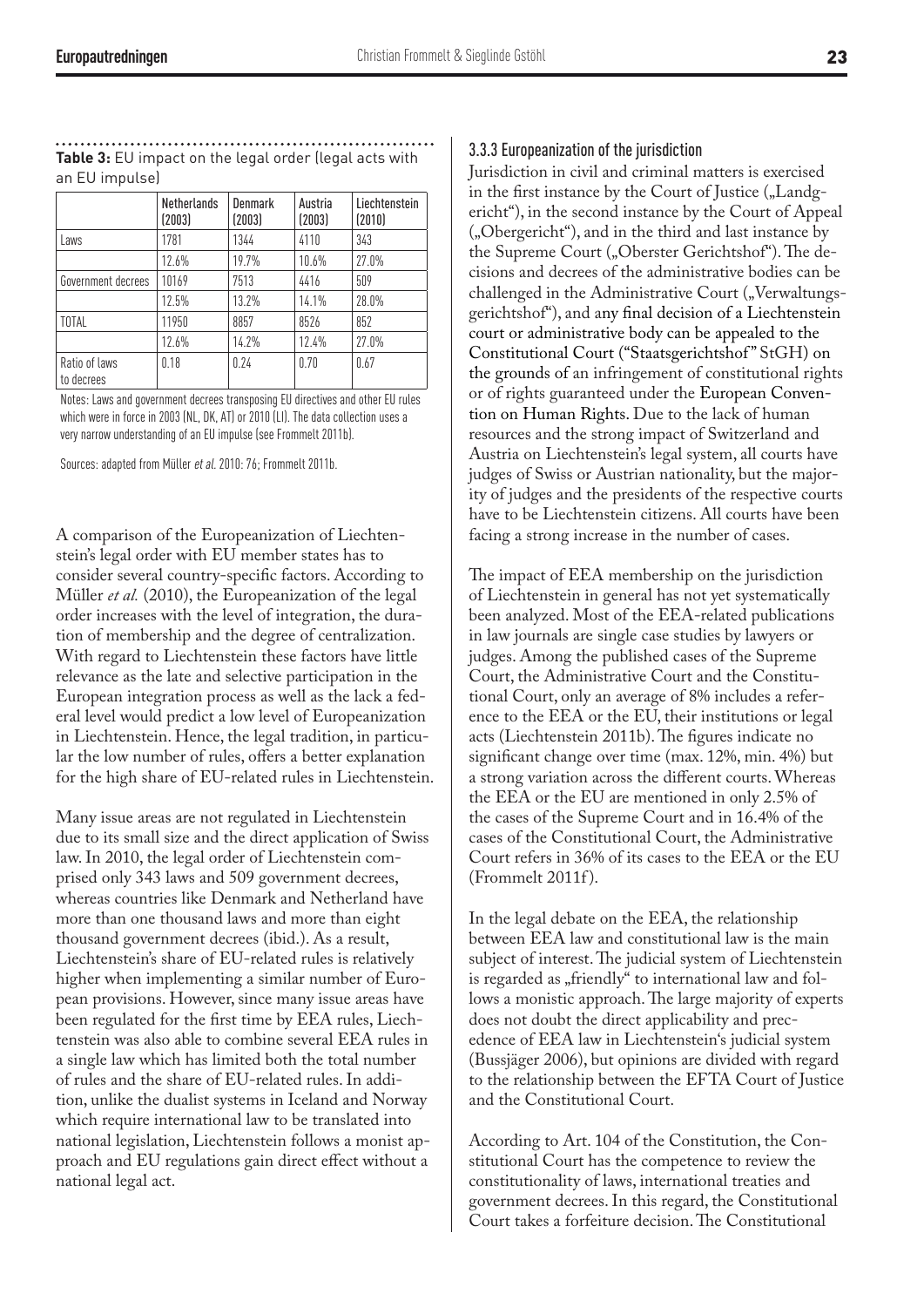Court's judicial review affects also the domestic impact of an advisory opinion by the EFTA Court. The main point at issue is whether domestic courts are allowed to disregard a national law which is not compatible with EEA law or whether they have to wait until the Constitutional Court annuls the respective law (Wille 2005; Bussjäger 2006). The proponents of the Constitutional Court hold the view that in case the EFTA Court has declared national law contrary to EEA law, the presenting court cannot disregard the respective law but must refer it to the Constitutional Court to conduct a judicial review. Hence, not the EFTA Court but the Constitutional Court would decide in last instance whether a national law is compatible with EEA law or not (Wille 2005: 136). On the other hand, many experts argue that the precedence of EEA law has to be interpreted as a precedence of application which replaces national law but does not dissolve it (Bussjäger 2006: 145). Until now, a judicial review of an EEArelated law by the Constitutional Court has not been requested (Baur 2011). Nevertheless, the debate confirms that the recognition of the EFTA Court among the legal experts of Liechtenstein has not entirely prevailed. As a result, the Europeanization of the jurisdiction, and particularly the relationship between the national courts of Liechtenstein and the EFTA Court, vary across different national courts and judges.

The interpretation of national law in conformity with EEA law includes several aspects (Batliner 2004: 139ff ): first, EEA-related laws are interpreted with regard to the initial EEA provision; second, autonomous laws have to be interpreted in conformity with EEA rules even if their wording is contrary to the EEA provision; and third, reference to European law can strengthen the argument although a direct connection is not given (ibid.). However, in the context of state liability there was also a case where the courts of Liechtenstein have initially decided against EEA provisions and even rejected the complainant's request to ask the EFTA Court for an advisory opinion.

Based on a request of the Administrative Court, the EFTA Court stated in 2001 that non-resident doctors are allowed to start a medical practice in Liechtenstein even if they have another office outside the territory of Liechtenstein ("Single Practice Rule"). As a result, the Liechtenstein government had to change the national law on medical services. Nonetheless, an Austrian doctor brought an action against the government of Liechtenstein to court demanding a compensation of the financial loss suffered during the time the disputed law was in force. The Court of Appeal confirmed the compensation claim (18.8.2005) but was overruled by

the Supreme Court (7.12.2006). Due to a complaint to the Constitutional Court, the judgment of the Supreme Court was annulled (3.7.2007), but also in its second judgment the Supreme Court did not consider state liability (5.6.2008). Once more the Constitutional Court annulled the judgment of the Supreme Court (24.6.2009). In its third decision the Supreme Court finally accepted the compensation claim of the Austrian doctor (7.5.2010). Hence, in 2010 Liechtenstein has finally acknowledged state liability due to a wrong application of EEA rules while the national jurisdiction of its EEA EFTA partners covered state liability since 1999 (Iceland) respectively 2005 (Norway).

The late establishment of EEA state liability in Liechtenstein illustrates that even after years of EEA membership certain reservations to EEA law may remain. However, the example of state liability is not representative for the judicial system of Liechtenstein since domestic factors have influenced the decision as well. In general, the judicial system of Liechtenstein has a very open approach to international law. Until June 2011, the EFTA Court has dealt with 29 cases related to Liechtenstein of which eleven cases are requests for advisory opinions. One request for an advisory opinion was withdrawn after the Constitutional Court had annulled the law which was incompatible with EEA law (E-3/08, StGH 2006/94). Based on Art. 62 of the national law on the organization of courts (LGBl. 2007 No. 348), all Courts of Liechtenstein (of different instances) are allowed to interrupt the national procedure to request an advisory opinion from the EFTA Court. With six requests the Administrative Court has been the most active Court, followed by the Court of Justice with three requests and the Court of Appeal as well as the Financial Appeal Board ("Beschwerdekommission der Finanzmarktaufsicht") with one request each. Advisory opinions still face certain reservations in Liechtenstein and judges requesting them have been criticized (Interviews 2011). Additional reasons for the low number of advisory opinions might be the small size of Liechtenstein and the lack of knowledge of European law (Liechtensteiner Vaterland 2010a: 7). Nevertheless, the number of advisory opinions has increased recently and experts of Liechtenstein's judicial system expect a future increase of the general dialogue between the national courts and the EFTA Court (Interviews 2011). Most of Liechtenstein's requests for advisory opinions deal with issues related to the free movement of persons, for instance the interpretation of the EEA provisions on family reunification (E-4/11), the limited access to jurisdiction in civil matters (E-5/10, E-10/04) or professional activities (E-3/98, E-4/00, E-5/00,  $E - 6/00$ ).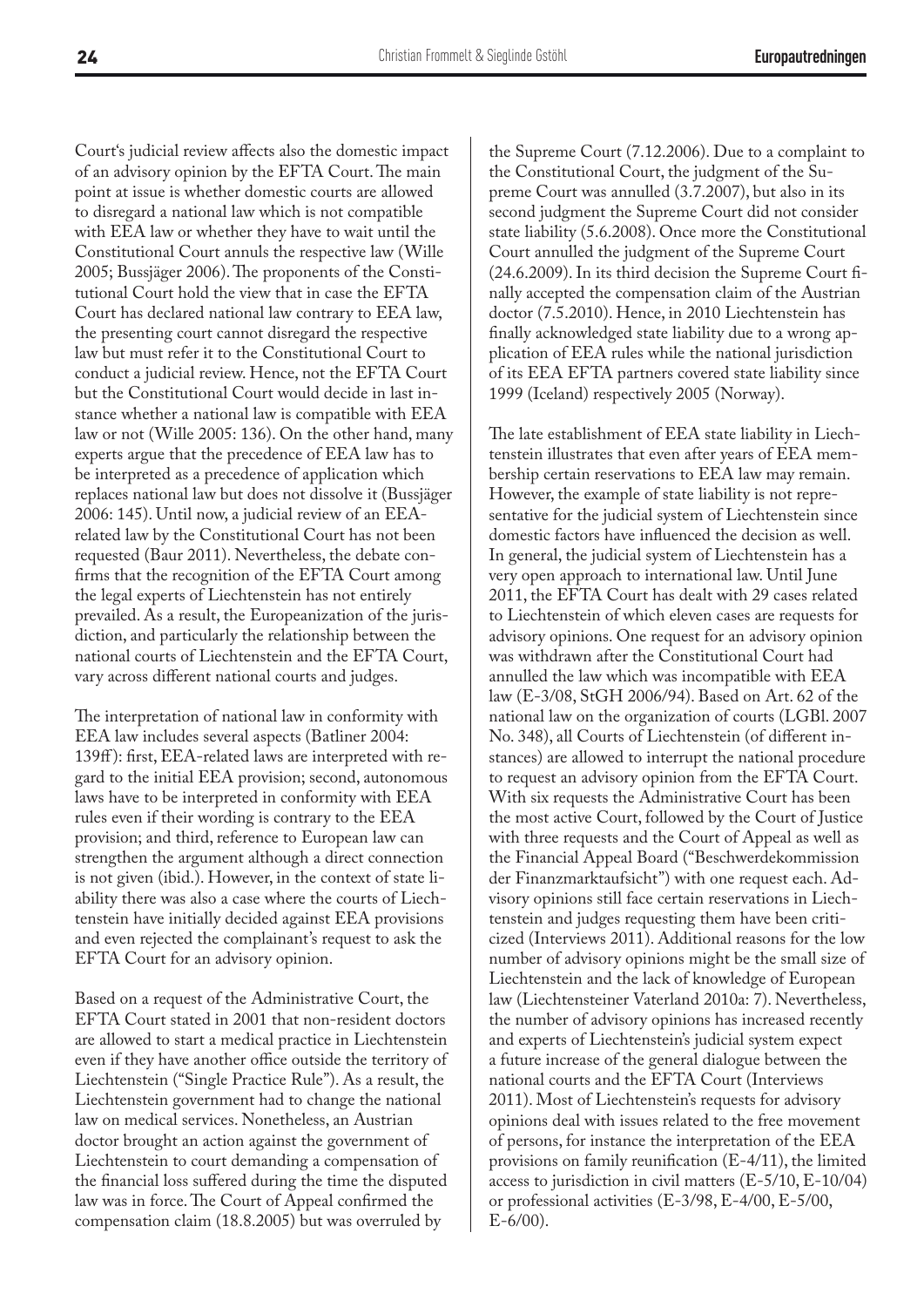#### **3.4 Europeanization of Parliament's work**

As in all parliamentary systems, Liechtenstein's Parliament plays a key role in legislation, budgetary control, ratification of international treaties, supervision and election of the government. It is on the national level the only political organ in Liechtenstein that is directly elected by the people and ensures the democratic legitimacy of the political process. Art. 103 EEA of the Agreement addresses this contribution of national parliaments to the legitimacy of the policy-making process by requiring the fulfilment of the national constitutional requirements to make a decision of the EEA Joint Committee binding on the contracting parties.

#### 3.4.1 Parliamentary involvement in European politics

In Liechtenstein, every decision of the EEA Joint Committee represents a treaty under international law that requires the approval of the Landtag and is subject to an optional referendum (Entner-Koch 2005: 82). The Landtag has established a parliamentary EEA Committee ("EWR-Kommission") to decide whether constitutional requirements for a Joint Committee Decision ( JCD) are needed or not. In nearly all cases the parliamentary commission decides according to the recommendation of the government and therefore a meeting of the parliamentary EEA Committee lasts less than 20 minutes on average (Liechtenstein 2011c: 10).

The recommendation of the government is based on an expert opinion of Liechtenstein's Constitutional Court (StGH 1995/14, Liechtensteinische Entscheidungssammlung (LES) 1996, 119 ff.) which specified the provisions of the EEA Agreement (Art. 103) and of Liechtenstein's Constitution (Art. 8). According to the Constitutional Court, Parliament's approval for an EEA JCD is only necessary if the corresponding EEA JCD changes domestic law or has financial consequences. Furthermore, the Constitutional Court stated that the EEA Committee's decision has to reflect the efficiency and proper working of the EEA Agreement. Finally, it highlights the necessity of a close cooperation between government and Parliament to ensure the democratic legitimacy of the EEA policy-making process. These specifications give all actors a certain room for interpretation whether constitutional requirements are necessary or not.

In a next step, the Landtag has to approve a decision of the EEA Joint Committee in a plenary meeting for which the government provides a short report addressing its relevance and consequences. The debates in the Landtag on an EEA JCD are usually very short. In most cases, there are just a few votes of the Members of Parliament. An exception was the incorporation of the Directive on Parental Leave (Directive 94/34/ EC, Landtagsprotokoll 17.06.1999) which caused an extensive and emotional discussion. In other more controversial cases, like the incorporation of the Second Money Laundering Directive (Directive 2001/97/EC, Landtagsprotokoll 18.12.2003), the profession of lawyer (Directive 98/5/EC, Landtagsprotokol 22.11.2002) or the Environmental Assessment Directive (Directive 2001/42/EC, Landtagsprotokoll 22.11.2002), opposition was mainly motivated by specific interests of individual Members of Parliament. The practical relevance of Art. 103 is thus limited and entails rather a right of information than a decision-making power of the Landtag. Hence, the time period between the decision of the EEA Joint Committee and the parliamentary ratification in Liechtenstein is very short compared to its EEA EFTA partners and does not differ over time or by policy field. Table 4 shows that the time required for parliamentary ratification of an EEA JCD is the longest in Iceland, followed by Norway and Liechtenstein. In all EEA EFTA states the number of days between a decision of the EEA Joint Committee and its parliamentary ratification decreased after 1998 but increased again since 2002.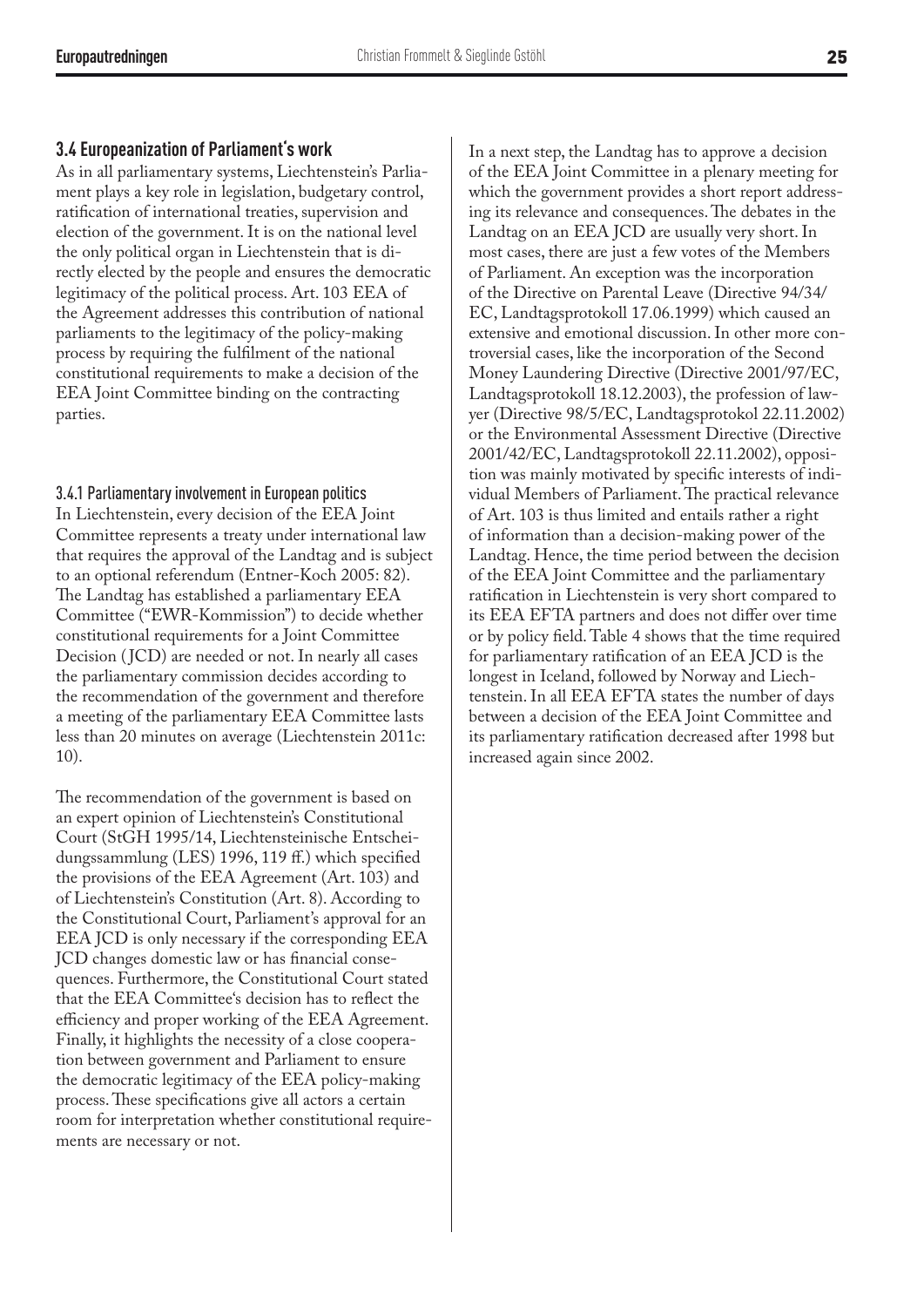| Time period | Iceland |     |      | Liechtenstein |      | Norway |      | EEA EFTA* |  |
|-------------|---------|-----|------|---------------|------|--------|------|-----------|--|
|             | Days    | No. | Days | No.           | Days | No.    | Days | No.       |  |
| 1995-1998   | 605     | 18  | 177  | 23            | 228  | 35     | 388  | 49        |  |
| 1999-2002   | 199     | 50  | 140  | 54            | 170  | 65     | 227  | 102       |  |
| 2003-2006   | 324     | 62  | 188  | 48            | 243  | 69     | 334  | 106       |  |
| 2007-2010   | 462     | 72  | 189  | 36            | 304  | 37     | 463  | 92        |  |
| 1995-2010   | 358     | 202 | 171  | 161           | 226  | 206    | 331  | 349       |  |

#### **Table 4:** Ratification of EEA acts with constitutional requirements

Notes: Days = average time period between the JCD and its ratification by Parliament (in days); No. = number of JCDs with a constitutional requirement; \* Average time between the JCD and the date of entry into force

Source: http://efta.int/legal-texts/eea/list-of-constitutional-requirements.aspx (accessed 29 July 2011).

Table 5 illustrates that the number of days between an EEA JCD and the parliamentary ratification as well as the number of constitutional requirements vary across policy fields. The time period is particularly short for EEA JCDs related to policy fields with a very technical character. A reliable comparison of the number of constitutional requirements by policy field would have to consider the total number of EEA JCDs per policy field, which is currently not available. Nevertheless, Table 5 suggests that the number of constitutional requirements is very low in technical policy fields. Issue

areas such as "goods" (EEA Annexes I, II, III), "statistics" (EEA Annex XXI) and "transport" (EEA Annex XIII) cover 76% of all EEA acts but only 21% of all constitutional requirements. By contrast, the number of constitutional requirements is with 22% very high in the field of "services" (EEA Annexes IX, X, XI) that covers only 4% of all EEA acts. Finally, the number of constitutional requirements varies across the three EEA EFTA states which have different criteria to decide whether Art. 103 shall apply or not.

## **Table 5:** Constitutional requirements by EEA EFTA state and policy field (1995 to June 2011)

|                   | Iceland |     |      | Liechtenstein  |      | Norway |      | EEA EFTA* |
|-------------------|---------|-----|------|----------------|------|--------|------|-----------|
|                   | Days    | No. | Days | No.            | Days | No.    | Days | No.       |
| Energy            | 421     | 8   | 174  | 5              | 318  | 5      | 428  | 13        |
| Transport         | 241     | 23  | 188  | 13             | 226  | 26     | 271  | 52        |
| Capital           | 349     | 18  | 198  | 18             | 403  | 16     | 427  | 24        |
| <b>Services</b>   | 302     | 56  | 170  | 54             | 263  | 48     | 358  | 72        |
| Persons           | 231     | 8   | 136  | 8              | 366  | 4      | 273  | 12        |
| Goods             | 421     | 7   | 174  | 5              | 318  | 5      | 428  | 12        |
| Environment       | 416     | 24  | 164  | 13             | 254  | 9      | 426  | 32        |
| Competition       | 297     | 14  | 155  | 9              | 233  | 12     | 358  | 16        |
| Labour law        | 406     | 26  | 178  | 26             | 213  | 23     | 415  | 35        |
| <b>Statistics</b> | 168     | 1   | 143  | $\overline{2}$ | 162  | 3      | 203  | 6         |
| Protocols         | 230     | 6   | 95   | 8              | 112  | 56     | 149  | 59        |

Notes: Days = average time period between the JCD and its ratification by Parliament (in days); No. = number of JCDs with a constitutional requirement; \* Average time between the JCD and the date of entry into force

Source: http://efta.int/legal-texts/eea/list-of-constitutional-requirements.aspx (accessed 29 July 2011).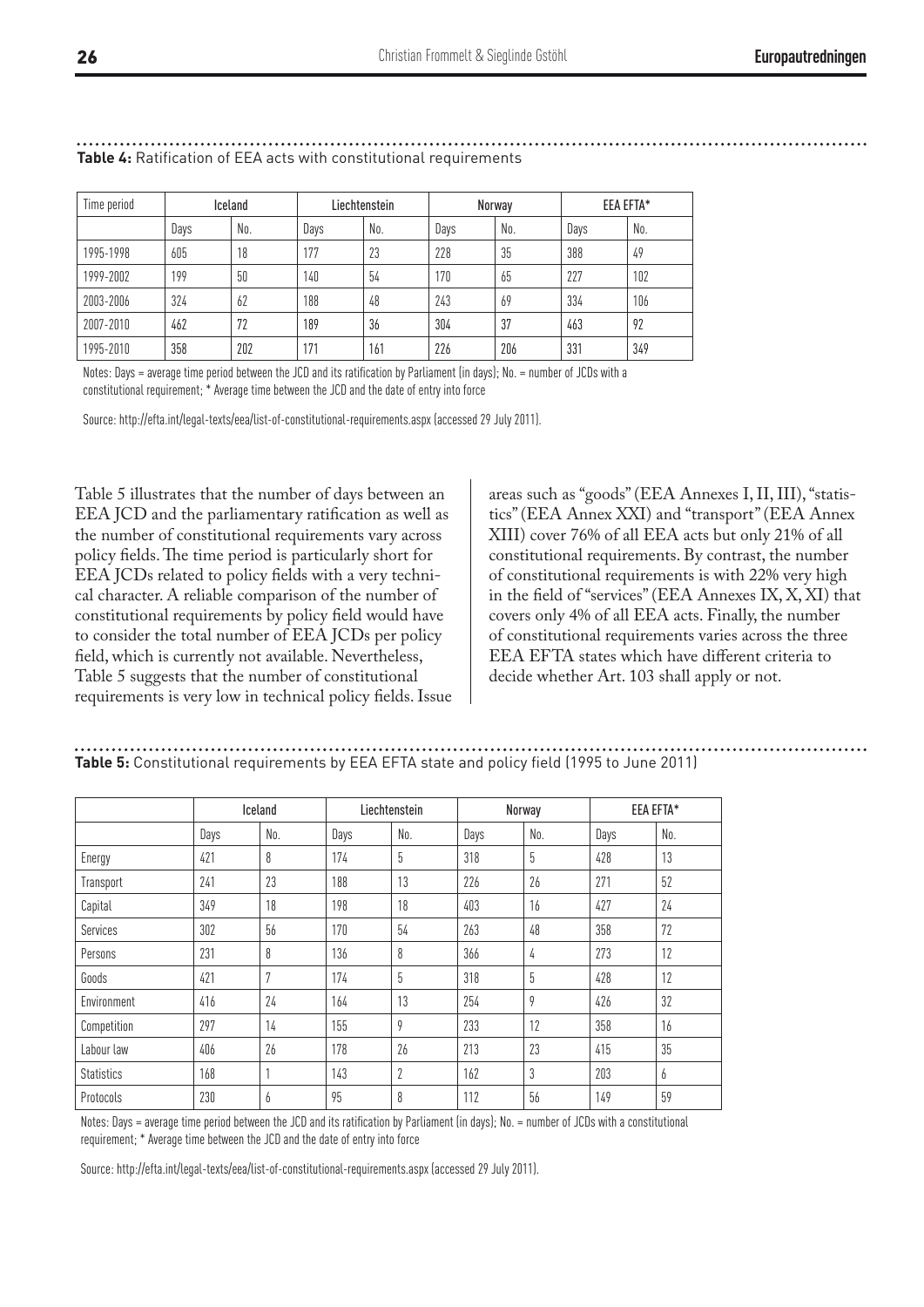The parliamentary impact on the domestic implementation of EEA rules can be analyzed by a comparison of the parliamentary debates on national or EU-related bills (Frommelt 2011c). As mentioned above nearly half of all laws published between 2001 and 2009 were EU-related. Most of these laws implement an EU directive into national law. Further possibilities of an EU/EFTA impulse are legal adaptations due to infringement procedures by the EFTA Surveillance Authority (ESA) or the autonomous adoption of EU policies. Compared to national bills, EU-related bills involve a much smaller number of votes or amendments by the Members of Parliament. Also the time between the first and second reading is shorter for EU-related bills, and there are fewer comments from economic or societal actors (see Table 6). In brief, the Landtag makes a smaller contribution to EU-related laws than to laws with a national impulse.

#### **Table 6:** Parliamentary debate on bills of different impulse (2007)

|                                                               | EU/EFTA (N=18) | National (N=16) |
|---------------------------------------------------------------|----------------|-----------------|
| Time between consultation<br>and ratification (in days)       | 174.2          | 288.6           |
| <b>Votes of Members of Parliament</b>                         | 19 R           | 977             |
| Participants in the pre-parliamentary<br>consultation process | 7.3            | 15.5            |
| Amendments by Members of Parliament                           | 0.3            | 31              |

Source: Frommelt 2011c.

Another indicator for the Europeanization of Parliament's work constitutes the use of question and initiative rights by the Members of Parliament. References to the EEA or EU are very rare when exercizing those rights. Considering the growing importance of benchmarks and models of best practice in the EEA, this observation might be surprising. There are many reports comparing Liechtenstein with other EEA member states but none of them has so far been addressed in a plenary session of the Landtag. Instead, most Members of Parliament still refer to Switzerland to back up their argumentation. From an analytical point of view, there is again a discrepancy between the relevance of the EEA and its public and political perception in Liechtenstein (see Table 7).

**Table 7:** References in parliamentary instruments to Switzerland or EU/EFTA (2007, in percent)

| Parliamentary instrument                       | EU/EFTA (%) | Switzerland (%) |
|------------------------------------------------|-------------|-----------------|
| Small Question ("Kleine Anfrage")<br>$[N=164]$ | 4           | 19              |
| Postulate ("Postulat") (N=5)                   | 0           | 60              |
| Question ("Interpellation") (N=6)              | 17          | 50              |
| Motion $(N=7)$                                 | 14          | 43              |
| Initiative $(N=4)$                             | 0           | 25              |
| TOTAL                                          | 5           | 22              |

Source: Frommelt 2011c.

Several factors help explain the Landtag's limited input to European politics. First of all, as a militia parliament the Landtag possesses limited capacity. None of the 25 members of the Landtag is a professional politician. By contrast, the staff of the government offices ("Amts- und Stabsstellen") and government ministries ("Ressorts") has increased rapidly over the last few years. The strong unity of Parliament and government in Liechtenstein due to the lack of a strong opposition party weakens the domestic debate. In the current term of office (2009-2013), the opposition has just one seat in the Landtag and has therefore to pool its energy on domestic issues with a high resonance (Interviews 2011). The lack of an EEA-sceptical party and Liechtenstein's experience as a "policy taker" within the customs and currency union with Switzerland are additional reasons for the limited parliamentary input to European politics. Finally, the general lack of decisionmaking power of the EEA EFTA states in the European Economic Area might play a role as well.

#### 3.4.2 Parliamentary control in Liechtenstein

The growing imbalance between the human and financial resources of Parliament and the government can explain the "de-parlamentarization" but not the Parliament's different interest in national and EU-related laws. From an analytical point of view, the level of parliamentary control in European affairs can be divided into three dimensions (Raunio 2005: 320-327; Winzen 2011). First, Parliament's access to documents is very important. Second, the parliamentary control increases with the institutionalization of specialized committees, and third, the political power or constitutional right of Parliament to "mandate ministers through issuing voting instructions" (Raunio 2005: 322).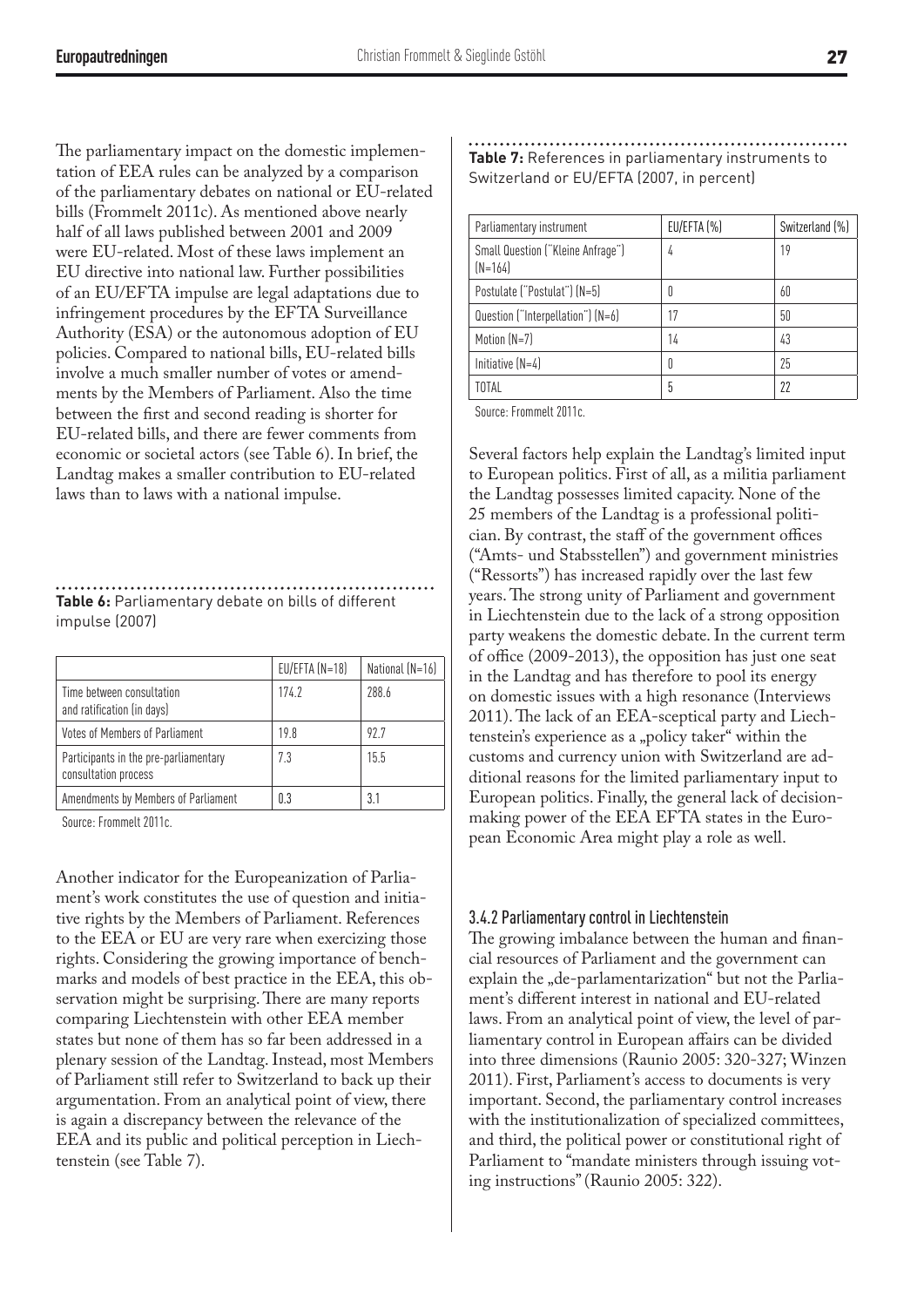Unlike in the EU, the EEA Agreement does not require an automatic transmission of EU documents to national parliaments. Furthermore, Liechtenstein has failed to enact domestic measures for an obligatory transmission of EU documents to the Landtag, and so the Landtag has poor access to EU documents. However, considering the high number of EU documents and the limited information processing capacity of the Landtag, the mere access to documents would not suffice. The Parliament's level of information strongly depends on explanatory statements produced by the government which inform about the government's negotiation strategy, the positions of the negotiating partners and the domestic consequences of an EU/ EEA act. Such reports include the most important aspects of an EU/EEA act and enable Parliament to control whether the position of the government concurs with its interests and whether the government enforces its position on the European level or not.

Statements of the government to the Landtag on the decision-making process of the EU and EEA are very rare as the interaction between government and Landtag usually starts with the question about possible constitutional requirements to an already negotiated EEA JCD. As a result, the Landtag lacks the means to influence the content of an EU act as well as the negotiations between the European Commission and the EEA EFTA states on the EEA relevance of a legal act or possible adaptations and derogations. The late involvement of the Landtag in the EEA policy-making process and its reliance on the information provided by the government hampers also the parliamentary control of the government.

The institutionalization of parliamentary committees and their mandating power are very low in Liechtenstein. The mandate of the Landtag's EEA Committee is limited to the decision whether there is a need for a parliamentary approval to an EEA JCD or not, whereas strategic questions of European politics are addressed by the Foreign Policy Committee of the Landtag ("Aussenpolitische Kommission"). The latter meets approximately ten times a year with an average meeting time of 100 minutes (Liechtenstein 2011c: 9). Compared to double taxation agreements and other questions of foreign affairs, EEA matters play an important role. However, the Foreign Policy Committee of the Landtag cannot give voting instructions or recommendations to the government. After all, the integration of the Joint EEA Parliamentary Committee into the parliamentary work of the Landtag is weak since there is no debate of its conclusions or transmission of documents.

As in other European countries, in Liechtenstein the integration process has boosted the "de-parlamentarization" of the political system by strengthening the national and European executives. While similar developments occurred in many EU members (Goetz and Meyer-Sahlig 2008) and EFTA states (Linder 2010), the "de-parlamentarization" in Liechtenstein appears to be even stronger. Applying the classification of Raunio (2005: 325) to Liechtenstein, the level of parliamentary control is weak in all three dimensions (specialized committees, access to information, voting instructions), whereas several EU states, in particular the Scandinavian ones, have established a strong or at least moderate level of parliamentary control in EU matters. Moreover, Parliament's scrutiny has been strengthened in nearly all EU members since 2005 (Winzens 2011). In contrast to Norway (St.meld. nr. 23 (2005-2006)), the government of Liechtenstein has so far not shown any willingness to strengthen the parliamentary involvement in the policy-making of the EEA. At the same time, Liechtenstein lacks also a public database on European politics to facilitate the information access (like www.europaportalen.no and www.europalov.no). Nevertheless, in 2011 the Landtag has started to take a more assertive stance, also in EEA matters, probably as a result of the upcoming revision of its standing orders.

Despite the low involvement of the Landtag, it remains unclear whether EEA membership has weakened the democratic legitimacy of Liechtenstein's political system or not. Due to its small size Liechtenstein has always been a "policy taker" and compared to the customs and currency union with Switzerland the participation and transparency in the EEA are much higher. Consequently, the criticism above refers mainly to the disproportional distribution of participation and information rights between executive and legislative powers and does not challenge the perception of EEA membership as a gain of sovereignty and legitimacy by the majority of Liechtenstein's politicians.

#### **3.5 Europeanization of the national administration**

Since 1994 the staff of the national administration has increased from 1'008 to 1'626 employees in 2009. Also the personnel expenditure in the national budget has grown rapidly from 89 million Swiss Francs in 1994 to 212 million Swiss Francs in 2009. This rapid increase has often been linked with EEA membership (Landtagsprotokoll 21.04.2010) as the government itself stated that the estimated staff for managing the EEA Agreement in 1992 was much lower than the 85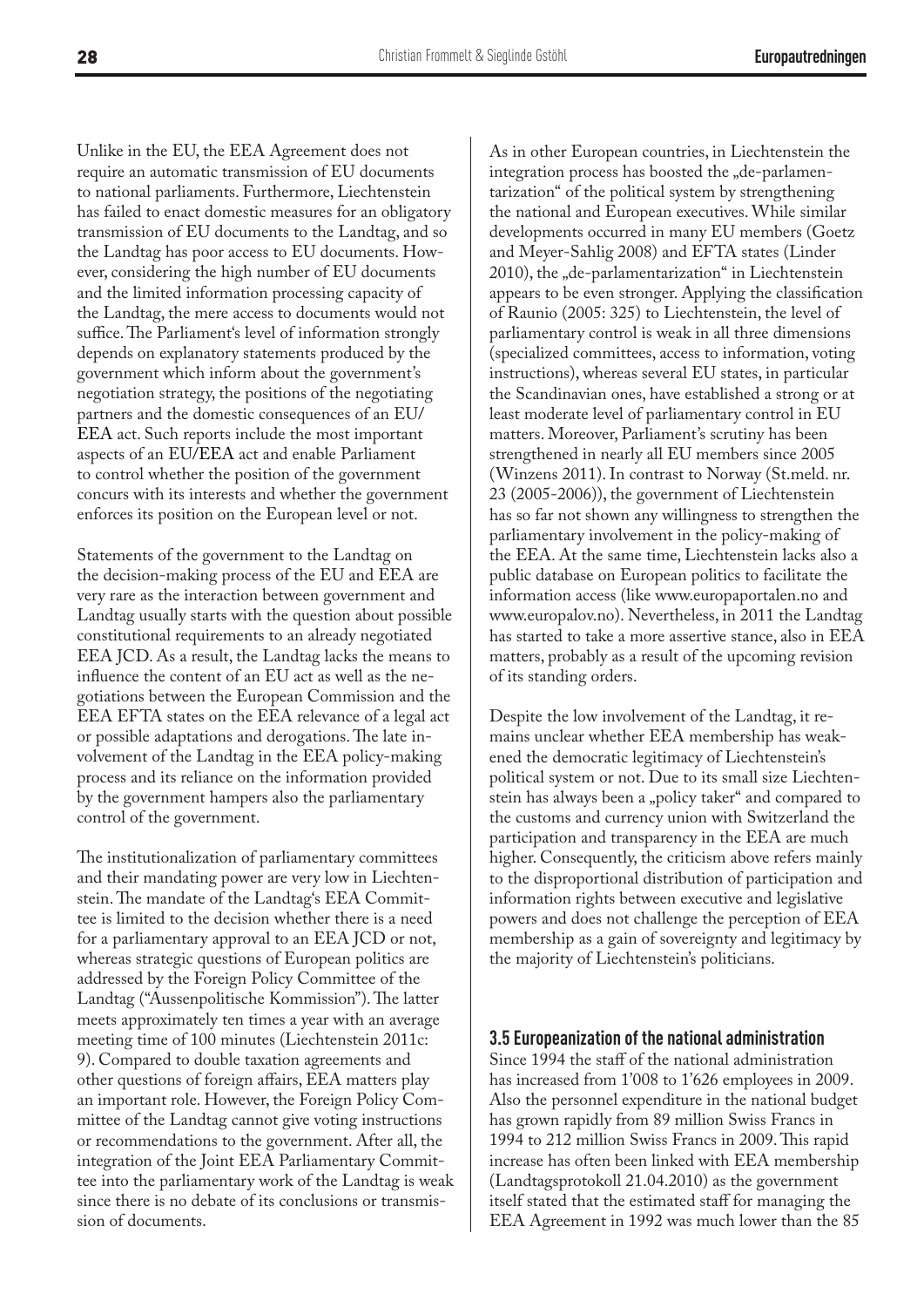employees which are now involved in European affairs (Liechtenstein 2010a: 64). Nonetheless, the Europeanization of the national administration cannot be reduced to the increase in personnel expenditure but also needs to consider Liechtenstein's contribution to the EU and EEA policy-making as well as a possible gain of power of the national administration relative to Parliament and civil society.

#### *The role of the domestic administrative actors*

Liechtenstein's administration of the EEA Agreement follows a very technical and decentralized approach (Büchel 1999). The most important player is the national EEA Coordination Unit with seven employees (as of July 2011). It coordinates the adoption and implementation of EEA law, gives advice on EEA matters to the government and people and defends Liechtenstein's interests vis-à-vis the ESA, the EFTA Court of Justice and the Court of Justice of the European Union. Among Liechtenstein's EEA partners and the national administration the EEA Coordination Unit enjoys a high standing. A special feature of Liechtenstein's EEA set-up is the submission of the EEA Coordination Unit under the competence of the Prime Minister and not the Foreign Minister. As a result, its work is firmly anchored in the domestic administration whereas tensions could emerge in fields of cooperation with the EU outside the EEA Agreement. Furthermore, the conception of the EEA Coordination Unit suggests a very technical approach to the administration of the EEA Agreement which is especially evident with regard to the EEA relevance of an EU act.

in parallel to the EEA Coordination Unit in Vaduz, Liechtenstein's Mission to the EU in operates Brussels with six employees (as of July 2011). By monitoring European politics, maintaining a permanent dialogue with the EU and EFTA institutions and keeping direct contacts to the permanent representatives of all the other EEA member states, the Mission ensures the access to information and provides expertise to domestic actors. It represents Liechtenstein's interests in the EEA Joint Committee and several EU and EFTA committees. The Mission is also responsible for policies which cannot be subordinated to a certain issue area such as the EEA financial cooperation mechanism. The Mission is a crucial player with regard to the international reputation of Liechtenstein. Recently, the tasks of the Mission have increased when negotiating the Schengen/Dublin association of Liechtenstein as well as sounding out further integration steps. In contrast to the EEA Coordination Unit, the Mission in Brussels

serves under the responsibility of the Foreign Ministry. But since the EEA work is assigned to the Prime Minister's office the linkage between the Mission and the Foreign Ministry is rather loose compared to the practice in other West European states (Frommelt 2011d).

The EEA Coordination Unit and Liechtenstein's Mission in Brussels are assisted by the different government offices and their EEA experts. Liechtenstein's decentralized approach vests the government offices with much flexibility. Through their participation in EU and EFTA committees, the EEA experts of the government offices are directly involved in the evaluation of the EEA relevance of an EU act and its need for technical and material adaptations. However, the exact level of cooperation between the EEA experts of the government offices and the EEA Coordination Unit or the Mission in Brussels varies strongly and depends on the economic importance and political sensitivity of the issue area as well as the knowledge and experience of the respective expert which is why the actual sharing of competences between the different government offices but also between the government offices, the Mission and the ministries varies over time.

The work of Liechtenstein nationals in EFTA and EU institutions is not directly linked with the Europeanization of the administration as they act fully independent of the government. Nevertheless, it strengthens the exchange of knowledge about the EEA and Liechtenstein. Liechtenstein's engagement in international organizations outside the contractual requirement (one judge at the EFTA Court and one member in the ESA College) is very modest. In June 2011, there was just one person with a Liechtenstein passport working at the ESA and another one at the EFTA Secretariat. Liechtenstein has also no national experts seconded to the European Commission. The little interest surprises since the few Liechtensteiners working at the EFTA institutions report positively about their experiences (Liechtensteiner Vaterland 2011b: 11). Regarding future integration models for Liechtenstein, the current absence of Liechtensteiners in the EFTA institutions, in particularly in the board of the EFTA Secretariat, might affect possible negotiations about Liechtenstein's representation in those models. Against this background the government should motivate and support Liechtensteiners to apply for jobs at the EFTA institutions.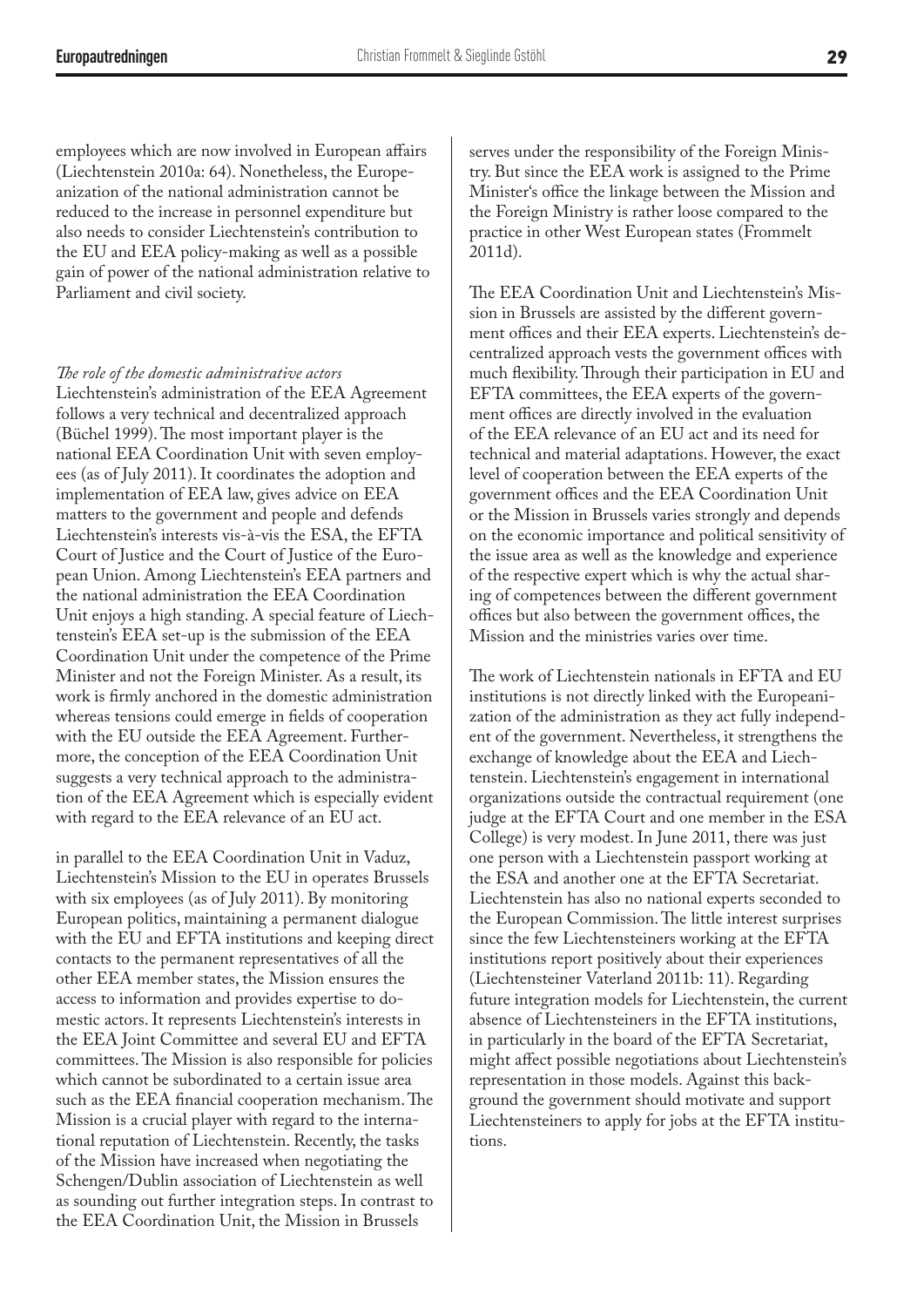#### 3.5.1 Liechtenstein's participation in the decision-shaping process

Decision-shaping embodies "the process of contributing to and influencing policy proposals up until they are formally adopted" (EFTA Secreatriat 2009: 20). In the EEA context, the term is used to describe the involvement of the EEA EFTA states "in the phase of preparatory work undertaken by the Commission to draw up new legislative proposals" (EFTA Secretariat 2002), whereas the EEA EFTA states cannot participate in the decision-taking of the EU. The decision-shaping mechanisms provide "legitimacy to an inherently asymmetric process whereby the EEA EFTA states adopt legislation which has been decided without their participation" (EFTA Secretariat 2009: 7). These mechanisms are mainly based on the involvement of the EEA EFTA states in the different EU committees but include also the different EFTA working groups and subcommittees which play a key role when debating the EEA relevance of an EU act or its need for adaptations.

In theory, working method and negotiating style vary between committee type and policy field (Sannerstedt 2005). The literature suggests that the negotiating style of expert groups, which play a part in the Commission's preparation of policy proposals, is more cooperative than the one of comitology committees, which are part of the Commission's implementation of EU decisions. The most competitive negotiating behaviour is expected in Council working groups to which the EFTA states have only access when dealing with Schengen matters. Furthermore, the literature predicts an increase of the conflict intensity with the economic and identity-related relevance of an issue area. However, these differences are not very pronounced in practice and have hardly any impact on the integration of the EEA EFTA states into the committees' work (Frommelt 2011d).

Due to Liechtenstein's limited human resources, its participation in the EEA policy-making process is very selective. For this purpose, the EEA Coordination Unit categorizes all the EU and EFTA committees by their specific relevance for Liechtenstein. In November 2009 the EEA Coordination Unit listed 71 committees with priority one (full participation), 139 with priority two (partial participation) and 103 with priority three (rare participation). Additionally, Liechtenstein participates in several EU committees awaiting the accession to Schengen in late 2011. The prioritization of the different committees correlates with their economic importance, led by several committees in financial services and trade in goods. The prioritization

considers also a possible misfit with national policy structures which is why Liechtenstein's participation in EU committees includes issue areas such as medicinal products or telecommunication. A survey of the Liechtenstein-Institut in 2011, similar to recent studies in Norway (Egeberg and Trondal 2011), showed that the actual participation is mainly limited to committees with priority one, whereas priorities two and three have little relevance (Frommelt 2011d).

The EEA experts of Liechtenstein's administration perceive hardly any differences regarding the negotiation style of the different EU committees, and also the integration of the EEA EFTA states into the committees' work seems to be almost at the same level in all committee types and policy fields. Only 25% of Liechtenstein's EEA experts note discrimination compared to EU experts and even less than 20% assess restrictions of access to information or address inequalities due to restrictions of the seating plan or the speaking time for the EEA EFTA countries. These results underline the consensus orientation of the EEA-relevant EU committees as well as the low relevance of voting rights within these committees. In addition, only 22% of Liechtenstein's EEA experts receive "regularly" instructions from the government or other domestic EEA organs (ibid.). Liechtenstein's EEA experts identify in their committee work mainly with the corresponding government office as well as the challenges faced by the EEA and the policy field, whereas the identification is rather low with the respective committee and the challenges of the EU (see Table 8).

**Table 8:** Reference of identification for Liechtenstein's EEA experts in EU committees (N=69, in percent)

| Identification with:         | High | Moderate | Low | No answer |
|------------------------------|------|----------|-----|-----------|
| Government                   | 57   | 28       | 72  |           |
| Government office            | 55   | b        | 22  |           |
| Committee work               | 54   | 16       | 23  |           |
| <b>Challenges of the EU</b>  | 37   | 31       | 25  |           |
| <b>Challenges of the EEA</b> | 63   | 15       | 15  |           |
| <b>Policy field</b>          | 66   | 10       | 16  |           |

Note: multiple choices possible.

Source: Frommelt 2011d.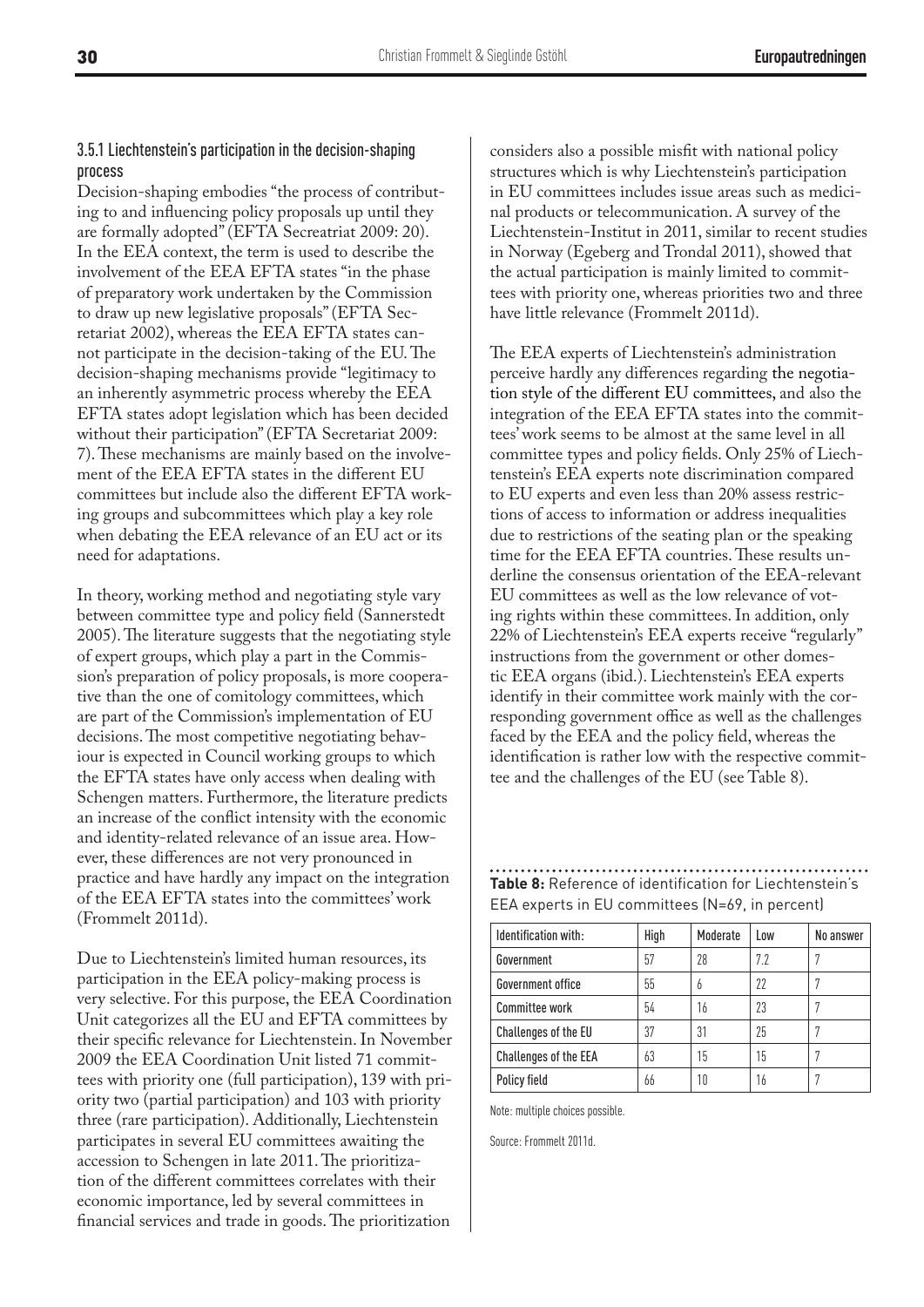Direct contacts with experts from the other EFTA states or the EU and EFTA institutions are very important for the committee work of Liechtenstein's EEA experts. Also the EEA Coordination Unit as well as the EFTA Secretariat and the European Commission enjoy high relevance. By contrast, the relevance of the Mission in Brussels is considered rather low and the Foreign Ministry as well as the Landtag have been attributed hardly any meaning. Finally, most of Liechtenstein's EEA experts see the main purpose of the committee work in the access to information. Another important feature is the networking with policy-makers, whereas the textual contribution to an EU act and the representation of national interests are of lower relevance (see Table 9). Notwithstanding, Liechtenstein has occasionally shaped EU and EEA law according to its own preferences. For instance, in the field of statistics Liechtenstein has influenced the determination of threshold values within an EU act and therefore has avoided the implementation of the corresponding EU act on the national level (Interviews 2011; Frommelt 2011d).

### **Table 9:** Importance of committee work for Liechtenstein's EEA experts (N=69, in percent)

|                                                  | High | Moderate | Low | No answer |
|--------------------------------------------------|------|----------|-----|-----------|
| <b>Textual contribution</b>                      | 37   | 19       | 41  | 3         |
| Information access                               | 91   | 4        |     | 3         |
| Representing national<br>interest                | 79   | 10       | 8   | 3         |
| Networking                                       | 80   | 13       | 4   | 3         |
| <b>Explaining smallness of</b><br>Liechtenstein  | 63   | 26       | 16  | 3         |
| <b>Explaining level of</b><br>integration of EEA | 37   | 19       | 40  | 3         |

Note: multiple choices possible.

Source: Frommelt 2011d.

#### 3.5.2 Bureaucratization and politicization

Liechtenstein's participation in the decision-shaping process has increased over the last few years and its benefits in terms of a substantial increase of the level of information are well known among the actors involved. Nevertheless, the EEA experts sometimes face opposition within their own government office. This opposition could increase further since the government has started substantial cost-cutting efforts and the government offices have to reorganize their expenditures. For

the future a decrease of Liechtenstein's participation in the EU committees cannot be ruled out although such a decrease could seriously weaken the implementing quality of EEA law in Liechtenstein.

The EEA experts have an informational advantage towards the government and especially towards Parliament. This dominant position of national bureaucrats in the EU-related (domestic) policy-making process leads to a bureaucratization of the political system (Goetz and Meyer-Sahling 2008: 5). Considering the weak politicization of European politics in Liechtenstein due to the poor public interest in EEA matters as well as the weak involvement of the Landtag and the government ministries in the EEA policy-making process, bureaucratization is very intense in Liechtenstein. Moreover, the EEA lacks a powerful political organ, similar to the European Council, since competences of and attention for the EEA Council is very low (Frommelt 2011d).

The bureaucratization of the domestic policy-making process in the course of Europeanization and internationalization is limited by the fact that the government and the Landtag appoint new administrative staff. The decision on new administrative staff in Liechtenstein is often politically charged and might affect the Europeanization of the national administration. For instance, the government office for environmental protection has several times unsuccessfully applied for more employees by referring to EEA matters (Liechtenstein 2010c: 52-61) which can be interpreted as signal of the Landtag to limit Liechtenstein's engagement for environmental protection in the EEA.

The European integration process has affected Liechtenstein's administration in several ways and the increase in the administrative staff is just a minor factor. Liechtenstein's administration of the EEA Agreement follows a decentralized approach and gives the EEA experts of the government offices, the EEA Coordination Unit and the Mission to the EU a high level of independence. This independence ensures a flexible and effective engagement of Liechtenstein's EEA experts but it leads also to a gain of power of non-elected civil servants. Overall, the EEA has boosted the efficiency of the whole administration (Liechtenstein 2010a: 56) and the active involvement of all actors in the EU and EEA policy-making process has ensured a high quality of implementation. Nevertheless, due to the smallness of Liechtenstein, the administrative capacity will always remain a big challenge for Liechtenstein's participation in the European integration process.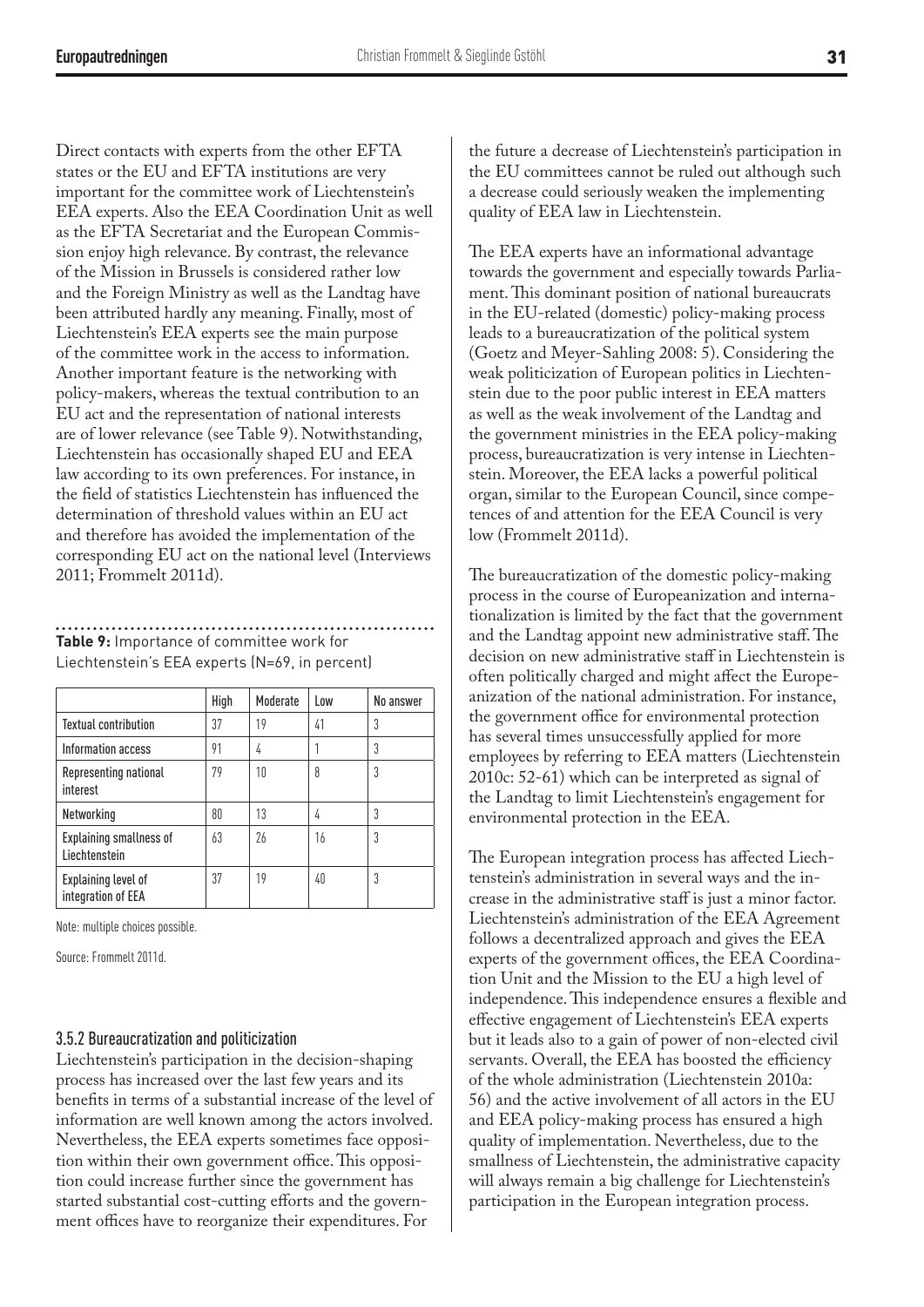### **4. Domestic and external political challenges**

The large majority of Liechtenstein's political and economic actors strongly support EEA membership. In most cases, the domestic opposition is limited to a more intense parliamentary debate and a delay of implementation, while the functioning of the EEA Agreement as such is not affected. Issues related to the financial services sector or the free movement of persons have emerged as the most important domestic implementation challenges. Due to the small size and the close relations to the non-member Switzerland, Liechtenstein also holds numerous derogations from the EEA *acquis* in many areas beyond the free movement of persons. Among the external challenges have been delays in the integration process due to the EU's linkage politics. The at times difficult cooperation with the other EFTA countries is addressed in the last chapter.

#### **4.1 The financial services sector**

Despite the fact that Liechtenstein has a highly diversified economy with a strong industrial export sector, it is in the international media often reduced to its financial centre. Tax scandals involving banks and trusts in Liechtenstein have attracted international attention and the principality found itself placed on "black lists of uncooperative states". Most of these issues were tax matters and therefore not directly linked to EEA Agreement. By contrast, Liechtenstein had always a strong interest to be integrated into the EEA financial services market in order to boost efficiency, innovation and legal certainty. But also the EEA *acquis* contains certain problematic aspects, like the combating of money laundering or the strengthening of the national administrative assistance procedure. Furthermore, the high level of integration within the EEA financial market challenges the close relations between Liechtenstein and Switzerland in related issue areas.

#### 4.1.1 Liechtenstein's financial centre and the EEA

In 2009, 17% of all employees in Liechtenstein worked in the financial services sector and generated more than 31% of added value (Liechtenstein 2011a). The success of the financial centre can be explained with locational advantages such as the low level of taxes for domiciliary and holding companies, the strong protection of privacy, and the high quality of services (Liechtenstein 2010a: 158). Although the insurance and investment fund industries have grown considerably over the last few years, the financial centre of Liechtenstein is still dominated by fiduciary services and private banking. Thereby, most companies are from Liechtenstein or secondarily from Switzerland, whereas only very few companies from third countries have entered the Liechtenstein market (Liechtenstein 2008c: 17).

In the EEA context, the banking sector profited strongly from the "single license principle" and the "home country control principle" which have ensured Liechtenstein's access to the EU market for financial services. As a result, the number of banks located in Liechtenstein has increased from five in 1995 to sixteen in 2009 and also their balance sheets and client assets have grown significantly (Liechtenstein 2010a: 167). However, hardly any new banks have been established since 2001 and no large international private bank operates in Liechtenstein. This might be a consequence of the doubtful reputation of Liechtenstein's financial centre regarding tax cooperation and money laundering but there are also barriers to market entry such as the restrictive immigration policy or the limitations of urban planning (Liechtenstein 2008c: 18).

With the 2008 tax scandal involving the CEO of *Deutsche Post* ("Zumwinkel affair") the pressure on the financial centre of Liechtenstein grew further and a policy change in terms of the proclamation of a "white money strategy" ("Weissgeldstrategie") was deemed necessary (Liechtenstein 2009c). The change of direction has also manifested itself in the conclusion of 20 Tax Information Exchange Agreements (TIEA) and six Double Taxation Agreements until July 2011. The fiduciary services sector is suffering the most from the new standards of tax cooperation but also the banking sector has been forced to establish new business models. In this regard EEA membership could be an advantage for further diversification – like it had already boosted the growth of the insurances and investment fund industries (Liechtenstein 2008c: 7). Liechtenstein is thereby following the example of Luxembourg which under similar locational conditions has positioned itself as Europe's most important fund location (Liechtenstein 2011d).

The financial services sector is highly regulated in the EEA as well as on the national level. Liechtenstein's intense participation in the EEA policy-making process in this field, including committees, consultation and lobbying, underlines its relevance for the national economy. Participation in international committees provides information and improves the international reputation. In addition, it represents an essential requirement for a high-quality implementation of EEA-related rules. To ensure its participation in the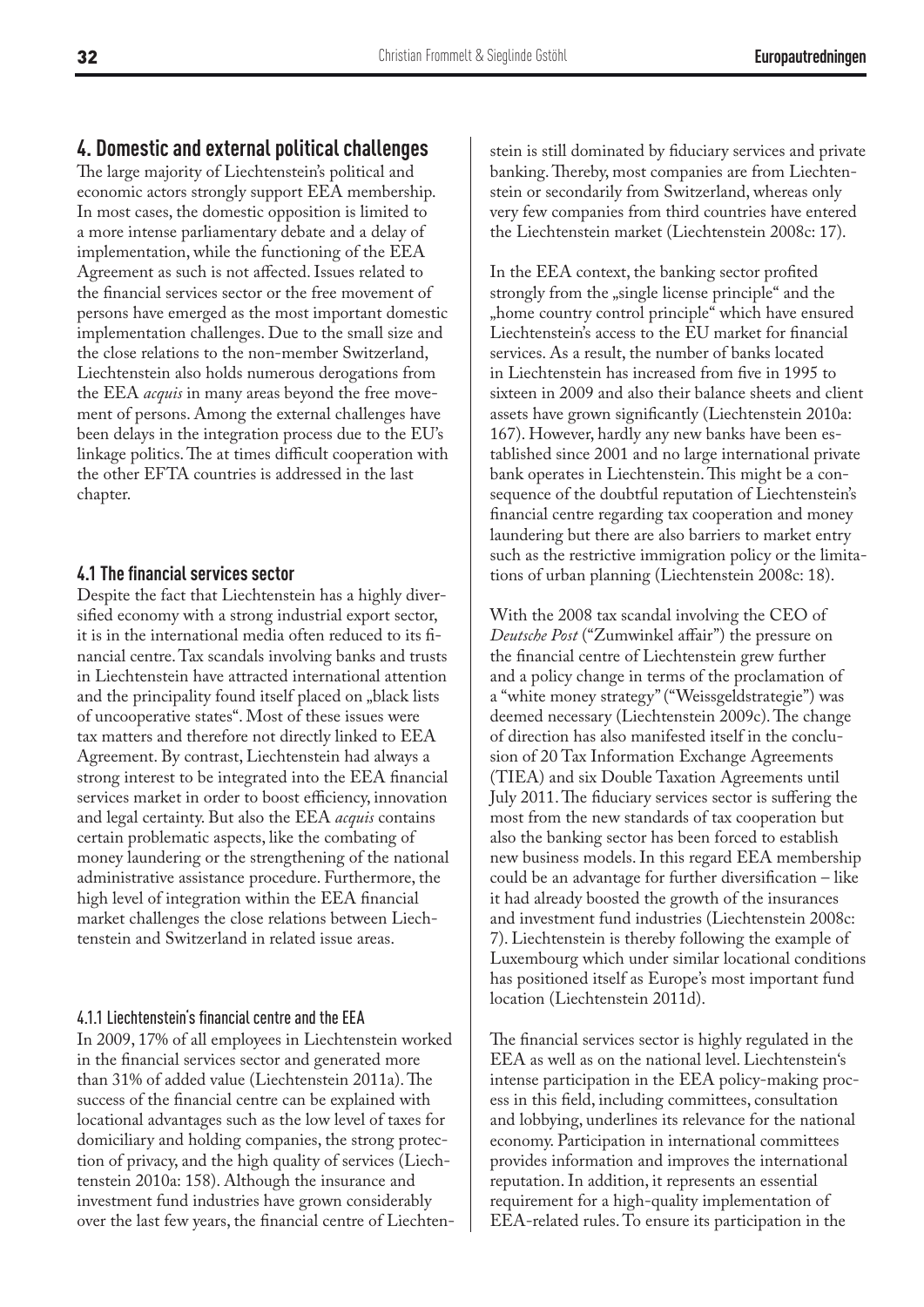International Organization of Securities and Commissions (IOSCO) as well as the Committee of European Securities Regulators (CESR) Liechtenstein was even willing to adjust its national administrative assistance procedure "in record time" (Finanzmarktaufsicht Liechtenstein 2011a: 54; Liechtenstein 2010d) although the issue was (is) very controversial with regard to the Constitution of Liechtenstein and the interpretation of bank secrecy (Batliner 2011).

Participation in international cooperation is very resource-intensive but widely accepted among politicians. Despite the strong domestic support for an active contribution and rapid implementation of the EEA financial services *acquis*, Liechtenstein sometimes struggles with the limited resources of a small state when facing a high number of new rules at the same time. It spends much "of its energy in the timely implementation, rather than proactively identifying and prioritizing new opportunities afforded by these rules" (Liechtenstein 2008c: 23). As a result, the domestic legislation is in the first stage often close to the original directive or the implementation measures of Austria, while more detailed measures follow by government decree at a later date (Interviews 2011).

The lack of resources presents a challenge as well when the incorporation of an EU act into the EEA Agreement requires specific adaptations to the two-pillar structure of the EEA. Such adaptations delay the adoption and implementation of new EU rules on the national level. In the case of the directive on undertakings of collective investment in transferable securities (UCITS IV, Directive 2009/65/EC) the delay impeded Liechtenstein's involvement in the consultation procedure of amending measures as the consultation was already over at the time the implementation process in Liechtenstein began. Currently, Liechtenstein has a strong interest in joining the EU's system of financial supervisors, although it might affect the two-pillar structure of the EEA due to the far-reaching competences of the three European supervisory authorities towards the national regulatory agencies (Finanzmarktaufsicht Liechtenstein 2011b: 2). Interviews with experts from Liechtenstein and the EU have highlighted the importance of taking part since many new legal acts will directly refer to the EU's new supervisory architecture and are therefore to a large degree shaped by its institutions. The fact that the new legal acts on financial supervision had initially not been classified as "EEA relevant" underlines the dynamic nature of the EEA and again the necessity of active involvement of the EEA EFTA actors to ensure the uniformity of EU and EEA law (Interviews 2011).

However, the two-pillar structure of the EEA gives the EEA EFTA states also the possibility to delay the adoption and implementation of unpleasant EU acts. As a result, the time Liechtenstein needs to adopt and implement an EU act varies strongly: while Liechtenstein implements some rules even before they have been formally incorporated into the EEA Agreement, others encounter a serious delay.

#### 4.1.2 Combating money laundering

One of the most controversial issues within the EEA financial services sector is the fight against money laundering. Based on Council Directive 91/308/ EEC, Liechtenstein implemented with its accession to the EEA the "Law on Professional Due Diligence" (LGBl. 1996 No. 116) aiming to prevent the abuse of the financial system for the purpose of money laundering. Since then, the EEA *acquis* incorporated two additional money laundering directives and the consultation process for a third one is expected to take place soon. In the EEA and on the national level, the adoption of the Second Money Laundering Directive (Directive 2001/97/EC) has generated substantial problems. So far, it is the only case where the European Commission has called for the procedure of Art. 102 EEA Agreement. This procedure allows to suspend the corresponding provisions if there is no agreement on the incorporation of an EU act. Consequently, the opposition of Liechtenstein towards the Second Money Laundering Directive threatened the continuation of the whole financial services *acquis* and forced Liechtenstein to take swift action. This directive expands the catalogue of predicate offences for money laundering by including "fraud affecting the European Communities' financial interests". It thereby refers to the Convention on the Protection of the European Communities' Financial Interests and other EU acts. During the adoption procedure Liechtenstein doubted the EEA relevance of these references because they mainly refer to tax policy and criminal law (Liechtenstein 2003b: 3). Furthermore, Liechtenstein feared that the inclusion of references to an EU Convention could change the field of application of the Second Money Laundering Directive without the approval of the EEA EFTA states.

The numerous objections of Liechtenstein's government to the EEA relevance have led to several adaptations and three bi- or unilateral declarations of the contracting parties when incorporating the directive into the EEA Agreement (EEA JCD 98/2003). Despite these difficulties, the adoption and implementa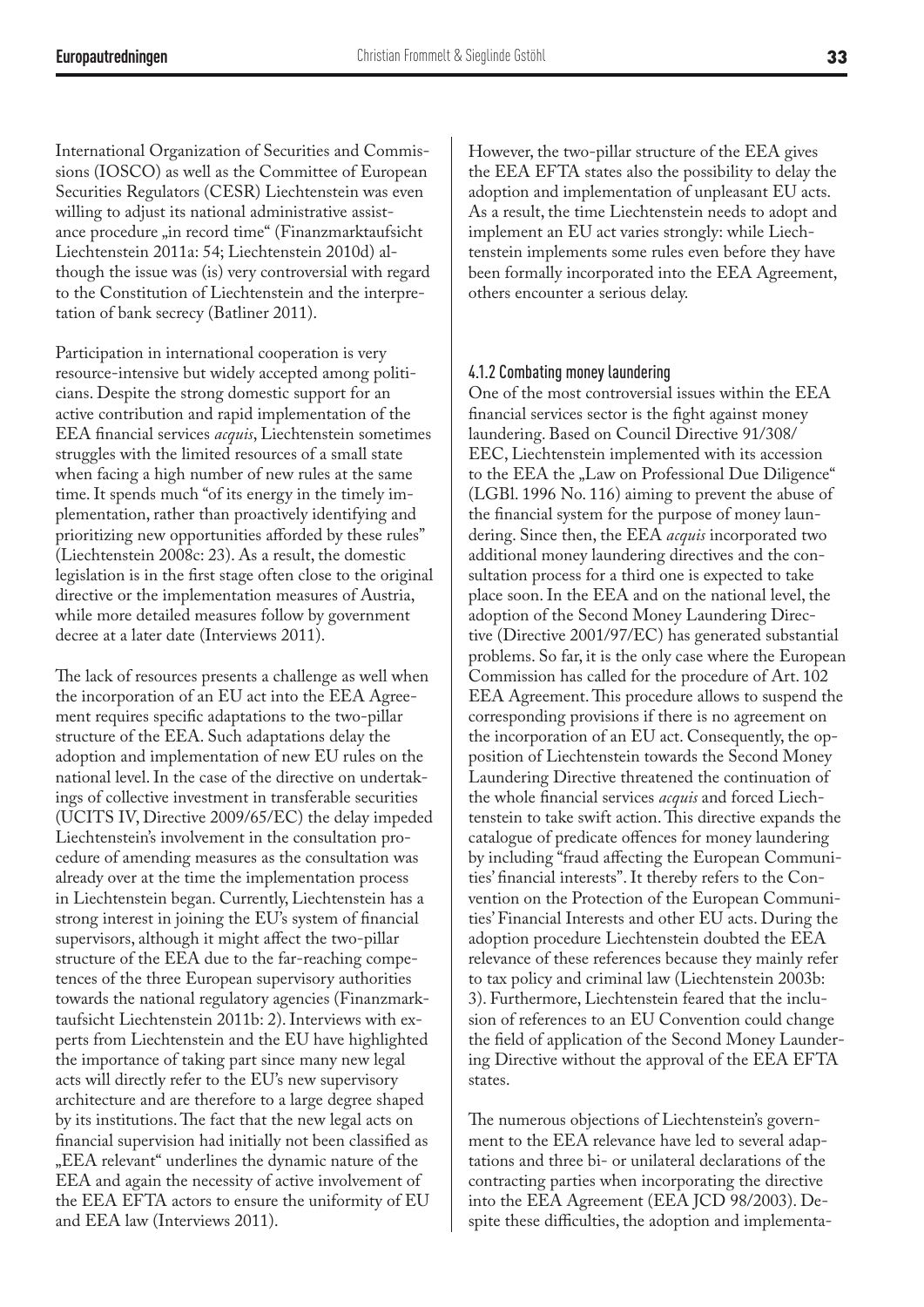tion of the Second Money Laundering Directive has not been subject to an unusually long delay. With the possible suspension of the entire Annex IX of the EEA Agreement in mind, all actors were forced to achieve a fast result, and there was also very little opposition during the domestic adoption procedure in Liechtenstein (Landtagsprotokoll 18.12.2003). Liechtenstein was very surprised by the speed with which the European Commission had called for Art. 102 and by the indifference of its EEA EFTA partners Norway and Iceland, since the objections of Liechtenstein referred mainly to the preservation of the two-pillar structure of the EEA and did not challenge the upgrading of the fight against money laundering.

By contrast, the adoption of the Third Money Laundering Directive (Directive 2005/60/EC) went smoothly but has again required a joint declaration of the contracting parties (EEA JCD 87/2006). The declaration states that "references to legal acts concerning police and judicial cooperation in criminal matters" were without prejudice to the scope of the EEA Agreement. No substantial disturbances emerged during the adoption process in the relations between Liechtenstein and its EEA partners.

Considering its doubtful reputation in the past, the pressure on Liechtenstein to adopt the money laundering directives was indeed justified. Nevertheless, the three money laundering directives did not cause very substantial adjustments of the national legislation since they have not gone much further than the assessments and recommendations of other international players. Especially the Financial Action Task Force (FATF) and the MONEYVAL Committee of the Council of Europe have put Liechtenstein under permanent pressure, which led to several revisions of the national Law on Professional Due Diligence as well as the establishment of an independent Financial Market Authority (Liechtenstein 2004a, 2004b). Also the proclamation of the "white money strategy" is not directly EUrelated but rather initiated by the OECD and the G20 summit in London in 2009.

The government of Liechtenstein has recently announced that a broadening of the predicate offences for money laundering to include tax avoidance is expected (Liechtensteiner Vaterland 2011c: 3; Liechtenstein Banker Association 2011a: 8). Such a broadening could be enforced by a fourth money laundering directive and would therefore have to be implemented by Liechtenstein. An inclusion of tax avoidance in the catalogue of predicate offences for money laundering confirms again the realignment of Liechtenstein's financial

centre to international standards since the distinction between tax avoidance and tax fraud has been the main point of international criticism of Liechtenstein. There is some domestic opposition, in particular from the local fiduciary services, which might force the government to slow down the realignment of the financial centre. Moreover, speed and direction of the future development of Liechtenstein's international cooperation is also affected by the tax policy of Switzerland and the strategy of Luxembourg and Austria when reviewing the Savings Tax Directive (Directive 2003/48/EC).

On the other hand, EEA membership offers an advantage in the field of money laundering and tax cooperation. It ensures a permanent dialogue and protects Liechtenstein from disproportionate sanctions by the EU states. This legal certainty is a key factor for its locational attractiveness and therefore Liechtenstein has an interest in complying with the EU internal market for financial services. For instance, in the case of the delayed incorporation of the regulation on the payer accompanying transfers of funds into the EEA Agreement (Regulation No. 1781/2006), Liechtenstein has initiated a letter of the European Commission to all EEA countries which confirms the willingness of Liechtenstein to adopt the corresponding regulation as soon as possible to prevent further international pressure by these states on the financial centre of Liechtenstein (Liechtenstein 2007a: 12).

The expected broadening of the predicate offences for money laundering to tax avoidance and the improvement of the administrative assistance procedure due to double taxation agreements will consolidate the change of direction of Liechtenstein's financial centre. Nevertheless, the precise consequences of the "white money strategy" still remain to be seen. The financial centre is very important for the national economy of Liechtenstein and a multitude of actors might complicate domestic decision-making. With regard to the EU's tax policy, the automatic information exchange remains a main divergence to EU standards (see below). The EU's current review of the Savings Tax Directive and its negotiations with third countries like Liechtenstein and Switzerland will mark another milestone for the financial centre. However, these tax matters are not directly part of the EEA financial services *acquis* and should not affect the positive balance of Liechtenstein's EEA membership.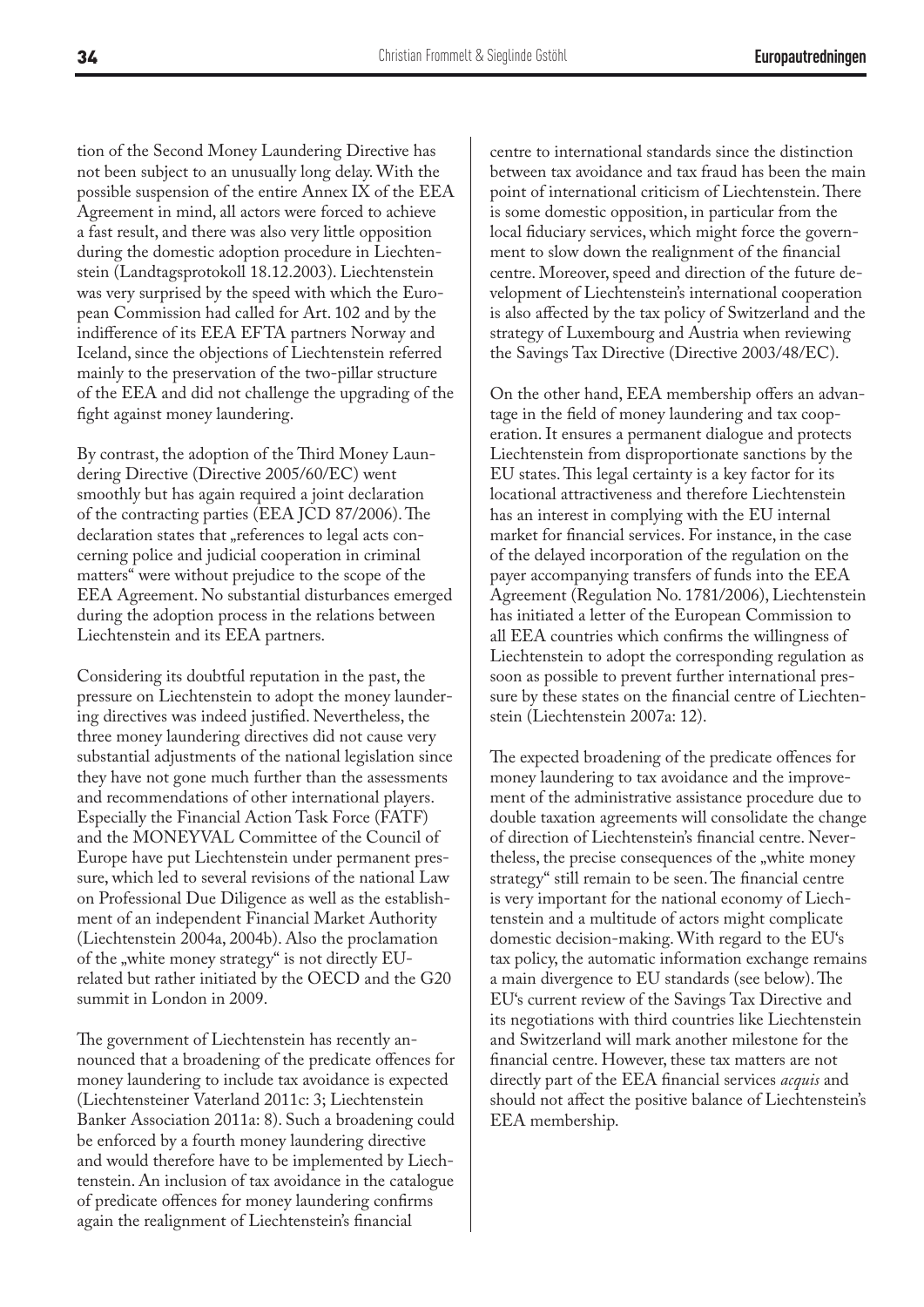4.1.3 EEA payment services vs. currency union with Switzerland The Swiss Franc is the official currency in Liechtenstein since 1924. The principality introduced the Swiss Franc as its currency by law without further coordination with Switzerland. An official agreement was only negotiated in 1980 when Switzerland requested the ratification of a bilateral Currency Treaty to ensure the protection of the Swiss Franc and to improve cooperation (LGBl. 1981 No. 52). Through the Currency Treaty the entire payment services of Liechtenstein is handed over to Switzerland (Liechtenstein Bankers Association 2011b: 8). This includes money transfers, direct withdrawals and credit card payments (Liechtenstein 2009d: 5). However, due to the different integration levels of Liechtenstein and Switzerland and the enhanced payment services cooperation in the EEA, the close relations between Switzerland and Liechtenstein become more and more problematic.

The Payment Services Directive (Directive 2007/64/ EC) provides the legal basis for the creation of an EEA-wide single market for payments, which aims at making cross-border payments as easy, efficient and secure as national payments. At the same time, the directive strengthens the legal platform for the Single Euro Payments Area (SEPA) intended to make the electronic payment in the Euro area as easy as cash payments. Although Switzerland is closely linked to the SEPA and has adopted similar standards like the EEA countries, Switzerland is treated as a third country regarding the application of the Payment Services Directive (Liechtensteiner Vaterland 2010b: 4). Consequently, credit card companies like MasterCard have raised the fees for payments with cards of Swiss origin in Liechtenstein after Liechtenstein implemented the Payment Services Directive in national law (LGBl. 2009 No. 271). Since there are no cards of Liechtenstein origin, this has led to a substantial increase in the fees. Due to strong efforts by the Liechtenstein Bankers Association and the cooperation between the National Bank of Switzerland, the SIX Group and the Financial Market Authority of Liechtenstein, a fast solution was found and the introduction of Liechtenstein MaestroCards is expected by the end of 2011 (Liechtenstein Bankers Association 2011b: 8). However, such a card would be classified as a "foreign country card" in Switzerland (Liechtensteiner Volksblatt 2011d: 1).

The "balancing act" (Liechtenstein Bankers Association 2011b: 8) between legal standards of the EEA and of the Liechtenstein-Swiss currency union gained a further dimension by the adoption of Regulation No. 1781/2006. The regulation requires information on the payer accompanying transfers of funds and serves

the implementation of the FATF recommendations into EU law. Until its incorporation into the EEA Agreement, Switzerland has been treated as inland in Liechtenstein, which is why the payment orders have just required a minimum of data. By contrast, since 2008 a cross-border payment to Switzerland would require the full data set of the purchaser, which is not possible with the actual payment infrastructure (Liechtenstein 2007a: 13). According to the Bankers Association, a change of the payment infrastructure would be very expensive (ibid.). However, the regulation provides the possibility to treat transfers with third countries as domestic transfers in case the countries concerned form a currency union and have the same payment standards (Art. 17, Regulation No. 1781/2006). Such an agreement has to be authorized by the European Commission or, in case of the EEA EFTA states, by the EFTA Surveillance Authority in consultation with the European Commission. Since Switzerland intends to implement the FATF recommendations, the recognition of transfers between Liechtenstein and Switzerland as inland transfer might be possible (Liechtenstein 2007a: 14). Nevertheless, Liechtenstein still waits for a decision of the ESA and therefore it is uncertain whether the current payment infrastructure can be maintained (Liechtenstein 2009d: 11; Liechtenstein 2010e).

The better the reputation of Liechtenstein's financial centre, the more it can expect specific adaptations honouring the two-pillar structure of the EEA or its regional cooperation with Switzerland. In the case of the Payment Services Directive (Directive 2007/64/ EC) the contracting parties agreed on a joint declaration considering the currency union of Liechtenstein and Switzerland but the actual scope of such a joint declaration remains unclear. Substantial adaptations to the EEA payment services were beyond reach since they would have been interpreted as a weakening of the fight against money laundering and not as an adaptation to ensure smooth payment services with Switzerland. Liechtenstein has to find additional arrangements either with the ESA or with Switzerland to guarantee a correct implementation of EEA rules, taking into account the limited resources and the close relations with its neighbour.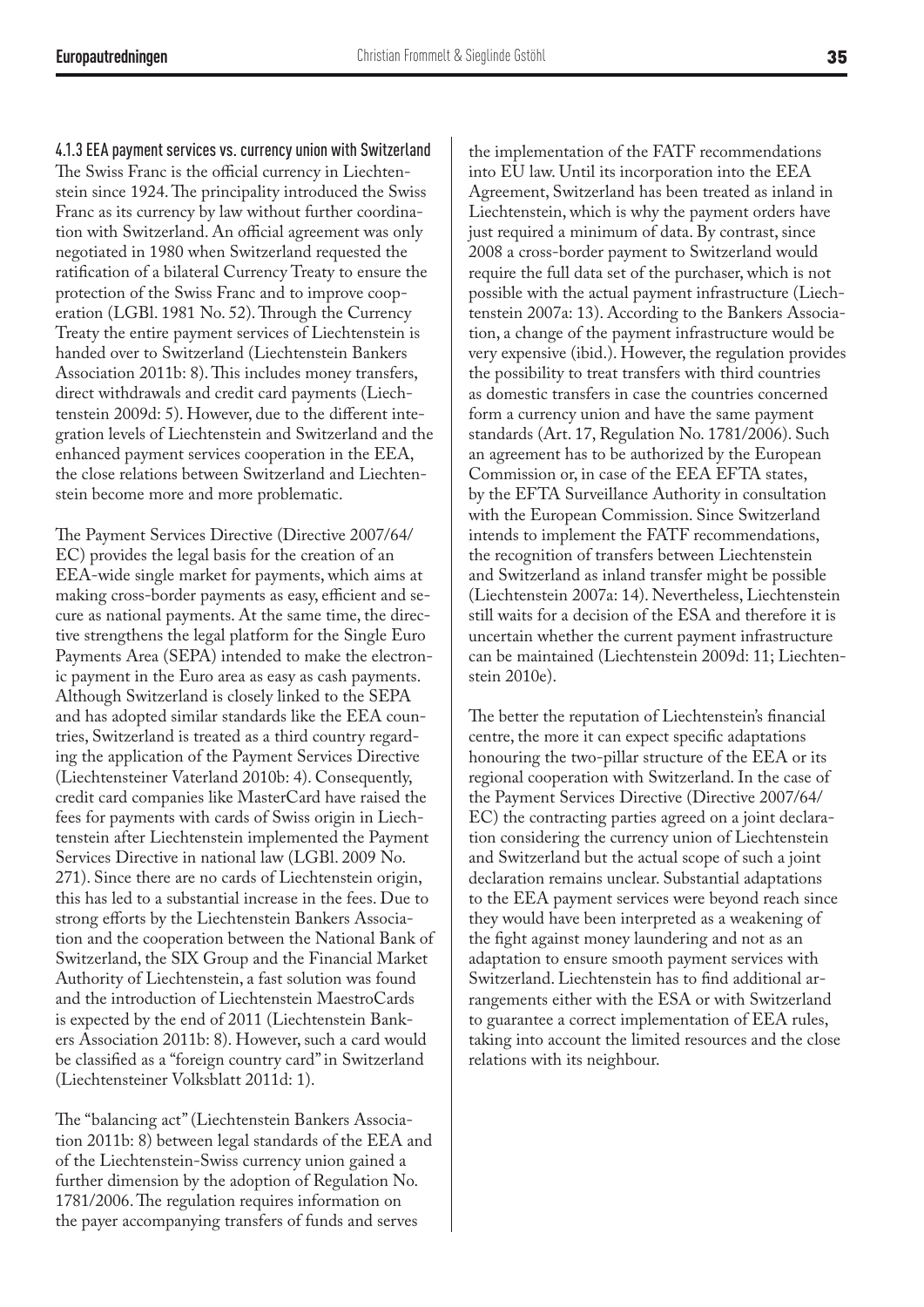#### **4.2 Free movement of persons**

Due to its smallness, the free movement of persons represents a permanent challenge for Liechtenstein. The economic upswing after World War II led to a substantial increase in employment. Whereas in 1950 only 6'338 people worked in Liechtenstein, employment tripled to 19'905 in 1990. In the same time period the population increased from 13'757 to 29'032 although Liechtenstein had applied quantitative restrictions to immigration since the 1960s aiming a balance between the number of nationals and resident foreigners (Liechtenstein 1992a: 38). However, the provisions of the EEA Agreement required the full liberalization of the movement of persons. To prevent an uncontrollable increase of new residents, Liechtenstein requested a transitional period to apply further restrictions to the free movement of persons in the EEA. Due to several extensions, this derogation continues to apply. Still, the free movement of persons remains a crucial issue for Liechtenstein.

#### 4.2.1 Liechtenstein's "special solution"

During the negotiations of the EEA Agreement, the government of Liechtenstein soon realized that an exclusion of the free movement of persons was not feasible and that it had to find other solutions to safeguard its national interests (Liechtenstein 1992a: 37-58). The special regime in Protocol 15 of the EEA Agreement allowed Liechtenstein to temporarily maintain most of the existing quantitative restrictions regarding new residents, family reunification and seasonal workers (Schafhauser 2007: 206). In addition, the contracting parties agreed to take into account the specific geographic situation of Liechtenstein when reviewing the transitional measures. Furthermore, the EEA Council declared that the review measures "might justify the taking of safeguard measures by Liechtenstein as provided for in Art. 112 of the EEA Agreement" in case an "extraordinary increase" in the number of nationals from the EEA states was expected (EEA Council Decision 1/1995).

At the same time, the EEA Council stated that "Liechtenstein has a very small inhabitable area of rural character with an unusually high percentage of nonnational residents and employees" and acknowledged "the vital interest of Liechtenstein to maintain its own national identity" (ibid.). In light of these favourable statements, the government of Liechtenstein envisaged an extension of the transitional measures from the very beginning (Liechtenstein 1995: 81). Nevertheless,

Liechtenstein had to trigger the safeguard clause in 1998 shortly before the transitional period expired.

From an analytical point of view, the conditions of calling up safeguard measures were not given because there was no strong increase of new residents or foreign employees between 1992 and 1997 (Prange 1999: 159). Hence, Liechtenstein's demand for safeguard measures did not find much favour among the contracting parties and provoked long negotiations about the quantitative limitation of new residents, the legal structure of the adaptations and the continuance of the safeguard clause (Liechtenstein 1999: 7). Under Liechtenstein's chairmanship, the EEA Joint Committee finally adopted a decision in December 1999 to extent Liechtenstein's right to apply quantitative restrictions for new residents until 2006 (EEA JCD 191/1999). The "special solution" for Liechtenstein was integrated in terms of sectoral adaptations in the corresponding annexes and thus avoided a lengthy ratification procedure by every single EEA member state (Schafhauser 2007: 209).

The "special solution" gained more or less permanent character after the Eastern enlargement of the EEA Agreement as it no longer expires automatically. Instead, every five years an evaluation occurs, taking into account the specific geographic situation of Liechtenstein. Due to these changes, the withdrawal and not the extension requires the agreement of all contracting parties which is why Liechtenstein has now *de facto* a veto right (Liechtenstein 2004c: 36). This substantial re-evaluation can be seen in the context of Liechtenstein's approval of the Eastern enlargement which was highly controversial due to the unsettled relations between Liechtenstein and the Czech and Slovak Republics (see below).

#### 4.2.2 Implementation into national law

According to its "special solution", Liechtenstein has to ensure that the "net increase" of the annually available number of residence permits for EEA nationals exercising an economic activity in Liechtenstein is not below 1.75%. A supplementary annual quota of 0.5% has to be available for persons which are economically non-active. For both quotas the reference date is 1 January 1998, which amounts to an annual net increase of 56 permits for economically active and 16 permits for economically non-active persons. On the EU's request, half of these residence permits have to be granted by a procedure which guarantees equal opportunities to all participants. Liechtenstein imple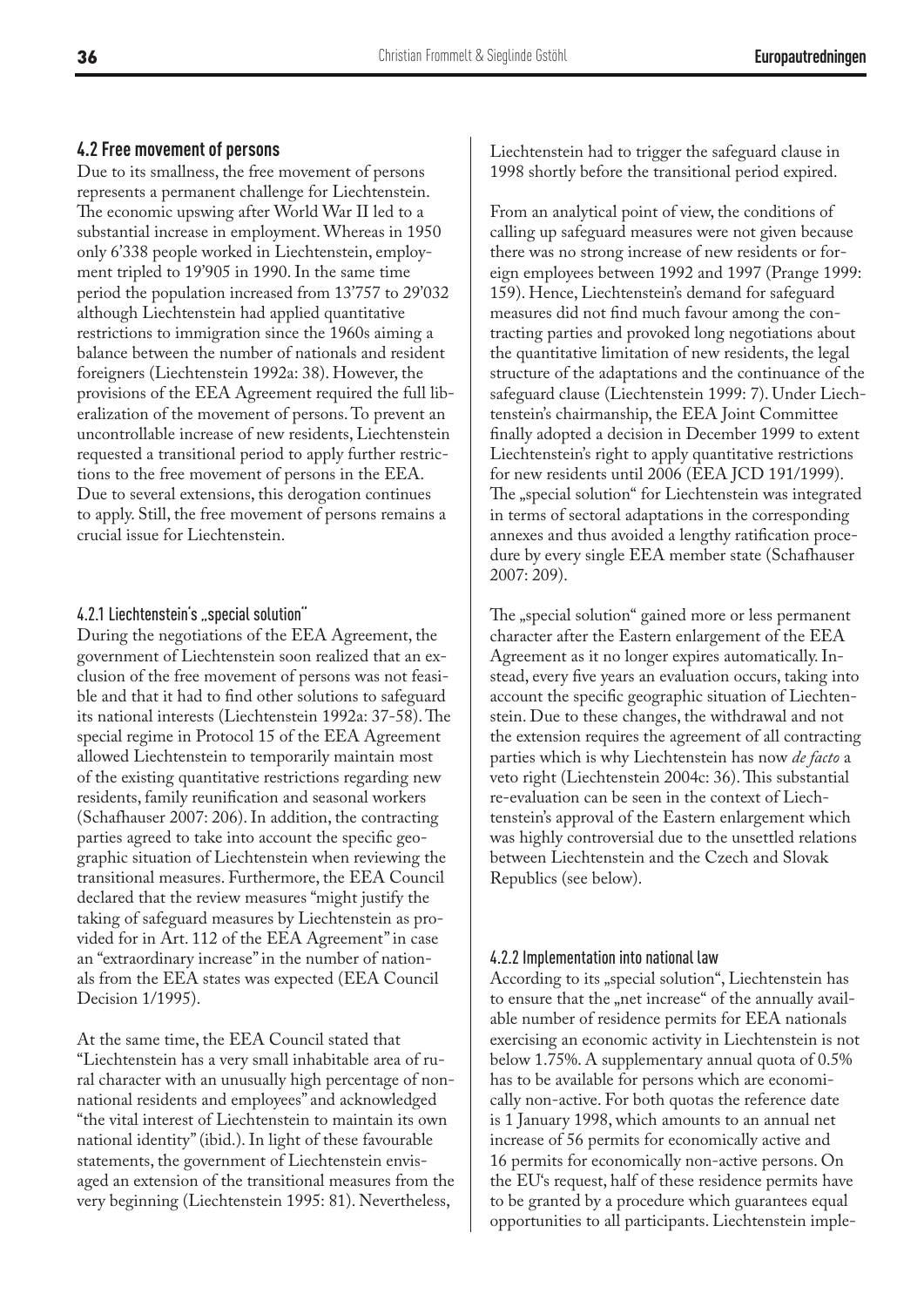mented this requirement through a balloting procedure similar to the US Green Card procedure. In addition to the EEA's "special solution", the Vaduz Convention (LGBl. 2003 No. 190) extended the free movement of persons between the EU and Switzerland to the EEA EFTA states. Liechtenstein committed itself to grant residence permits to 12 economically active and 5 economically non-active persons of Swiss nationality (but without using a ballot).

In the balloting procedure residence is therefore offered to 28 economically active and to 8 economically non-active persons every year. The ballot takes place twice a year and is divided into a pre- and end-ballot. The participation in the ballot requires EEA citizenship, the correct submission of the application document and the timely payment of the application fee (pre-ballot: CHF 80.-; end-ballot: CHF 200.-). On average close to 300 persons participated in every ballot over the last ten years. The persons drawn by lot obtain the right to a residence permission which, in case it is not used, expires after six months (Schafhauser 2007: 212).

The procedure regarding the distribution of the second half of residence permits is fully up to Liechtenstein as long as it avoids discrimination and distortion of competition. The government takes into account the employment among the different economic sectors but also the allocation of jobs within a specific economic sector (Liechtenstein 2011e: 24). However, due to the principle of non-discrimination, and in contrast to persons from third countries, the distribution of residence permits to EEA and Swiss nationals does not fully rely on the economic interests of Liechtenstein (ibid.: 23).

The "special solution" has not changed since the EEA enlargement but Liechtenstein had to adjust its national provisions several times as a result of the incorporation of new EU law, in particular the directive on rights of EU citizens (Directive 2004/38/EC) and the association to Schengen. A substantial change, for instance, was the introduction of the right to permanent residence in case an EEA citizen had lived in Liechtenstein for more than five years. This provision also applies to family members who are not EEA citizens (Liechtenstein 2009e: 16). Earlier on, students who study in Liechtenstein have been exempted from the approval procedure for non-economically active persons and are allowed to live in Liechtenstein without restrictions for the period of their studies. Despite these numerous adaptations Liechtenstein managed to keep the net increase of EEA nationals with a residence permit as well as the share of foreigners more or

less constant over the last decade. By contrast, employment in Liechtenstein and the number of cross-border commuters have increased rapidly (see Table 10).

|                                       | 1994  | 2001           | 2003           | 2005           | 2007           | 2009           |
|---------------------------------------|-------|----------------|----------------|----------------|----------------|----------------|
| Population:                           |       |                |                |                |                |                |
| <b>TOTAL</b>                          | 30629 | 33525          | 34294          | 34905          | 35356          | 35894          |
| FFA<br>$[EEA-30]*$                    | n.a.  | 5465<br>(5566) | 5703<br>(5824) | 5888<br>(6011) | 5827<br>(5836) | 5859<br>(5859) |
| Switzerland                           | 4789  | 3750           | 3653           | 3617           | 3606           | 3595           |
| <b>Third countries</b>                | n.a.  | 2280           | 2430           | 2412           | 2429           | 2432           |
| <b>Share of foreigners</b>            | 38.4% | 34.3%          | $34.4\%$       | 34.1%          | 33.6%          | 33.1%          |
| New immigrants:                       |       |                |                |                |                |                |
| EU/EEA                                | n.a.  | 522            | 432            | 279            | 261            | 233            |
| Switzerland                           | n.a.  | 147            | 97             | 110            | 115            | 125            |
| <b>Third countries</b>                | n.a.  | 180            | 113            | 100            | 91             | 118            |
| Commuters working in<br>Liechtenstein | 7334  | 12908          | 13413          | 14503          | 16242          | 16704          |

**Table 10:** Key data on the free movement of persons in Liechtenstein

Note: \*The figures in brackets include nationals from countries which joined the EEA in 2004 and 2007 respectively.

Sources: Liechtenstein 2011a, 2011d.

#### 4.2.3 Recent debate on easing the restrictions

Liechtenstein has since the post-war economic boom been a destination for immigrants and immigrants have strongly contributed to its economic success. But due to the small inhabitable area and the vital interest to maintain its own national identity, Liechtenstein has also pursued a very restrictive immigration policy, aiming to limit the share of foreigners to 33% of the population (Liechtensteiner Vaterland 2011d: 5). In response to recent criticism from several economic actors, the government has raised the quota for 2011 by 15% (ibid.). Consequently, in 2011 the new contingents are 83 residence permits for EEA nationals (65 to economically active persons and 18 to non-economically persons) and 20 permits for Swiss nationals. Nevertheless, limiting the share of foreigners to 33% of the population remains the overarching goal of Liechtenstein's government. As a result, there have been proposals to supplement the increase of quotas with a facilitation of the acquisition of Liechtenstein citizenship, for instance by allowing double nationality (Wirtschaft Regional 2010: 3).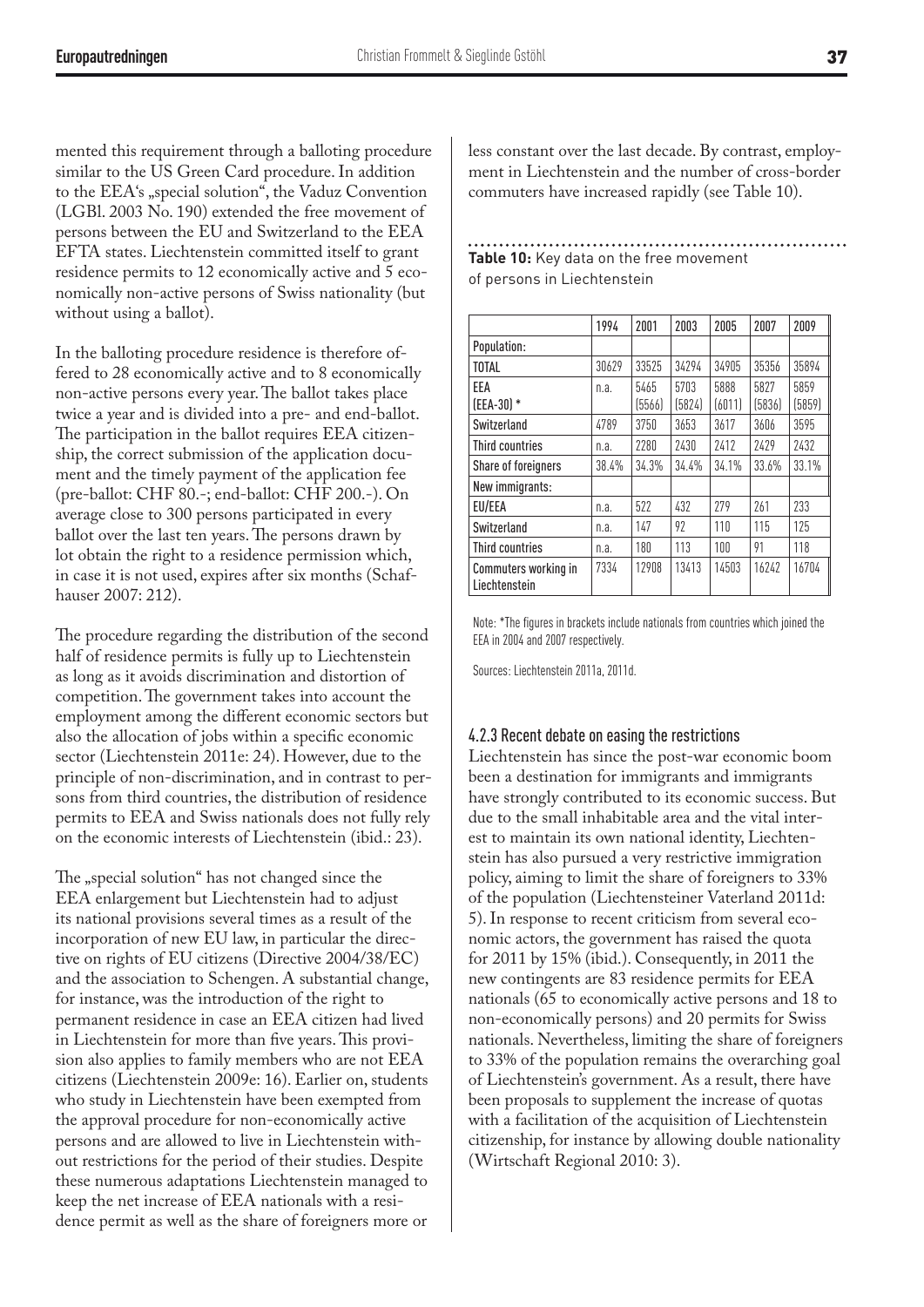Several economic actors perceive the quotas for new residents as a big disadvantage for the recruitment of skilled employees on the international job market (Wirtschaft Regional 2010: 3). The share of employees commuting from the neighbouring countries has increased rapidly over the last few years (see Table 10). However, commuting is not very attractive since the transport infrastructure is limited and commuters cannot benefit from Liechtenstein's low taxes (yet they usually benefit from lower costs of living on the other side of the borders). On the other hand, a relaxation of the free movement of persons might lead to social tensions because there is a certain fear of "overforeignization" (Liechtenstein 2011e; Liechtensteiner Vaterland 2011e: 9). Most of the foreigners have, however, the citizenship of Switzerland (30%), Austria (17%) or Germany (11%), and several studies confirm a relatively high openness of Liechtensteiners towards foreigners (Marxer 2006: 2008). Still, the government has strengthened its efforts to ensure the best possible integration, in particular by improving the knowledge of the German language which is not the mother tongue of approximately 14% of all residents (Liechtenstein 2011e: 19). Besides the fear of "over-foreignization", a relaxation of the free movement of persons is challenged by the small inhabitable area and the rural character of the countryside. Due to the limited space and especially due to the low taxation of unused building plots, the housing market is very small and prices are very high in Liechtenstein. After a relaxation of the current restrictions of the free movement of persons the housing and real estate prices could increase even further and sharpen a social gap (Landtagsprotokoll 17.02.2011).

Overall, Liechtenstein's adaptations to the EEA free movement of persons worked well and ensured the political leeway to preserve the national identity (Schafhauser 2007: 224). The consolidation of the sectoral adaptations over time illustrates the persistence of Liechtenstein's diplomacy. However, new challenges in the future cannot be excluded. The increased integration efforts of San Marino, Andorra and Monaco might stimulate the discussion since these states follow very different immigration policies. Whereas San Marino has a lower share of foreigners (14%) than Liechtenstein (33%), it is much higher in Andorra (64%) and Monaco (78%) (Friese 2011: 446). Within the EU, the handling of Luxembourg's adaptation regarding the voting rights of EU citizens in communities with an extraordinary high share of foreigners might also affect the discussion about Liechtenstein's special solution in particular in case of further integration steps.

#### **4.3 Further implementation challenges**

In general, domestic opposition is stronger within the horizontal and flanking policies, for instance regarding labour law (parental leave, the equal treatment of men and women) or the environment (air monitoring, environmental impact assessment). Furthermore, the implementation of provisions on the recognition of professional qualifications (Directive 2005/36/EC) or public procurement (Directive 2004/17/EC) may be delayed to protect specific interests in the local economy. However, apart from a more intense parliamentary debate and a postponed implementation these rules have not caused any serious implementation challenges. This section focuses on the application of the telecommunication *acquis* and the EFTA Court's interpretation of tax provisions as state aid. Both examples have stirred a domestic debate but have not affected the EEA's functioning as such. They serve to illustrate the vulnerability of a very small state which may result from an insufficient implementation of international rules (telecommunication) as well as the pressure to adjust to the creeping extension of the EEA Agreement (state aid). Additional challenges are the numerous directives of Annex II of the EEA Agreement where Liechtenstein applies a special implementation procedure to save administrative costs.

Until Liechtenstein's accession to the EEA telecommunication was directly linked with Switzerland ("Post- und Fernmeldevertrag", LGBl. 1978 No. 37). In view of the global trend of liberalization in the telecommunication sector and its EEA membership, Liechtenstein decided to establish its own telecommunication system (Liechtenstein 1996a). The decision to separate from Switzerland was also influenced by the expert opinion of a well-known consulting company which promised Liechtenstein's telecommunication market a great future. In the following years Liechtenstein faced several implementation problems which led to a temporary, but substantial limitation of the telecommunication services in Liechtenstein and a steady increase in prices. The implementation problems within the telecommunication sector have even affected the parliamentary election in 2001 which is why telecommunication is the only EEA-related issue recorded by election analysis between 1997 and 2009. When amending the respective EEA provisions Liechtenstein claimed adaptations in the EEA Joint Committee. Based on these adaptations, the assessment of Liechtenstein's compliance with EEA provisions has to consider "the specific situation of Liechtenstein and the particular circumstances of its very small telecommunications network, its market structure, its limited number of customers, its market potential and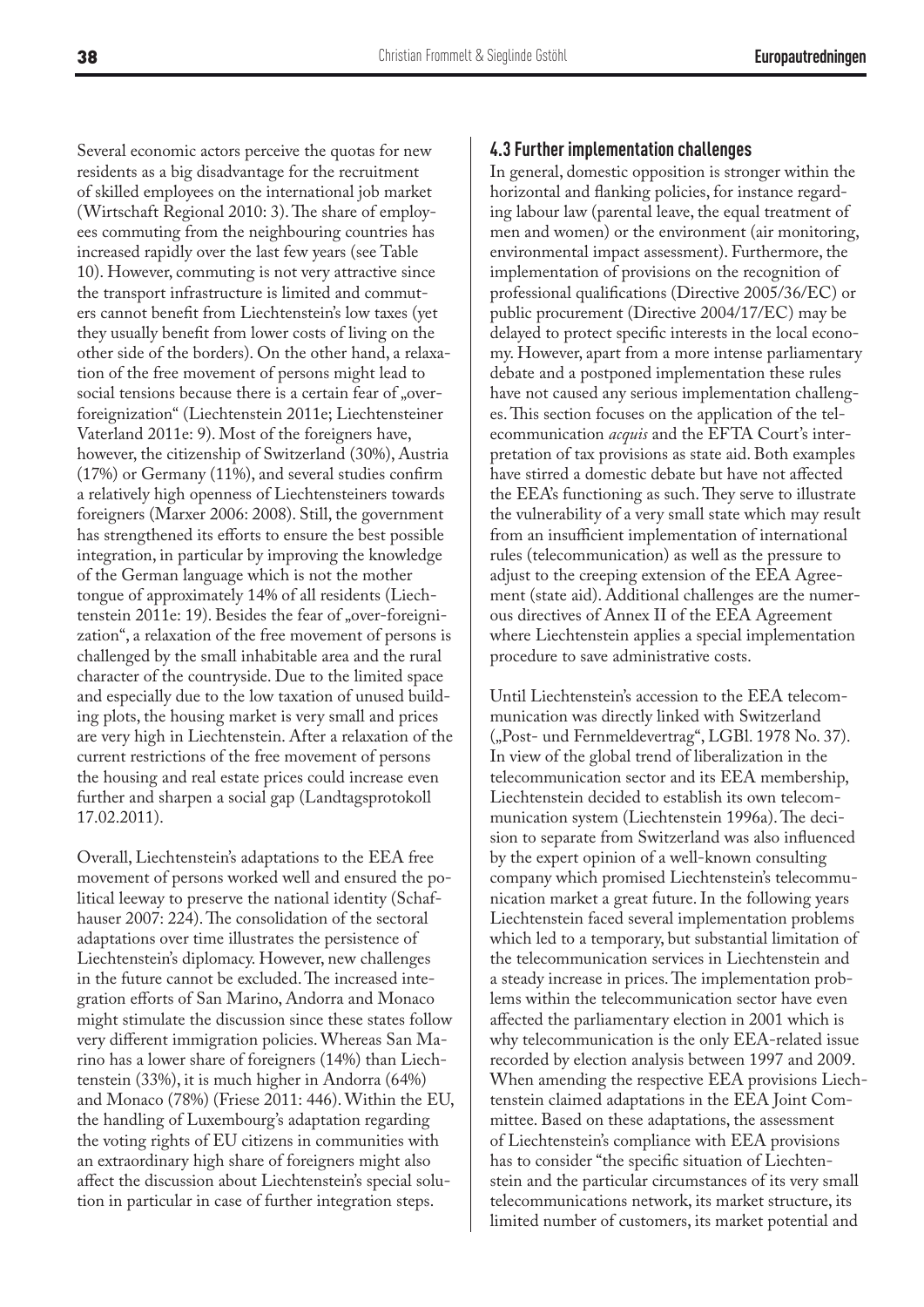possibility of market failure" (EEA JCD 11/2004). After substantial investments of the government in the telecommunication infrastructure, the functioning of Liechtenstein's telecommunication market has improved, but the price level remains very high (ESA 2011).

Liechtenstein has a long tradition of competitive taxes that aims to attract foreign investments. The linkage of EEA state aid provisions and national tax provisions therefore presents an implementation challenge for Liechtenstein. In the judgment to the Joined Cases E-4/10, E-6/10 and E-7/10 the EFTA Court of Justice confirmed the decision of the ESA that special tax rules of Liechtenstein applicable to captive insurance companies constituted aid within the meaning of the EEA state aid provisions. Owing to this judgment three insurance companies were forced to repay the benefits that the Liechtenstein Tax Act had granted them between 2001 and 2009. A similar judgment can be expected in the Case E-17/10, which deals with a decision of the ESA regarding the taxation of investment undertakings under the Liechtenstein Tax Act. Although the repayment of more than 20 million Swiss Francs benefits the national budget, the government was not pleased with the judgment (Liechtensteiner Volksblatt 2011e: 13) as it might weaken the country's locational attractiveness. In the revised Liechtenstein Tax Act (LGBl. 2010 No. 340), the government has made several adjustments to take into account the linkage between state aid and national tax provisions without breaking with the tradition of competitive taxes. To prevent further sanctions by the ESA and to ensure legal certainty for the economic actors, the Liechtenstein government submitted certain structures of the new Tax Act to the ESA. Although the ESA has confirmed, after smaller adjustments by the government (Liechtenstein 2011f), that the new tax structures do not involve state aid, the demand suffers from certain doubts in light of the EFTA Court's case law (Interviews 2011).

A specific feature of Liechtenstein is the implementation of certain directives of EEA Annex II by so-called modular decrees ("Modularverordnung", Büchel 1999: 35). Based on the law about the circulation of goods (LGBl. 1995 No. 94), the government enacts a decree that implements a directive on a certain type of goods, for instance the directive on crystal glass (Directive 69/493/EEC, LGBl. 1998 No. 126). However, the government decree includes only the basic principles about the circulation of the corresponding product as well as references to the directive and its position in the annex of the EEA Agreement. In this way the

principality does not have to enact specific implementation measures and the valid edition of the directive arises from the EEA Agreement instead of the decree itself. Hence, there is no need for the government to update its modular decree in case the corresponding directive is amended (Frommelt 2011b: 25). Liechtenstein has currently 32 such modular decrees in force. The renouncement to implement certain directives of Annex II reduces the administrative expenses but also the leeway of the government and it threatens the legal certainty and transparency.

4.3.1 Case handling of the EFTA Surveillance Authority The case handling of the ESA is another indicator for implementation challenges. The number of pending cases involving Liechtenstein at the end of the year has decreased from 96 in 2004 to 48 in 2008 but has increased again to 61 by the end of 2010 (Frommelt 2011f). In total, the ESA lists 236 cases involving Liechtenstein, compared to 679 cases involving Iceland and 798 cases involving Norway (see Table 11). Liechtenstein's number of cases is very low within the fields of "goods" and "transport" for which the principality has several derogations (see below). Consequently, the low number of cases is not only the result of a good compliance record but also of the more limited scope of application of EEA law in Liechtenstein. Furthermore, due to its monist approach, EEA regulations are directly applicable in Liechtenstein whereas they have to be transposed into national law in Iceland and Norway. According to the ESA Scoreboard of September 2010, almost half of the pending infringement cases concerned late transposition of regulations (ESA 2010: 2). The high number of Liechtenstein's cases within the field of "services" underlines again the importance of this policy field.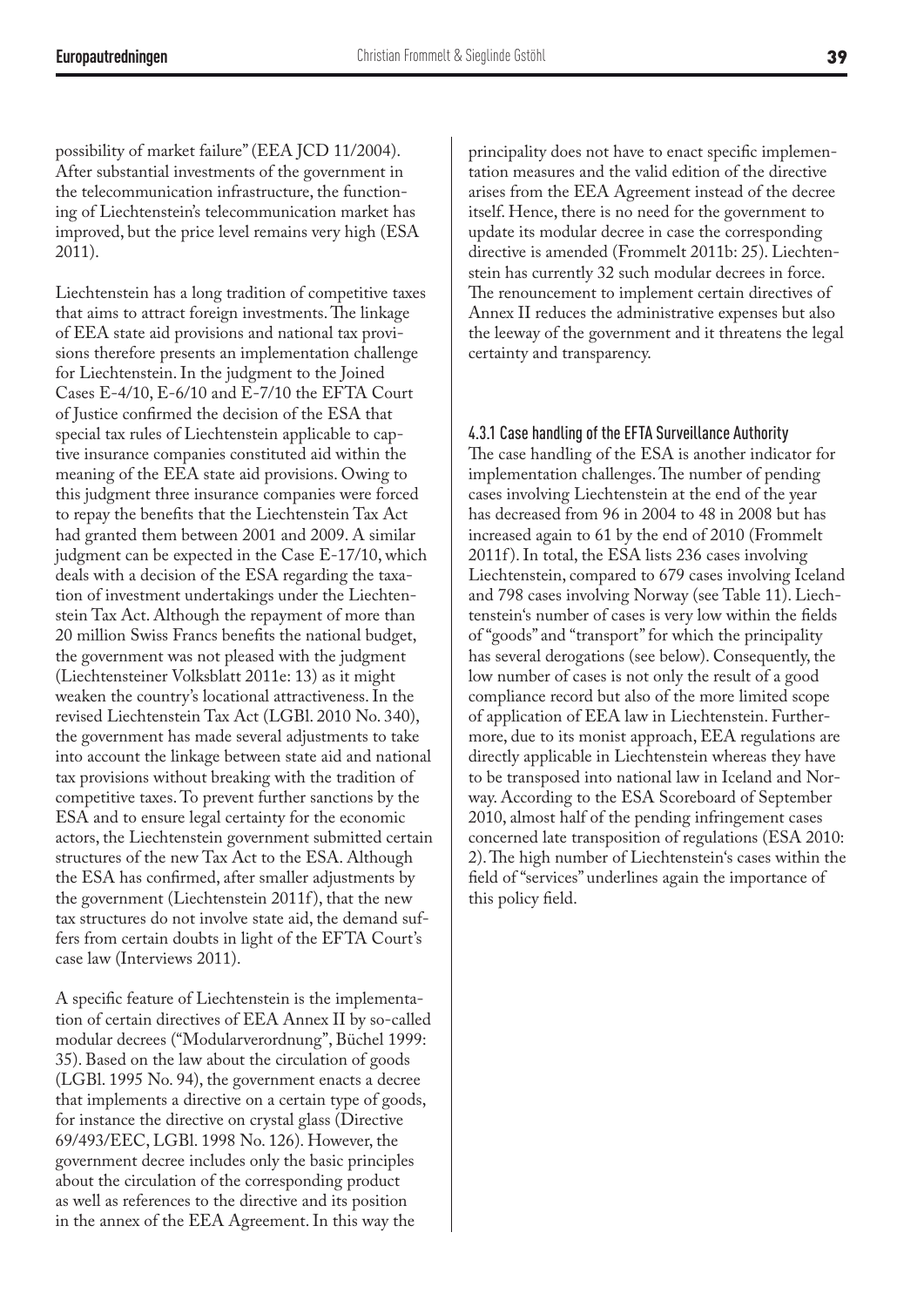|                   | Iceland      | Liechtenstein | Norway | <b>Joint Cases</b> | <b>Total Cases</b> |
|-------------------|--------------|---------------|--------|--------------------|--------------------|
| Energy            | 9            | 6             | 11     |                    | 27                 |
| <b>Transport</b>  | 128          | 5             | 153    | 5                  | 291                |
| Capital           | 43           | 11            | 22     | N                  | 76                 |
| <b>Services</b>   | 64           | 69            | 99     | 5                  | 237                |
| Persons           | 37           | 30            | 97     | 3                  | 167                |
| Goods             | 340          | 75            | 304    | 47                 | 766                |
| Labour law        | 22           | 14            | 19     | h                  | 61                 |
| Environment       | 13           | 11            | 15     | 4                  | 43                 |
| Competition       | 23           | 15            | 76     | 7                  | 121                |
| <b>Statistics</b> | $\mathbf{0}$ | Ŋ             | 2      | N                  | 2                  |
| <b>TOTAL</b>      | 679          | 236           | 798    | 78                 | 1791               |

#### **Table 11:** Cases of the EFTA Surveillance Authority by policy field (2004-2010)

Notes: The table includes all cases published in the annex of the annual reports of the ESA between 2004 and 2010 which have been pending by the end of the respective year (no double counting). Cases which have been opened and closed in the same year have therefore not been counted.

Source: http://www.eftasurv.int/press--publications/annual-reports (accessed 29 July 2011).

The competences of the EFTA Surveillance Authority to perform on-the-spot "inspections" are mainly related to issue areas such as food and feed safety or aviation security which do not apply in Liechtenstein. The number of management tasks related to telecommunication or product safety is also restricted due to Liechtenstein's small size and its numerous derogations. Hence, the balance between the different case types in Liechtenstein differs from the one of its EEA EFTA partners (see Table 12). In addition to the low number of inspections and management tasks, Liechtenstein has – similar to Iceland – also a very low number of complaints, defined as the right of "anyone" to "submit a complaint against any of the EEA EFTA states" (ESA 2009: 3). On the one hand, the low number of complaints can be seen as result of a good compliance, but on the other hand it might also express a lack of knowledge about the legal protection in the EEA. Furthermore, the fact that the share of complaints in the total number of cases decreases with state size can also be observed among the EU member states (Frommelt 2011f).

**Table 12:** Cases of the EFTA Surveillance Authority by case type (2004-2010)

|                                | Iceland |               | stein | Liechten-       | Norway |               | Joint<br>Cases |               |      | <b>Total Cases</b> |
|--------------------------------|---------|---------------|-------|-----------------|--------|---------------|----------------|---------------|------|--------------------|
|                                | No.     | $\frac{0}{0}$ | No.   | $\frac{0}{0}$   | No.    | $\frac{0}{0}$ | No.            | $\frac{0}{0}$ | No.  | $\frac{0}{0}$      |
| Complaints                     | 54      | 8.0           | 12    | 5.1             | 253    | 31.7          | $\mathbf{0}$   | ⋂             | 319  | 17.8               |
| Non-<br>notifications          | 173     | 25.5          | 74    | 31.4            | 48     | 6.0           | $\mathbf{0}$   | ⋂             | 295  | 16.5               |
| Conformity<br>assessments      | 83      | 12.2          | 66    | 28.0            | 101    | 12.7          | $\mathbf{0}$   | $\mathbf{0}$  | 250  | 14.0               |
| Incorrect<br>implementation    | 252     | 37.1          | 41    | 17 <sub>4</sub> | 88     | 11.0          | 3              | 3.8           | 384  | 21.4               |
| Draft Technical<br>Regulations | 49      | 7.2           | 30    | 12.7            | 133    | 16.7          | $\mathbf{0}$   | 0.0           | 212  | 11.8               |
| Management<br>tasks            | 25      | 3.7           | h     | 2.5             | 90     | 11.3          | 52             | 66.7          | 173  | 9.7                |
| Inspections                    | 33      | 4.9           | 3     | 1.3             | 70     | 8.8           | 12             | 15.4          | 118  | 6.6                |
| Others                         | 10      | 1.4           | 4     | 1.7             | 15     | 1.9           | 11             | 14.1          | 40   | 2.3                |
| <b>TOTAL</b>                   | 679     | 100           | 236   | 100             | 798    | 100           | 78             | 100           | 1791 | 100                |

Notes: see Table 11 above.

Source: http://www.eftasurv.int/press--publications/annual-reports (accessed 29 July 2011).

Liechtenstein might have a low number of cases but the share of cases subject to reasoned opinions or referrals to courts is very high. Between 2004 and 2010 19% of all cases involving Liechtenstein which had complaints, non-notifications, conformity assessments or incorrect implementations as an origin, have been subject to reasoned opinions and 8% have been referred to the EFTA Court. By contrast, only 12% of all ESA cases with the above mentioned origin have required a reasoned opinion and only 3% have been referred to court (Frommelt 2011f). In this time period, Liechtenstein has relatively more cases at the EFTA Court than at the ESA. In total, the ESA has since 1994 brought 14 actions against Liechtenstein to the EFTA Court of which 11 were non-notifications and 3 cases of incorrect implementation (see Table 13). However, in all cases Liechtenstein has notified the implementation shortly after or even before the judgment of the EFTA Court.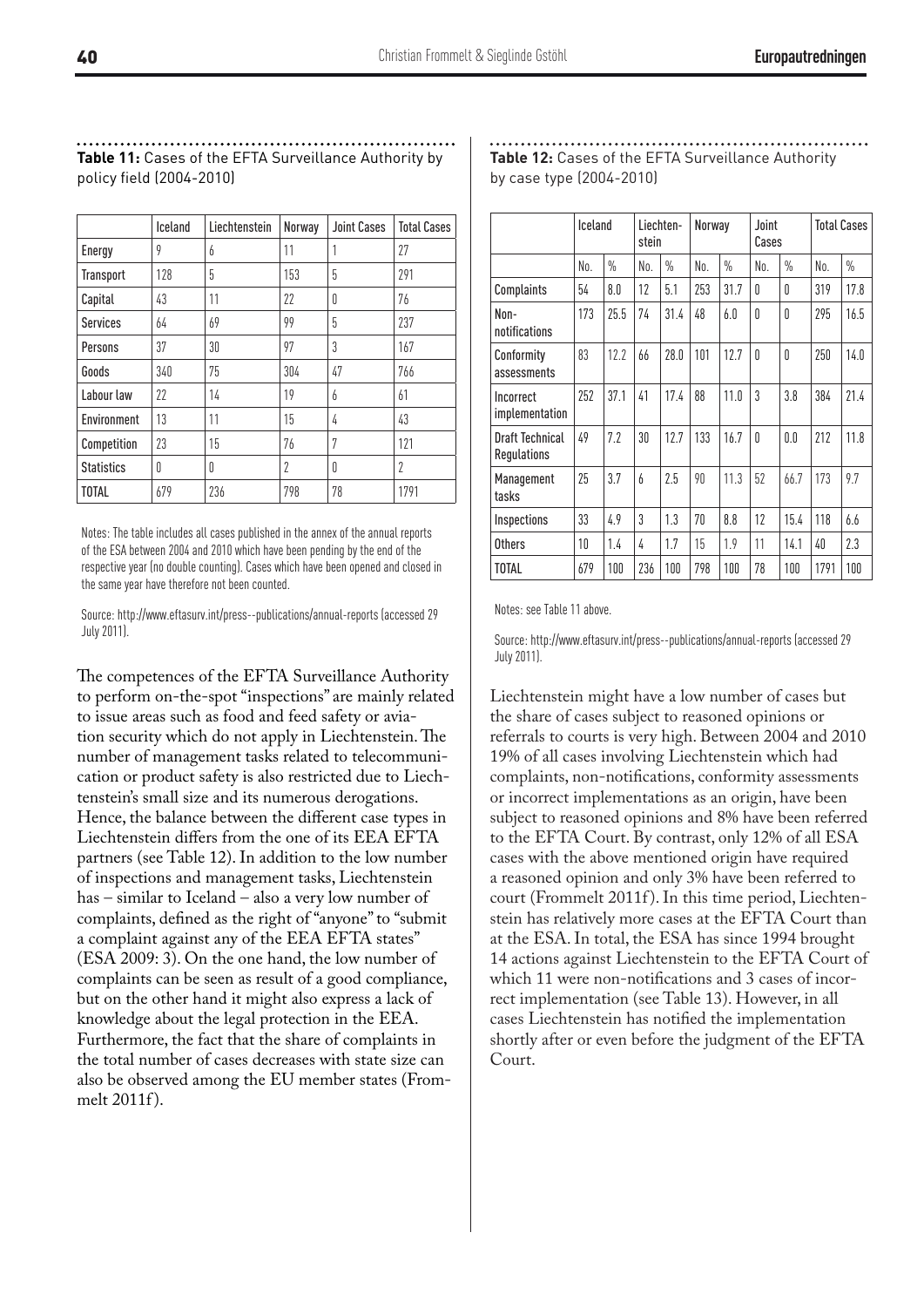#### **Table 13:** Cases at the EFTA Court by case type (1994-2011)

|                         | Iceland | Liechten-<br>stein | Norway | Total<br>cases |
|-------------------------|---------|--------------------|--------|----------------|
| Actions by the ESA      | 12      | 14                 | 18     | 44             |
| Actions against the ESA | 2       | 4                  | 15     | 21             |
| Advisory Opinions       | 15      |                    | 39     | 65             |
| <b>TOTAL</b>            | 29      | 29                 | 77     | 130            |

Source: http://www.eftacourt.int/index.php/cases (accessed 29 July 2011).

#### 4.3.2 Liechtenstein's derogations in the EEA

Besides the above mentioned restrictions of the free movement of persons, Liechtenstein has several derogations in different policy fields. An analysis of Liechtenstein's derogations has to consider both the EU and the domestic dimensions. In the EU context the question is whether derogations initiate a special treatment of Liechtenstein and whether such a special treatment threatens the homogeneity of the EEA. By contrast, the domestic dimension focuses on the need of derogations, their acceptance and potential savings. The following sections describe Liechtenstein's derogations and provide a statistical overview on differentiation within EEA law. Most of Liechtenstein's derogations can be attributed to its small size and close relations with Switzerland. In addition, most of them were initially transitional periods but have gained permanent character over time. In July 2011, a total of 1056 EEA acts did not apply or applied just under certain conditions in Liechtenstein (see below). This high number seems to challenge the confidence in Liechtenstein's implementation capacity and willingness and the uniformity of EEA law. However, except from the free movement of persons most derogations are of a very technical character and do not affect the functioning of the EEA Agreement as such.

#### 4.3.3 The principle of parallel marketability

The distinction between derogations due to the relations with Switzerland and derogations due to the small size of Liechtenstein is not clear-cut. Most cases include elements of both categories which is why the following grouping of Liechtenstein's derogations cannot be interpreted as a precise classification. The derogations can also be categorized differently by distinguishing between a "sectoral approach" and an "ad hoc approach" to derogations. In the sectoral approach derogations are anchored in the introductory part of the corresponding annex and apply, in terms of systematic adaptations, to all acts referred to in the corresponding annex. By contrast, the *ad hoc* approach requires a decision of the EEA Joint Committee to stipulate a specific adaptation to an EU act before incorporating it into the EEA Agreement or a decision by the ESA whether an implementation is necessary or not.

In December 1994 the EEA Council concluded that the good functioning of the EEA Agreement was not impaired by the regional union between Switzerland and Liechtenstein. This conclusion anticipated several adjustments to the EEA Agreement following an EEA Council Decision in March 1995 (EEA Council Decision No. 1/1995). The EEA Council stipulated sectoral adaptations to Annex I and Annex II as well as transitional periods to Protocol III and Protocol IV. The adaptations ensured the parallel marketability that allows the circulation of products covered by the corresponding annexes and protocols when meeting either EEA or Swiss requirements (Baur 1996). For Liechtenstein these adaptations have been essential to enable it to join the EEA. The principality created a market surveillance and control system to prevent the export of EEA goods from Liechtenstein to Switzerland which do not match the Swiss import requirements. This includes products with different tariff rates in the EEA and in Switzerland, like certain fish products, as well as different classifications of dangerous substances, for instance fertilizers with a high share of cadmium (Liechtenstein 2011g). In addition, an independent evidence of origin was introduced to facilitate the export of EEA goods from Liechtenstein to other EEA countries.

The cooperation between Switzerland and Liechtenstein is based on an additional agreement to the Customs Treaty (LGBl. 1995 No. 77) that obliges the customs authorities of Switzerland to control the border traffic between Liechtenstein and Austria and to report all imports to Liechtenstein to the corresponding government office in Vaduz ("Amt für Handel und Transport"). According to the Liechtenstein government, the parallel marketability works without any problems and the administrative costs are rather low since Switzerland has continuously been aligning its legislation to the EU *acquis* (Liechtenstein 2010a: 77- 79).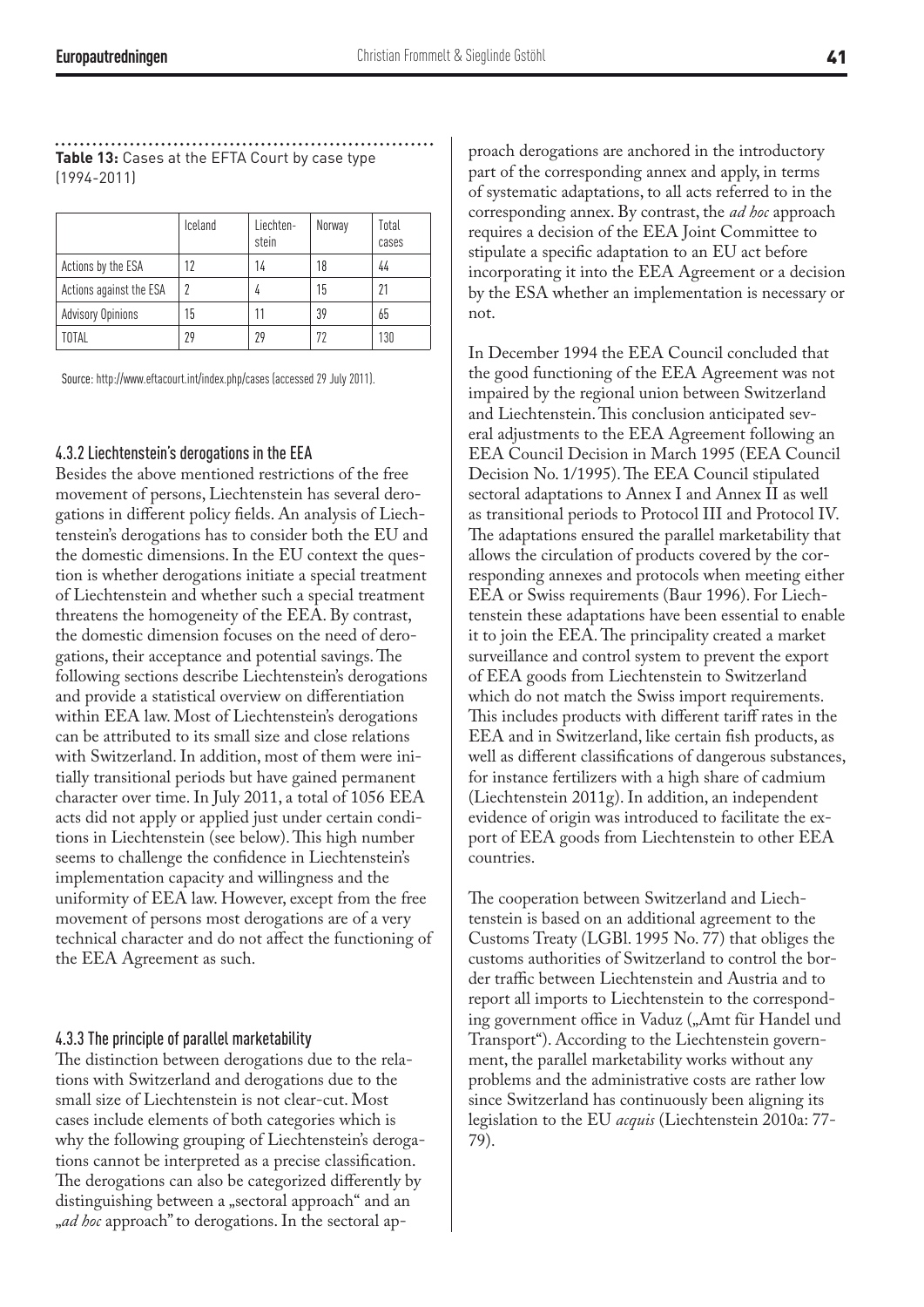The regional union's compatibility with the EEA was strengthened when the transitional periods of Protocol III and Protocol IV were converted into permanent solutions (EEA JCD 38/2003; EEA JCD 177/2004), based on Liechtenstein's integration into the amending agreement between Switzerland and the EU on Protocol No. 2 of the 1972 Free Trade Agreement . For example, Liechtenstein could draw on the parallel application of Swiss and EEA regulations when EU rules on the recovery of hazardous waste have been incorporated into the EEA Agreement (Regulation No. 1013/2006, EEA JCD 73/2008; Decision 532/2000, EEA JCD 9/2002).

#### 4.3.4 Additional Agreement to the Swiss-EU Agreement on Agriculture

In September 2007 the EEA Joint Committee suspended Liechtenstein from all provisions of Annex I ("Veterinary and Phytosanitary Matters") as long as the Agreement on Agriculture between Switzerland and the EU is applied to Liechtenstein. The decision includes also Chapters XII ("Foodstuffs") and XXVII ("Spirit Drinks") of Annex II and Protocol 47 ("Trade in Wine"), and it consolidates several *ad hoc* derogations and transitional periods into merely three sectoral adaptations. The extension of the Agreement on Agriculture to the principality is based on the Additional Agreement between the EU, Switzerland and Liechtenstein, and it aims to ensure "a consistent application of a single set of rules for the whole food chain" (EEA JCD 97/2007; LGBl. 2007 No. 257). The low political relevance of the issue area as well as the similarity (or equivalence) of the legal standards in Switzerland and the EU have facilitated the agreement. Nonetheless, the high number of 870 legal acts (without amending law) covered by the derogations justifies a closer look. Furthermore, Iceland failed to transform its transitional period regarding the first Chapter of Annex I ("Veterinary Issues") into a permanent derogation and therefore depends on *ad hoc* decisions by the EEA Joint Committee.

When Liechtenstein joined the EEA, the contracting parties agreed on a transitional period regarding the application of the first Chapter of Annex I (EEA Council Decision 1/1995). The transitional period was renewed by the EEA Joint Committee in 2001 (EEA JCD 54/2001) and transformed into a permanent derogation in 2003, when extending the application of Annex 11 of the Swiss-EU Agreement on Agriculture to Liechtenstein (EEA JCD 1/2003). By contrast, a similar transition period on foodstuffs (Chapter XII,

Annex II) was not extended and Liechtenstein had to implement the corresponding provisions into national law by a government decree (LGBl. 1999 No. 247). Already in 1996, Liechtenstein had issued a decree on the circulation of feedingstuffs (LGBl. 1996 No. 167) to comply with the corresponding EEA *acquis* (Chapter II, Annex I). These provisions lost their relevance through the above mentioned decision of the EEA Joint Committee (EEA JCD 97/2007). Hence, Liechtenstein was in the paradoxical situation that it had to repeal its independent implementation measures of the EEA provisions to ensure a smooth enforcement of the Swiss legislation.

The agricultural sector has very low relevance for Liechtenstein's economy and the administrative costs of the implementation of the EEA veterinary provisions would have been inappropriate compared to the benefits for Liechtenstein (Liechtenstein 2010d: 81). In addition, due to the Customs Treaty, all provisions of the Swiss-EU Agreement on Agriculture would have applied in Liechtenstein anyway. Against this background the permanent suspension of the application of the first Chapter of Annex I was evident, although the EU had refused a first request in 1999 (Liechtenstein 2005b: 75).

Unlike in veterinary matters, Liechtenstein had prospering enterprises in the field of feedingstuffs (Chapter II, Annex I) and foodstuffs (Chapter XII, Annex II), and the discrepancy between the corresponding Swiss and EEA law was high. These differences prevented a prolongation of the original transitional periods and forced Liechtenstein to create the administrative capacity to implement the EEA *acquis* in its own right. Liechtenstein's implementation was even subject to several inspections and audits of the ESA which criticized the lack of human resources of the responsible government office and the strong orientation to Switzerland but did not doubt the implementation quality as such (Liechtenstein 2005b: 77). However, as a result of the negotiation of the Swiss-EU Agreement on Agriculture signed in 1999 and of the autonomous adoption of EU provisions by Switzerland, the Swiss legislation in this area increasingly concurred with the *acquis*. Aiming at a consistent application of a single set of rules for the whole food chain, Liechtenstein applied for a "trilateralization" of the Agreement on Agriculture.

Liechtenstein's experts for foodstuffs and veterinary issues identify hardly any differences between the respective EEA and Swiss standards (Interviews 2011). Consequently, the suspension of EEA law did not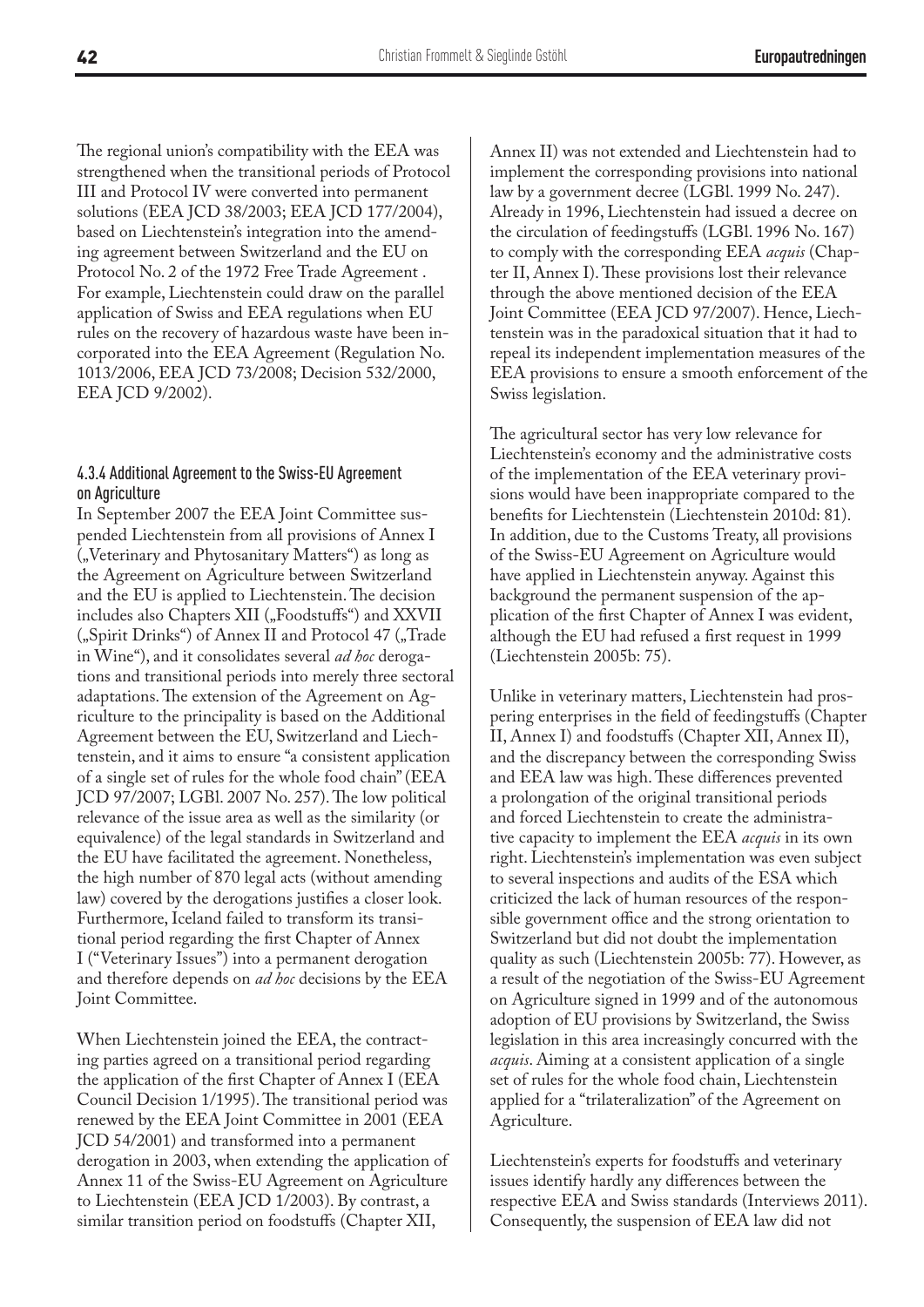imply a divergence of legal rules between Liechtenstein and its EEA EFTA partners. The functioning of the arrangement is appreciated by all contracting parties (Liechtenstein 2010a: 86). Still, the "trilateralization" has a negative connotation since it weakens Liechtenstein's possibilities to contribute to EU law as well as its access to information. Moreover, it creates a potential integration model in case of a future dissolution of the EEA Agreement that is unfavourable for the principality. Liechtenstein abandoned the independent implementation of the EEA food provisions and accepted a more or less automatic policy transfer from Switzerland. Indeed, Liechtenstein can participate in the two joint committees of the Swiss-EU Agreement on Agriculture but has no longer access to the respective EU institutions, for instance the European Food Safety Authority which is part of the EEA Agreement but not of the Agreement on Agriculture. After all, the Swiss-EU arrangement lacks common mechanisms of jurisdiction and development of law and is linked to other bilateral agreements by a "guillotine clause" (Tobler and Hardenbol 2010).

#### **4.4 Further derogations due to Liechtenstein's close relations with Switzerland**

Beyond the above mentioned sectoral adaptations to Annex I and Annex II, the EEA Joint Committee has freed Liechtenstein from the application of several legal acts or has at least connected their application to certain conditions. In view of the patent union between Liechtenstein and Switzerland (LGBl. 1980 No. 31; LGBl. 1995 No. 80), Liechtenstein is released to deliver Supplementary Protection Certificates (SPCs) for plant protection products or medicinal products, whereas certificates delivered by Switzerland "shall take effect in Liechtenstein as from the entry into force of the relevant legislation in Switzerland" (EEA Council Decision 1/1995; EEA JCD 59/1997; EEA JCD 20/2003).

In 2003, the European Court of Justice (ECJ) received a request for a preliminary ruling from the High Court of England and Wales as well as one from Luxembourg's *Cour administrative* concerning the calculation of the term of protection of SPCs for medicinal products approved by Switzerland (ECJ 21.4.2005, C-207/03 and C-252/03). According to the ECJ, the date of permission in Switzerland that is automatically approved in Liechtenstein presents the first circulation of a product in the EEA and thus constitutes the reference date for the calculation of the term of

protection. The ECJ followed the argumentation of the European Commission and several EU states, whereas Liechtenstein, its EEA EFTA partners and the ESA argued that in consideration of a strict distinction between the two economic areas the term of protection cannot start earlier than the formal access of the corresponding product to the EEA market (Liechtenstein 2010a: 39f ). Liechtenstein has refrained from calling for safeguard measures based on Art. 112 of the EEA Agreement since a fast solution with Switzerland was found (Liechtenstein 2005a: 41) which was later consolidated in a supplementary agreement between the two countries (LGBl. 2009 No. 141). According to this agreement, an automatic approval of Swiss permissions for products with new active substances applies in Liechtenstein no earlier than 12 months after such permissions have been granted in Switzerland (Liechtenstein 2011h).

In the context of the recognition of medicinal products (Directives 2001/82/EC and 2001/83/EC), Liechtenstein received further adaptations which ensure the validity of the Austrian marketing authorizations in Liechtenstein (EEA JCD 61/2009). The incorporation of the corresponding EU acts into the EEA Agreement was linked to a bilateral agreement between Liechtenstein and Austria about the exact modalities of the marketing authorizations (LGBl. 2010 No. 339). The incorporation of the corresponding EU act into the EEA Agreement was delayed for several years due to opposing positions on the question whether there should be an automatic recognition of the Austrian products or just one upon the request of Liechtenstein's marketing authority. The challenge was again to find a solution that respects Liechtenstein's sovereignty but also considers its limited administrative capacity. It is worth mentioning that in the negotiations on possible adaptations for Liechtenstein to the above mentioned directives the European Commission referred to the arrangements of the smallest EU member states Malta and Cyprus to constrain Liechtenstein's claim for a preferential treatment (Interviews 2011).

Together with Switzerland Liechtenstein applies a performance-related Heavy Vehicle Fee (HVF). The HVF was subject to the negotiations between the EU and Switzerland about the Land Transport Agreement (1999), and the compromise found between Switzerland and the EU eased the incorporation of the taxation-related transport acts into the EEA Agreement as well (Directive 1999/62/EC, EEA JCD 5/2002). Thereby, some specific adaptations to Liechtenstein should ensure the compatibility of EEA and Swiss law. Nonetheless, Liechtenstein feared serious societal and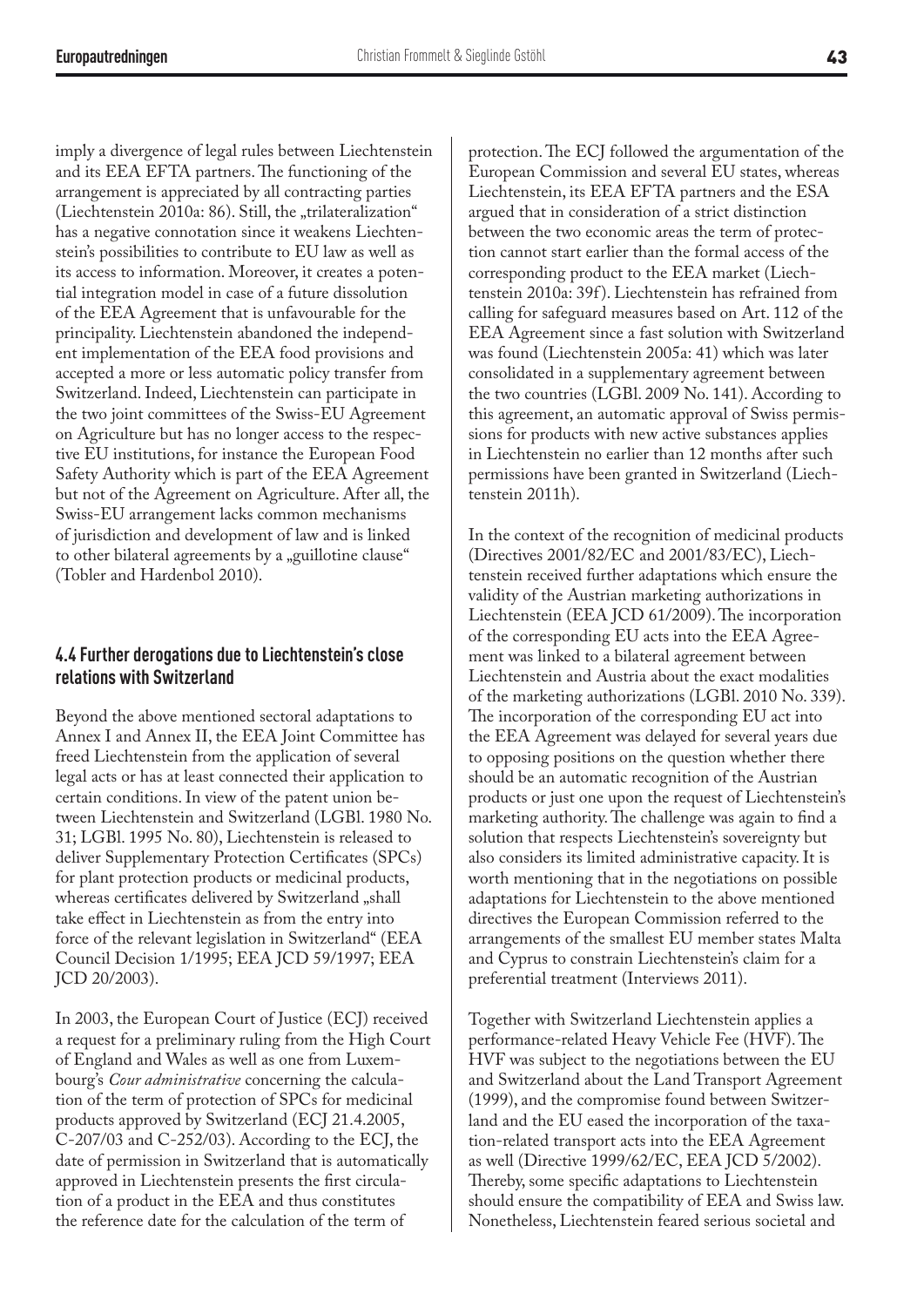environmental difficulties due to an uncontrolled increase of the volume of traffic of heavy goods vehicles. Finally, Liechtenstein was until 2002 exempted from the implementation of the civil aviation *acquis* (Annex XIII). After the transitional period expired, Liechtenstein has issued a law on civil aviation (LGBl. 2003 No. 39) although there is hardly any regulatory need. Several *ad hoc* derogations and a supplementary agreement with Switzerland (LGBl. 2003 No. 40) flank Liechtenstein's implementation of the relevant *acquis*.

#### 4.4.1 Derogations due to the small size

Whereas most of the derogations due to the close relations with the non-member Switzerland refer to the parallel marketability, derogations due to the smallness have a much higher variety. In brief, they can be linked to the small market size, the limited administrative capacity or the lack of a regulatory need. Again, most of the derogations are related to technical issue areas and have rarely implied any delay of the acts' incorporation into the EEA Agreement or created legal uncertainty within the EEA. Hence, the derogations of Liechtenstein have not affected the functioning of the EEA Agreement as such. Nevertheless, from a domestic point of view the derogations of Liechtenstein are not always a direct result of its small size or the close relations with Switzerland but aim at a lean administration as well as a low regulatory density.

Due to a lack of regulatory need, many EU acts do not apply in Liechtenstein. For instance, Liechtenstein has no inland waterways and so there is no reason to implement the corresponding *acquis* into national law. The same applies for maritime transport or some parts of the aviation *acquis*. These derogations are not recorded by the EEA Joint Committee and therefore do not appear in the corresponding annexes but are documented in the implementation database of the ESA. As the EU transport *acquis* is highly regulated, including a wide transfer of competences to the ESA as well as provisions of criminal and civil law which have initially not been part of the EEA Agreement, Liechtenstein follows the incorporation process closely to prevent a precedent for the remaining parts of the EEA Agreement. Furthermore, Liechtenstein's revision of the law on railways illustrates that the existence of regulatory need can change over time (LGBl. 2011 No. 182; Liechtenstein 2010f ).

In the field of statistics, Liechtenstein has 59 derogations. In the 2009 version of the Statistical Yearbook of Eurostat Norway was included in 88% and Iceland in 69% of all indicators presented, while Liechtenstein was only included in 22% (EFTA Secretariat 2010: 52). The high number of derogations in the field of statistics has several reasons. First, since there are no implementing measures required in certain issue areas, for instance in maritime transport, there is no need to implement the related statistical acts either. Second, due to the customs union with Switzerland, Liechtenstein is exempted from collecting data on foreign trade. Third, the small population might raise privacy concerns and the lack of human resources can hamper the data collection. Thanks to a very active and competent involvement of the responsible government office in the decision-shaping process, Liechtenstein's EEA partners have a good understanding of its specific conditions.

Liechtenstein's geography and infrastructure explains derogations concerning the registration for crude oil imports (Regulation No. 2964/95, EEA JCD 5/97), the promotion of electricity produced from renewable energy sources (Directive 2001/77/EC, EEA JCD 102/2005), the emissions of large combustion plants (Directive 2001/80/EC, EEA JCD 147/2002) or aviation activities (Directive 2008/101/EC, EEA JCD 6/20111) and the release into the environment of genetically modified organisms (Directive 2001/18/EC, EEA JCD 127/2007). In contrast to the above mentioned derogations in the fields of inland waterways or maritime transport, these derogations are recorded in the respective EEA annexes and have been subject to negotiations. Most of them are partial derogations that are subject to certain conditions and will be abandoned when these conditions change. The same applies to derogations and restrictions which take into account the small market size of Liechtenstein by qualifying the obligation to unbundle transmission system operators within the internal market of gas (Directive 2003/55/EC, EEA JCD 146/2005) and electricity (Directive 2003/54/EC, EEA JCD 146/2005) or the compliance assessment regarding the access to electronic communication networks (Directives 2002/19/ EC and 2002/22/EC, EEA JCD 11/2004). Due to the small inhabitable area, the access of EEA nationals to the property market is confined to EEA nationals with a residence permit in Liechtenstein. This restriction on the free movement of capital is anchored in the national law of Liechtenstein and accepted by the ESA since Liechtensteiners also face certain restrictions on the property market (Liechtenstein 2007b; Interviews 2011).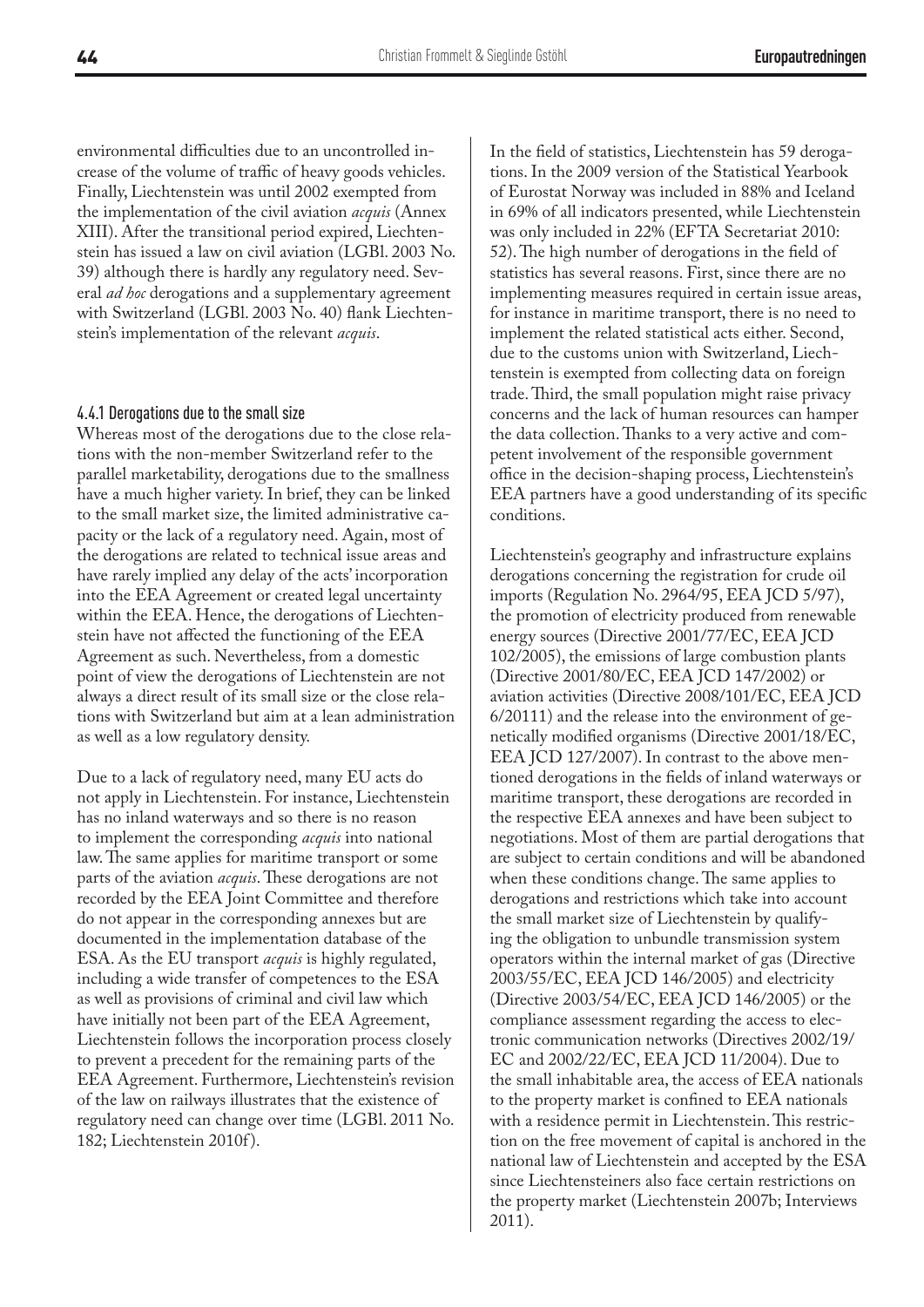#### 4.4.2 Statistical overview

Table 14 includes all legal acts with permanent or partial derogations based on the 22 annexes of the EEA Agreement and the implementation status database of the EFTA Surveillance Authority. The table does not cover amending law or adaptations that have been made for all EEA EFTA states due to the limited scope or the two-pillar structure of the EEA Agreement (see below). The comparison of the three EEA EFTA states illustrates that the number of derogations correlates with the size of states. Liechtenstein has clearly the highest number of derogations, followed by Iceland and Norway. Nonetheless, the size of states is just one explanatory factor and most of Liechtenstein's derogations are partial derogations as well since they are tied to bilateral agreements with Switzerland or Austria or result from the lack of a regulatory need. For instance, the suspension of the EEA foodstuff *acquis* has required the extension of respective Swiss law to Liechtenstein and the exemption from regulating the emissions from large combustion plants will be terminated when Liechtenstein puts such plants into operation.

Derogations are particularly frequent within policy fields with a rather technical character like trade of goods and transport, whereas EEA provisions related to the free movement of services or persons are rarely covered by country-specific derogations (see Table 14). Due to the varying political and economic relevance of derogations, the number of derogations as such cannot be taken as an indicator for the level of integration of the EEA EFTA countries or the functioning of the EEA Agreement. After all, most derogations are related to decisions and regulations and only 197 of Liechtenstein's derogations concern directives. Nevertheless, Liechtenstein's high number of derogations is unique in the EEA and concerns nearly 45% of legal acts in the EEA Agreement.

**Table 14:** Legal acts involving derogations by policy field (June 2011)

|                   | Iceland | Liechten-<br>stein | Norway         | Total<br>derogations | <b>Total legal</b><br>acts |
|-------------------|---------|--------------------|----------------|----------------------|----------------------------|
| Energy            | 4       | 5                  | 1              | 7                    | 39                         |
| <b>Transport</b>  | 68      | 74                 | 21             | 122                  | 240                        |
| Capital           | 2       | 0                  | 1              | $\overline{2}$       | 30                         |
| <b>Services</b>   | 4       | 4                  | $\overline{2}$ | 7                    | 169                        |
| Persons           | 1       | 7                  | 1              | 7                    | 101                        |
| Goods             | 246     | 876                | 18             | 882                  | 1302                       |
| Labour law        | 3       | 8                  | 2              | 8                    | 85                         |
| Environment       | 6       | 12                 | $\overline{2}$ | 13                   | 168                        |
| Competition       | 1       | 4                  | 1              | 4                    | 61                         |
| <b>Statistics</b> | 14      | 59                 | 6              | 67                   | 177                        |
| <b>TOTAL</b>      | 349     | 1056               | 55             | 1119                 | 2372                       |

Notes: The table includes all legal acts with country-specific derogations based on the 22 EEA Annexes and the implementations status database of the EFTA Surveillance Authority. Amending law has not been considered. The total number of legal acts is based on the list of Celex numbers provided by the EFTA Secretariat (as of June 2011). In the case of Liechtenstein, the legal acts of Annex II subject to the parallel marketability have not been counted as derogations.

Source: compiled by C. Frommelt.

The EU itself is well aware of the specific requirements of Liechtenstein since the smallest EU member state Malta has more than 10 times the population of Liechtenstein. Liechtenstein benefits also from the fact that apart from very few exceptions (for instance the derogation regarding the recognition procedure for medicinal products), its derogations have not delayed the incorporation of EU acts into the EEA Agreement. Liechtenstein has also complied well with the EEA Agreement in terms of a fast adoption and correct implementation (see above). Finally, the case law of the EFTA Court (e.g. E-4/11) and the dialogue with the ESA (e.g. 605/08/COL) have limited the scope of application of Liechtenstein's derogations.

A more detailed overview of Liechtenstein's derogations is available in the annex of this report. Table 16in the annex illustrates again that most of Liechtenstein's derogations are subject to clear conditions which limit the divergence of legal rules between Liechtenstein and its EEA EFTA partners and prevent a preferential treatment of Liechtenstein in the EEA.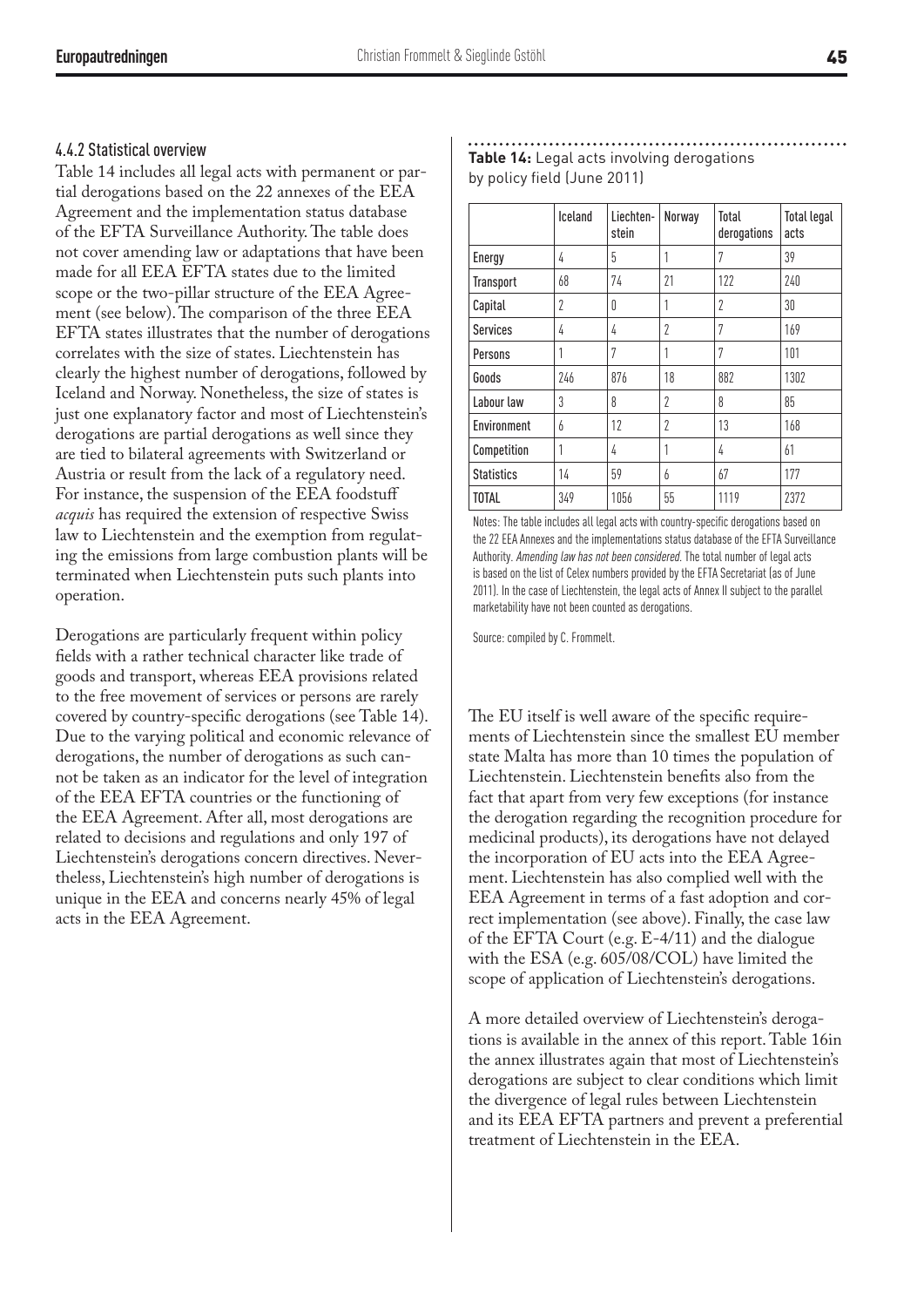Against expectations, the delays that Liechtenstein has encountered in the integration process were not a result of disputes over requested special derogations but of politically motivated linkage politics by individual EU member states.

#### **4.5 Delays due to linkage politics**

Like other third countries, Liechtenstein is not immune against EU linkage politics. So far, mainly two instances have given rise to politically motivated issue linkage involving the principality: the EU's Eastern enlargement due to an unsolved bilateral problem between Liechtenstein and former Czechoslovakia and Liechtenstein's Schengen/Dublin association which became an EU bargaining leverage for more tax cooperation.

#### 4.5.1 Historical legacy and Eastern enlargement

According to Art. 128 EEA Agreement, any state joining the Union must apply to become party to the EEA Agreement as well. Each EU enlargement thus implies an EEA enlargement with the terms to be negotiated with the EU and EFTA members of the EEA. However, Liechtenstein and the Czech and Slovak Republics maintained no diplomatic relations because in the aftermath of World War II the Czechoslovak Beneš Decrees were applied to property of Liechtenstein nationals, including the Princely family. Although Liechtenstein managed to remain neutral throughout the war, property owned by Liechtensteiners was treated as German enemy property and confiscated. This issue has so far not been settled despite several court rulings.

For Liechtenstein the improper extension of the Beneš Decrees means denying its sovereignty. Therefore, the principality protested several times during the Eastern countries' accession negotiations and in 2003, supported by Norway and Iceland, delayed the signing of the EEA enlargement agreement. Yet Liechtenstein came under heavy political pressure not to jeopardize the politically important "big bang" enlargement process. The Czech and Slovak Republics remained stubborn out of fear that any review and/or compensation regarding Liechtenstein property might lead to further claims such as from Sudeten Germans or Hungarians. It is noteworthy that the European Union was not interested in discussing this unresolved dispute with a neighbouring country during the pre-accession phase nor the two candidate countries' refusal to accept any judicial settlement of this dispute (Maresceau 2011:

514-520). Only in 2009 did the principality and the Czech and Slovak Republics establish diplomatic relations. Moreover, Liechtenstein and the Czech Republic set up a Historical Commission to examine the joint history of Bohemia, Moravia, Silesia and the House of Liechtenstein, as well as the relationship between the two countries in the 20th century.

#### 4.5.2 Schengen/Dublin association and tax cooperation

Regarding the second issue of linkage politics, Liechtenstein had expressed its wish to join the Schengen/ Dublin area in 2001, shortly after Switzerland. The accession protocols were initialled in June 2006 (the EU-Switzerland agreement was already signed in October 2004). The plan for a parallel accession of Liechtenstein was delayed as the principality was required to first conclude the Agreement on the Taxation of Savings Income. However, after this was achieved, certain EU member states, in particular Germany and Sweden, insisted on negotiating as well an Anti-Fraud and Tax Information Exchange Agreement with Liechtenstein. The European Commission and Liechtenstein concluded the negotiations of this additional agreement in 2008.

A few months earlier a highly publicized tax scandal erupted in Germany involving sizeable tax evasion from German taxpayers, in particular through "Stiftungen". The German intelligence service BND was directly involved in the investigations by purchasing data stolen from a Liechtenstein bank. The German government accused the principality of encouraging Germans to break the law by offering such financial services and threatened to block Liechtenstein's entry into the Schengen area (Maresceau 2011: 522-523). As already mentioned, the Council requested further improvements to the draft agreement in 2009.

In June 2009 the opposition in the Swedish Parliament obstructed Liechtenstein's accession to Schengen as the government coalition parties did not have the required majority to adopt the necessary national law. After the parliamentary elections in September 2009 the Swedish reservation was withdrawn. In addition, Liechtenstein has since its declaration of March 2009, in which it committed itself to the OECD's global standards of transparency and exchange of information, negotiated many bilateral tax information exchange agreements, including with Germany, Sweden and the other Nordic countries (Liechtenstein 2009c).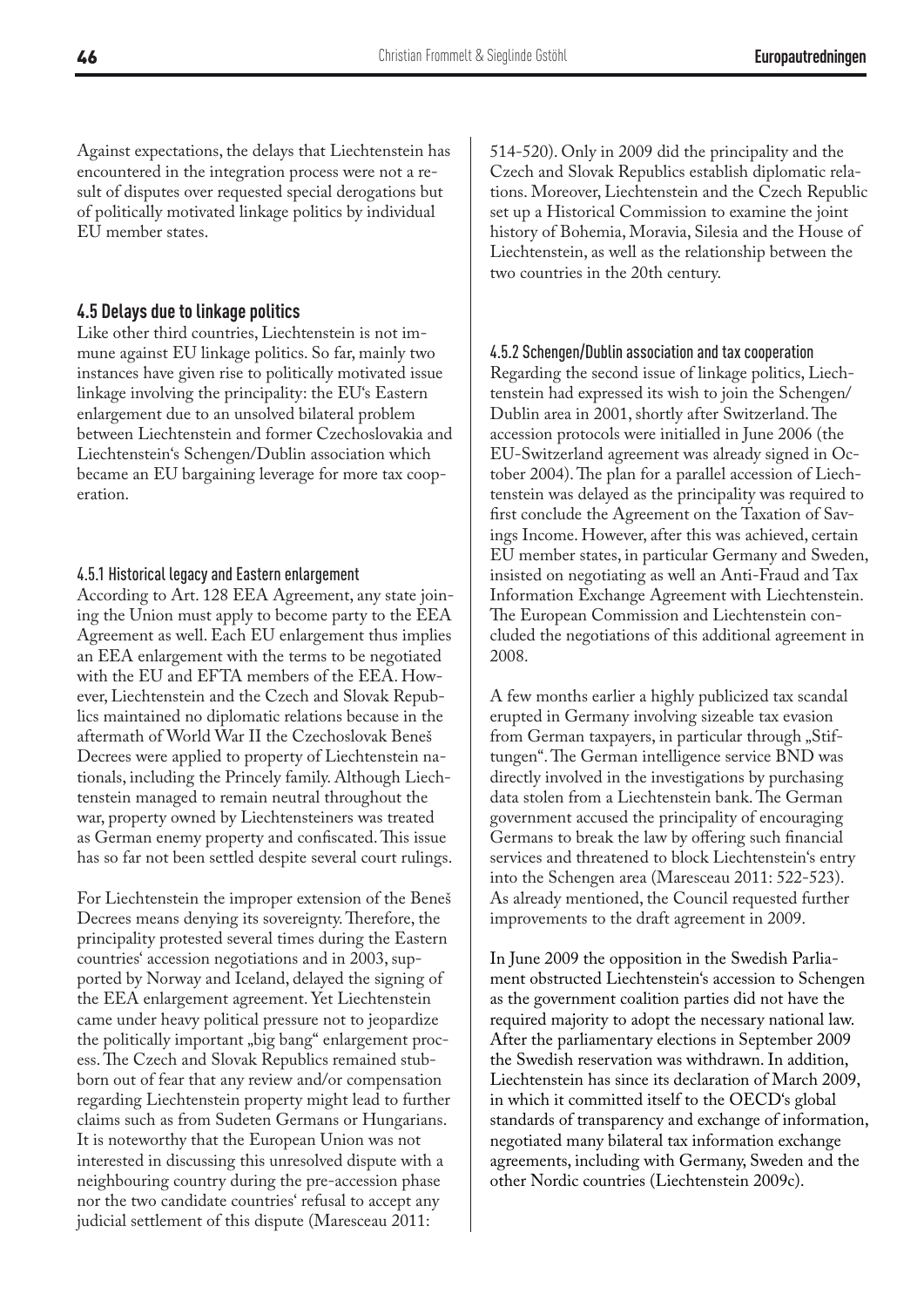However, in October 2009 Austria and Luxembourg blocked the adoption of the Anti-Fraud and Tax Information Exchange Agreement in the Council of Ministers because they feared disadvantages for their own financial centres resulting from the transition to an automatic direct exchange of information. They also blocked new negotiations with Switzerland for which the EU-Liechtenstein agreement was supposed to serve as a model. Austria and Luxembourg link these two agreements to the revision of the EU Directive on the taxation of savings interest, and they insist that third countries should also pass to an automatic exchange of information instead of only upon request. At the time of writing, no solution has been reached.

Despite the positive assessment of 16 years of EEA membership future change is unavoidable. First, the EU itself is subject to processes of widening and deepening which also shape the functioning of the EEA Agreement. Second, the prospects of Liechtenstein in Europe are affected by the integration strategies of the other EFTA countries as well as the other very small states and the members of the European Neighbourhood Policy (ENP). Finally, Liechtenstein's assessment of its EEA membership might change when the misfit of certain policies between the EU and Liechtenstein, for instance regarding the bank secrecy, diminishes. Based on the preceding detailed analysis, the following chapter therefore outlines relevant tendencies as well as possible future scenarios for Liechtenstein's integration in Europe.

## **5. Future perspectives**

Exploring Liechtenstein's future perspectives has to take into account at least three dimensions: first, the ability and willingness of Liechtenstein to participate in the European integration process; second, the integration policy of its EFTA partners and other European non-EU countries; and third, the scope and institutional setting of the potential integration models. There is a political consensus that Liechtenstein should in the future avoid a "step back" and "at least keep the level of integration already achieved" (Liechtenstein 2010g: 12, authors' translation). The options below an internal market association comparable to today's EEA have lost their appeal – all the more so since any "niche policy" (e.g. as a tax haven) is no longer realistic. Nor would it be desirable to indirectly include Liechtenstein in the Swiss bilateral agreements since such a "trilateralization" would lead back to a dreaded "mediatization" of the principality without own immediate relations with the EU.

For the time being, the European Economic Area is still considered to be the best choice for Liechtenstein. Yet, the EEA might further develop by expanding in membership and/or issue areas or it might altogether have to be replaced by alternative settings. This chapter addresses both the domestic and the European dimensions of the challenges that such developments are likely to entail.

#### **5.1 The absence of a Europe debate in Liechtenstein**

Although Liechtenstein's government does in the long run not exclude any option of integration, including an accession to the EU,  $\sin$  view of a reliable and consistent foreign policy", it refrains from publicly presenting alternative scenarios (Liechtenstein 2008a: 118-120, authors' translation). The government hopes for continuity in its relations with the European Union, and there is no public debate on possible political choices "after the EEA". The current Foreign Minister Aurelia Frick is more outspoken: in a newspaper interview she classified an EU membership of the principality as "not compatible with its size" and claimed that it would not be acceptable if half of Liechtenstein's public administration would work for the EU (Neue Zürcher Zeitung 2010, authors' translation). The Reigning Prince, Hans Adam II von und zu Liechtenstein, is against an EU membership because of the high costs this would entail, and he would, if need be, prefer to transform the EEA into a bilateral agreement with the EU (Lie:Zeitung 2011: 7).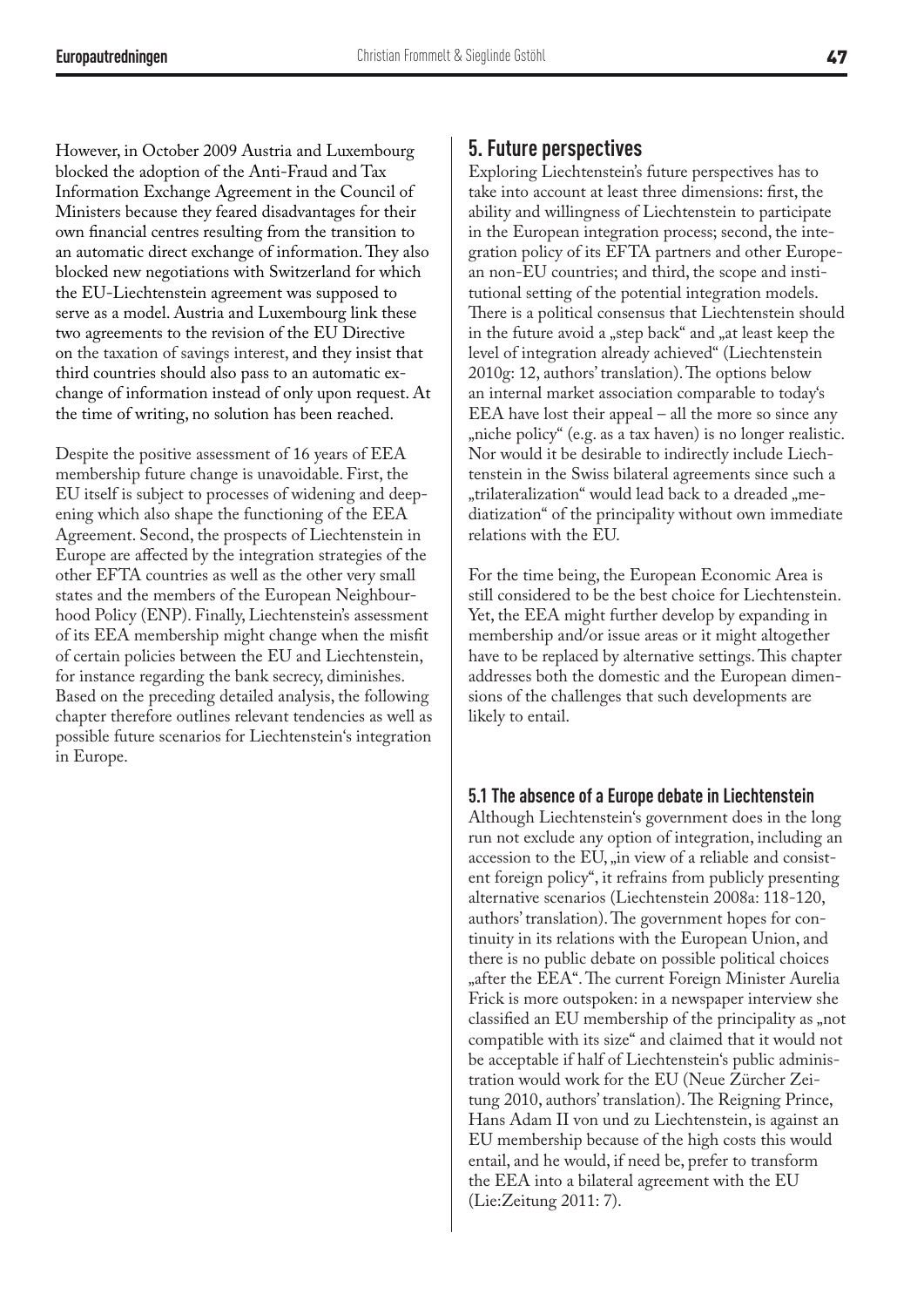It is worth noting though that back in 1992 the government of Liechtenstein had issued a report – in view of the membership bids of almost all EFTA countries, including Switzerland, at the time – on the conditions and consequences of a possible EU accession (Liechtenstein 1992b). Sooner or later, the domestic debate will have to address the following issues: in case the EEA needs to be replaced, what are the advantages and disadvantages for Liechtenstein of the available alternatives and how are these options ranked? How important is participation in European decision-making and what concessions would Liechtenstein's society be ready to make – and, if necessary, in exchange for which derogations from the *acquis*?

While the policy choices are not publicly discussed, the government has in recent years adopted a more proactive strategy. Its approach is now more pragmatic and flexible regarding the scope of the EEA Agreement. Nevertheless, Liechtenstein's government lacks a communication strategy that would prepare the population and economic actors for a future policy change.

#### 5.1.1 Deepening and broadening the EEA

The EU has gone through considerable changes since the EEA Agreement was signed. In no less than four Treaty revisions the EU has integrated new policy areas and has strengthened its competences vis-à-vis the member states. The EEA's approach towards the deepening and broadening of the EU has been ambiguous: whereas the EEA EFTA states incorporate every year more than 300 EU acts, the EEA Agreement itself has remained rigid. This ambivalence forces the contracting parties and their institutions into a permanent dialogue on the actual scope and depth of the EEA Agreement. Thereby the EFTA Court of Justice and its case law have played a key role (Fredriksen 2010). The controversy includes the selection of EU acts by the EEA Joint Committee ("EEA relevance") as well their domestic adoption and implementation (Frommelt 2011e).

The EEA internal market legislation "is often blurred with other policies that fall outside the scope of the EEA Agreement" (Tobler and Hardenbol 2010: 7). This leads to a creeping extension of the reach of the EEA Agreement but impedes the participation of the EEA EFTA states in the relevant decision-shaping process. In addition, several EU acts vest the European Commission or EU agencies with the competence to assess the compliance of member states which is not consistent with the two-pillar structure of the EEA

Agreement. As a result, the incorporation of new EU acts into the EEA Agreement requires more and more adaptations by the EEA Joint Committee. Such adaptations and declarations honour the limited scope of the EEA Agreement and its two-pillar structure but might weaken the homogeneity of EEA law since they create a different scope of application as well as a different surveillance intensity among the EU and EEA EFTA states.

A research project at the Liechtenstein-Institut shows an increasing number of adaptations over time. More than 33% of all legal acts and nearly 40% of all directives in the field of services have required adaptations. Institutional adaptations in terms of allocating competences between the European Commission, the EFTA Surveillance Authority and the authorities of the member states due to the different institutional setting are the most frequent adaptations. Additional adaptations concern the limited scope of the EEA Agreement when excluding aspects related to the EU's relations with third countries or the EU's justice and home affairs (Frommelt 2011e). These adaptations can delay the adoption of an EU act by the EEA EFTA states. Table 15 illustrates that there is a substantial time lag between the adoption of a legal act by the EU and the EEA EFTA states which leads to a different compliance date of directives for the EU and the EEA EFTA states. A directive has to be transposed by the EEA EFTA states on average 257 (services) respectively 341 (environment) days later than in the EU. However, the comparison of these two policy fields shows a different picture: whereas since 1994 the respective time difference has decreased for environment, it has increased for services. The EEA Agreement does not cover the entire environmental policy of the EU. Nevertheless, due to the increasing relevance of the issue the scope of application of the EEA Agreement has been steadily extended and therefore several older EU acts have been incorporated into the EEA Agreement. On the other hand, the growing transfer of competences to the EU or EFTA organs explains the increasing time difference in services.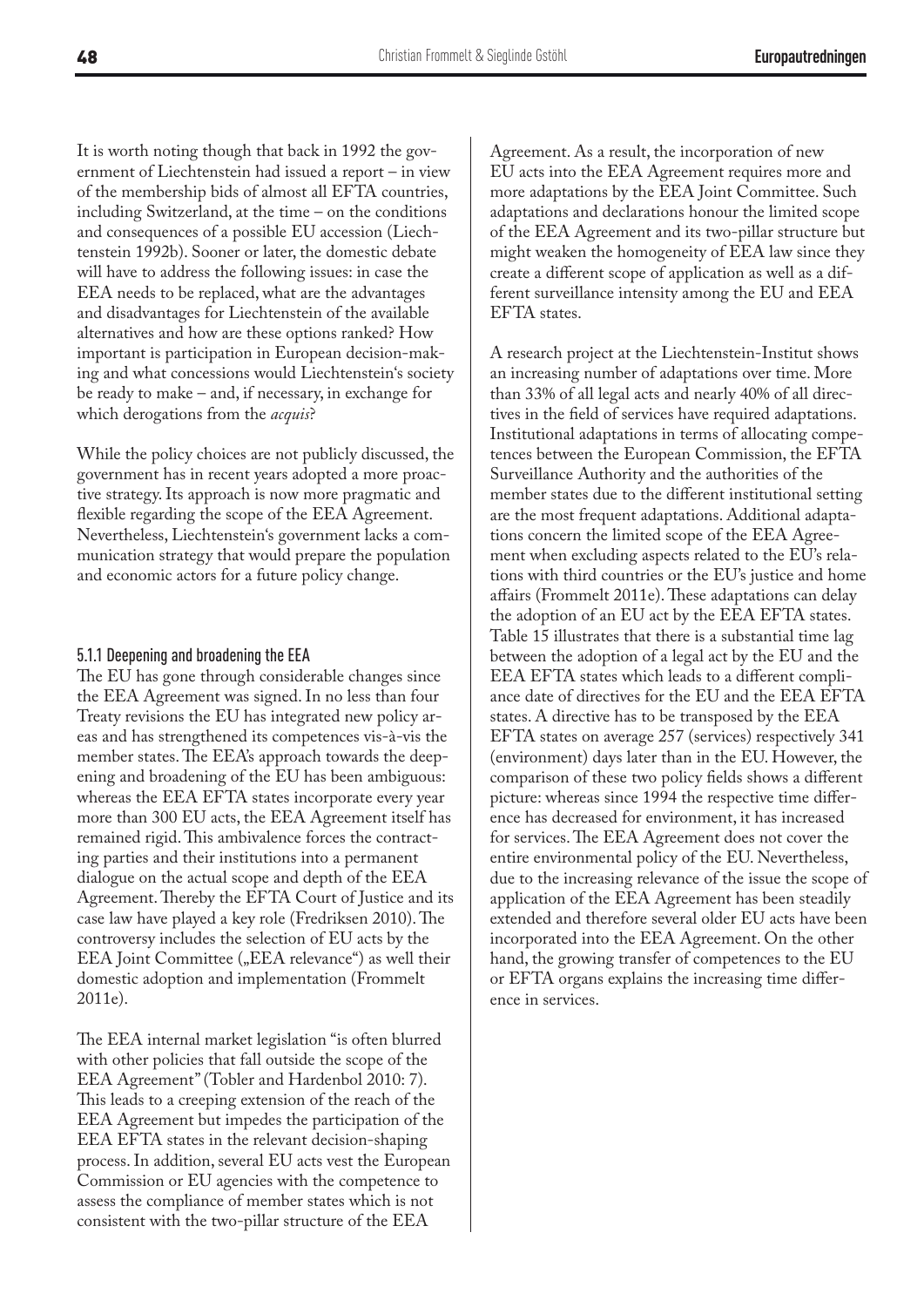| Time period | <b>Services</b>   |          | Environment       |          |  |
|-------------|-------------------|----------|-------------------|----------|--|
|             | <b>Directives</b> | All acts | <b>Directives</b> | All acts |  |
| 1994-1998   | 232               | 594      | 208               | 738      |  |
| 1999-2003   | 171               | 602      | 450               | 714      |  |
| 2004-2008   | 429               | 652      | 199               | 553      |  |
| Average     | 257               | 623      | 341               | 641      |  |

## **Table 15:** Different speed in the EU and the EEA

Notes: All acts: number of days between the date the EU issued a legal act and the date the respective JCD entered into force. Directives: number of days between the compliance dates of the EU states and the of EEA EFTA states. The classification by time period is based on the EU act. Country-specific prolongations of the transitional period have not been considered.

Source: Frommelt 2011e.

These first results in two policy fields confirm the conclusion of a report of the EEA Joint Parliamentary Committee that the evolving forms of EU governance will make the EEA increasingly difficult to manage and that "the EEA EFTA States will be faced with a choice between either a *de facto* broadening of the scope of the agreement if new cross-sectoral rules are incorporated or attempting to exclude them" ( Júlíusdóttir and Raeva 2008: 12). Despite the dynamic nature and the principle of homogeneity of the EEA, there is a growing gap between developments in the European Union on the one hand and in the EEA EFTA countries on the other. This mismatch could be tackled by a deepening and/or broadening of the European Economic Area. While a deepening of the EEA implies more (quasi-)supranationality, a broadening of the EEA means that new issue areas would be integrated. A broadening would in particular take into account the EU's Treaty revisions since the Treaty of Maastricht as well as new developments beyond the primary law or even policy fields that were originally left out of the EEA.

Renegotiating (parts of) of the EEA Agreement – instead of *ad hoc* concluding bilateral agreements between individual EEA EFTA states and the EU – would constitute an ambitious objective. Of course, aspects such as the taxation of savings, the Schengen/ Dublin associations or EFTA's participation in EU agencies could be formally included into the multilateral Agreement. However, what interest could the Union have in such an endeavour? Expanding the scope of the two-pillar system would not necessarily simplify relations, nor solve the issue of EEA relevance, and integrating new policy fields might encourage further

unwanted requests for *à la carte* integration. Besides, the experience with the Swiss model clearly demonstrates the limits of a sectoral approach (see below).

Moreover, would a revision of the EEA Agreement with a view to broader and/or deeper integration be in the interest of the EEA EFTA countries? Adding more supranationality without adding more voice in the decision-making process would make the EEA less and EU membership more attractive for the EFTA countries. Revisiting the EEA Agreement might also involve the risk that the Union would want to include or revise politically sensitive areas (e.g. fishing quotas, taxation). Unless the EEA would be enlarged by sizeable new members, the EEA EFTA states would find themselves in a position of *demandeurs* vis-à-vis the European Union. Still, the current EEA EFTA states lack a consensus on a renegotiation of the EEA Agreement. In general, cooperation among the EEA EFTA countries has been very good. To a large extent Norway, Iceland and Liechtenstein have supported each other's positions vis-à-vis the European Union. However, two main sources of tension can be identified: the question of "EEA relevance" and the temptation to act alone that Norway sometimes faces.

The decision about the EEA relevance of new *acquis* has sometimes been a bone of contention, that is whether new EU rules are relevant for the EEA and should thus be incorporated or not. For example, in Liechtenstein labour law is − unlike in Scandinavia − not very well developed which is why the principality refused the incorporation of directives on equal treatment in employment and occupation (Directive 2000/78/EC) or between persons irrespective of racial or ethnic origin (Directive 2000/43/EC). In this regard, a recent shift of positions can be observed: whereas Norway originally pursued an integrationist strategy with a political approach to the EEA, it has since a few years become more reluctant. A further deepening and/or broadening of the EEA might bring its substance too close to an EU membership without having a real say in decision-making. Liechtenstein, by contrast, always had a pragmatic, non-political approach to the EEA. While the principality was first satisfied with the status quo and has delayed or even blocked the incorporation of new EU acts into the EEA Agreement, it is since a few years more proactively in favour of deepening and broadening the EEA (Interviews 2011). For instance, Liechtenstein accepts - under certain circumstances - the incorporation of EU acts referring to criminal law provisions, and it did not question the compatibility of the EU's system of financial supervisors with the two-pillar structure of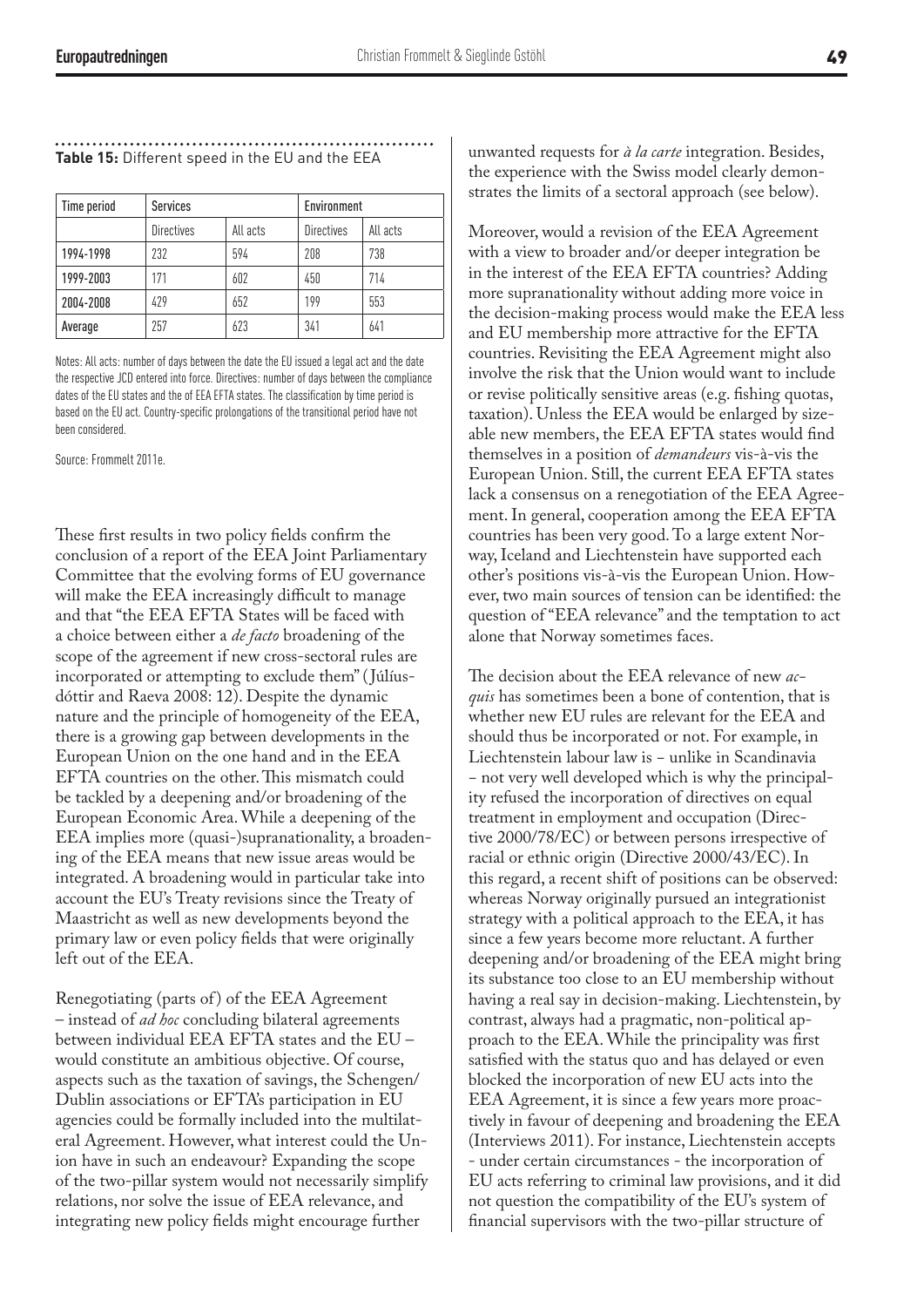the EEA. Iceland locates itself in between these two positions. The Icelandic government had started to press for a revision of the EEA Agreement in the late 1990s, but was disappointed that "the Norwegian government showed little or no interest in revisiting the agreement" (Bergmann 2010: 16). After the financial crash in Iceland in 2008, EU membership took priority. Although Iceland is negotiating its accession to the EU, membership remains uncertain due to the lack of domestic support. Should Iceland fail to join the EU, it might well be more interested again in broadening the EEA Agreement.

From the perspective of Norway's smaller partners, the Norwegian government sometimes tends towards a "big power behaviour" in terms of unilateral action instead of prior EFTA consultations (e.g. Bergmann 2010: 17). Liechtenstein appreciates very much the big efforts, both in terms of human resources and finances that Norway puts into the good functioning of the EEA. It could not run the EEA in its current shape alone together with Iceland. However, this cannot hide the fact that the focal points of interest of the two countries – an energy-rich Nordic NATO member and a small neutral Alpine state with an important financial centre – are not always identical. In this context, it should be mentioned that the role of the EFTA Secretariat is much more important for Liechtenstein and Iceland than for Norway which can rely more on its own infrastructure and expertise. The smaller partners work with shorter official channels and less internal coordination and thus can sometimes gain the impression that the Norwegians spend first much time with their own internal consultation procedures and then with the EU, even though EFTA consultations are to stand in between.

"Sometimes, problems have occurred, in incorporation, in transposition and in implementation, Norway being especially concerned, given its special interests (gas) and probably also its relative 'big power' status among the three countries" (European Parliament 2004: 10).

Hence, given the lack of a genuine interest on both sides, new negotiations appear only as a realistic option in combination with a widening of the EEA.

#### 5.1.2 Widening the EEA

A widening of the EEA aims at the inclusion of new members on the side of the EFTA pillar. The most plausible groups of candidates for such an EEA enlargement are currently Switzerland, the European

microstates and the more advanced of the 16 countries of the European Neighbourhood Policy.

Switzerland rejected EEA membership in 1992 in favour of a bilateral approach to integration. According to Art. 128 EEA Agreement, the Swiss Confederation may at any time apply to become a contracting party. The Federal Council regularly includes the EEA in its integration policy reports as one possible scenario besides the bilateral approach (with or without an institutional framework agreement) and EU membership (with or without derogations) (Switzerland 2010a). For the institutional reasons mentioned above, the think tank *Avenir Suisse* in a recent study sees little future for Switzerland's bilateral policy since the continuous adoption of EU law without noteworthy participation undermines legal certainty in Switzerland and ultimately its sovereignty (Gentinetta and Kohler 2010). Instead, the discussion about an accession to the EEA or EU membership has been relaunched. However, for the time being, the government's focus is on exploring the possibility of adopting a holistic and coordinated approach which would address the institutional dimension.

Switzerland's increasing difficulties with its sectoral integration policy reveal the limits of a static but comprehensive approach. With over 100 bilateral agreements in place, usually managed by joint committees and based on the equivalence of laws of both sides, amendments are a cumbersome undertaking. In December 2010 the Council of the Ministers clearly denounced the legal uncertainty which the Swiss model entails: "Due to a lack of efficient arrangements for the take-over of new EU *acquis* including ECJ case-law, and for ensuring the supervision and enforcement of the existing agreements, this approach does not ensure the necessary homogeneity in the parts of the internal market and of the EU policies in which Switzerland participates" (Council of the European Union 2010: para 42). The Council concluded that the current system had become too complex and unwieldy to manage. "As a consequence, horizontal issues related to the dynamic adaptation of agreements to the evolving *acquis*, the homogeneous interpretation of the agreements, an independent surveillance and judicial enforcement mechanisms and a dispute settlement mechanism need to be reflected in EU-Switzerland agreements" (ibid.: para 48). The EU is thus demanding that Switzerland automatically adopts relevant developments of the *acquis*. Switzerland, on the other hand, insists for sovereignty reasons that the adoption of *acquis* be compensated through an appropriate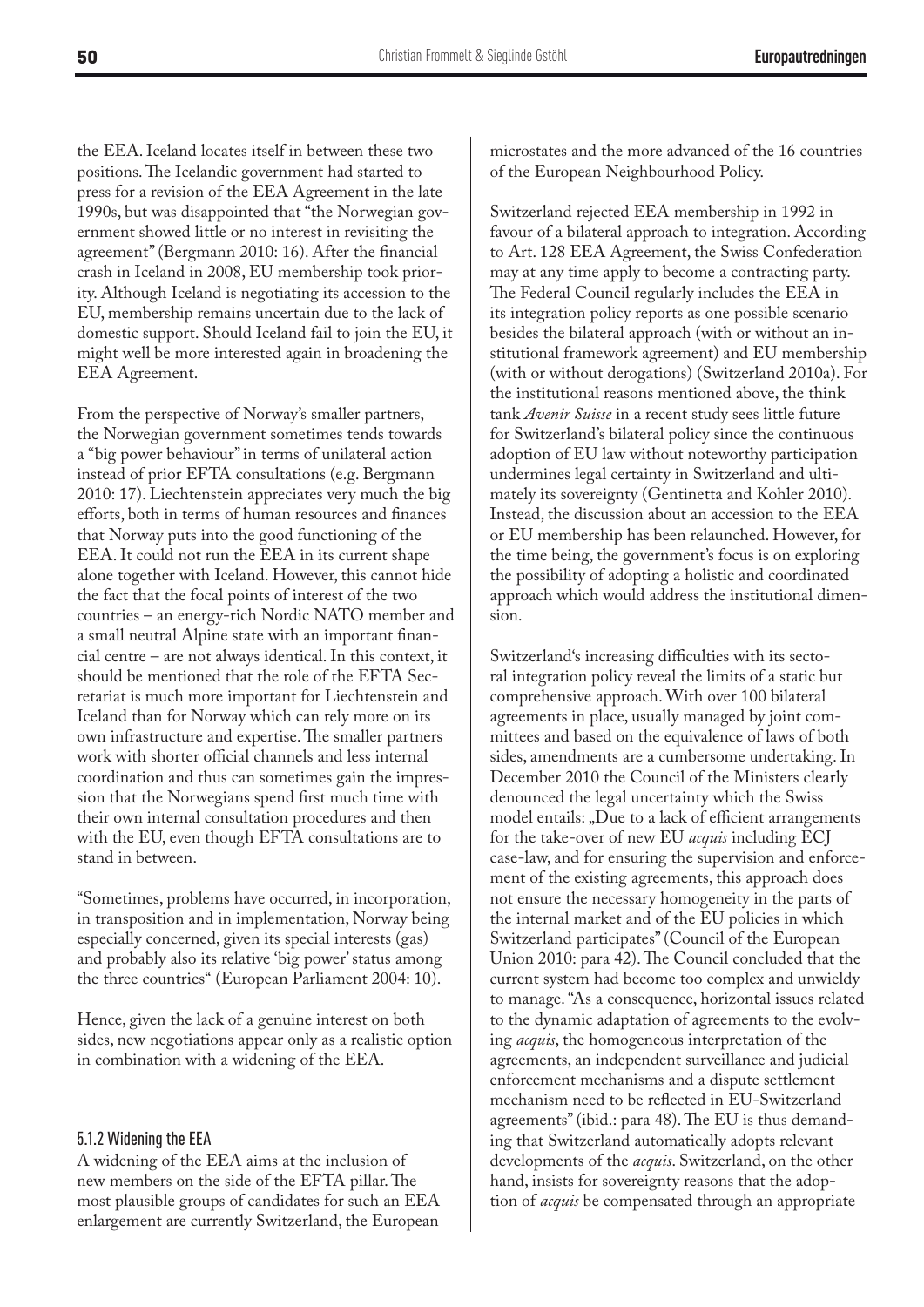degree of participation in the EU's decision shaping (Switzerland 2010a: 69-73).

In recent years, the question has been raised whether the EEA could be a choice for the European microstates willing to integrate further. At least Andorra and San Marino have expressed an interest in joining the EEA. This means that they would first have to be accepted as members of EFTA. Despite the fact that these are relatively rich countries, "EFTA has no intention to enlarge itself" (Switzerland 2010a: 27, authors' translation). The Norwegian government considers that enlarging the EEA by Andorra, San Marino and Monaco "would not be appropriate for these states" (Norway 2011). Adding microstates with a little diversified economic structure would make speaking with one voice more difficult for the EFTA pillar. Moreover, they would not improve the financing of the complex institutional set-up with an own Court of Justice and Surveillance Authority. Nevertheless, the EU's review of the functioning of the EEA Agreement is to examine as well "possible developments in the membership of the EEA" (Council of the European Union 2010: para 35). Whereas Andorra was particularly keen on the EEA, the new government in place since May 2011 seems to have a preference for a bilateral association agreement. Emerson  $(2007:18)$  finds that "[f] rom an Andorran perspective, looking ahead for a model for the next decade, the EEA could be viewed as both too much (excessive detail with the 1,000 directives) and too little (in excluding new areas of EU policies)". Finally, it is highly questionable whether the EU has an interest in prolonging the life of the EEA by letting the microstates join instead of offering them an institutionally less demanding and expensive form of association. More interesting might be certain larger, advanced countries of the European neighbourhood.

When the European Commission launched the ENP in 2003, it proclaimed that "all the neighbouring countries should be offered the prospect of a stake in the EU's Internal Market and further integration and liberalisation to promote the free movement of – persons, goods, services and capital (four freedoms)" (European Commission 2003: 10). Its long-term goal was "to move towards an arrangement whereby the Union's relations with the neighbouring countries ultimately resemble the close political and economic links currently enjoyed with the European Economic Area" (ibid.: 15). In 2006 the European Commission introduced instead the concept of "a longer-term vision of an economic community emerging between the EU and its ENP partners", which "would include such points as the application of shared regulatory

frameworks and improved market access for goods and services among ENP partners, and some appropriate institutional arrangement such as dispute settlement mechanisms" (European Commission 2006: 5). The core of the Neighbourhood Economic Community would consist of deep and comprehensive free trade agreements which cover substantially all trade in goods and services as well as , behind-the-border' issues such as technical, sanitary and phytosanitary standards, competition policy, industrial policy, research cooperation, intellectual property rights, trade facilitation measures, company law, public procurement and financial services. These tailor-made FTAs will be embedded in bilateral association agreements as well as increased intra-regional integration between the ENP partners themselves.

As argued elsewhere, the Neighbourhood Economic Community is likely to develop into a system of bilateral "FTA plus" and/or "internal market minus" associations, without direct participation in the EU institutions, and with a mere thematic multilateral dimension at best (Gstöhl 2011). The Eastern Partnership envisages in the long term that "the EU and its partners may reflect on a broader regional trade approach establishing a Neighbourhood Economic Community, taking inspiration from the European Economic Area where appropriate" (European Commission 2008: 10). Based on the EEA experience, the European Commission  $(2007: 8)$  considers "the possibility to let partners have a voice in policy-shaping".

Nevertheless, there are many differences between the ENP and the EEA. Whereas the EFTA states are small, rich and highly industrialized democracies eligible for EU membership and organized in a common intergovernmental organization, the ENP countries are very heterogeneous and (with the exception of Israel) noticeably below the EU average in terms of GDP per capita or the degree of democratization (Gstöhl 2008). Unlike the ENP, the EEA Agreement does not contain a human rights clause, and there is no political conditionality in EU-EFTA relations. Most ENP countries lack the necessary institutional and administrative capacities for an EEA-like internal market association, even in the more distant future. Moreover, the EEA excludes many areas that are of great interest to the ENP countries such as the common agricultural, fisheries and transport policies, financial assistance and regional policy, justice and home affairs, economic and monetary policy as well as the EU's external relations. Finally, the structure of the EEA Agreement is multilateral, whereas the legal bases of the ENP are bilateral. Even though the Union for the Mediterranean and the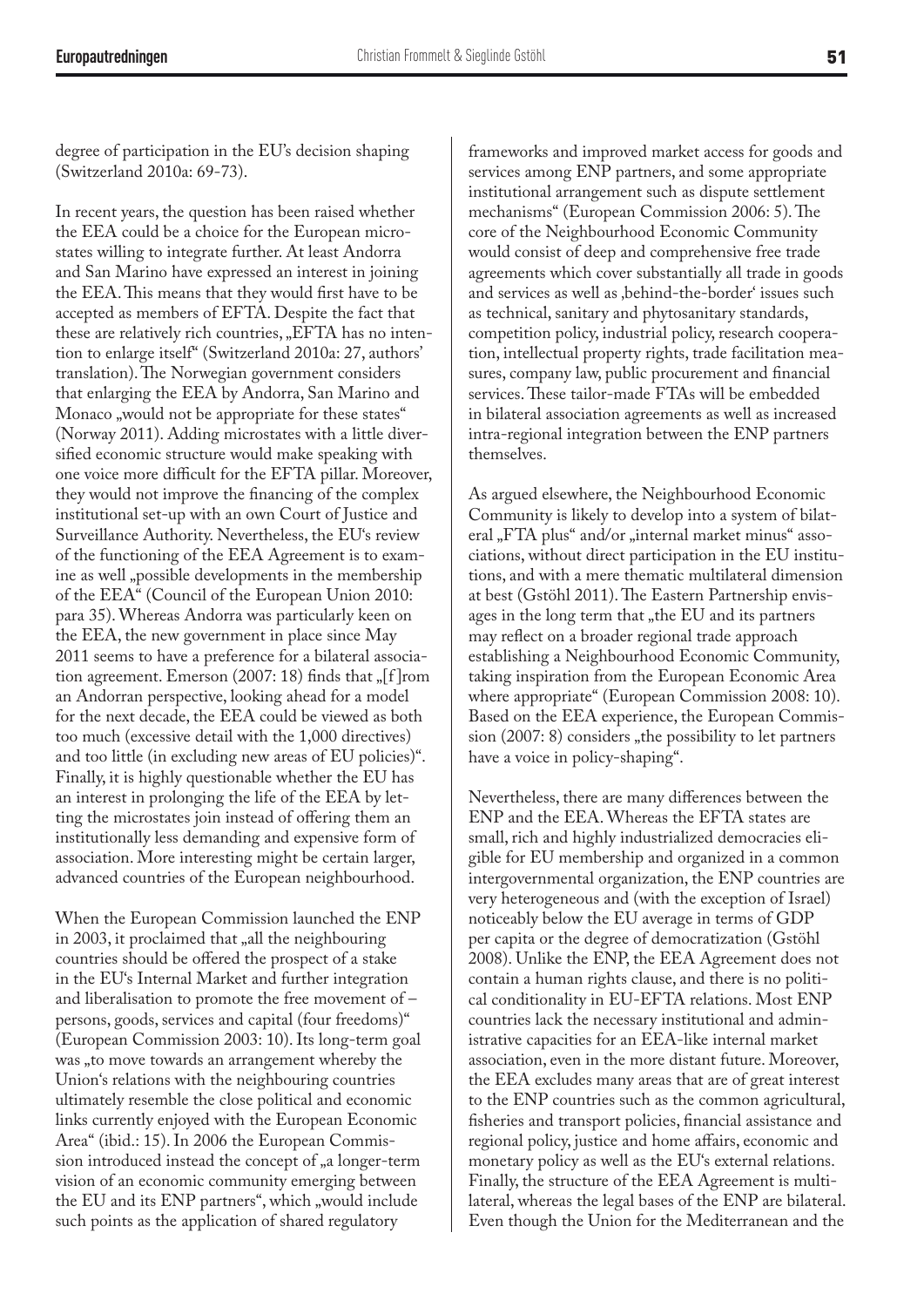Eastern Partnership intend to develop their respective multilateral dimensions to some extent, an EEA-like set-up for the ENP neighbours (respectively their participation in the EEA) would raise many institutional concerns. The EEA Agreement is a dynamic agreement which foresees the continuous adoption of new *acquis* in the relevant fields based on an elaborate two-pillar system. While the EEA attempts to ensure a homogeneous market and uniform application of the *acquis*, and is thus predominantly based on legally binding acts, the ENP aims at differentiation and tailor-made solutions based on political Action Plans.

Widening the EEA might not be an attractive political choice, but what would be the alternatives in case the EEA would lose members and thus would have to be replaced?

#### 5.1.3 Replacing the EEA

Iceland's accession to the EU would raise serious questions about the functioning of the EEA and of EFTA. Since the EFTA Court of Justice and the ESA take their decisions by simple majority, a solution would have to be found for the decision-making process to avoid deadlocks. With only two EFTA countries left the EEA would further lose in political importance. Moreover, Liechtenstein and Norway would be highly unequal partners – already today Liechtenstein pays only 1% of the costs of the EEA (Switzerland 2010a: 27). Both Norway and Liechtenstein favour an institutional adaptation of the EEA should Iceland join the EU (Neue Zürcher Zeitung 2010). This implies in particular a simplification of the decision-making procedure and a downsizing of all bodies. For example, the number of joint meetings of the Joint EEA Committee could be reduced, or the ESA and the EFTA Court of Justice might still have three members but not necessarily of different nationality or nationalities of EFTA countries. During the first few months of 1995, after the accession of Austria, Finland and Sweden to the EU and before Liechtenstein's accession to the EEA, the Finnish member of the ESA College continued to participate in the Authority's decisionmaking (Gstöhl 2001a: 204).

Should there be no political agreement to largely maintain the EEA structures, the next best option would be to safeguard the substance of the EEA in bilateral associations with the EU. An association usually comprises an association council (at ministerial level), an association committee (at senior officials level) and various committees, often including a parliamentary committee, a joint consultative committee and a dispute settlement procedure which normally foresees the appointment of arbitrators. The institutional set-up of a "bilateral EEA" would have to be radically simplified: instead of an independent ESA the EU would probably suggest to extend the competences of the European Commission and of the EU Court of Justice to Liechtenstein. By accepting the authority of these EU bodies, Liechtenstein would endorse principles of EU law such as direct effect, primacy and state liability. This would certainly raise sovereignty concerns that could only be accepted under certain conditions such as an own selective representation.

The EFTA Court of Justice could become an *ad hoc* court or Liechtenstein could appoint an *ad hoc* judge in the Court of Justice of the European Union (Frommelt 2010: 243ff ). Like for all EU member states, the presence of a judge who is familiar with the national legal order is also crucial for Liechtenstein, not the least for the domestic acceptance of such a system. In return for this concession, in order to ensure uniform interpretation and application of EU law, Liechtenstein's highest courts could refer questions to the EU Court of Justice and accept the binding effect of preliminary rulings. The alternative would be an arbitration procedure, but the maintenance of a course of law with direct access of citizens and enterprises would be preferable. The principality would no longer be able to rely on the expertise of the EFTA Secretariat to assess the relevance of new EU legal acts. The EFTA Secretariat in Brussels might even be closed down. Hence, more human and financial resources would have to be allocated to Liechtenstein's integration policy.

In terms of substance, some of the areas where Liechtenstein has obtained derogations might be left out of a bilateral agreement, while other areas of mutual interest might be integrated. For instance, Liechtenstein has a strong interest to adopt the directive on the common system of taxation applicable in the case of parent companies and subsidiaries of different member states (Directive 90/435/EEC) which is not part of the EEA Agreement but could release Liechtenstein from negotiating double taxation agreements. The renunciation of decision-making power would need to be compensated, for example through "special solutions" in terms of derogations or more leeway in implementation. As the EEA experience has shown, Liechtenstein's monist legal tradition as regards international law allows a lighter legislative procedure than, for example, in Norway, whose parliament requires explicit legislation for each act. Liechtenstein also faces no translation burden since all legal texts already exist in German.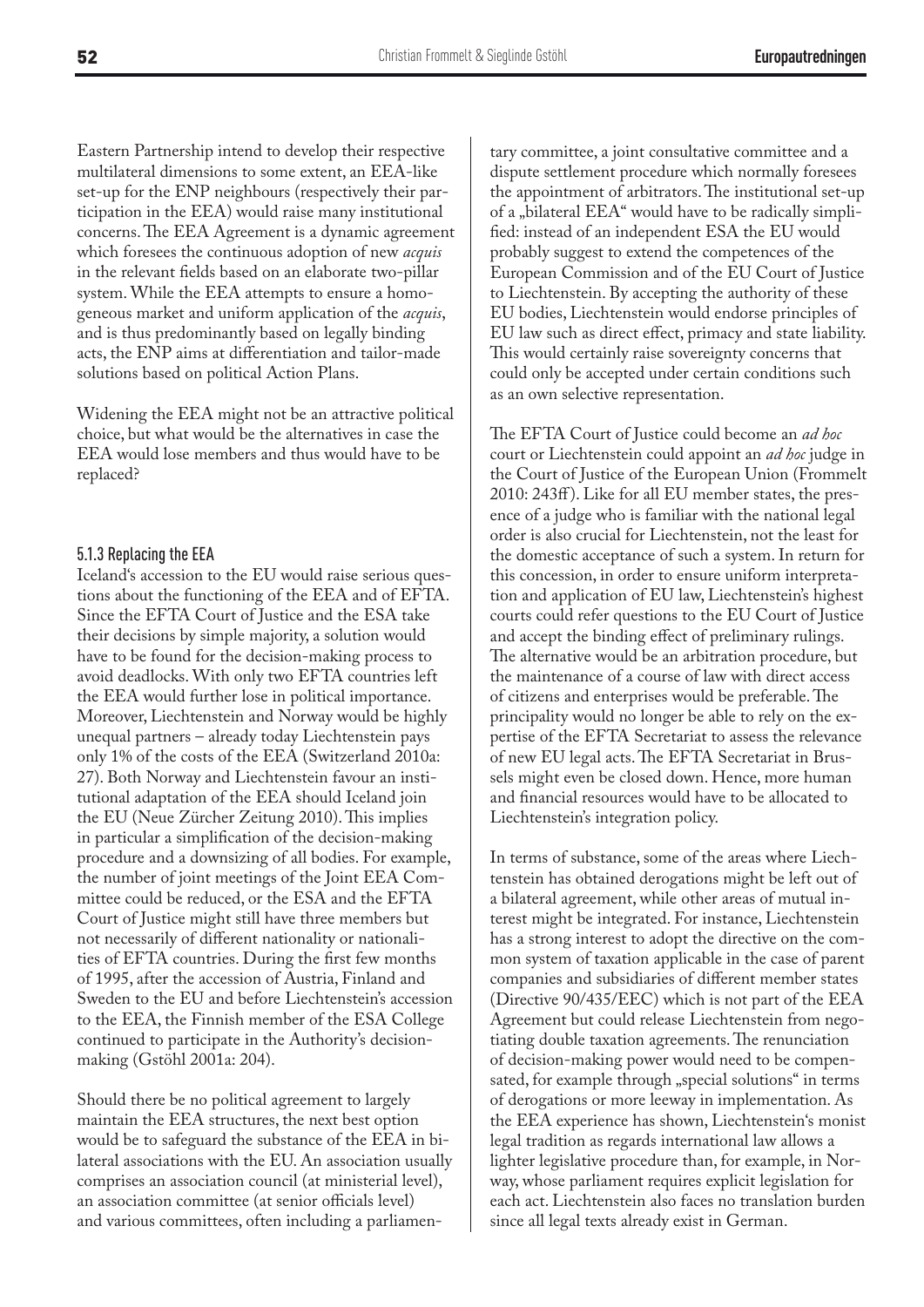A dynamic association could lead to a creeping expansion of the *acquis* and thus come close to a partial membership. So far, the relevant Directorates-General of the European Commission have marked an EU act as EEA relevant, however, within the EU there is little coordination and standardization how to define the EEA relevance of EU acts (Interviews 2011). As a result, the EEA EFTA states have excluded numerous acts from the list of "EEA relevant" EU acts provided by the European Commission but have instead included EU acts which they considered relevant (Frommelt 2011e). When replacing the EEA, Liechtenstein would no longer be able to rely on the experts of its EEA EFTA partners or the EFTA Secretariat to evaluate whether an EU act has to be incorporated or not. This would lead to a substantial increase of the administrative costs for legal expertise. Any institutional concessions from the EU are probably easier to obtain in accession negotiations than in a "bilateralization" of the EEA. The EU might also be afraid of setting a precedent for other countries, in particular the ENP partners.

From the EU's perspective, a consolidation of its relations with those European countries that do not wish to become members would probably be desirable. Already today the (potential) candidates, the EFTA countries, the ENP partners and in the future most likely also the microstates are dealt with in groups. In the declaration on Art. 8 TEU the European Union promises to "take into account the particular situation of small-sized countries which maintain specific relations of proximity with it". The article can be interpreted as *lex specialis* to Art. 217 TFEU on the conclusion of association agreements. The EU seems to be steering its relations with Andorra, San Marino and Monaco in this direction (Council of the EU 2011: para 13). However, the question for Liechtenstein is to what extent an advanced association could go beyond the present status quo. Any further integration "could well result in a further one-way-street approach, based on unilateral EU requests, if not EU diktats", which would not be the most attractive option for the principality (Maresceau 2011: 527).

5.1.4 The EU's (lack of a) strategy towards very small states

In August 2007 San Marino had informed the EU Presidency of its wish to deepen integration "and to further discuss the possibility of submitting its candidature for membership of the European Union" or at least to achieve a new status for San Marino (quoted in Emerson 2007: 91). Already in October 2002, the San

Marino government had in an *aide-mémoire* addressed to the Danish Presidency, the Commission President and the President of the European Convention at the time underlined the importance "to thoroughly consider all implications – which the Republic cannot and does not intend to circumvent – of a possible membership in the European Union for a Country which, in terms of territorial extension and population, is a microstate and wants to preserve its own identity" (San Marino 2002). Yet, an official reply to this demand is still missing.

Upon request of the Council of Ministers, the European External Action Service (EEAS) and the European Commission are only now preparing a strategy for the European microstates which is to be presented in 2012. The analysis of the future relationship "should include exploring further a possible new institutional framework for relations, taking into account the importance of a coherent approach for all three countries, while respecting the particularities of each country in accordance with the Union's declaration on Art. 8 of the TEU" (Council of the European Union 2011: para 14). Their progressive integration should give due attention to "the institutional, political and economic impact of a possible new framework, in particular in view of the need to ensure the integrity of the Internal Market" (ibid.). It is worth mentioning that already in 1989, in view of the completion of the internal market, the European Parliament had adopted a resolution in favour of very small European states, calling for their participation in areas such as the free movement of goods or persons (European Parliament 1989: 329). The resolution was primarily addressed to Andorra, Monaco and San Marino, while Liechtenstein was not mentioned.

As a possible side effect, the high level of integration already reached and the considerable political pressure that the EU and individual EU member states have exerted on Liechtenstein "might lead the country to contemplate the option of applying for EU membership" (Maresceau 2011: 526). Many observers consider a full membership out of reach and rather envisage to explore "a *sui generis* EU Member State status for the very small states" (ibid.). The position of Liechtenstein's politicians is somewhat ambiguous: although they resist any a comparison with the other European microstates, many of them question at the same time the country's administrative and financial capacity to join the EU.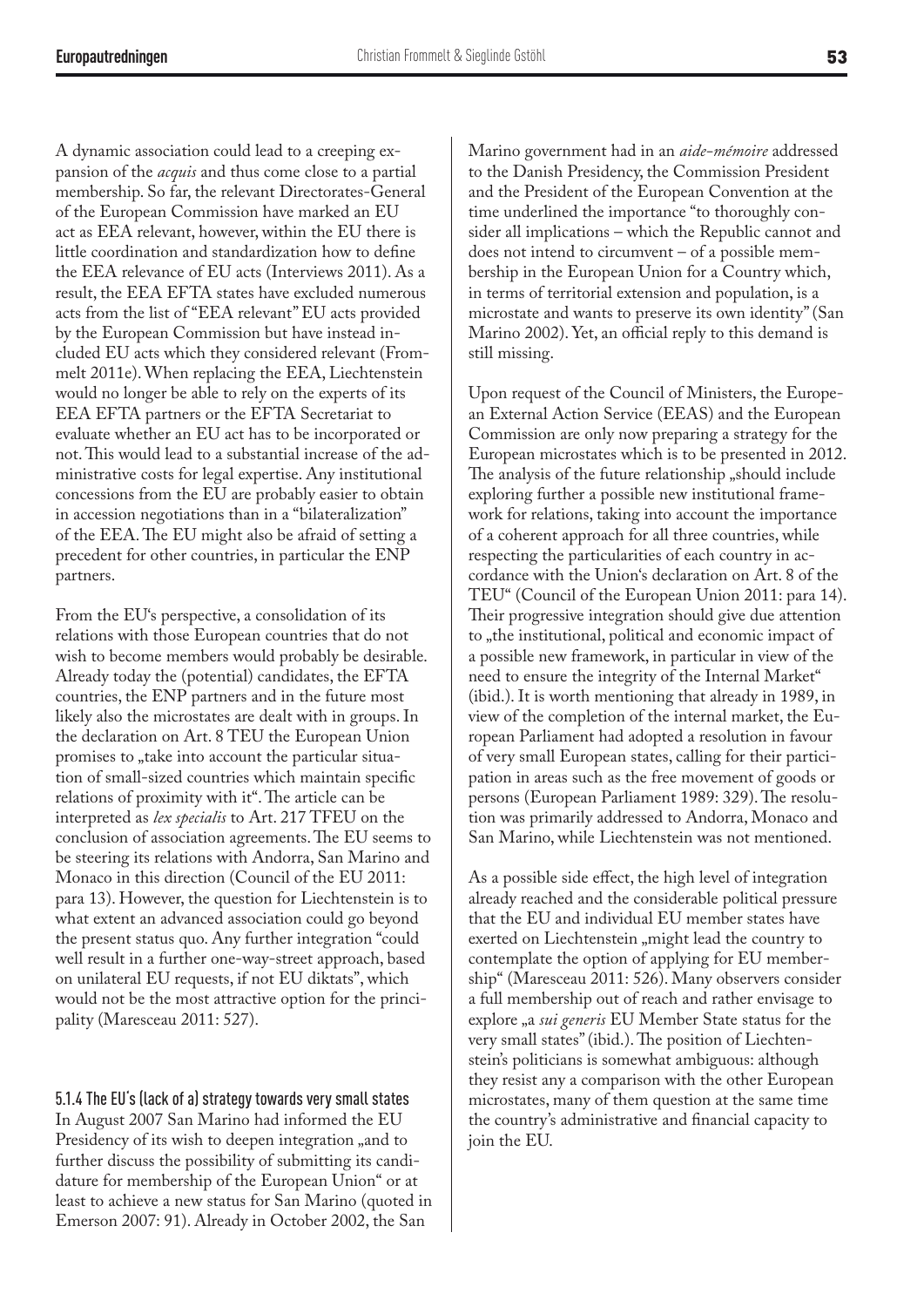#### 5.1.5 Partial vs. full EU membership?

The treatment of a potential membership application from Liechtenstein might *inter alia* depend on whether Switzerland, another EEA EFTA country or another very small state apply at the same time. However, some challenges will remain the same. The principality has reached the integration level of an EEA member, yet structurally it is still a microstate. While EU membership, compared to the EEA, would improve the participatory rights, the principality might – due to its size – not be able to benefit from all these rights or to fulfil all the obligations of a full member.

In his study on Andorra and the EU, Emerson (2007: iii-iv) envisages a "virtual membership" with a "full functional participation in the EU, with full rights for citizens and enterprises, but with a special institutional arrangement to avoid congestion in EU decisionmaking". Concerning the fulfilment of the *Copenhagen criteria*, he affirms that "the example of Liechtenstein in the European Economic Area shows that a very small state can adopt the whole single market *acquis* without insuperable difficulty" (ibid.: 19-20). The main concern with regard to a hypothetical accession of very small states would therefore not arise over democracy, the rule of law and human rights or the capacity to implement the *acquis* and to stand the competition in the internal market, but rather over the EU's own "integration capacity" and the adequacy of its institutions to function with a growing number of member states (ibid.: 20). Nonetheless, the scarce resources and limited administrative capacities of very small states certainly deserve close attention as well.

In the case of EEA member Liechtenstein, the state administers already around 60% of the EU's *acquis* with less than 5% of the persons employed in the economy (Frommelt 2011b). A lot of the remaining *acquis* concerns the Common Agricultural Policy which is not of crucial importance to Liechtenstein. The principality already uses certain "outsourcing instruments" of cooperation or delegation which save resources in less important issue areas, such as the 2010 agreement with Austria on the automatic recognition of in Austria registered human and veterinary medicinal products. Moreover, certain areas excluded from the EEA such as monetary policy, trade or indirect taxes are currently subject to a direct policy transfer from Switzerland and would thus in case of EU membership not lead to a further loss of sovereignty – on the contrary, Liechtenstein might (re)gain some influence in these fields.

Yet membership would strongly increase the costs for human resources and the principality would most likely become a net payer in the European Union. On the other hand, Liechtenstein would gain guaranteed equal access to the important EU market and, through the EU's common commercial policy with its many trade agreements, basically also worldwide preferential market access. The principality would have to replace the Swiss Franc by the Euro, which seems – despite the lack of any monetary autonomy in both cases – at least in the medium term less attractive, in particular due to the expected higher interest rates in the Euro area (Baltensperger 2010). Moreover, Liechtenstein would benefit from a "protection bonus" as a member of a powerful larger entity and "have a seat at the table" with voting rights. Liechtenstein citizens would enjoy the rights of EU citizens (beyond the EEA) and they would be eligible to become European civil servants.

Partial membership would help avoid excessive administrative costs and allow for a certain differentiated integration, while still ensuring the flow of information, participation in decision-shaping, legal certainty and efficient implementation. It should, however, go beyond a pure observer status and not be perceived as a second-class membership. Any special arrangement would need to respect the status as a sovereign state.

According to the Lisbon Treaty (Art. 17:5 TEU), the Commission shall as from 1 November 2014 consist of a number of members corresponding to two-thirds of the number of member states, "unless the European Council, acting unanimously, decides to alter this number". The Commissioners shall be chosen based on a system of equal rotation that reflects the demographic and geographical range of all member states. However, after the Irish voters had rejected the Lisbon Treaty in a referendum in 2008, Ireland was *inter alia* promised that the size of the College of Commissioners would not be reduced. While the principle of a reduced future Commission is still valid, it is an open issue how exactly this would happen and look like. In any case, very small or partial members are likely candidates for renouncing a "national" Commissioner – keeping in mind that the Commission shall promote the general interest of the Union and that Commissioners shall be completely independent and not take instructions from any government or other body.

In the European Parliament the current minimum number of seats allocated to a (full) member is six. Emerson's (2007: 22) suggestion to grant only one seat to Andorra or to even allow only one Andorran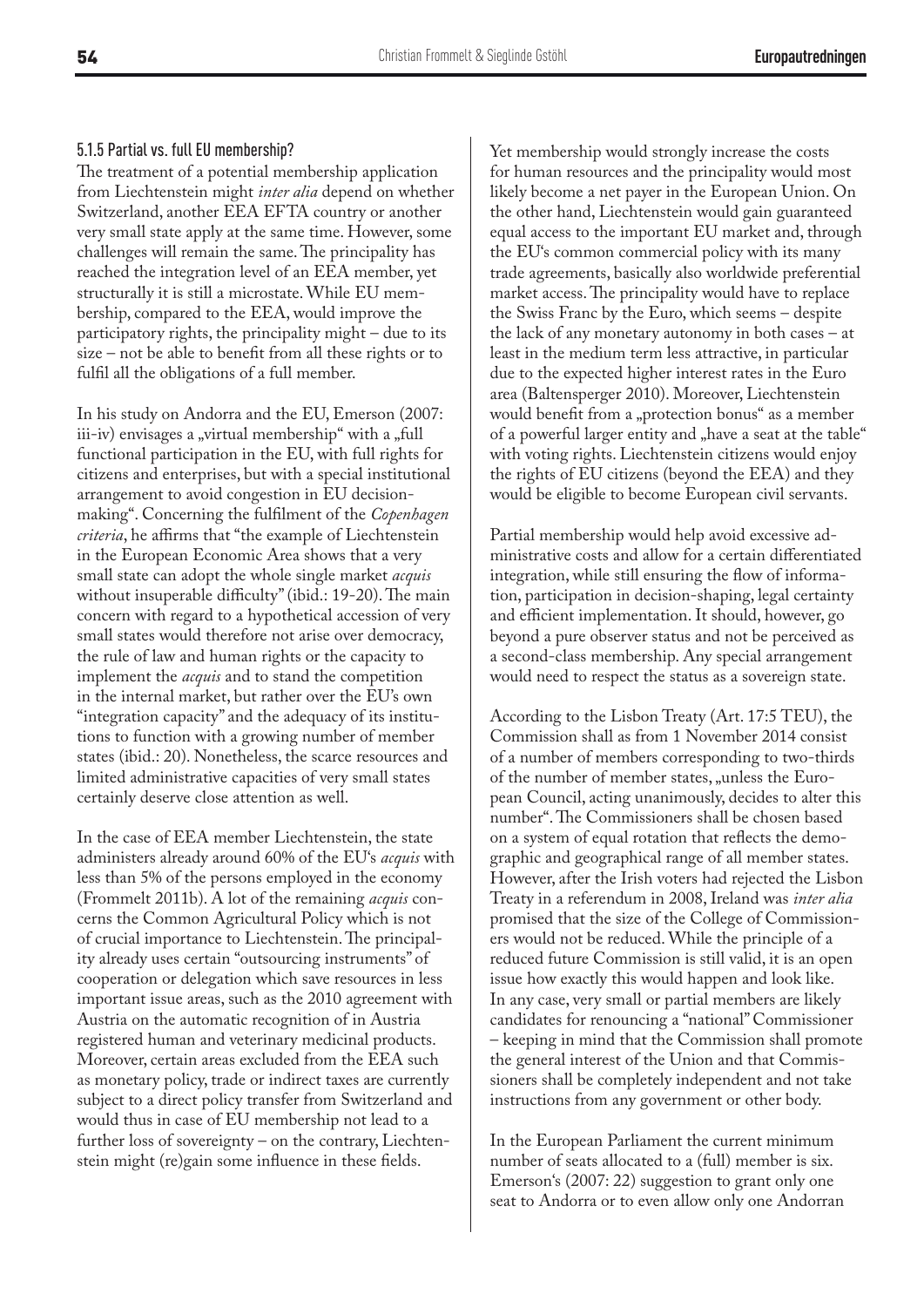observer seems, from the point of view of democratic legitimacy, problematic.

The major problem, however, poses itself in the Council of Ministers, independent of the fact that the Lisbon Treaty foresees a redistribution of the member states' voting weights, phased in between 2014 and 2017: qualified majority voting based on a "double majority" of 55% of member states, accounting for 65% of the EU's population. Several innovative solutions have been imagined such as a representation in the Council by another member state, selective attendance in case of issues of vital importance, or sharing a rotating seat with other very small members. Many of these have in the past already been discussed – and in the end been dismissed – in the context of the "microstate debate" in the United Nations. Prince Hans Adam II recently called an "EU membership light", where Liechtenstein's interests would be represented by another EU member state, as unacceptable for a sovereign state (Lie:Zeitung 2011: 7).

Drawing the line of discrimination will be a difficult political decision: should only the population be taken into consideration or also other criteria? In addition, any incomplete institutional representation would require a compromise in terms of financial or substantial compensatory concessions. To what extent would partial members, as compared to full members, be entitled to differentiated integration? And what consequences would this entail for the European Union?

#### **6. Conclusions**

This report aimed to analyze the impact of Liechtenstein's relations with the European Union and in particular of the European Economic Area. It is safe to conclude that the principality's economy, society, legal order, parliamentary work and national public administration have in the past two decades to a large extent become Europeanized. On the one hand, the EEA has strengthened the legal certainty and transparency of Liechtenstein's legal order and, on the other hand, the principality was able to manage the regulatory density by using specific implementation strategies. The involvement of Parliament as well as of social and economic actors in the EU-related legislation confirms Liechtenstein's pragmatic approach and weak political constraints. In addition, the public administration has proven its capacity to comply with international requirements despite limited human and financial

resources. However, in the perception of the small and medium-sized enterprises as well as the Members of Parliament, the close relations to Switzerland are still considered more important than EEA membership.

The main challenges that Liechtenstein has faced with regard to the domestic implementation of the *acquis* were in the areas of the free movement of persons and financial services, the latter not just as a result of the integration process but of international political pressures more generally. Most of Liechtenstein's derogations have a limited scope of application and have therefore not affected the good functioning of the EEA Agreement. The combination of derogations which take into consideration the small size of the country and its close relations with the non-member Switzerland and the development of specific, resourcesaving implementation strategies have allowed Liechtenstein to successfully participate in the EEA.

Liechtenstein has in the past repeatedly made positive assessments of its EEA experience, and it is interested in keeping the EEA Agreement in one form or another. However, due to developments beyond its reach, the principality will sooner or later face new political choices. While the EEA is not likely to widen its membership (unless Switzerland would reconsider its policy in this regard), nor to deepen its integration, it could further broaden its scope if areas of mutual interest are identified. Alternatively, the EEA might have to be replaced if Iceland would join the European Union. This option would involve intricate institutional questions: while the substance of the EEA could be safeguarded in a downsized or even "bilateralized" EEA, how could an equivalent solution for the elaborate institutional set-up look like? For Liechtenstein the most interesting scenarios in such a case would be either an advanced bilateral association or a (full or partial) EU membership. Their political feasibility would be a matter of negotiations and their desirability tested in a public referendum.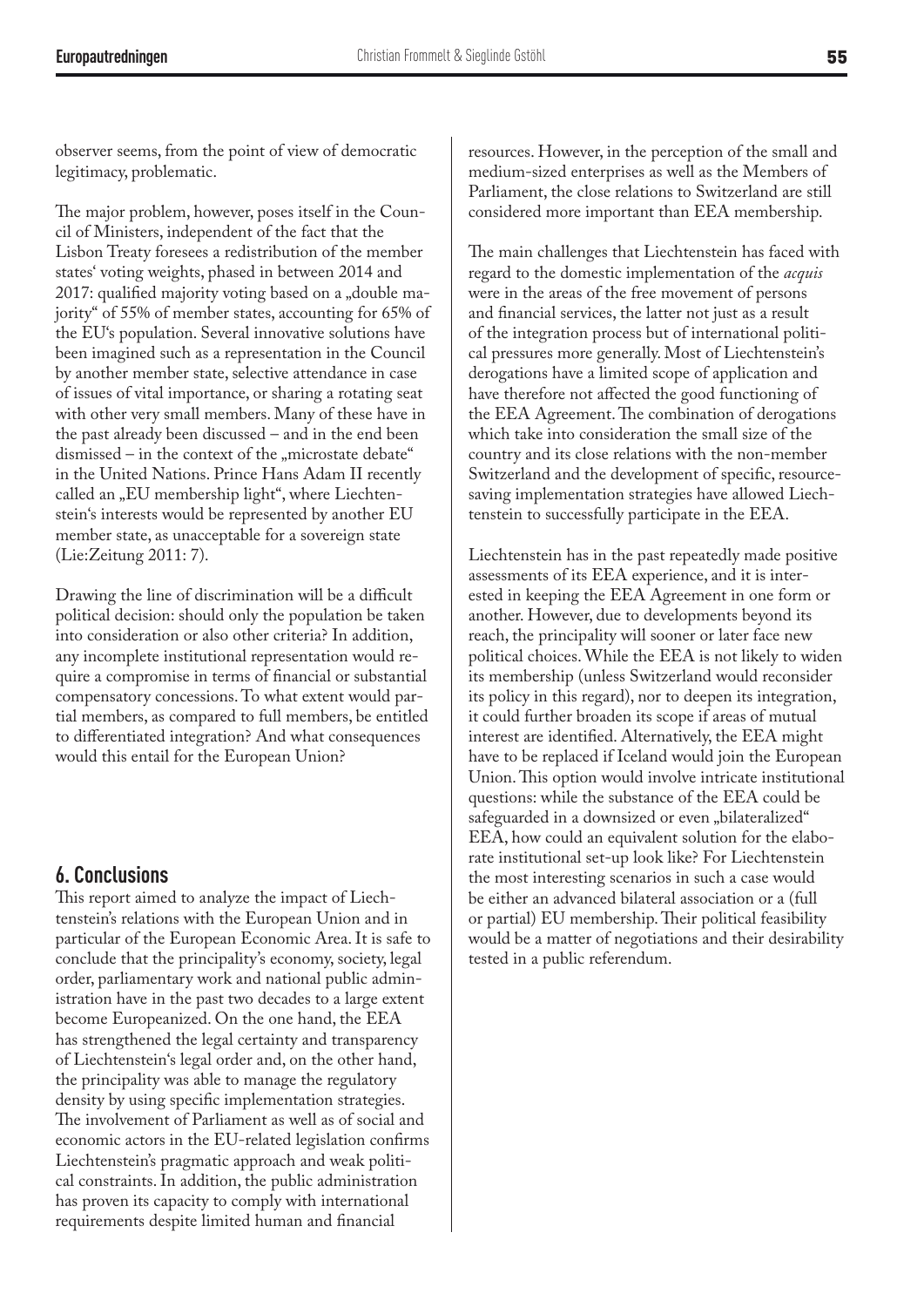## **7. References**

Baltensperger, Ernst (2010), "Geldpolitik: Autonomie als Stabilitätsanker", in Gentinetta, Katja and Georg Kohler (eds.), *Souveränität im Härtetest, Selbstbestimmung unter neuen Vorzeichen*, Zürich: NZZ Libro, 163-190.

Batliner, Andreas (2011), "Internationale Amtshilfe aus liechtensteinischer Sicht", *Liechtensteinische Juristen-Zeitung*, 2:32, 2011, 51-56.

Batliner, Andreas (2005), "Die Anwendung des EWR-Rechts durch liechtensteinische Gerichte – Erfahrungen eines Richters" in Liechtensteinische Juristen-Zeitung, 4:25, 2004, 139-141.

Batliner, Gerard (1989), "Liechtenstein und die europäische Integration", *Kleine Schriften*, 14, Vaduz: Verlag der LAG.

Baur, Georges (2011), "Kohärente Interpretationsmethode als Instrument europarechtskonformer Rechtsanwendung – eine rechtspolitische Skizze" in *25 Jahre Liechtenstein-Institut (1986-2011)*, LPS 50, Schaan: Verlag der LAG, forthcoming.

Baur, Georges S. (1996), "Die 'parallele Verkehrsfähigkeit' und analoge Verfahren als Prinzipien des Europarechts", in Baur, François and Georges Baur (eds.), *Aktuelle Rechtsfragen 1996. Liber amicorum zum sechzigsten Geburtstag von Theodor Bühler*, Zürich: Schulthess Juristische Medien, 83-101.

Beattie, David (2007), "Continuity, Vision and Change in Liechtenstein's Diplomacy", in Baur, Georges (ed.), *Europäer – Botschafter – Mensch. Liber Amicorum für Prinz Nikolaus von Liechtenstein*, Schaan: Liechtenstein Verlag, 23-40.

Bergmann, Eiríkur (2010), "Iceland and the EEA, 1994-2011", Rapport no. 7, Oslo: Europautredningen.

Breuss, Emilia (2011), *Die Zukunft des Kleinstaates in der europäischen Integration: Eine Untersuchung unter besonderer Berücksichtigung des Fürstentums Liechtenstein*, LPS 49, Schaan: Verlag der LAG.

Bruha, Thomas and Katrin Alsen (2005), "EWR, EU-Mitgliedschaft und neue Nachbarschaftspolitik der Europäischen Union", in Bruha, Thomas, Zoltán Tibor Pállinger und Rupert Quaderer (eds.), *Liechtenstein - 10 Jahre im EWR: Bilanz, Herausforderungen, Perspektiven*, LPS 40, Schaan: Verlag der LAG, 161-186.

Bruha, Thomas, Zoltán Tibor Pállinger and Rupert Quaderer (eds.) (2005), *Liechtenstein - 10 Jahre im EWR: Bilanz, Herausforderungen, Perspektiven*, LPS 40, Schaan: Verlag der LAG.

Bruha, Thomas and Katja Gey-Ritter (1998), "Kleinstaat und Integration: Liechtenstein im europäischen Integrationsprozess und in der Welthandelsordnung", *Archiv des Völkerrechts*, 36:2, 154-187.

Bruha, Thomas (1992a), *Rechtsfragen eines sogenannten Vierten Weges,* Arbeitspapier, Bendern: Liechtenstein-Institut, 4.11.1992.

Bruha, Thomas (1992b), *Institutionellrechtliche Anforderungen einer EG-Mitgliedschaft Liechtensteins auf der Ebene der Gemeinschaftsorgane*, Gutachten, Bendern: Liechtenstein-Institut, 13.8.1992.

Bruha, Thomas (1990a), *Vereinbarkeit einer EWR-Mitgliedschaft Liechtensteins mit dem Zollanschlussvertrag*, Gutachten, Bendern: Liechtenstein-Institut, Juni 1990.

Bruha, Thomas (1990b), "Liechtenstein im europäischen Integrationsprozess", in Geiger, Peter and Arno Waschkuhn (eds.), *Liechtenstein: Kleinheit und Interdependenz*, LPS 14, Vaduz: Verlag der LAG, 181-219.

Büchel, Christoph (1999), "Wie verwaltet der Kleinstaat Liechtenstein das EWR-Abkommen?", in Prange, Heiko (ed.), *Zwischen Bern und Brüssel, Erfahrungen Liechtensteins im Europäischen Wirtschaftsraum*, Chur/Zürich: Rüegger, 23-60.

Büchel, Hubert (2005), "'Nischenvolkswirtschaft' und Binnenmarktmitgliedschaft", in Bruha, Thomas, Zoltán Tibor Pállinger and Rupert Quaderer (eds.), *Liechtenstein - 10 Jahre im EWR: Bilanz, Herausforderungen, Perspektiven*, LPS 40, Schaan: Verlag der LAG, 60-70.

Bussjäger, Peter (2006), "Rechtsfragen des Vorrangs und der Anwendbarkeit von EWR-Recht in Liechtenstein", in Liechtensteinische Juristen-Zeitung, 4:27, 2006, 140-146.

Council of the European Union (2011), Presidency report to the Council, "EU relations with the Principality of Andorra, the Republic of San Marino and the Principality of Monaco", 11466/11, Brussels, 14 June 2011.

Council of the European Union (2010), "Council conclusions on EU relations with EFTA countries",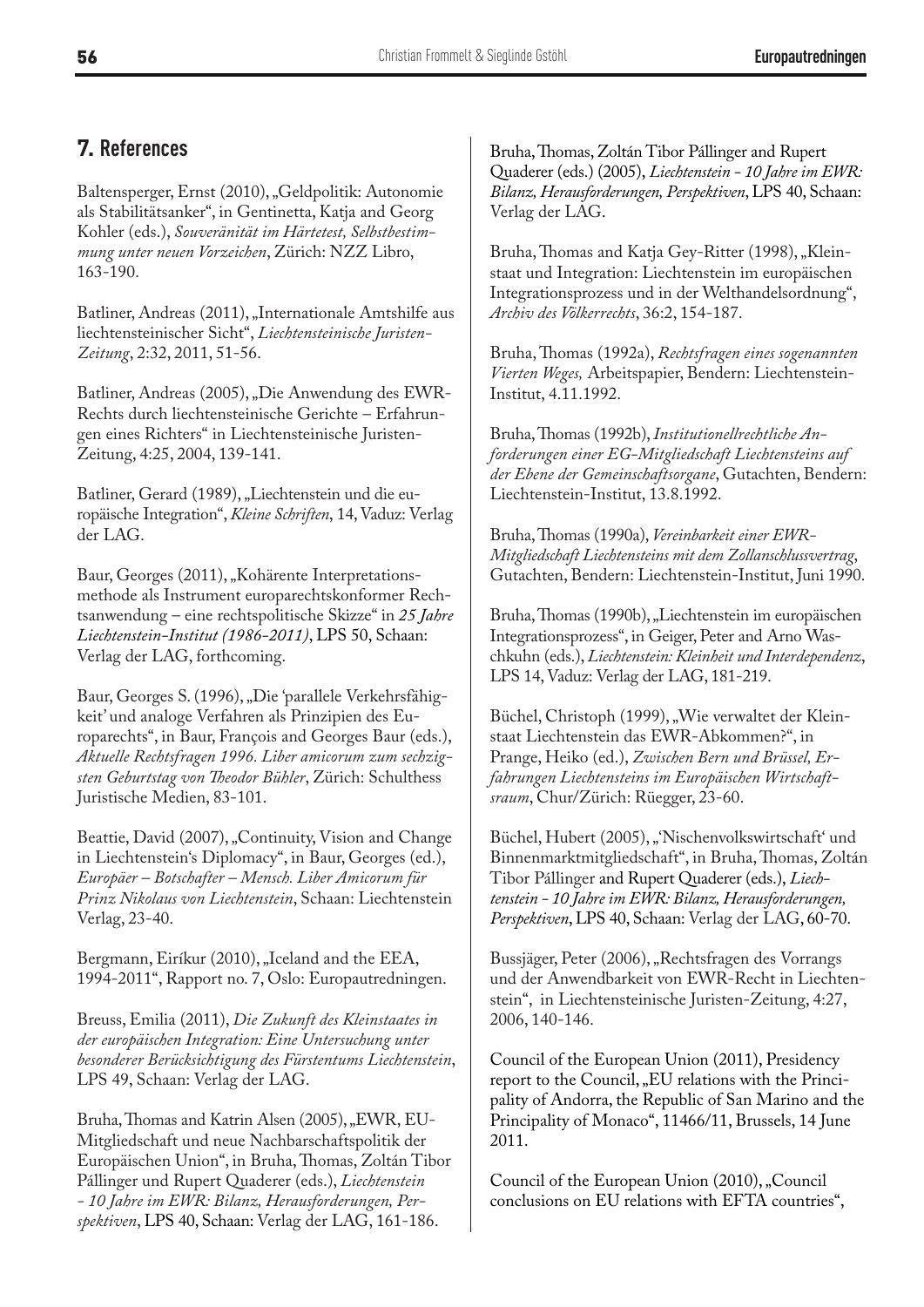3060<sup>th</sup> General Affairs Council meeting, Brussels, 14 December 2010.

EEA Council (1995), "Decision No 1/95 of the EEA Council of 10 March 1995 on the entry into force of the Agreement on the European Economic Area for the Principality of Liechtenstein", OJ No L 86, 20 April 1995.

EFTA Secretariat (2010), *Guide to EU Programmes (new and updated edition 2010)*, Brussels, 1.12.2010.

EFTA Secretariat (2009), "Decision Shaping in the European Economic Area", *EFTA Bulletin*, 1, Brussels, March 2009.

EFTA Secretariat (2009), "The European Economic Area. Decision Shaping and Participation in Committees", *EFTA Bulletin*, 1, Brussels, June 2009.

EFTA Secretariat (2002), The European Economic Area: Decision Shaping and Participation in Committees", *EFTA Bulletin*, 1, Brussels, June 2002.

Egeberg, Morten and Jarle Trondal (2011),"Forvaltningsmessige konsekvenser av EØS/EU – Sentraladministrasjonen norsk og europeisk" Rapport no. 1, Oslo: Europautredningen.

Eliassen, Kjell A. and Pavelina Peneva (2011), *Norwegian Non-Governmental Actors in Brussels 1980-2010, Interest Representation and Lobbying*, Europautredningen, Rapport no. 5, Oslo: Europautredningen..

Emerson, Michael (2007), *Andorra and the European Union*, Brussels, Centre for European Policy Studies.

Entner-Koch, Andrea (2005), "Liechtenstein im 'EWR-Rechtsetzungsprozess'", in Bruha, Thomas, Zoltán Tibor Pállinger and Rupert Quaderer (eds.), *Liechtenstein - 10 Jahre im EWR: Bilanz, Herausforderungen, Perspektiven*, LPS 40, Schaan: Verlag der LAG, 81-96.

Epiney, Astrid and Andrea Egbuna-Joss (2007), "Rechtsfragen der Mitwirkung Liechtensteins am Schengen-System und an der europäischen Asylpolitik", *Liechtensteinische Juristen-Zeitung*, 28:3, 52-69.

ESA (2011), "Telecoms: The Authority welcomes reduction of mobile termination rates in Liechtenstein", 1.6.2011, http://www.eftasurv.int/press--publications/ press-releases/internal-market/nr/1460 (accessed 29 July 2011).

ESA (2010), *EFTA Surveillance Authority, Internal Market Scoreboard, September 2010*, Brussels.

ESA (2009), *EFTA Surveillance Authority, Annual Report 2009 Annex*, Brussels.

European Commission (2008), *Communication from the Commission to the European Parliament and the Council, Eastern Partnership {SEC(2008) 2974}*, COM(2008) 823/4, Brussels, 3 December 2008.

European Commission (2007), *ENP - Thematic Dimension, Non-paper Expanding on the Proposals Contained in the Communication to the European Parliament and the Council on "Strengthening the ENP"*, COM(2006) 726 final, 4 December 2006, Brussels, June 2007, ec.europa.eu/world/enp/pdf/non-paper\_ thematic-dimension\_en.pdf

European Commission (2006), *Communication from the Commission to the Council and the European Parliament on Strengthening the European Neighbourhood Policy*, COM(2006) 726 final, Brussels, 4 December 2006.

European Commission (2003), *Communication from the Commission to the Council and the European Parliament, Wider Europe – Neighbourhood: A New Framework for Relations with Our Eastern and Southern Neighbours*, COM(2003) 104, Brussels, 11 March 2003.

European Parliament (2004), "Information Note on the Four Freedoms and the EEA", DG for External Relations, FXC/III, Brussels, 27 October 2004, http:// www.europarl.europa.eu/meetdocs/2004\_2009/documents/fd/deea20050413\_10/deea20050413\_10en.pdf (accessed 29 July 2011).

European Parliament (1989), "Resolution on the rights of small European States and territories", OJ C 158, 26.6.1989, 329-330.

Filliez, Fabrice (2008), "Schengen/Dublin: The Association Agreements with Iceland, Norway, and Switzerland", in Martenczuk, Bernd and Servaas Van Thiel (eds.), *Justice, Liberty, Security: New Challenges for EU External Relations*, Brussels: VUB Press, 145-183.

Finanzmarktaufsicht (2011a), *Annual Report 2010*, Vaduz, June 2011.

Finanzmarktaufsicht (2011b), *Entwicklungen in der Finanzmarktregulierung*, 1, June 2011.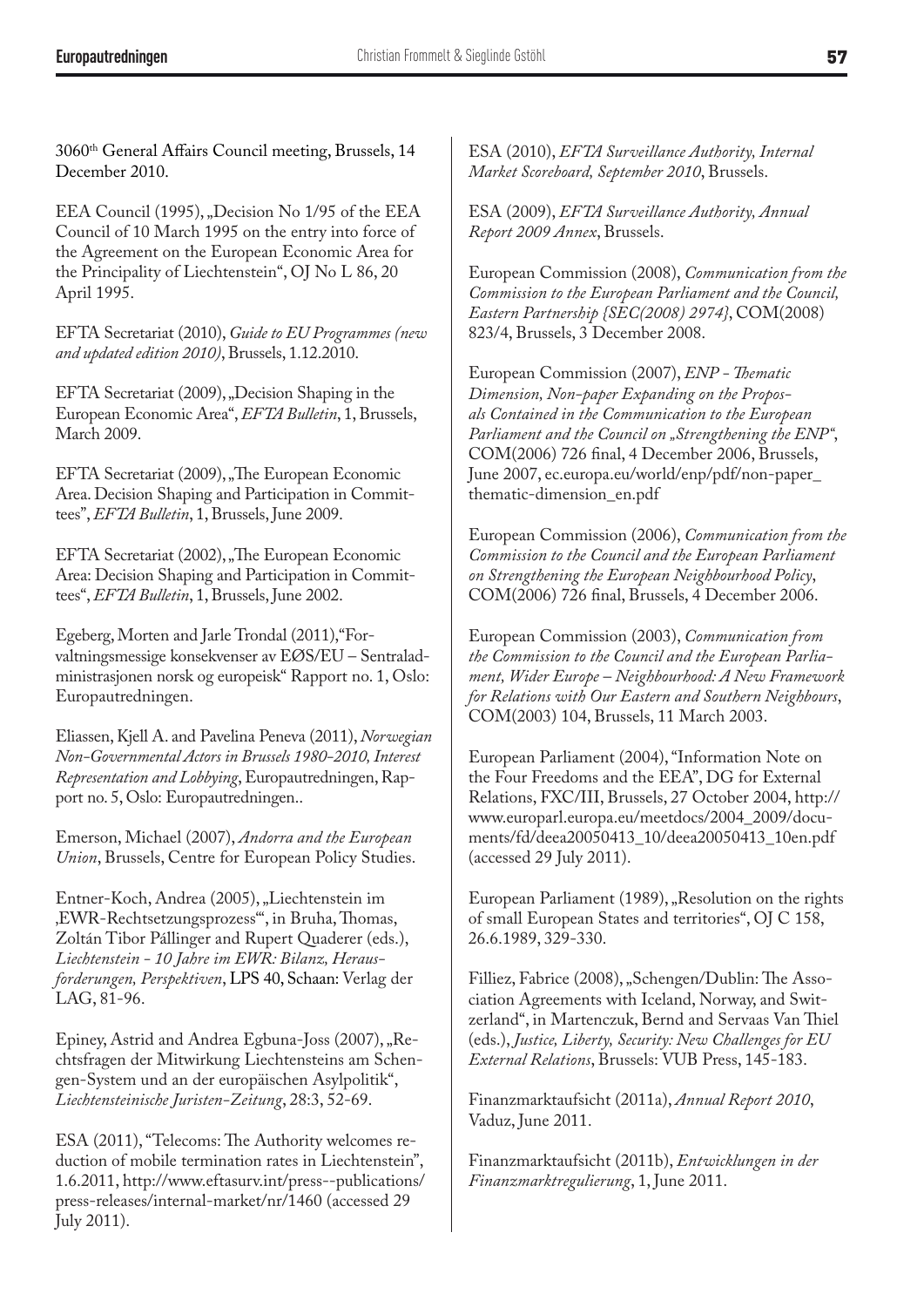Fredriksen, Halvard Haukeland (2011), "The EFTA Court 15 Years on", *International and Comparative Law Quarterly*, no. 59, 731-760.

Frick, Doris (1993), *Die Liberalisierung des Kapitalverkehrs und der Finanzdienstleistungen in der EG und im EWR: Szenarien für Liechtenstein*, St. Gallen: Dissertation Nr. 1411 an der Hochschule St. Gallen.

Friese, Katrin (2011), *Die europäischen Mikrostaaten und ihre Integration in die Europäische Union: Andorra, Liechtenstein, Monaco, San Marino und Vatikanstadt auf dem Weg in die EU?*, Berlin: Duncker & Humblot.

Frommelt, Christian (2011a), "Liechtenstein und die EU: Immer enger – immer loser" Manuscript of presentation at the Liechtenstein-Institut, Bendern, May 2011.

Frommelt, Christian (2011b), "Die Europäisierung der liechtensteinischen Rechtsordnung", *Arbeitspapiere Liechtenstein-Institut*, 28, Bendern.

Frommelt, Christian (2011c), "Die Europäisierung der Landtagsarbeit", *Arbeitspapiere Liechtenstein-Institut*, 29, Bendern.

Frommelt, Christian (2011d), "Das Policy-Making der EU aus Sicht der EWR/EFTA-Staaten", *Arbeitspapiere Liechtenstein-Institut*, Bendern (forthcoming).

Frommelt, Christian (2011f), "Die Effektivität der externen EU-Governance am Beispiel der EWR-Mitgliedschaft Liechtensteins", *Arbeitspapiere Liechtenstein-Institut*, Bendern (forthcoming).

Frommelt, Christian (2011e), "Designing Differentiated Integration: What Can We Learn from the EEA?", Conference Paper, Joint Sessions of Workshops, European Consortium for Political Research, St. Gallen, April 2011

Frommelt, Christian (2010), "Liechtenstein in der europäischen Integration: Ein Kleinstaat sucht Anschluss", Master's thesis, University of Innsbruck.

Gentinetta, Katia and Georg Kohler (eds.) (2010), *Souveränität im Härtetest: Selbstbestimmung unter neuen Vorzeichen*, Zürich: NZZ Libro.

Goetz, Klaus H. (2006), "Europäisierung der öffentlichen Verwaltung – oder europäische Verwaltung", in Bogumil, Jörg, Werner Jann and Frank Nullmeier

(eds.), *Politik und Verwaltung, Politische Vierteljahresschrift*, Sonderheft 37, 2006, 472-491.

Goetz, Klaus H. and Jan-Hinrik Meyer-Sahling (2008), "The Europeanisation of National Political Systems: Parliaments and Executives", *Living Reviews in European Governance*, 3, http://www.livingreviews.org/ lreg-2008-2 (accessed 29 July 2011).

Gstöhl, Sieglinde and Christian Frommelt (2011), "Liechtenstein vor der Herausforderung der Europäisierung", in *25 Jahre Liechtenstein-Institut (1986-2011)*, LPS 50, Schaan: Verlag der LAG, forthcoming.

Gstöhl, Sieglinde (2011), "What Is at Stake in the Internal Market? Towards a Neighbourhood Economic Community", in Lannon, Erwan (ed.), *Challenges of the European Neighbourhood Policy*, Brussels: P.I.E. Peter Lang, forthcoming.

Gstöhl, Sieglinde (2008), "Blurring Economic Boundaries? Trade and Aid in the EU's Near Abroad", in Mahncke, Dieter and Gstöhl, Sieglinde (eds.), *Europe's Near Abroad: Promises and Prospects of the EU's Neighbourhood Policy*, Brussels: P.I.E. Peter Lang, 135-161.

Gstöhl, Sieglinde (2005), "Liechtensteinische Integrationsoptionen 'nach dem EWR'", in Bruha, Thomas, Zoltán Tibor Pállinger and Rupert Quaderer (eds.), *Liechtenstein - 10 Jahre im EWR: Bilanz, Herausforderungen, Perspektiven*, LPS 40, Schaan: Verlag der LAG, 187-218.

Gstöhl, Sieglinde (2001a), *Flexible Integration für Kleinstaaten? Liechtenstein und die Europäische Union*, LPS 33, Schaan: Verlag der LAG.

Gstöhl, Sieglinde (2001b), "Der Mikrostaat als Variante des Kleinstaats? Erfahrungen mit UNO und EU", in Kirt, Romain and Arno Waschkuhn (eds.), *Kleinstaaten-Kontinent Europa: Probleme und Perspektiven*, Baden-Baden: Nomos, 101-124

Gstöhl, Sieglinde (1999), "Liechtensteins Position im europäischen Integrationsprozess", in Prange, Heiko (ed.), *Zwischen Bern und Brüssel: Erfahrungen Liechtensteins im Europäischen Wirtschaftsraum*, Chur/Zürich: Rüegger, 153-178.

Gstöhl, Sieglinde (1997), "Successfully Squaring the Circle: Liechtenstein's Membership of the Swiss and European Economic Area", in Madeleine O. Hösli and Arild Saether (eds.), *Free Trade Agreements and Customs Unions: Experiences, Challenges and Constraints,*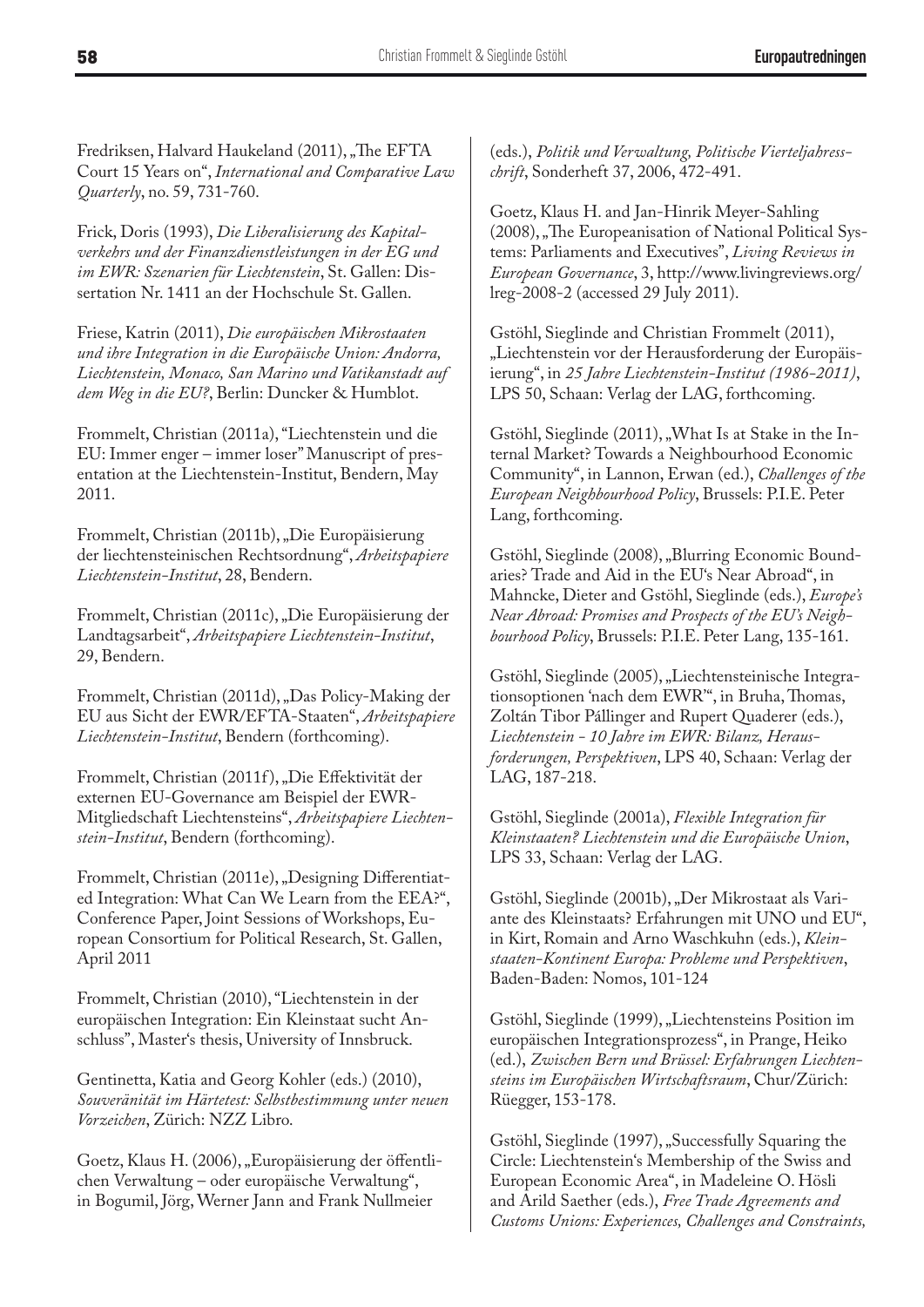Brussels/Maastricht: Tacis European Commission and European Institute of Public Administration, 163-176.

Gstöhl, Sieglinde (1994), "EFTA and the European Economic Area or the Politics of Frustration", *Cooperation and Conflict*, 29:4, 333-366.

Hurni, Bettina (1989), "EFTA-EC Relations after the Luxembourg Declaration", in: Möttölä, Kari und Heikki Patomäki (Hrsg.), *Facing the Change in Europe: EFTA Countries' Integration Strategies*, Helsinki: The Finnish Institute of International Affairs, 88-101.

Interviews (2011), interviews with experts from Liechtenstein business associations, the Liechtenstein public administration in Vaduz and the Mission in Brussels as well as with officials from the EFTA Surveillance Authority, the EFTA Secretariat and the European Commission in Brussels, January to July 2011.

Júlíusdóttir, Katrín and Bilyana Raeva (2008), "Report on Future Perspectives for the European Economic Area, EEA Joint Parliamentary Committee", Ref. 1087194, Brussels, 4 November 2008, http://www.efta. int/~/media/Documents/advisory-bodies/parliamentary-committee/reports%20joint-committee/futureperspectives-report.pdf (accessed 29 July 2011).

König, Thomas and Lars Mäder (2008), "Das Regieren jenseits des Nationalstaates und der Mythos der 80-Prozent- Europäisierung in Deutschland", *Politische Vierteljahresschrift*, 49:3, 438-464.

Leibfried, Helmut (1991), *Die Stellung Liechtensteins innerhalb verschiedener europäischer Integrations-Szenarien,* Gutachten, Bendern: Liechtenstein-Institut, 30.8.1991.

Liechtenstein (2011a), *Statistisches Jahrbuch 2011*, Vaduz: Amt für Statistik.

Liechtenstein (2011b), Gerichte des Fürstentums Liechtenstein, http://www.gerichtsentscheide.li/Default.aspx (accessed 05 March 2011).

Liechtenstein (2011c), *Landtag, Regierung und Gerichte 2010, Bericht des Landtages, Rechenschaftsbericht der Regierung an den Hohen Landtag, Berichte der Gerichte, Landesrechnung*, Vaduz, 2011.

Liechtenstein (2011d), *Bericht und Antrag der Regierung an den Landtag des Fürstentums Liechtenstein betreffend die Schaffung eines Gesetzes über bestimmte Organismen für gemeinsame Anlagen in Wertpapieren* 

*(UCITSG) und die Abänderung weiterer Gesetze*, No. 26, Vaduz, 22.3.2011.

Liechtenstein (2011e), *Interpellationsbeantwortung der Regierung an den Landtag des Fürstentums Liechtenstein zur aktuellen und zukünftigen Zulassungs- und Einwanderungspolitik*, No. 38, Vaduz, 19.4.2011.

Liechtenstein (2011f ), *Bericht und Antrag der Regierung an den Landtag des Fürstentums Liechtenstein betreffend die Abänderung des Steuergesetzes*, No. 12, Vaduz, 15.2.2011.

Liechtenstein (2011g), Amt für Handel und Transport, "Liste der betroffenen Produkte", http://www.llv.li/ pdf-llv-azw-liste\_der\_betroffenen\_produkte.pdf (accessed 29 July 2011).

Liechtenstein (2011h), Amt für Gesundheit, "Mitteilung zur verzögerten Anerkennung Schweizer Zulassungen von Arzneimitteln mit neuen Wirkstoffen in Liechtenstein", http://www.llv.li/amtsstellen/llv-agheilmittel-2/llv-ag-arzneimittel-2/llv-ag-arzneimittelzugelassene\_arzneimittel.htm (accessed 29 July 2011).

Liechtenstein (2010a), *Bericht und Antrag der Regierung an den Landtag des Fürstentums Liechtenstein betreffend 15 Jahre Mitgliedschaft des Fürstentums Liechtenstein im Europäischen Wirtschaftsraum (EWR)*, No. 17, Vaduz, 23.3.2010.

Liechtenstein (2010b), *Bericht und Antrag der Regierung an den Landtag des Fürstentums Liechtenstein betreffend die Abänderung des Gleichstellungsgesetzes (GLG), des Arbeitsvertragsrechts (ABGB) sowie des Vermittleramtsgesetzes (VAG) (Umsetzung der Richtlinien 2006/54/EG und 2004/113/EG)*, No. 132, Vaduz, 16.11.2010.

Liechtenstein (2010c), *Bericht und Antrag der Regierung an den Landtag des Fürstentums Liechtenstein betreffend die Änderung des Gewässerschutzgesetzes*, No. 85, Vaduz, 24.8.2010.

Liechtenstein (2010d), *Bericht und Antrag der Regierung an den Landtag des Fürstentums Liechtenstein betreffend die Abänderung des Finanzmarktaufsichtsgesetzes*, No. 92, Vaduz, 31.8.2010.

Liechtenstein (2010e), *Bericht und Antrag der Regierung an den Landtag des Fürstentums Liechtenstein betreffend das Gesetz über die E-Geldinstitute (E-Geldgesetz), die Abänderung des Sorgfaltspflichtgesetzes, des Bankengesetzes, des Gesetzes über die Vermittlerämter, des Gesetzes*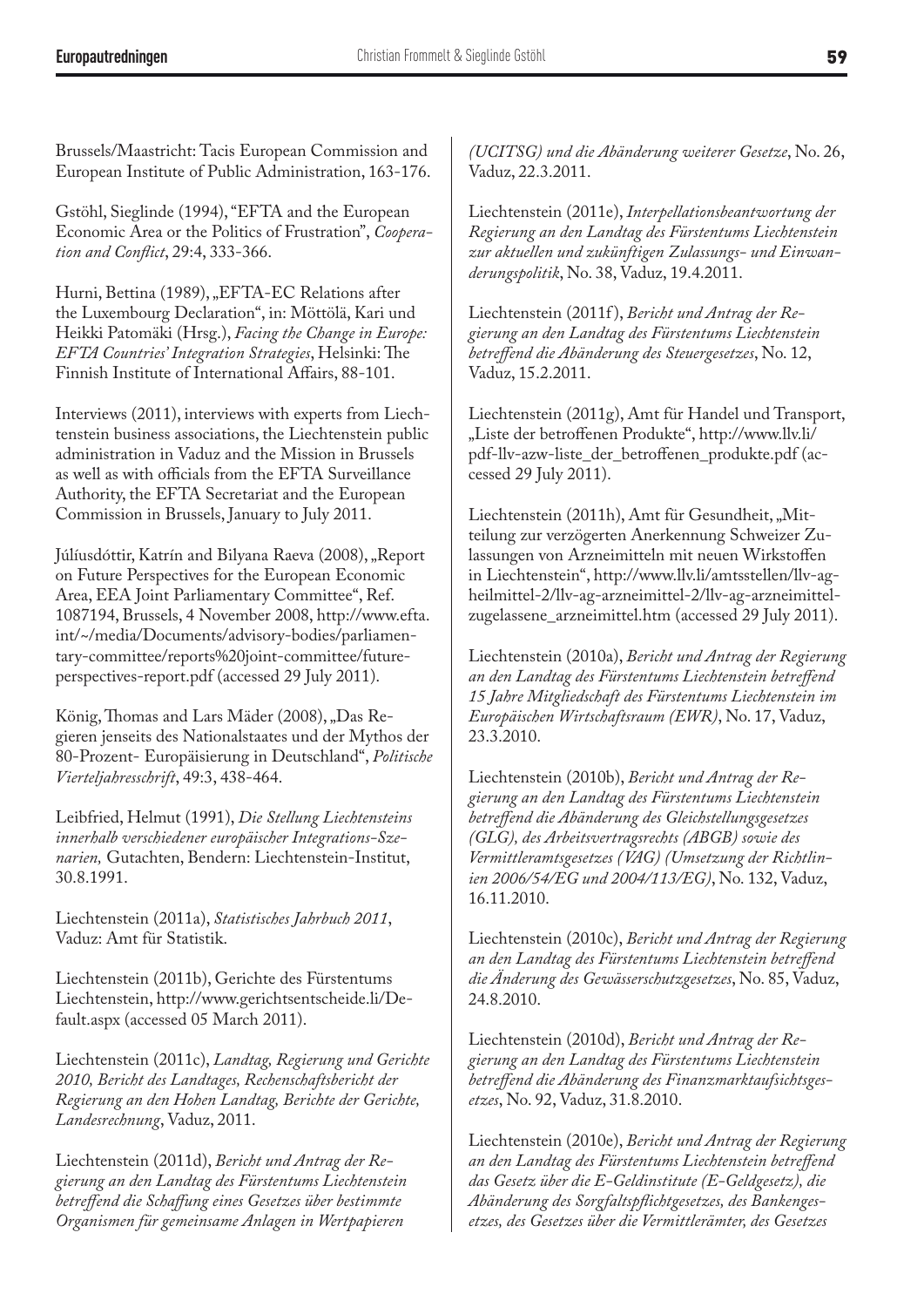*über die Finanzmarktaufsicht, des Zahlungsdienstegesetzes sowie des Gewerbegesetzes*, No.133, Vaduz, 16.11.2010.

Liechtenstein (2010f ), *Bericht und Antrag der Regierung an den Landtag des Fürstentums Liechtenstein betreffenddie Totalrevision des Eisenbahngesetzes (EBG)*, No.120, Vaduz, 26.10.2010.

Liechtenstein (2010g), *Regierung des Fürstentums Liechtenstein, Agenda 2020 für das Fürstentum Liechtenstein*, Vaduz, 5.10.2010.

Liechtenstein (2009a), Stabsstelle öffentliches Auftragswesen, "Ländervergleich im Bereich der internationalen Schwellenwerte", http://www.llv.li/amtsstellen/llv-saw-statistik/llv-saw-statistik-jahr2005.htm (accessed 05 July 2011).

Liechtenstein (2009b), Kleine Anfrage "Gebühren auf Transaktionen mit Maestro-Karten", session of the Landtag, 16./17.12.2009, http://www.llv.li/rss/llv-rflkleineanfragen-aktuell?reference=134084 (accessed 05 July 2011).

Liechtenstein (2009c), "The Liechtenstein Declaration", 12 March 2009, http://www.oecd.org/dataoecd/47/42/42826280.pdf (accessed 29 July 2011).

Liechtenstein (2009d), *Bericht und Antrag der Regierung an den Landtag des Fürstentums Liechtenstein betreffend die Schaffung des Zahlungsdienstegesetzes, die Abänderung des Fern-Finanzdienstleitungsgesetzes, des Finanzmarktaufsichtsgesetzes, des Gesetzes über die Vermittlerämter, des Gewerbegesetzes und des Postgesetzes sowie die Aufhebung des Gesetzes über die Ausführung von Überweisungen*, No. 42, Vaduz, 2.6.2009.

Liechtenstein (2009e), *Bericht und Antrag der Regierung an den Landtag des Fürstentums Liechtenstein betreffend die Schaffung eines Gesetzes über die Freizügigkeit für EWR- und Schweizer Staatsangehörige (Personenfreizügigkeitsgesetz; PFZG)*, No. 55, Vaduz, 18.8.2009.

Liechtenstein (2008a), *Regierung des Fürstentums Liechtenstein, Ziele und Prioritäten der liechtensteinischen Aussenpolitik, Schriftenreihe der Regierung 2007*, Vaduz.

Liechtenstein (2008b), *Bericht und Antrag der Regierung an den Landtag des Fürstentums Liechtenstein betreffend die Protokolle zur Assoziierung Liechtensteins an die Systeme von "Schengen" und "Dublin"*, No. 79, Vaduz, 3.6.2008.

Liechtenstein (2008c), *Project Futuro: Vision for the Liechtenstein Financial Center, Taking into Account the Needs of the Overall Economy*, Final Report, Vaduz, February 2008.

Liechtenstein (2007a), *Bericht und Antrag der Regierung an den Landtag des Fürstentums Liechtenstein betreffend den Beschluss Nr. 87/2007 des Gemeinsamen EWR-Ausschusses (Verordnung (EG) Nr. 1781/2006 des Europäischen Parlaments und des Rates vom 15. November 2006 über die Übermittlung von Angaben zum Auftraggeber bei Geldtransfers)*, No. 80, Vaduz, 14.8.2007.

Liechtenstein (2007b), *Bericht und Antrag der Regierung an den Landtag des Fürstentums Liechtenstein betreffend die Abänderung des Grundverkehrsgesetzes (GVG),* No. 129, Vaduz, 30.10.2007

Liechtenstein (2006), *Bericht und Antrag der Regierung an den Landtag des Fürstentums Liechtenstein betreffend den Finanzbeschluss über die Teilnahme an der 3. Generation der Europäischen Bildungsprogramme "Programm zum Lebenslangen Lernen" (2007-2013)*, No. 138, Vaduz, 21.11.2006.

Liechtenstein (2005a), *Bericht und Antrag der Regierung an den Landtag des Fürstentums Liechtenstein betreffend zehn Jahre Mitgliedschaft im Europäischen Wirtschaftsraum (EWR)*, No. 102, Vaduz, 22.11.2005.

Liechtenstein (2005b), *Bericht und Antrag der Regierung an den Landtag des Fürstentums Liechtenstein betreffend zehn Jahre Mitgliedschaft im Europäischen Wirtschaftsraum (EWR)*, Anlage I-III, No. 102, Vaduz, 22.11.2005.

Liechtenstein (2004a), *Bericht und Antrag der Regierung an den Landtag des Fürstentums Liechtenstein zur Schaffung eines Gesetzes über die Finanzmarktaufsicht sowie zur Abänderung der Landesverfassung und der entsprechenden Spezialgesetze*, No. 9, Vaduz, 10.2.2004.

Liechtenstein (2004b), *Bericht und Antrag der Regierung an den Landtag des Fürstentums Liechtenstein betreffend die Totalrevision des Sorgfaltspflichtgesetzes (SPG)*, No. 64, Vaduz, 17.8.2004.

Liechtenstein (2004c), *Bericht und Antrag der Regierung an den Landtag des Fürstentums Liechtenstein betreffend das Übereinkommen über die Beteiligung der Tschechischen Republik, der Republik Estland, der Republik Zypern, der Republik Lettland, der Republik Litauen, der Republik Ungarn, der Republik Malta, der Republik Polen, der*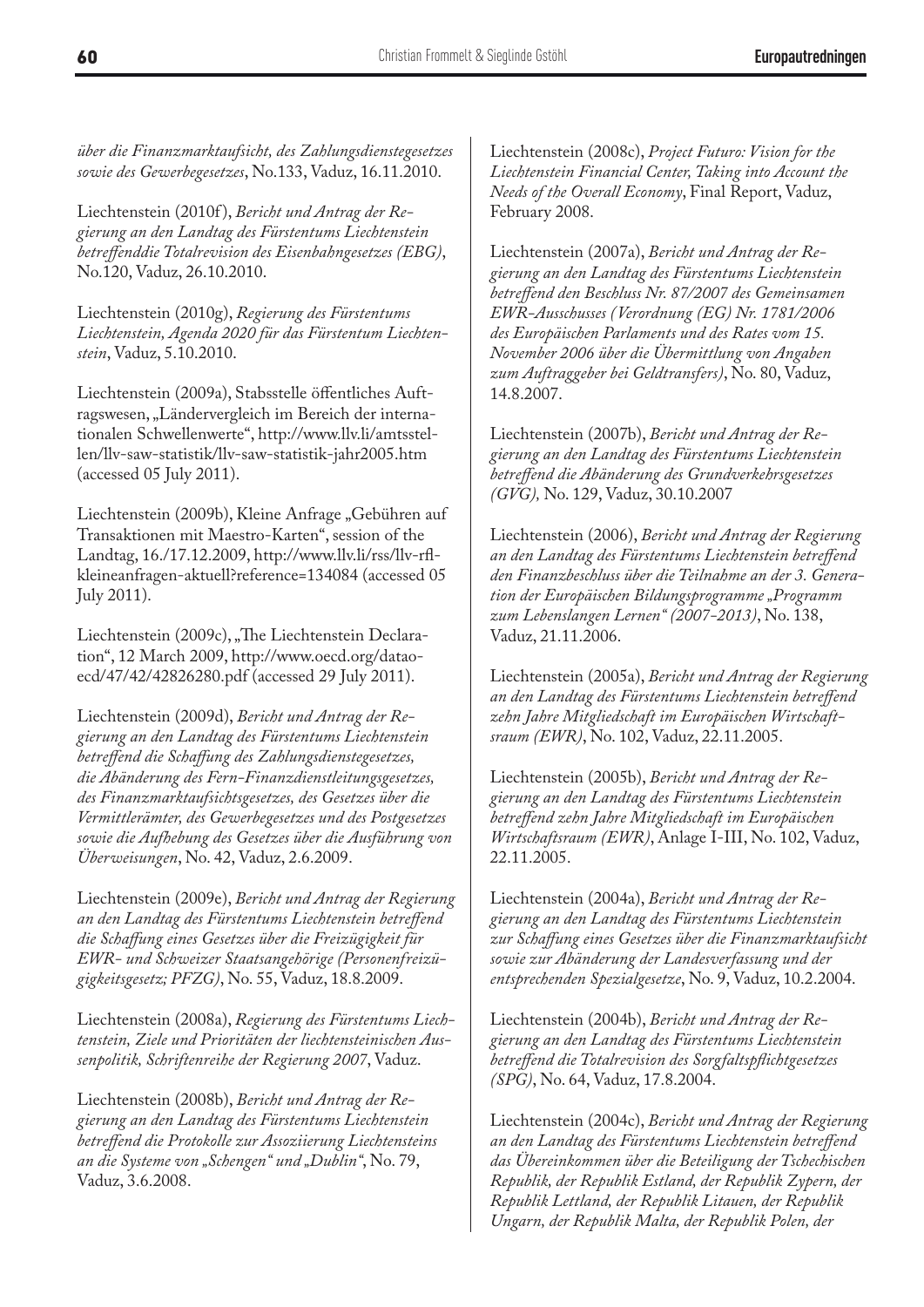*Republik Slowenien und der slowakischen Republik am Europäischen Wirtschaftsraum (EWR-Erweiterungsabkommen)*, No. 2, Vaduz, 27.1.2004.

Liechtenstein (2003a), *Bericht und Antrag der Regierung an den Landtag des Fürstentums Liechtenstein über die Einführung des Elternurlaubes (Abänderung des ABGB – Arbeitsvertragsrecht (Umsetzung der Richtlinie 96/34/ EG)*, No. 31, Vaduz, 22.4.2003.

Liechtenstein (2003b), *Bericht und Antrag der Regierung an den Landtag des Fürstentums Liechtenstein betreffend den Beschluss Nr. 98/2003 des Gemeinsamen EWR-Ausschusses (Richtlinie 2001/97/EG des Europäischen Parlaments und des Rates vom 4. Dezember 2011 zur Änderung der Richtlinie 91/308/EWG des Rates zur Verhinderung der Nutzung des Finanzsystems zum Zwecke der Geldwäsche)*, No. 111, Vaduz, 25.11.2003.

Liechtenstein (2001), *Bericht und Antrag der Regierung an den Landtag des Fürstentums Liechtenstein betreffend LSVA und EWR-Kompatibilität Übernahme der Richtlinie 1999/62/EG des Europäischen Parlaments und des Rates vom 17. Juni 1999 über die Erhebung von Gebühren für die Benutzung bestimmter Verkehrswege durch schwere Nutzfahrzeuge ins EWR-Abkommen mit einer entsprechenden Anpassung für Liechtenstein (nichtöffentlich)*, No. 89, Vaduz.

Liechtenstein (2000), *Bericht und Antrag der Regierung an den Landtag des Fürstentums Liechtenstein betreffend fünf Jahre Mitgliedschaft im Europäischen Wirtschaftsraum (EWR)*, No. 42, Vaduz, 2.5.2000.

Liechtenstein (1999), *Bericht und Antrag der Regierung an den Landtag des Fürstentums Liechtenstein betreffend die Lösung Personenverkehr im EWR*, No. 150, Vaduz, 21.12.1999.

Liechtenstein (1996a), *Bericht und Antrag der Regierung an den Landtag des Fürstentums Liechtenstein betreffend Zielsetzungen und Prioritäten der liechtensteinischen Aussenpolitik (Bestandesaufnahme, Perspektiven, Schwerpunkte)*, No. 102, Vaduz, 1.10.1996.

Liechtenstein (1996b), *Bericht und Antrag der Regierung an den Landtag des Fürstentums Liechtenstein betreffend ein Jahr Mitgliedschaft im Europäischen Wirtschaftsraum (EWR)*, No. 44, Vaduz, 23.4.1996.

Liechtenstein (1995), *Bericht und Antrag der Regierung an den Landtag des Fürstentums Liechtenstein betreffend die Teilnahme des Fürstentums Liechtenstein am Europäischen Wirtschaftsraum (EWR),* No. 1, Vaduz, 7.2.1995.

Liechtenstein (1992a), *Bericht und Antrag der Regierung an den Landtag des Fürstentums Liechtenstein betreffend das Abkommen über den Europäischen Wirtschaftsraum vom 02. Mai 1992*, No. 46, Vaduz, 5.6.1992.

Liechtenstein (1992b), *Zusatzbericht zum Bericht und Antrag der Regierung an den Landtag des Fürstentums Liechtenstein betreffend das Abkommen über den Europäischen Wirtschaftsraum vom 2. Mai 1992 - Voraussetzungen, Anforderungen, formelle und inhaltliche Aspekte sowie Konsequenzen eines allfälligen EG-Beitrittsgesuchs für Liechtenstein*, No. 92, Vaduz, 13.10.1992.

Liechtenstein (1989), *Bericht über das Fürstentum Liechtenstein und die Europäische Integration*, No. 45, Vaduz, 7.11.1989.

Liechtenstein Bankers Association (2011a), "FATF-Standards werden überarbeitet", *banken magazin*, 19, Vaduz, June 2011, 8-9.

Liechtenstein Bankers Association (2011b), *Annual Report 2010*, Vaduz, June 2011.

Liechtensteiner Vaterland (2010a), "EWR-Staatshaftung in Liechtenstein", 1.12.2010.

Liechtensteiner Vaterland (2010b), "Der Handel im Grenzgebiet hat Nachteile", 12.1.2010.

Liechtensteiner Vaterland (2011a), "Liechtensteiner Firmen zahlen Löhne in Euro statt Franken", 05.07.2011.

Liechtensteiner Vaterland (2011b), "Von der Praktikantin zur festen Mitarbeiterin", 30.4.2011.

Liechtensteiner Vaterland (2011c), "Neue Sorgfaltspflichten: Gemeinsam pragmatische Lösung finden", 10.06.2011.

Liechtensteiner Vaterland (2011d), "Bedürfnis der Wirtschaft entsprechen", 18.1.2011.

Liechtensteiner Vaterland (2011e), "Die Strategie ist eine gelenkte Zuwanderung von qualifizierten Arbeitskräften", 14.5.2011.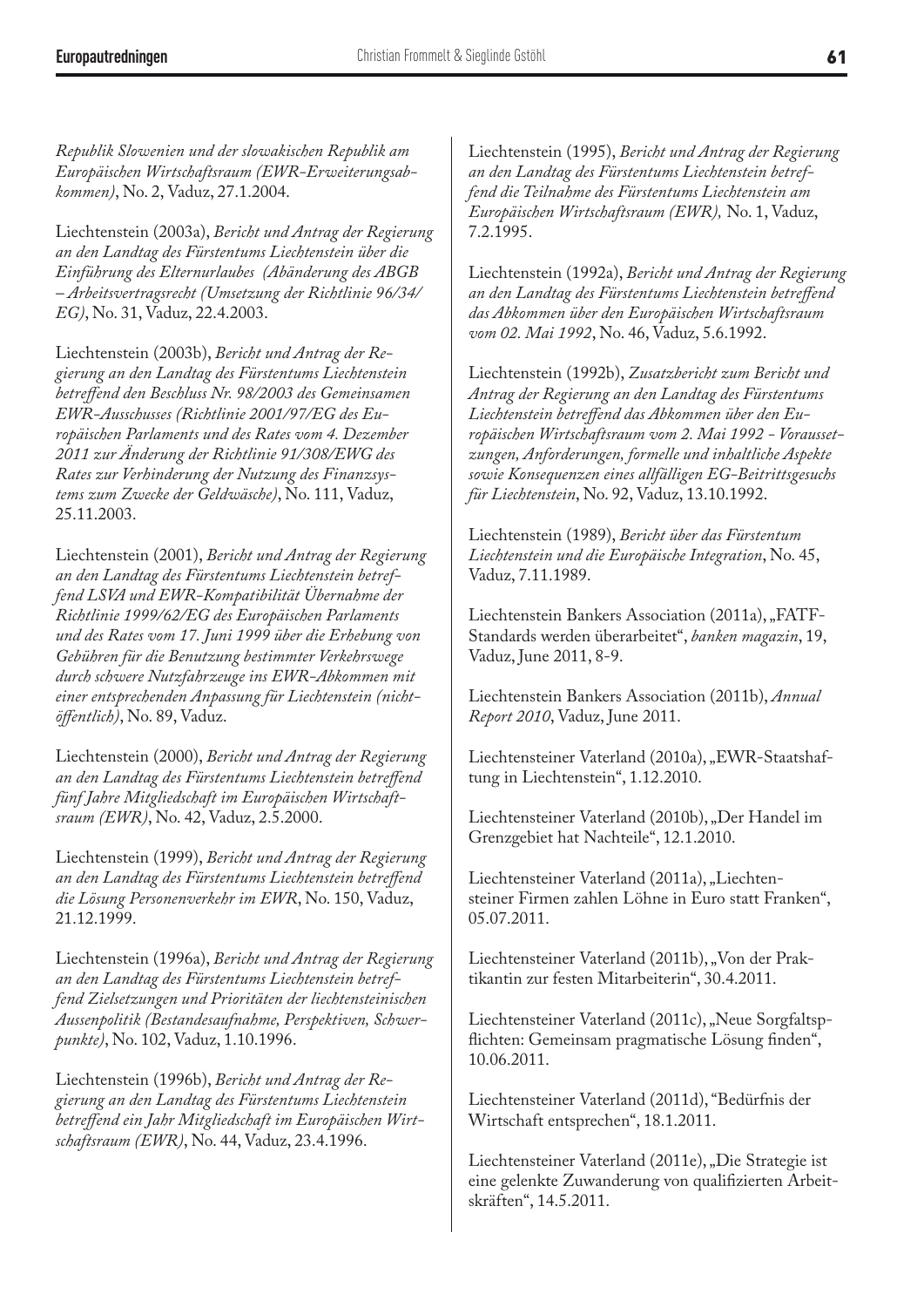Liechtensteiner Vaterland (2009), "Luxemburg und Österreich blockieren Betrugsabkommen mit der Europäischen Union", 20.10.2009.

Liechtensteiner Volksblatt (2011a), "Forschungsförderung in Europa: Weg durch Dschungel lohnt sich", 16.6.2011.

Liechtensteiner Volksblatt (2011b), "EU-Forschungsgelder sind begehrt", 16.6.2011.

Liechtensteiner Volksblatt (2011c), "Die Fortschrittliche Bürgerpartei war die letzten zwei Jahre die aktivste Partei", 9.6.2011.

Liechtensteiner Volksblatt (2011d), "FL-Maestro-Karte bis Ende 2011", 15.2.2011.

Liechtensteiner Volksblatt (2011e), "EFTA-Gerichtshof: Über 20 Millionen für Liechtenstein", 11.5.2011

Liechtensteiner Volksblatt (2009), "Schengen: Schweden legt sich quer",17.12.2009.

Lie:Zeitung (2011), Interview with Prince Hans Adam II, "Ein EU-Beitritt ist für uns uninteressant", 7 August 2011, 5-9.

Linder, Wolf (2010), "Europäisierung ohne Mitgliedschaft", in Freiburgerhaus, Dieter and Astrid Epiney (eds.), *Beziehungen Schweiz-EU*, Zürich, NZZ Libro, 13-43.

Maresceau, Marc (2011), "Very Small States and the European Union: the Case of Liechtenstein", in Arnull, Anthony *et al.* (eds.), *A Constitutional Order of States? Essays in EU Law in Honour of Alan Dashwood*, Oxford, Hart Publishing, 501-527.

Maresceau, Marc (2008), "The Relations between the EU and Andorra, San Marino and Monaco", in Dashwood, Alan and Marc Maresceau (eds.), *Law and Practice of EU External. Relations*, Cambridge: Cambridge University Press, 270-308.

Marcinkowski, Frank and Wilfried Marxer (2010), *Öffentlichkeit, öffentliche Meinung und direkte Demokratie: Eine Fallstudie zur Verfassungsreform in Liechtenstein*, LPS 47, Schaan: Verlag der LAG.

Marxer, Wilfried and Zoltán Tibor Pállinger (2009), "Die politischen Systeme Andorras, Liechtensteins, Monacos, San Marinos und des Vatikan", in Ismayr, Wolfgang (ed.), *Die politischen Systeme Westeuropas*, 4th ed., Wiesbaden: VS Verlag für Sozialwissenschaften, 901-955.

Marxer, Wilfried (2007), *Migration und Integration – Geschichte – Probleme- Perspektiven, Studie zuhanden der NGO-Arbeitsgruppe "Integration"*, Arbeitspapiere Liechtenstein-Institut, 8, Bendern, January 2007.

Marxer, Wilfried (2006), "Nationale Identität: Eine Umfrage aus Anlass 200 Jahre Souveränität des Fürstentums Liechtenstein", in *Jahrbuch des Historischen Vereins für das Fürstentums Liechtenstein*, vol. 105, Vaduz: Selbstverlag des Historischen Vereins für das Fürstentum Liechtenstein.

Müller, Wolfgang C. et al. (2010), "Legal Europeanization: Comparative Perspectives", *Public Administration*, 88:1, 75-87.

Neue Zürcher Zeitung (2010), Interview with Foreign Minister Aurelia Frick "'Ein EWR mit nur einem Staat ist nicht undenkbar', Liechtensteins Aussenministerin Aurelia Frick über die Zukunft des Fürstentums in Europe", 20.9.2010.

Norway (2011), "Biannual address to the Storting on important EU and EEA matters", Oslo, 19 May 2011, http://www.regjeringen.no/en/dep/ud/aktuelt/taler\_artikler/utenriksministeren/2011/viktige\_eusaker110519. html?id=643648 (accessed 29 July 2011).

Oehry, Wilfried (2000), *Der Aufbau einer Volkswirtschaftlichen Gesamtrechnung im Kleinstaat Liechtenstein*, Schaan: GMG Juris-Verlags-AG.

Prange-Gstöhl, Heiko (2011), "Liechtenstein im Europäischen Forschungsraum – Positionierung und Zukunftsorientierungen", in *25 Jahre Liechtenstein-Institut (1986-2011)*, LPS 50, Schaan: Verlag der LAG, forthcoming.

Prange, Heiko (2000), *Liechtenstein im Europäischen Wirtschaftsraum: Wirtschaftliche Erfolgsbilanz eines Kleinstaates?*, LPS 29, Vaduz: Verlag der LAG.

Prange, Heiko (ed.) (1999), *Zwischen Bern und Brüssel: Erfahrungen Liechtensteins im Europäischen Wirtschaftsraum*, Chur/Zürich: Rüegger.

Raunio, Tapio (2005), "Holding Governments Accountable in European Affairs: Explaining Cross-National Variation", *Journal of Legislative Studies*, 11:3/4, 319-342.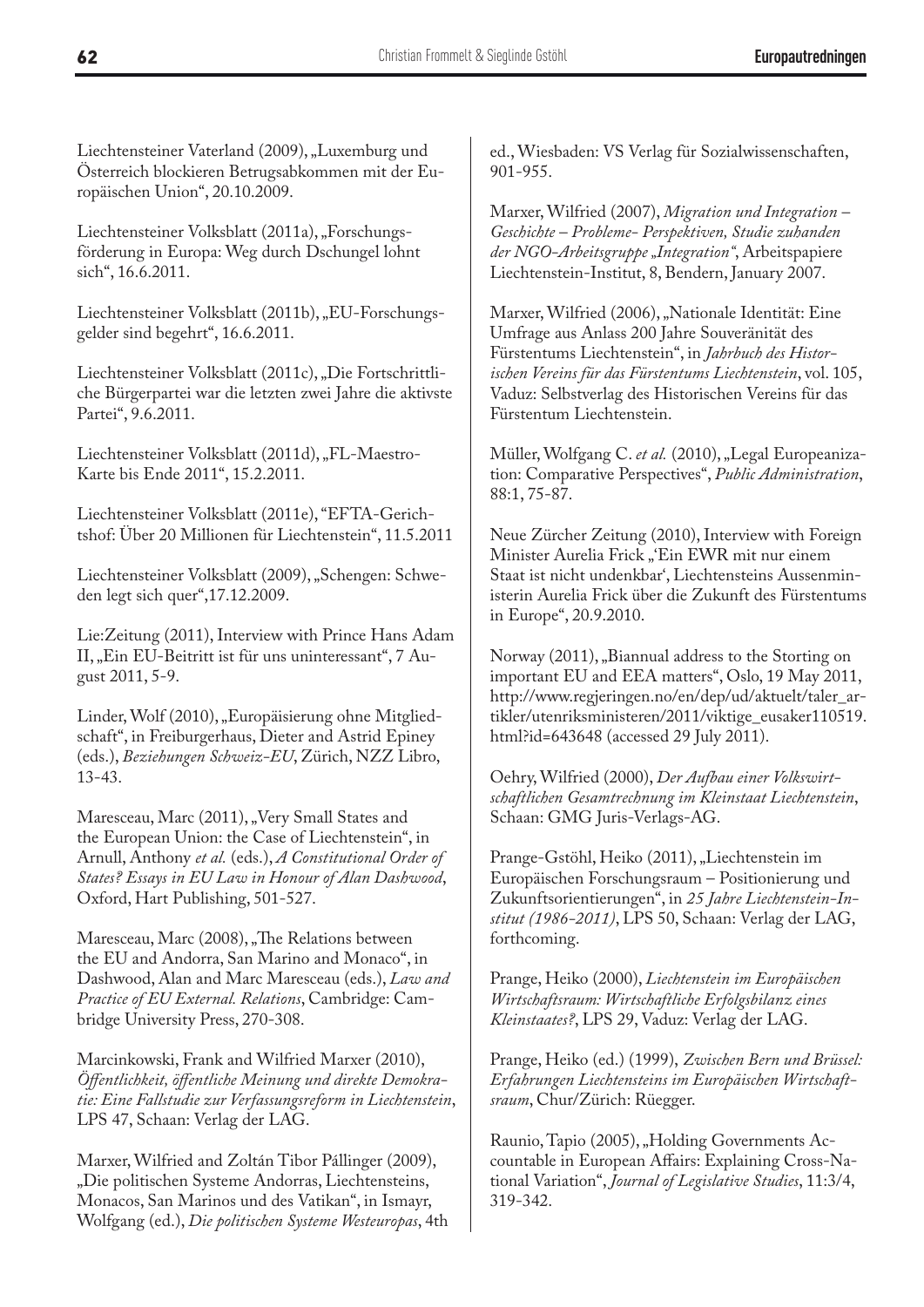Sander, Stefan, Ines Hartman and Reto Morellon (2007), *Qualifizierte Analyse zur aktuellen Wirtschaftsstandortsituation der KMUs des Fürstentums Liechtenstein als Grundlage für den Wirtschaftsbericht 2008*, HSP Consulting, 14.11.2007 (not published).

Sannerstedt, Anders (2005), "Negotiations in European Union Committees", in Ole Elgström and Christen Jönsson (eds.), *European Union Negotiations: Processes, Networks and Institutions*, London: Routledge, 97-114.

San Marino (2002), Secretary of State for Foreign Affairs, "Aide-Memoire", 17 October 2002, http:// eeas.europa.eu/sanmarino/docs/aidememoire\_en.pdf (accessed 29 July 2011).

Schafhauser, Pascal (2007), "Personenverkehr in Liechtenstein: Unde venit – Status quo – Quo vadit? Ein Abriss der Entwicklung des Personenverkehrs", in Baur, Georges (ed.), *Europäer – Botschafter – Mensch. Liber Amicorum für Prinz Nikolaus von Liechtenstein*, Schaan: Liechtenstein Verlag, 195-225.

Simon, Silvia (2008), *Wirtschaftsboom Liechtenstein, Arbeitskräftebedarf und Migration*, Beiträge Liechtenstein-Institut, 42, Bendern, 2008.

Switzerland, Federal Council (2010a), *Bericht des Bundesrates über die Evaluation der schweizerischen Europapolitik (10.086)*, Bern, 17.9.2010.

Switzerland, Federal Council (2010b), *Auswirkungen der Beteiligung der Schweiz an den Europäischen Forschungsprogrammen, Zwischenbericht 2009*, Bern.

Switzerland (2006), Schweizer Bundesrat, *Europabericht 2006 (06.064)*, Bern, 28.6.2006.

Töller, Annette Elisabeth (2010), "Measuring and Comparing the Europeanization of National Legislation: A Research Note", *Journal of Common Market Studies*, 48:2, 417-444.

Tobler, Christa and Hardenbol, Jeroen (2010), Internal Market beyond the EU: EEA and Switzerland, Briefing Paper, PE 429.993, Brüssel.

Tschütscher, Klaus (2010), "Äusserst erfreuliche Erfolgsgeschichte", *Liechtensteiner Vaterland*, 27.3.2010. Waschkuhn, Arno (1994), *Politisches System Liechtensteins: Kontinuität und Wandel,* LPS 18, Vaduz: Verlag der LAG.

Weiß, Silvia, Christian Mogg and Norbert Lachmayr (2010), *Länderbericht Fürstentum Liechtenstein zur Zwischenevaluierung der Durchführung des EU-Programms Lebenslanges Lernen im Zeitraum 2007-2013*, Vienna, October 2010.

Winzen, Thomas (2011), "Temporal trends in national parliamentary control of European Union affairs", Zürich (unpublished manuscript).

Wirtschaft Regional (2011), "Müssen wir die Kröte schlucken?", 14.5.2011.

Wirtschaft Regional (2010), "Schranke soll sich öffnen", 14.8.2010.

Wille, Herbert (2005), "Das Abkommen über den Europäischen Wirtschaftsraum und seine Auswirkungen auf das liechtensteinische Verfassungs- und Verwaltungsrecht", in Bruha, Thomas, Zoltán Tibor Pállinger and Rupert Quaderer (eds.), Liechtenstein - 10 Jahre im EWR: Bilanz, Herausforderungen, Perspektiven, LPS 40, Schaan: Verlag der LAG, 108-147.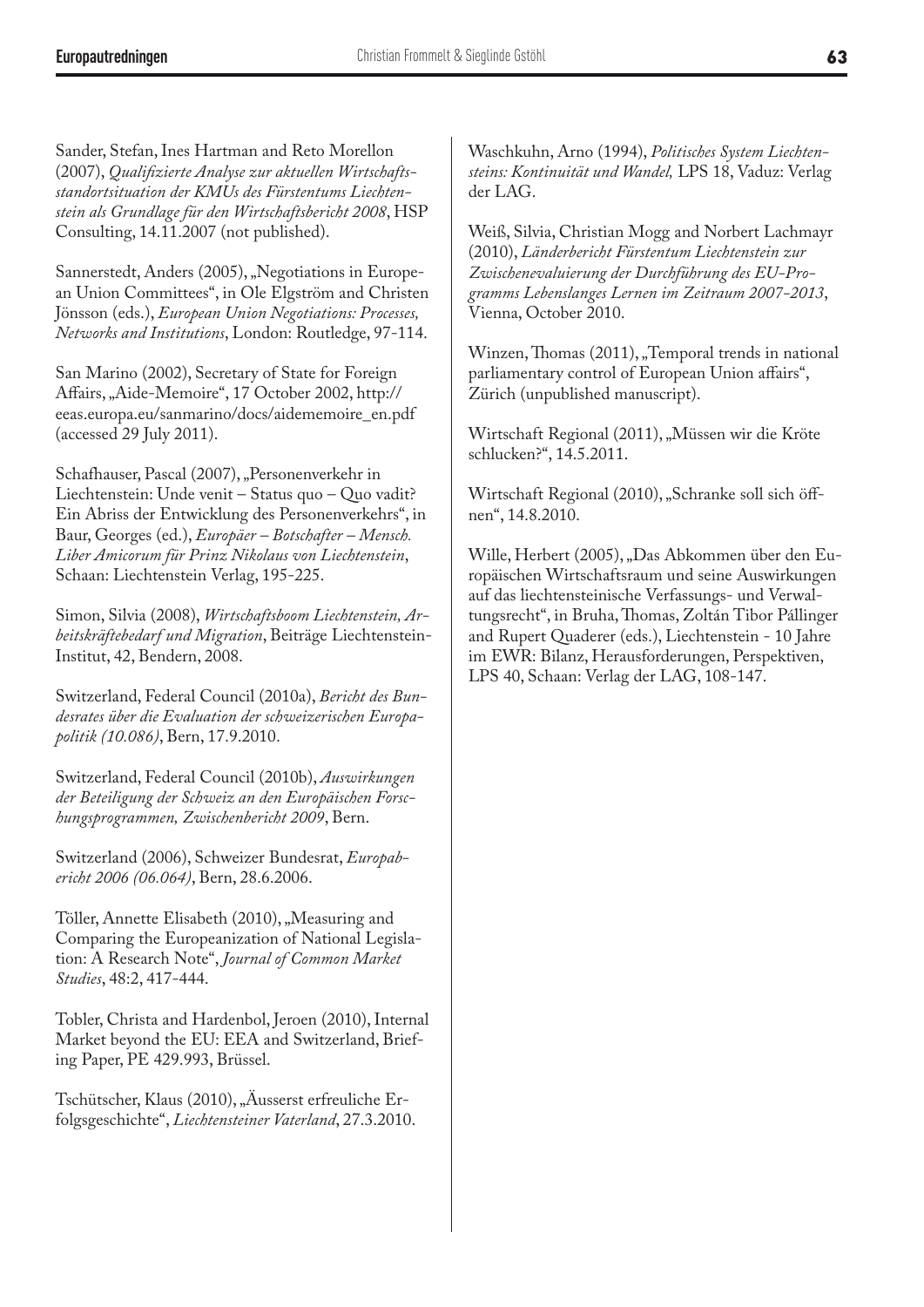...................................

## **8. Annex**

## **Table 16:** Liechtenstein's most important derogations by policy fields (June 2011)

|                 | Description                                                                                                 | Condition                                                                                            | Cause                                          | Approach              |
|-----------------|-------------------------------------------------------------------------------------------------------------|------------------------------------------------------------------------------------------------------|------------------------------------------------|-----------------------|
| Transport       | Taxation system for heavy vehicles                                                                          | Changes of the derogation only after<br>consultation with and approval by<br>the EEA Joint Committee | Relations with Switzerland                     | Ad hoc                |
|                 | Inland waterways                                                                                            | χ                                                                                                    | No regulatory need                             | ESA (sectoral)        |
|                 | Maritime transport                                                                                          | χ                                                                                                    | No regulatory need                             | ESA (sectoral)        |
|                 | Information on civil aviation<br>occurrences                                                                | Integration in registry of Switzerland                                                               | Administrative capacity                        | Ad hoc                |
|                 | Civil aviation security, safety of<br>third-country aircraft using, air<br>travel of disabled persons       | Derogation applies only to the<br>existing civil aviation infrastructure                             | No regulatory need                             | Ad hoc                |
|                 | Framework of single European sky,<br>European Air Traffic Management<br>network                             | χ                                                                                                    | Administrative capacity; No<br>regulatory need | Ad hoc                |
|                 | Recognition of driving licences                                                                             | Transitional period of 5 years in case<br>of accession of new member states                          | Relations with Switzerland                     | Ad hoc                |
| Persons         | Residence permits, rights of<br>establishment, free movement of<br>workers                                  | Transition period reviewed every<br>five years                                                       | Small inhabitable area                         | Protocol,<br>Sectoral |
| Goods           | Parallel marketability of certain<br>products                                                               | Limited to exports/imports between<br>Liechtenstein and Switzerland                                  | Relations with Switzerland                     | Sectoral              |
|                 | Suspension of veterinary and<br>phytosanitary matters, foodstuffs,<br>spirit drinks, wine                   | Extension of the Swiss-EU<br>Agreement on Agriculture                                                | <b>Relations with Switzerland</b>              | Sectoral              |
|                 | Recognition of medicinal products                                                                           | <b>Bilateral Agreement with Austria</b><br>required                                                  | Administrative capacity                        | Ad hoc                |
|                 | National helpdesk of the European<br><b>Environment Chemical Agency</b>                                     | Link to the German helpdesk<br>required                                                              | Administrative capacity                        | Ad hoc                |
|                 | Noise emission from subsonic jet<br>airplanes                                                               | χ                                                                                                    | No regulatory need                             | ESA                   |
|                 | Dangerous Substances                                                                                        | χ                                                                                                    | Regulatory misfit                              | ESA                   |
|                 | Judgments in civil and commercial<br>matters (Lugano Convention)                                            | Equal protection has to be<br>guaranteed by national law                                             | Regulatory misfit                              | Ad hoc                |
| <b>Services</b> | Access of electronic communications<br>networks; Universal service of<br>electronic communications networks | Assessment of compliance under<br>certain reservations                                               | Small market size                              | Ad hoc                |
|                 | Admission of securities to official<br>stock exchange                                                       |                                                                                                      | No regulatory need                             | ESA                   |
| Labour law      | Working condition in railway,<br>shipping, fishing and other sectors                                        | χ                                                                                                    | No regulatory need                             | ESA                   |
|                 | Parental leave and Great Britain                                                                            | χ                                                                                                    | Regulatory misfit                              | ESA                   |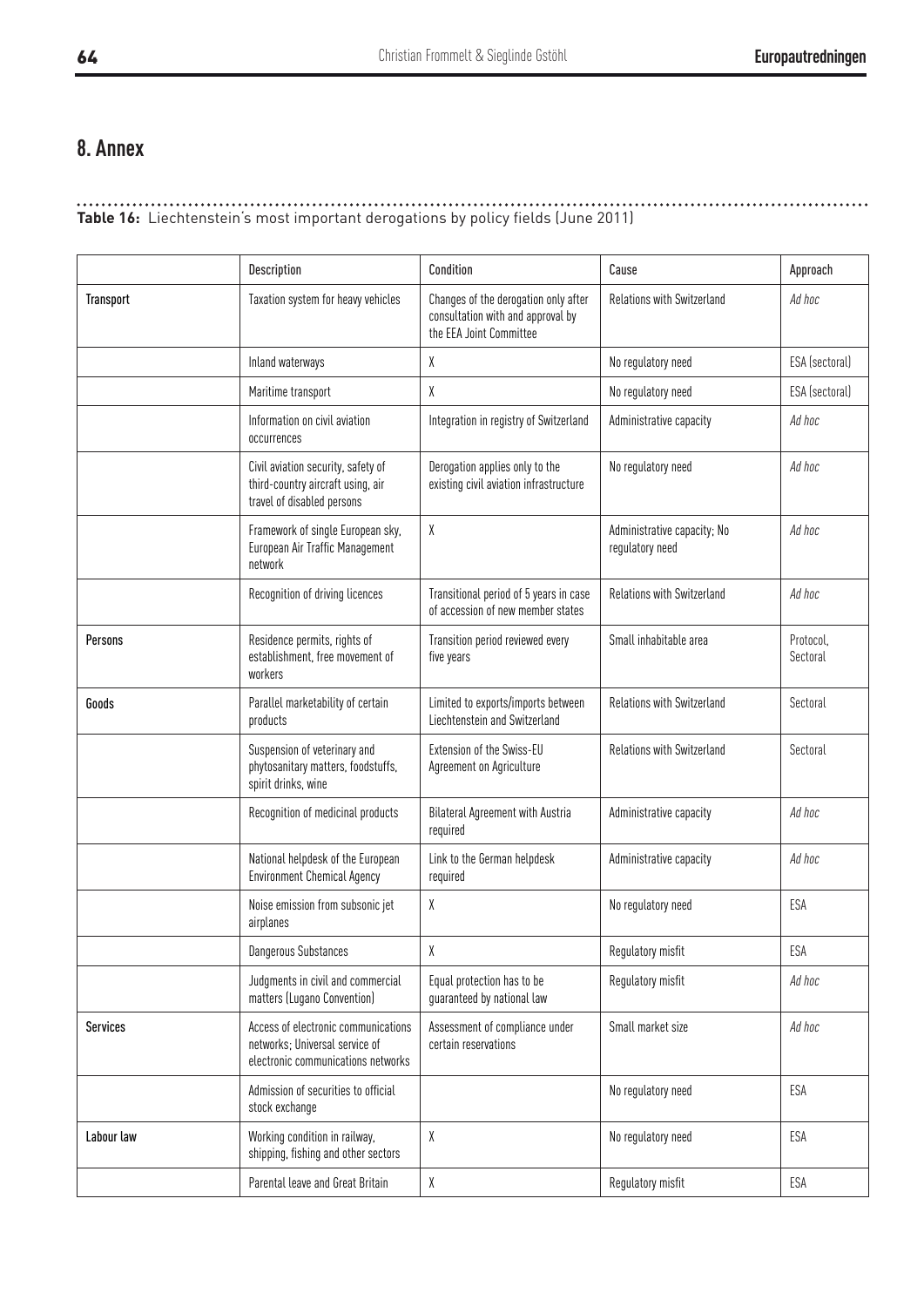#### **Table 16 cont.**

|                   | Description                                                                                                                   | Condition                                                                                     | Cause                                             | Approach    |
|-------------------|-------------------------------------------------------------------------------------------------------------------------------|-----------------------------------------------------------------------------------------------|---------------------------------------------------|-------------|
| Environment       | Emissions of large combustion<br>plants                                                                                       | Until large combustion plants are<br>put into operation                                       | No regulatory need                                | Ad hoc      |
|                   | Emissions of aviation activities                                                                                              | Until relevant aviation activities<br>take place                                              | No regulatory need; Relations with<br>Switzerland | Ad hoc      |
|                   | Disposing and recovering hazardous<br>waste                                                                                   |                                                                                               | Relations with Switzerland                        | Ad hoc      |
|                   | List of hazardous waste, exports of<br>waste for recovery                                                                     | Swiss legislation is limited to<br>hazardous waste disposed of or<br>recovered in Switzerland | Relations with Switzerland                        | Ad hoc      |
|                   | Market placing of GMOs                                                                                                        | X                                                                                             | Administrative capacity                           | Ad hoc      |
| Capital           | Property market                                                                                                               | Χ                                                                                             | Small inhabitable area                            | ESA         |
| Competition       | No delivery of SPC                                                                                                            | Bound to Patent union with<br>Switzerland                                                     | Relations with Switzerland                        | Ad hoc      |
|                   | Designation of a competition<br>authority                                                                                     | X                                                                                             | Administrative capacity                           | Protocol    |
| <b>Statistics</b> | Statistics on transport, regional<br>accounts, fisheries, environment                                                         | No application, exempted from data<br>collection                                              | No regulatory need; privacy concerns              | Ad hoc, ESA |
|                   | Statistics on business, economy,<br>demography, tourism, information<br>society, science and technology                       | No application, exempted from data<br>collection                                              | Administrative capacity; privacy<br>concerns      | Ad hoc, ESA |
|                   | Statistics on agriculture, foreign<br>trade                                                                                   | No application, exempted from data<br>collection                                              | Relations with Switzerland; privacy<br>concerns   | Ad hoc, ESA |
| Energy            | Crude oil imports and deliveries                                                                                              | For the time Liechtenstein does not<br>import crude oil                                       | No regulatory need                                | Ad hoc      |
|                   | Renewable energy sources                                                                                                      | X                                                                                             | Limited natural resources                         | Ad hoc      |
|                   | Unbundling within the electricity or<br>gas market                                                                            | X                                                                                             | Small market size                                 | Ad hoc      |
| Protocols         | Management structure of the<br>European satellite radio-navigation<br>programmes; European satellite<br>navigation programmes | Χ                                                                                             | Administrative capacity                           | Ad hoc      |

Source: compiled by C. Frommelt.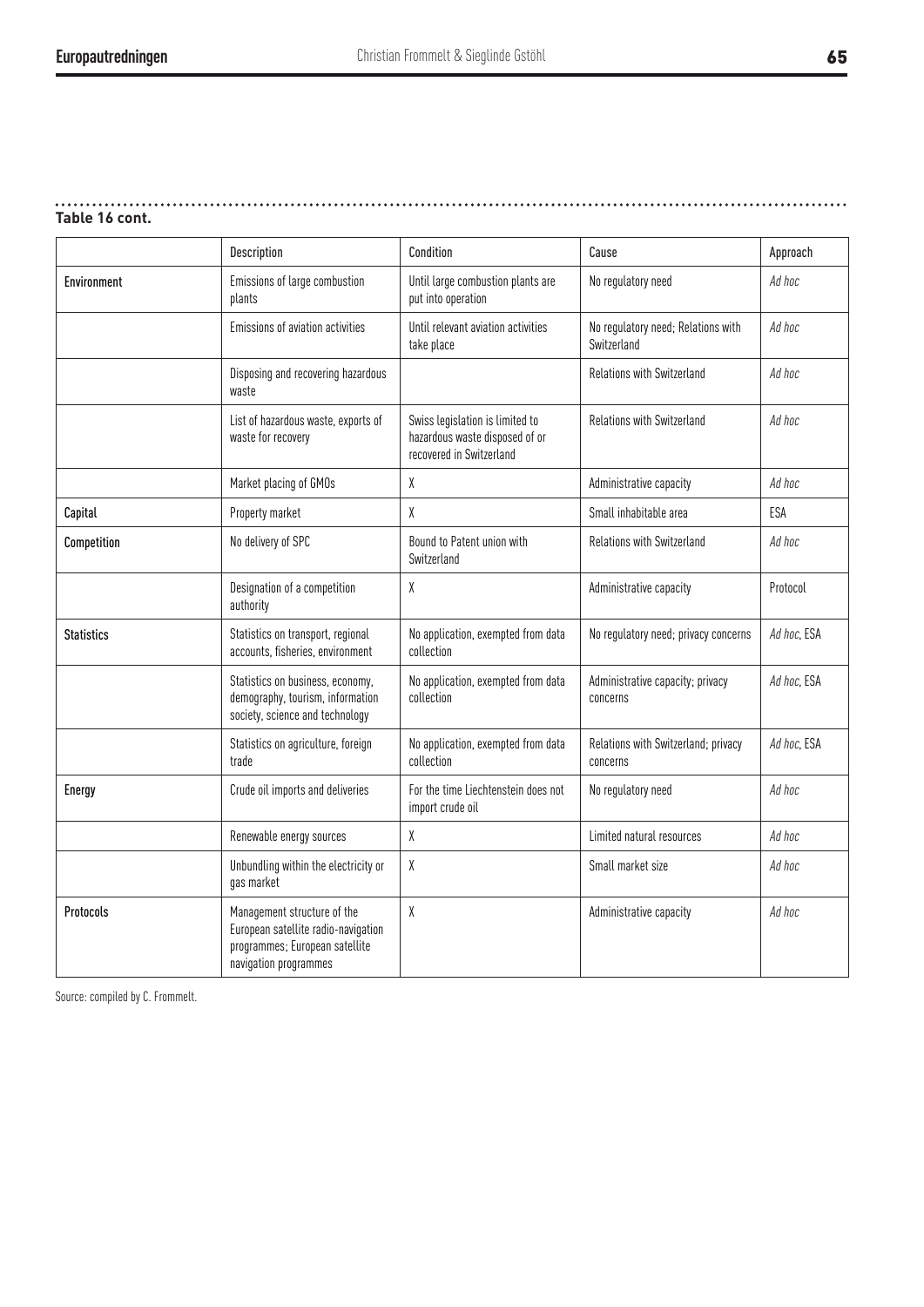## **andre RAPPORTER I SERIEN**

- **Rapport # 1: «Forvaltningsmessige konsekvenser av EØS/EU.** Sentraladministrasjonen norsk og europeisk.**»** Av Morten Egeberg og Jarle Trondal
- **Rapport # 2: «Norsk identitet og Europa»** Av Thomas Hylland Eriksen og Iver B. Neumann
- **Rapport # 3: «EU/EØS-rett i norske domstoler»** Av Halvard Haukeland Fredriksen
- **Rapport # 4: «Analyse av Norges avtaler og samarbeid med EU på fiskeriområdet»** Av Torben Foss
- **Rapport # 5: «Norwegian Non-Governmental Actors in Brussels 1980 2010**  Interest Representation and Lobbying**»** Av Kjell A. Eliassen og Pavlina Peneva
- **RAPPORT # 6: «Den femte frihet og Kunnskapens Europa** Konsekvenser for Norge» Av Meng-Hsuan Chou og Åse Gornitzka
- **Rapport # 7: «Iceland and the EEA, 1994-2011**» Av Eiríkur Bergmann
- **Rapport # 8: «EØS-avtalen og norsk energipolitikk**» Av Ole Gunnar Austvik og Dag Harald Claes
- **Rapport # 9: «Norges forhold til EU på mat- og landbruksfeltet**» Av Frode Veggeland
- **Rapport # 10: «Migrasjon og integrasjon: Norges tilknytning til EU**» Av Jan-Paul Brekke
- **RAPPORT # 11: «Fortiet, forsinket og forvrengt?** Norske mediers dekning av forholdet til EU» Av Tore Slaatta
- **Rapport # 12 «Den europæiske udfordring** EU, EØS og nordisk samarbejde i historisk belysning» Av Thorsten Borring Olesen
- **Rapport # 13: «plux.** Hovedsakelig harmløs. Den norske modellen i Brussel.» Av Kjetil Wiedswang og Per Elvestuen
- **Rapport # 14: EØS-avtalens rolle og betydning på miljøvernområdet** Av Hans Chr. Bugge
- **Rapport # 15: Konkurransepolitiske virkninger av EØS-avtalen** Av Erling Hjelmeng og Lars Sørgard
- **RAPPORT # 16: Integrating an outsider** An EU perspective on relations with Norway Av Christophe Hillion
- **Rapport # 17: EØS-avtalens betydning for det norske finansmarkedet 1994-2011**  Av Tore Mydske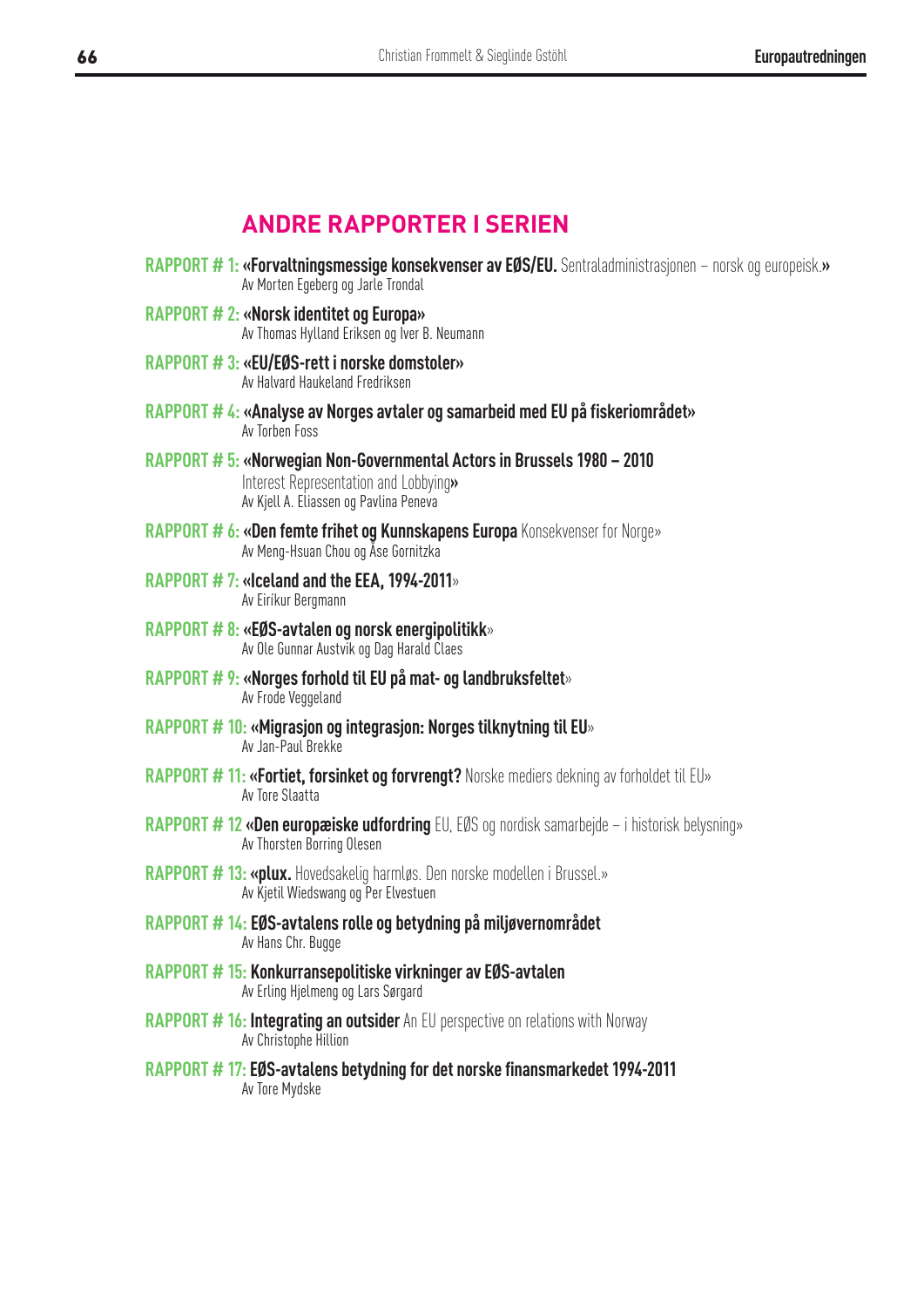

## Utvalget for utredning av Norges avtaler med EU **Europautredningen**

Den 7. januar 2010 besluttet Regjeringen å nedsette et forskningsbasert, bredt sammensatt offentlig utvalg som skal foreta en grundig og bredest mulig gjennomgang av EØS-avtalen og konsekvensene av avtalen på alle samfunnsområder.

#### **Utvalgets mandat er som følger:**

«Utvalget skal foreta en bred og grundig vurdering av politiske, rettslige, forvaltningsmessige, økonomiske og andre samfunnsmessige konsekvenser (herunder velferds- og distriktspolitiske) av EØS-avtalen.

Det skal legges særlig vekt på å vurdere betydningen av utviklingen i EU og EØS etter inngåelsen av EØS-avtalen for avtalens omfang- og virkemåte. Eksempler på områder det kan være naturlig å utrede er bl.a. distriktspolitikk, demokrati på alle styringsnivå, nærings- og arbeidsliv samt forvaltning av naturressurser og miljø. Utvalgets arbeid skal inkludere en gjennomgang av erfaringene med Schengenavtalen og øvrige samarbeidsordninger med EU.

Utvalget skal ha vekt på beskrivelser og vurderinger av EØS-avtalens og øvrige avtaler/samarbeidsordningers betydning og virkemåte. Arbeidet i organene som ble opprettet for å overvåke EØS-avtalens funksjon, vurderes også.»

#### **Utvalgsmedlemmer:**

Fredrik Sejersted (leder), Liv Monica Bargem Stubholt (nestleder), Frank Aarebrot, Lise Rye, Dag Seierstad, Helene Sjursen, Fredrik Bøckman Finstad, Kate Hansen Bundt, Karen Helene Ulltveit-Moe, Jonas Tallberg, Jon Erik Dølvik, Peter Arbo. Sekretariatet ledes av Ulf Sverdrup, og er lokalisert ved Senter for europarett (UiO). For mer informasjon se: www.europautredningen.no